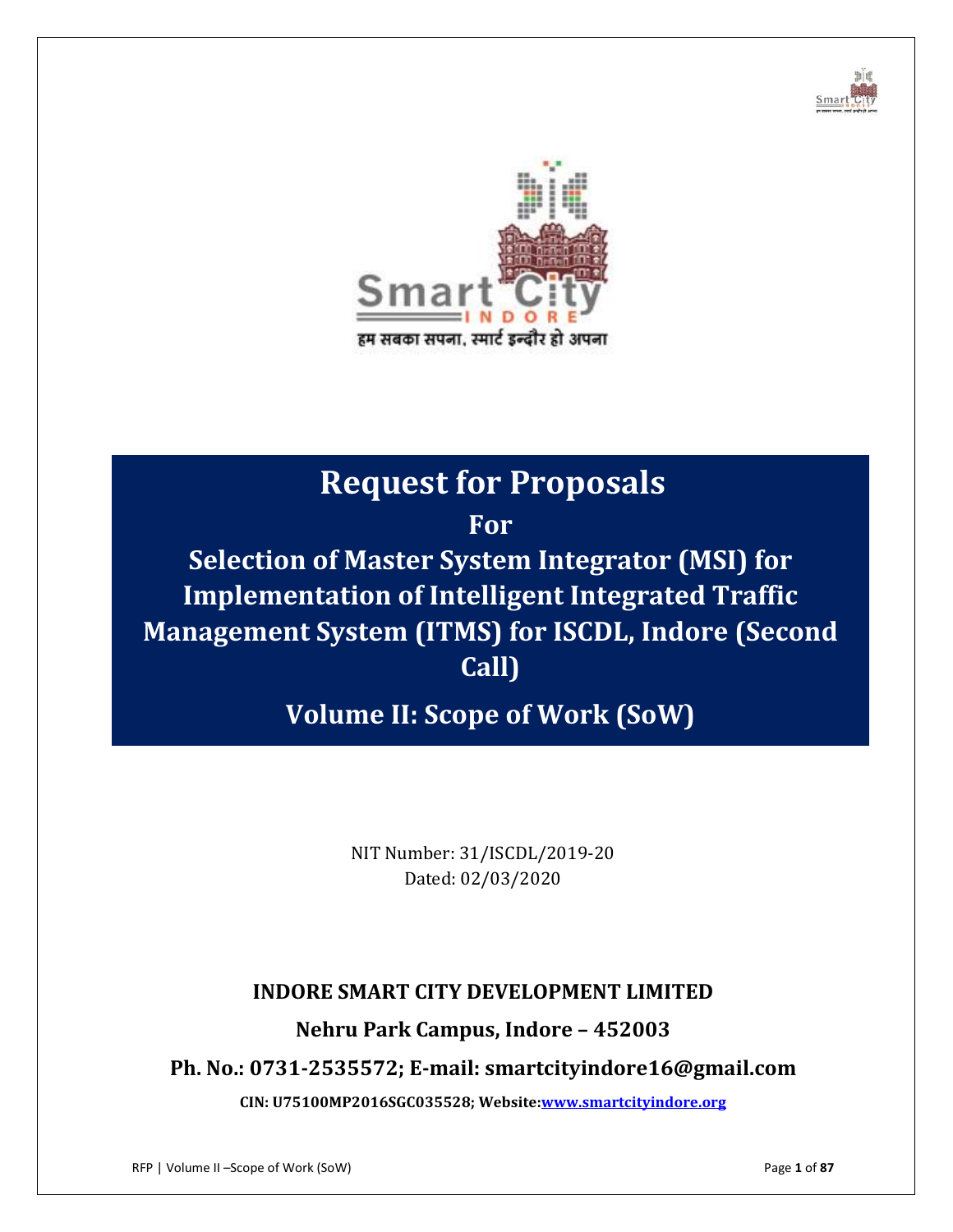

#### **DISCLAIMER**

The information contained in this Request for Proposal document (the "RFP") or subsequently provided to Bidder(s), whether verbally or in documentary or any other form by or on behalf of the Indore Smart City Development Limited (the "Authority") or any of its employees or advisors, is provided to Bidder(s) on the terms and conditions set out in this RFP and such other terms and conditions subject to which such information is provided.

This RFP is not an Agreement and is neither an offer nor invitation by the Authority to the prospective Bidders or any other person. The purpose of this RFP is to provide interested parties with information that may be useful to them in making their financial offers (Bids) pursuant to this RFP. This RFP includes statements, which reflect various assumptions and assessments arrived at by the Authority in relation to the Project. Such assumptions, assessments and statements do not purport to contain all the information that each Bidder may require. This RFP may not be appropriate for all persons, and it is not possible for the Authority, its employees or advisors to consider the investment objectives, financial situation and particular needs of each party who reads or uses this RFP. The assumptions, assessments, statements and information contained in the Bidding Documents, may not be complete, accurate, adequate or correct. Each Bidder should, therefore, conduct its own investigations and analysis and should check the accuracy, adequacy, correctness, reliability and completeness of the assumptions, assessments, statements and information contained in this RFP and obtain independent advice from appropriate sources.

Information provided in this RFP to the Bidder(s) is on a wide range of matters, some of which may depend upon interpretation of law. The information given is not intended to be an exhaustive account of statutory requirements and should not be regarded as a complete or authoritative statement of law. The Authority accepts no responsibility for the accuracy or otherwise for any interpretation or opinion on law expressed herein.

The Authority, its employees and advisors make no representation or warranty and shall have no liability to any person, including any Applicant or Bidder under any law, statute, rules or regulations or tort, principles of restitution or unjust enrichment or otherwise for any loss, damages, cost or expense which may arise from or be incurred or suffered on account of anything contained in this RFP or otherwise, including the accuracy, adequacy, correctness, completeness or reliability of the RFP and any assessment, assumption, statement or information contained therein or deemed to form part of this RFP or arising in any way for participation in this Bid Stage.

The Authority also accepts no liability of any nature whether resulting from negligence or otherwise howsoever caused arising from reliance of any Bidder upon the statements contained in this RFP. The Authority may in its absolute discretion, but without being under any obligation to do so, update, amend or supplement the information, assessment or assumptions contained in this RFP.

The issue of this RFP does not imply that the Authority is bound to select a Bidder or to appoint the Successful Bidder or Contractor, as the case may be, for the Project and the Authority reserves the right to reject all or any of the Bidders or Bids without assigning any reason whatsoever.

The Bidder shall bear all its costs associated with or relating to the preparation and submission of its Bid including but not limited to preparation, copying, postage, delivery fees, expenses associated with any demonstrations or presentations which may be required by the Authority or any other costs incurred in connection with or relating to its Bid. All such costs and expenses will remain with the Bidder and the Authority shall not be liable in any manner whatsoever for the same or for any other costs or other expenses incurred by a Bidder in preparation or submission of the Bid, regardless of the conduct or outcome of the Bidding Process.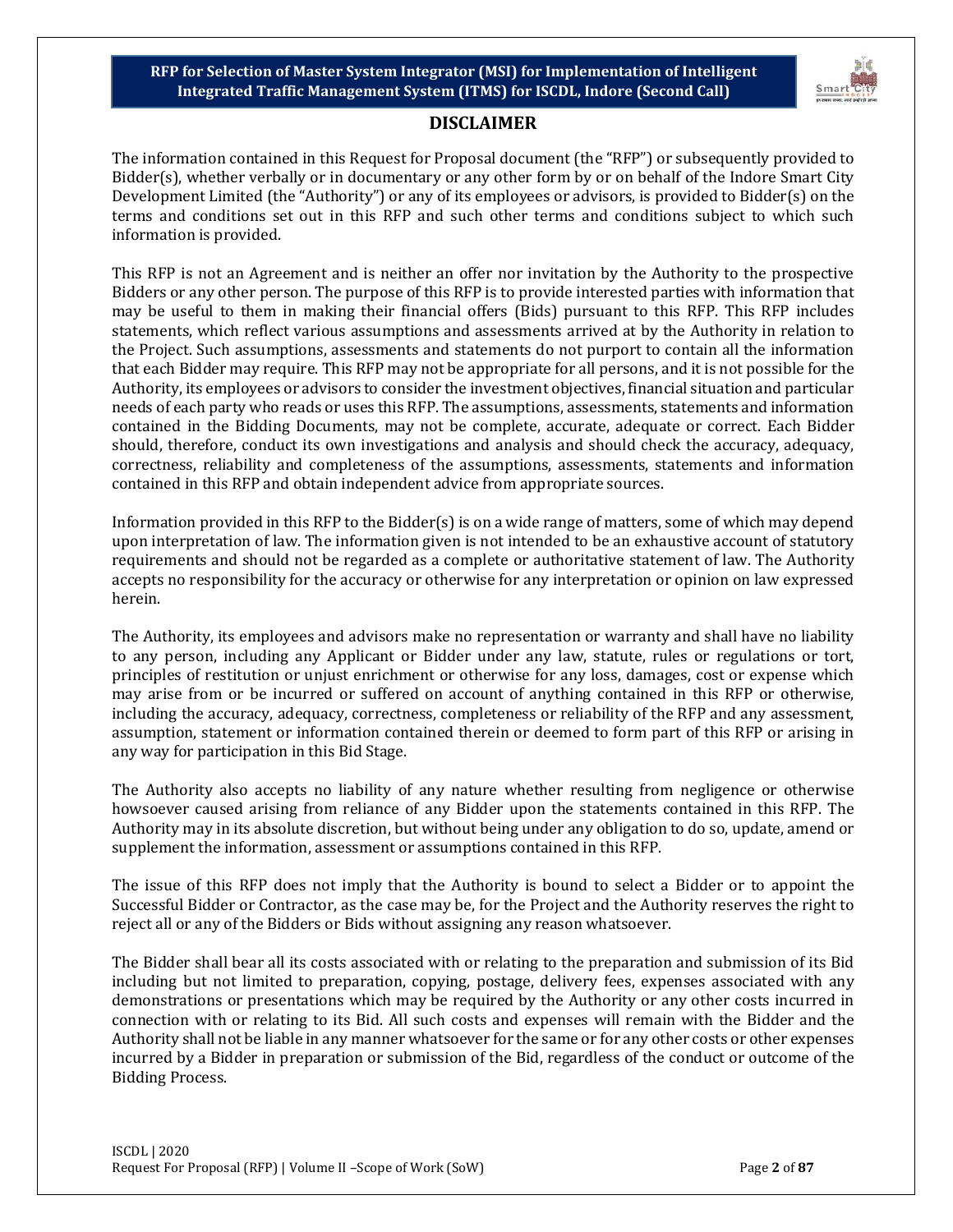

| Demmuons/nei on yms<br><b>Terms</b> | <b>Meanings</b>                                     |
|-------------------------------------|-----------------------------------------------------|
| <b>ABD</b>                          | Area Based Development                              |
| AMC                                 | Annual Maintenance Contract                         |
| <b>ANPR</b>                         | <b>Automatic Number Plate Recognition</b>           |
| <b>ATCS</b>                         | <b>Adaptive Traffic Control System</b>              |
| <b>BOM</b>                          | <b>Bill of Material</b>                             |
| <b>CCTV</b>                         | <b>Closed Circuit Television</b>                    |
| <b>COTS</b>                         | Commercial Off-The-Shelf                            |
| <b>DC</b>                           | Data Centre                                         |
| <b>DMS</b>                          | <b>Document Management System</b>                   |
| <b>DRC</b>                          | <b>Disaster Recovery Centre</b>                     |
| <b>ECB</b>                          | <b>Emergency Call Box</b>                           |
| <b>EMD</b>                          | <b>Earnest Money Deposit</b>                        |
| <b>FMS</b>                          | <b>Facility Management Services</b>                 |
| GIS                                 | <b>Geographical Information Systems</b>             |
| <b>GPS</b>                          | <b>Global Positioning System</b>                    |
| <b>GSM</b>                          | Global System for Mobile Communication              |
| <b>GST</b>                          | <b>Goods and Services Tax</b>                       |
| <b>ITMS</b>                         | <b>Integrated Command and Control Centre</b>        |
| <b>ICT</b>                          | Information and Communication Technology            |
| ICCC/CCC                            | Integrated Command and Control Center               |
| IP                                  | <b>Internet Protocol</b>                            |
| <b>IPF</b>                          | <b>Information Processing Facility</b>              |
| ISO                                 | International Organization for Standardization      |
| IT                                  | <b>Information Technology</b>                       |
| <b>ITDP</b>                         | Institute for Transportation and Development Policy |
| <b>ITMS</b>                         | Intelligent Traffic Management System               |
| LOA                                 | Letter of Acceptance                                |
| <b>MIS</b>                          | <b>Management Information System</b>                |
| <b>MSI</b>                          | Master System Integrator                            |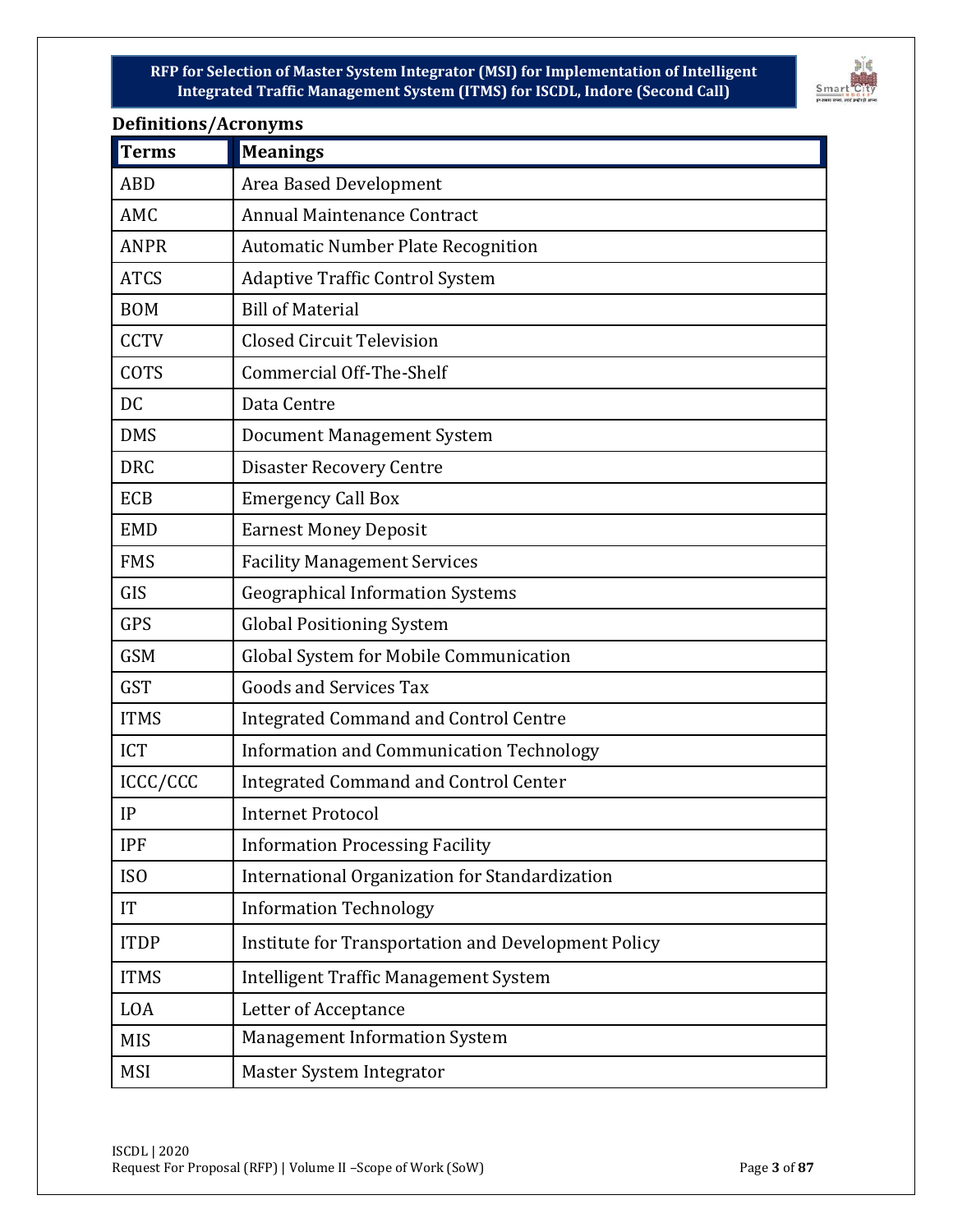

| Terms        | <b>Meanings</b>                              |  |  |
|--------------|----------------------------------------------|--|--|
| <b>NIT</b>   | <b>Notice Inviting Tender</b>                |  |  |
| <b>OEM</b>   | Original Equipment Manufacture               |  |  |
| <b>OFC</b>   | <b>Optical Fiber Cable</b>                   |  |  |
| PA           | <b>Public Address</b>                        |  |  |
| PoP          | Point of Presence                            |  |  |
| <b>PTZ</b>   | Pan Tilt Zoom                                |  |  |
| <b>RFP</b>   | <b>Request for Proposal</b>                  |  |  |
| <b>RLVD</b>  | <b>Red Light Violation Detection</b>         |  |  |
| <b>ISCDL</b> | <b>Indore Smart City Development Limited</b> |  |  |
| <b>SDC</b>   | <b>State Data Centre</b>                     |  |  |
| <b>SLA</b>   | Service Level Agreement                      |  |  |
| SOP          | <b>Standard Operating Procedures</b>         |  |  |
| <b>SPV</b>   | <b>Special Purpose Vehicle</b>               |  |  |
| <b>SVD</b>   | <b>Speed Violation Detection</b>             |  |  |
| <b>TCV</b>   | <b>Total Contract Value</b>                  |  |  |
| <b>TDS</b>   | <b>Tax Deducted at Source</b>                |  |  |
| <b>TPA</b>   | <b>Third Party Auditor</b>                   |  |  |
| <b>UAT</b>   | <b>User Acceptance Testing</b>               |  |  |
| <b>UPS</b>   | <b>Uninterrupted Power Supply</b>            |  |  |
| <b>VAT</b>   | Value Added Tax                              |  |  |
| VM           | Virtual Machine                              |  |  |
| <b>VMSB</b>  | Variable Message Sign Board                  |  |  |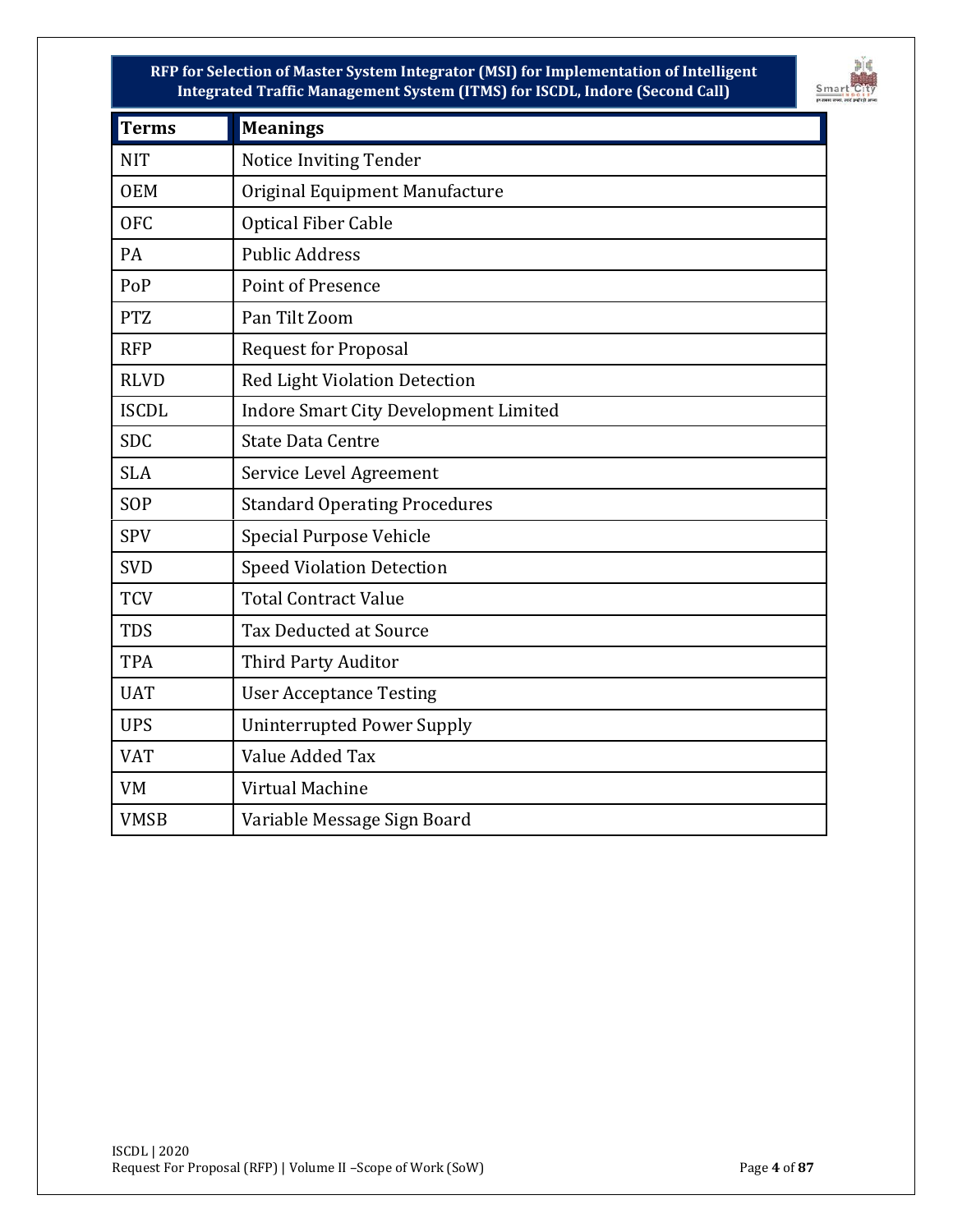

# **Table of Contents**

| $\mathbf{1}$ |                                                                     |  |
|--------------|---------------------------------------------------------------------|--|
| 1.1          |                                                                     |  |
| 1.2          |                                                                     |  |
| 1.3          |                                                                     |  |
| $\mathbf{2}$ |                                                                     |  |
| 2.1          |                                                                     |  |
| 2.2          |                                                                     |  |
| 2.3          |                                                                     |  |
| 2.3.1        |                                                                     |  |
| 2.4          |                                                                     |  |
| 2.4.1        |                                                                     |  |
| 3            |                                                                     |  |
| 3.1          |                                                                     |  |
| 3.2          |                                                                     |  |
| 3.3          |                                                                     |  |
| 4            |                                                                     |  |
|              |                                                                     |  |
| 4.1          |                                                                     |  |
| 4.2          |                                                                     |  |
| 4.3          |                                                                     |  |
| 4.4          |                                                                     |  |
| 4.5          |                                                                     |  |
| 5.           | 21                                                                  |  |
| 5.1          |                                                                     |  |
| 5.2          |                                                                     |  |
| 5.3          |                                                                     |  |
| 5.4          |                                                                     |  |
| 5.5          |                                                                     |  |
| 5.6          | Red Light Violation Detection (RLVD) System with Option of Speed 24 |  |
| 5.7          |                                                                     |  |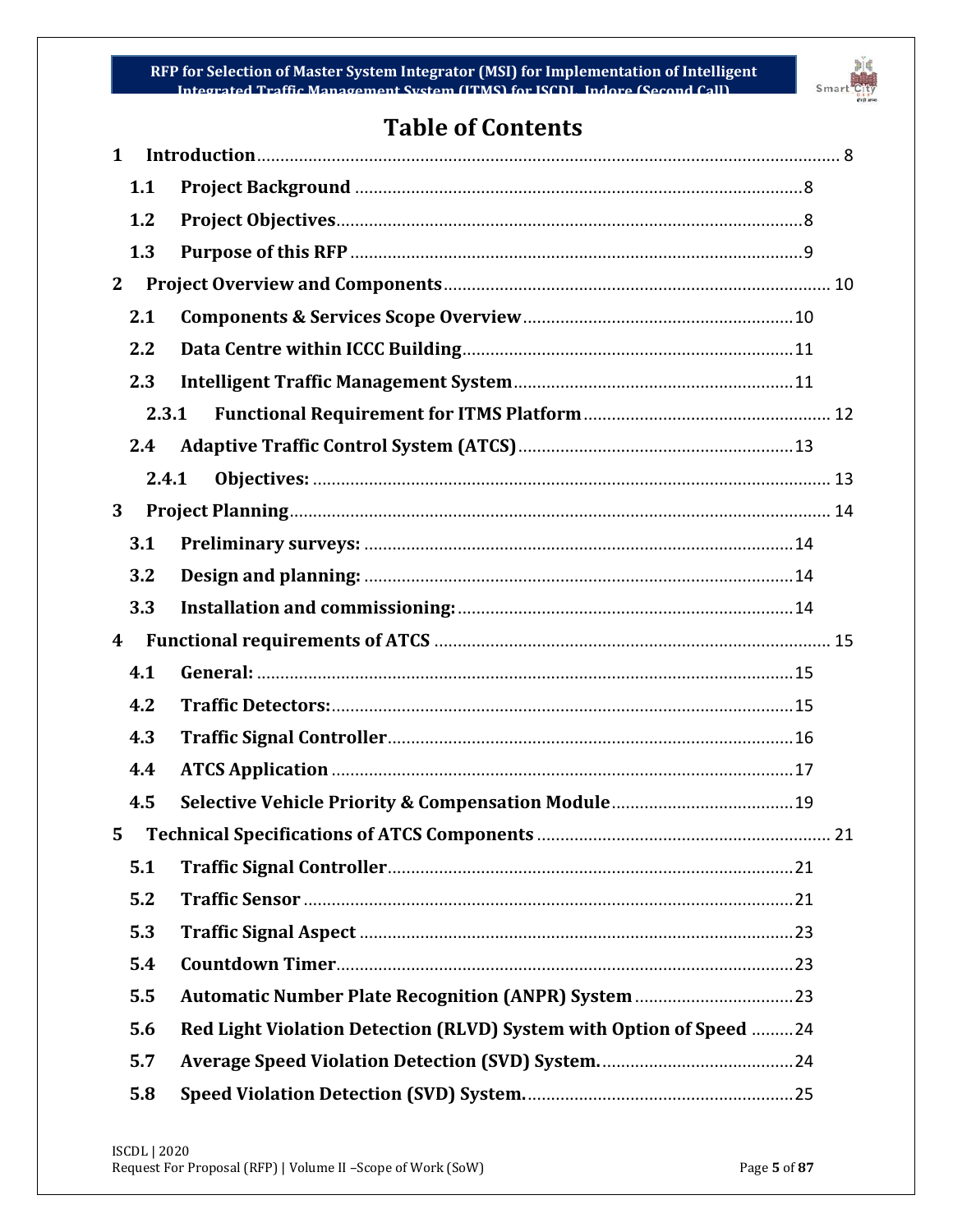

| 5.9                                                                              |  |
|----------------------------------------------------------------------------------|--|
| 5.10                                                                             |  |
| 5.11                                                                             |  |
| 5.12                                                                             |  |
| 5.13                                                                             |  |
|                                                                                  |  |
| 5.14 Video Management System and Video Analytics Software 30                     |  |
| 5.14.1                                                                           |  |
| 5.14.2                                                                           |  |
| 5.14.3                                                                           |  |
| 5.15                                                                             |  |
| 5.15.1                                                                           |  |
| 5.15.2                                                                           |  |
| 5.16 Technical Specification: Public Address System and Emergency Call Box 46    |  |
| 5.16.1                                                                           |  |
| 5.16.2                                                                           |  |
| 5.17                                                                             |  |
| 5.18                                                                             |  |
| <b>Project Implementation Schedule, Deliverables and Payment Terms51</b><br>5.19 |  |
| Project Implementation Schedule and Deliverables Payment Schedule 51<br>5.19.1   |  |
| 5.19.2                                                                           |  |
| Project Implementation Schedule, Deliverables and Payment Terms 54<br>5.20       |  |
| 6                                                                                |  |
| 6.1                                                                              |  |
| 6.2                                                                              |  |
|                                                                                  |  |
| 6.3                                                                              |  |
| 6.4                                                                              |  |
| 6.5                                                                              |  |
| 6.6                                                                              |  |
| 6.7                                                                              |  |
| 6.7.1                                                                            |  |
| 6.7.2                                                                            |  |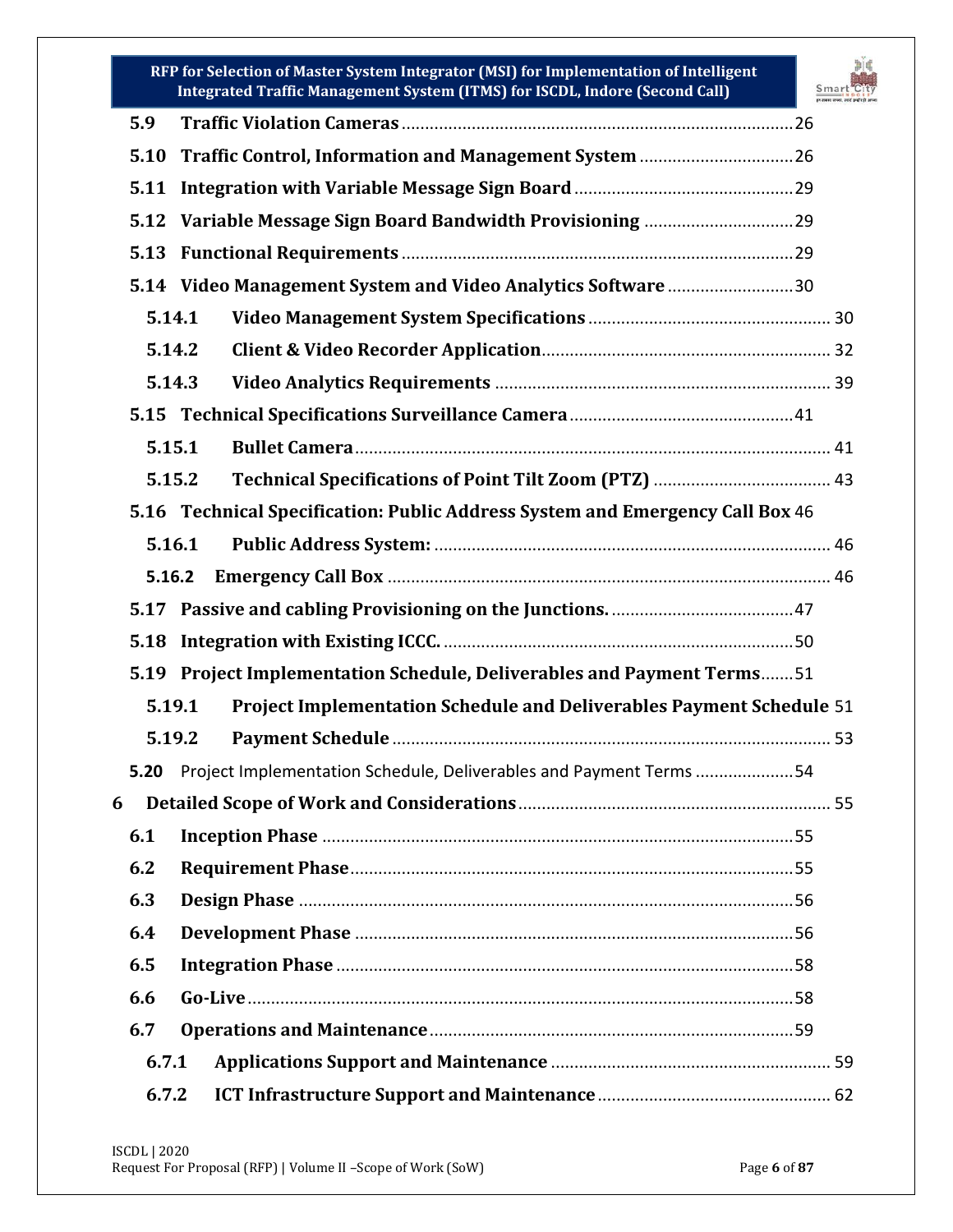

|        | integrated Traint Management System (Trims) for 15GDL, muore (Second Can) |  |
|--------|---------------------------------------------------------------------------|--|
| 6.7.3  |                                                                           |  |
| 6.7.4  |                                                                           |  |
| 6.7.5  |                                                                           |  |
| 6.7.6  |                                                                           |  |
| 6.8    |                                                                           |  |
| 6.8.1  |                                                                           |  |
| 6.8.2  |                                                                           |  |
| 6.8.3  |                                                                           |  |
| 6.8.4  |                                                                           |  |
| 6.8.5  |                                                                           |  |
| 6.9    |                                                                           |  |
|        |                                                                           |  |
| 6.10.1 |                                                                           |  |
| 6.10.2 |                                                                           |  |
| 6.10.3 |                                                                           |  |
| 6.10.4 |                                                                           |  |
| 6.10.5 |                                                                           |  |
| 6.10.6 |                                                                           |  |
| 6.10.7 |                                                                           |  |
| 6.10.8 |                                                                           |  |
| 6.11   |                                                                           |  |
| 6.11.1 |                                                                           |  |
| 6.11.2 |                                                                           |  |
|        |                                                                           |  |
|        |                                                                           |  |
|        |                                                                           |  |
| 7      |                                                                           |  |
| 7.1.   |                                                                           |  |
| 7.1.1. |                                                                           |  |
| 7.1.2. |                                                                           |  |
| 7.1.3. |                                                                           |  |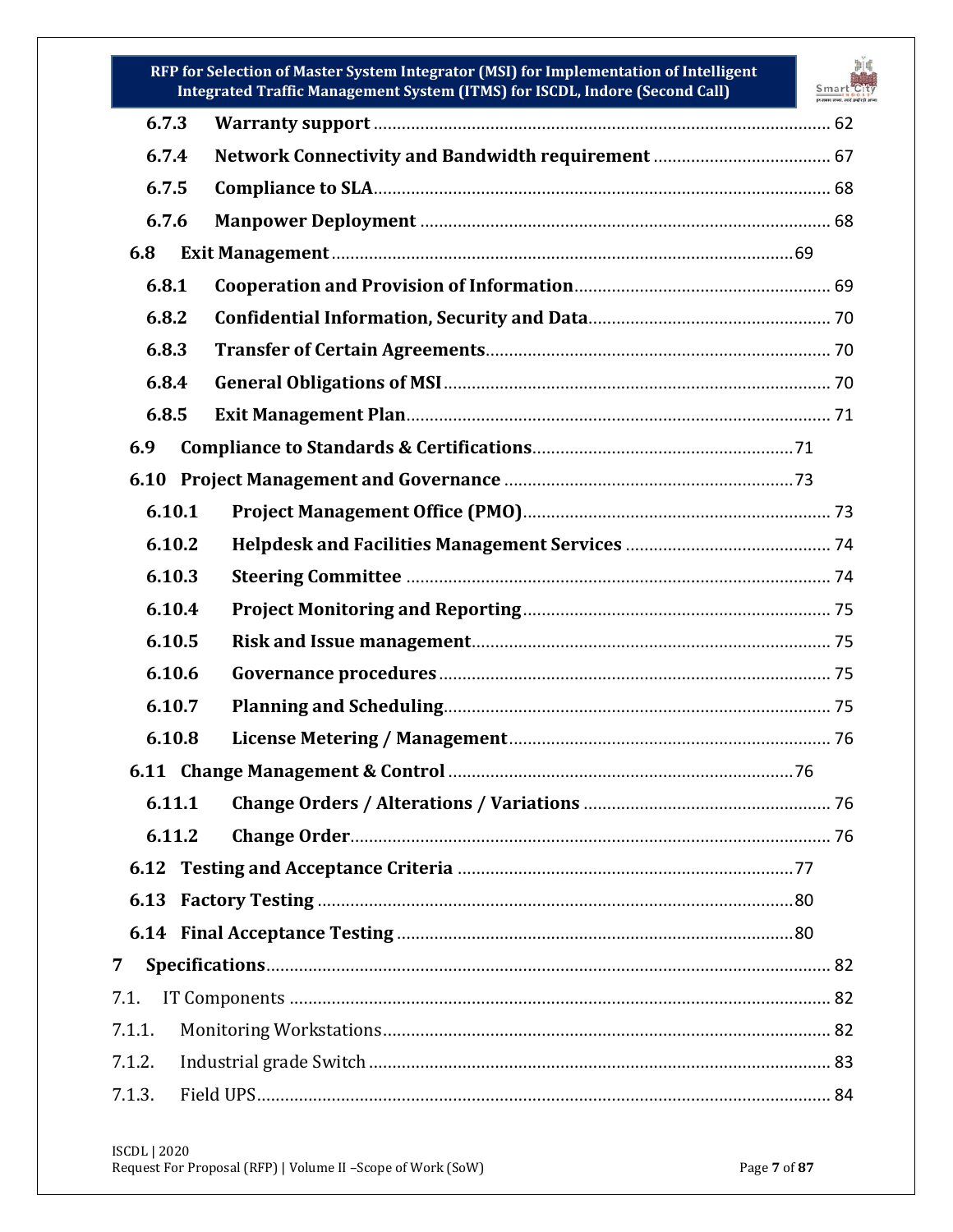

[Annexure A: Tentative List of Traffic Junctions](#page-84-0)........................................................................... 85

# <span id="page-7-0"></span>**1 Introduction**

# <span id="page-7-1"></span>**1.1 Project Background**

One of the primary objectives is to enhance the safety and security, improve efficiency of city administration and promote a better quality of life for residents. In order to achieve these objectives, ISCDL desires to foster the development of a robust ICT infrastructure that supports digital applications and ensures seamless steady state operations, traffic management, emergency response mechanisms and real time tracking of services and vital city metrics throughout the city. ISCDL is considering the appointment of a MSI to set up Integrated Traffic Management System for Indore.

Currently there is Integrated Command & Control Center available at Indore. Madhya Pradesh Police Department has already deployed some CCTV Surveillance cameras and Command Control Center for monitoring video feeds in existing ITMS.

The objective of Madhya Pradesh Police City Surveillance project is Citizen Safety and Security and enabling city to plan events, effective monitoring of infrastructure, track incidents enabling quicker response etc. It's also helping in enforcement of law, monitoring of public areas, analyze patterns and other following aspects:

- Ouicker response to incidents;
- Assistance for more effective operations;
- Improved situational awareness

# <span id="page-7-2"></span>**1.2 Project Objectives**

- a. The key objective of this project is to establish a collaborative framework where input from different functional departments such as transport, e-governance, etc. can be assimilated and analysed on a single platform; consequently resulting in aggregated city level information. Further this aggregate city level information can be converted to actionable intelligence, which would be propagated to relevant stakeholders and citizens.
- b. Implementation and Integration with services in the city, where applicable (existing and planned infrastructure with provision for future scalability) are given in section below.
- c. As part of the scope of services, the indicative high level requirements are supplied to improve the clarity.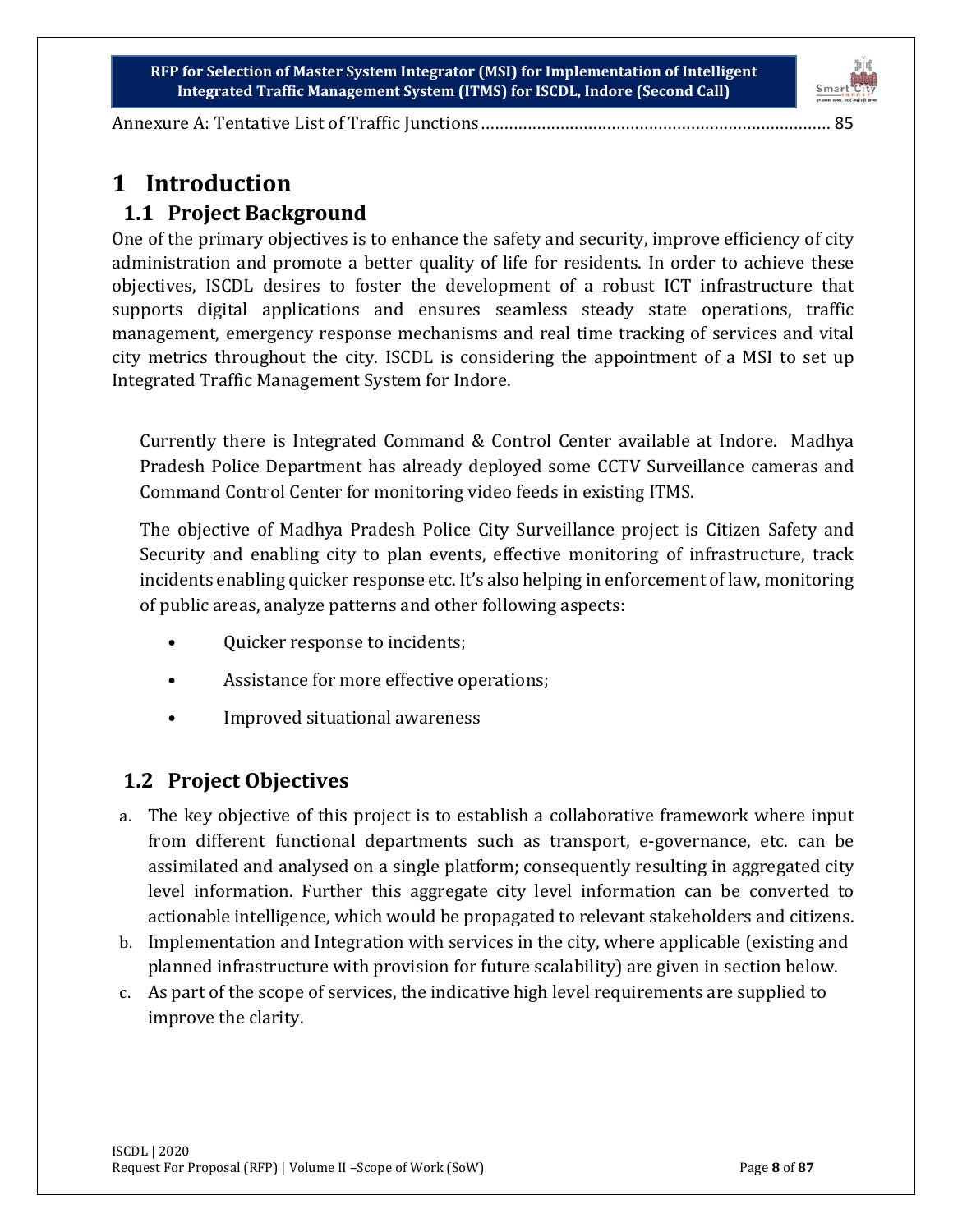

# <span id="page-8-0"></span>**1.3 Purpose of this RFP**

The Ministry of Urban Development (MoUD), Government of India launched Smart cities mission. Main objective of this mission is to develop cities to provide core infrastructure and give a decent quality of life to its citizens, a clean and sustainable environment and application of 'Smart' Solutions. The focus is on sustainable and inclusive development and the idea is to look at compact areas, create a replicable model which will act like a light house to other aspiring cities.

Indore is one of the ULBs selected under the 1st Round Competition of SCM based on the Smart City Plan (SCP) submitted by the City through Government of Madhya Pradesh. The ULB, based on the public consultation, has prioritized sub-projects in the SCPs, which need to be reviewed, improved, finalized and implemented. In order to implement/realize these plans a Special Purpose Vehicle (SPV) – Indore Smart City Development Limited (ISCDL) is established.

This document talks about current state, key issues and smart solutions which are going to be covered in the RFP for ITMS and Integration with existing Command Control and Communication Center (i.e. ICCC and existing ITMS) for City of Indore, in accordance to the guidelines laid out by Smart cities mission.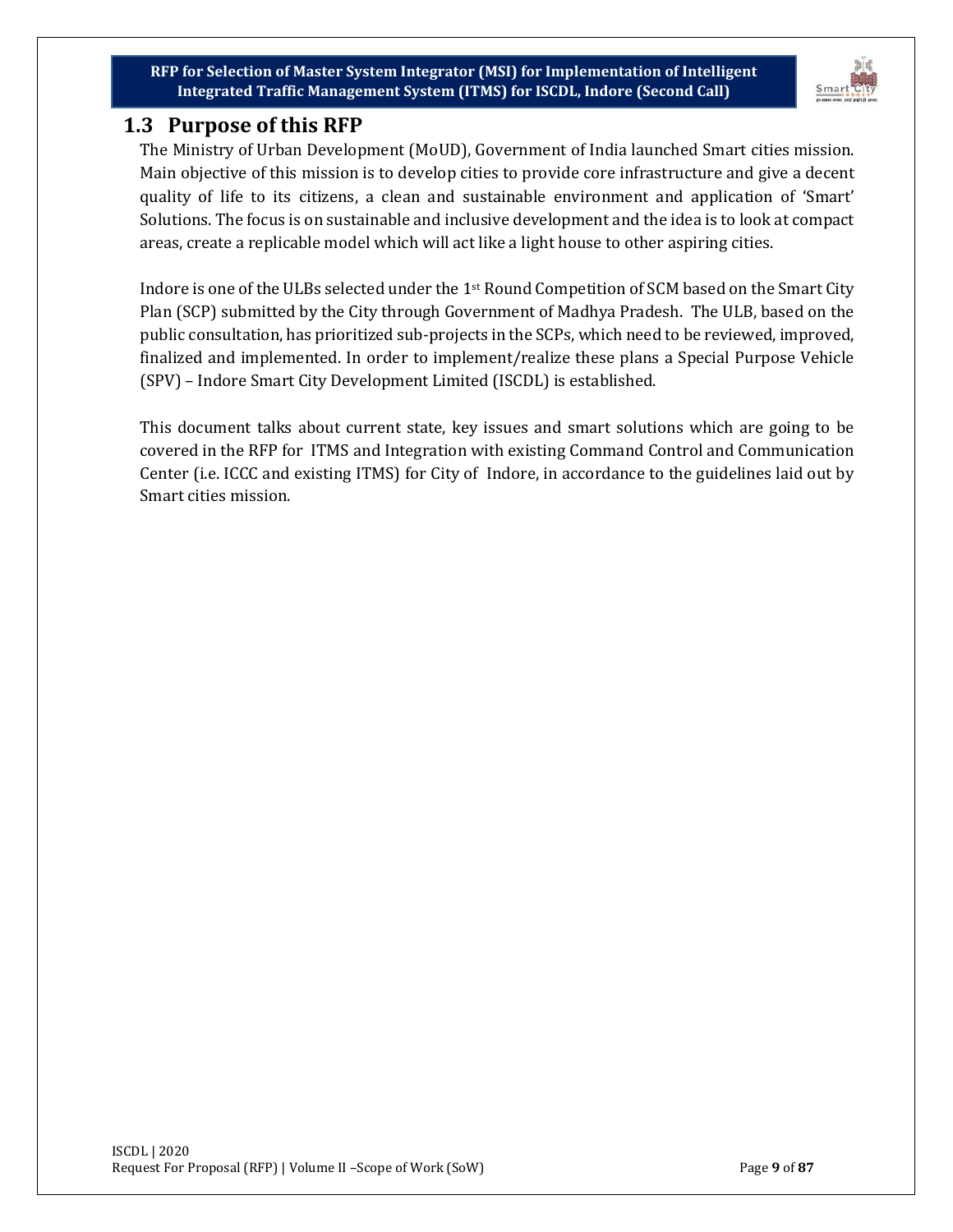

# <span id="page-9-0"></span>**2 Project Overview and Components**

Key foundation components for Indore Smart City considered for this RFP are:

- a) Intelligent Traffic Management System
	- Adaptive Traffic Control System (ATCS)
	- Smart Traffic Sensors for Traffic management and Analysis
	- Automatic Number Plate Recognition (ANPR) System
	- Red Light Violation Detection (RLVD) System
	- Speed Violation Detection (SVD) System
	- Variable Message Sign boards
	- Video Management system and VA
- b) Operation and Maintenance Phase

The MSI shall also be responsible for supply of IT solution for the management of hardware and application software, networking, installation, Training, Maintenance and operations of the solution for 5 years from the Go-Live date of implemented solutions for Indore in an efficient and effective manner.

# <span id="page-9-1"></span>**2.1 Components & Services Scope Overview**

The selected MSI shall ensure the successful implementation of the proposed solutions as well as provide capacity building support to city authorities as per the scope of services described below. Any functionality not expressly stated in this document but required to meet the needs of the ISCDL to ensure successful operations of the system shall essentially be under the scope of MSI and for that no extra charges shall be admissible. MSI shall implement and deliver the systems and components which are described in this RFP.

MSI's scope of work shall include but will not be limited to the following broad areas. Details of each of these broad areas have also been outlined in Annexures:

- 1. Assessment, Scoping and Survey Study: Conduct a detailed assessment, survey, gap analysis, scoping study and develop a comprehensive project plan, including:
	- a) Assess existing systems and infrastructure.
	- b) Conduct site survey for finalization of detailed technical architecture, gap analysis, final Bill of Quantities and project implementation plan
	- c) Conduct site surveys to identify the need for site preparation activities
	- d) Obtain site clearance obligations & other relevant permissions with the support of ISCDL
- 2. Design, Supply, Installation, Testing and Commissioning of the following primary components:

Intelligent Traffic Management System

■ Adaptive Traffic Control System (ATCS)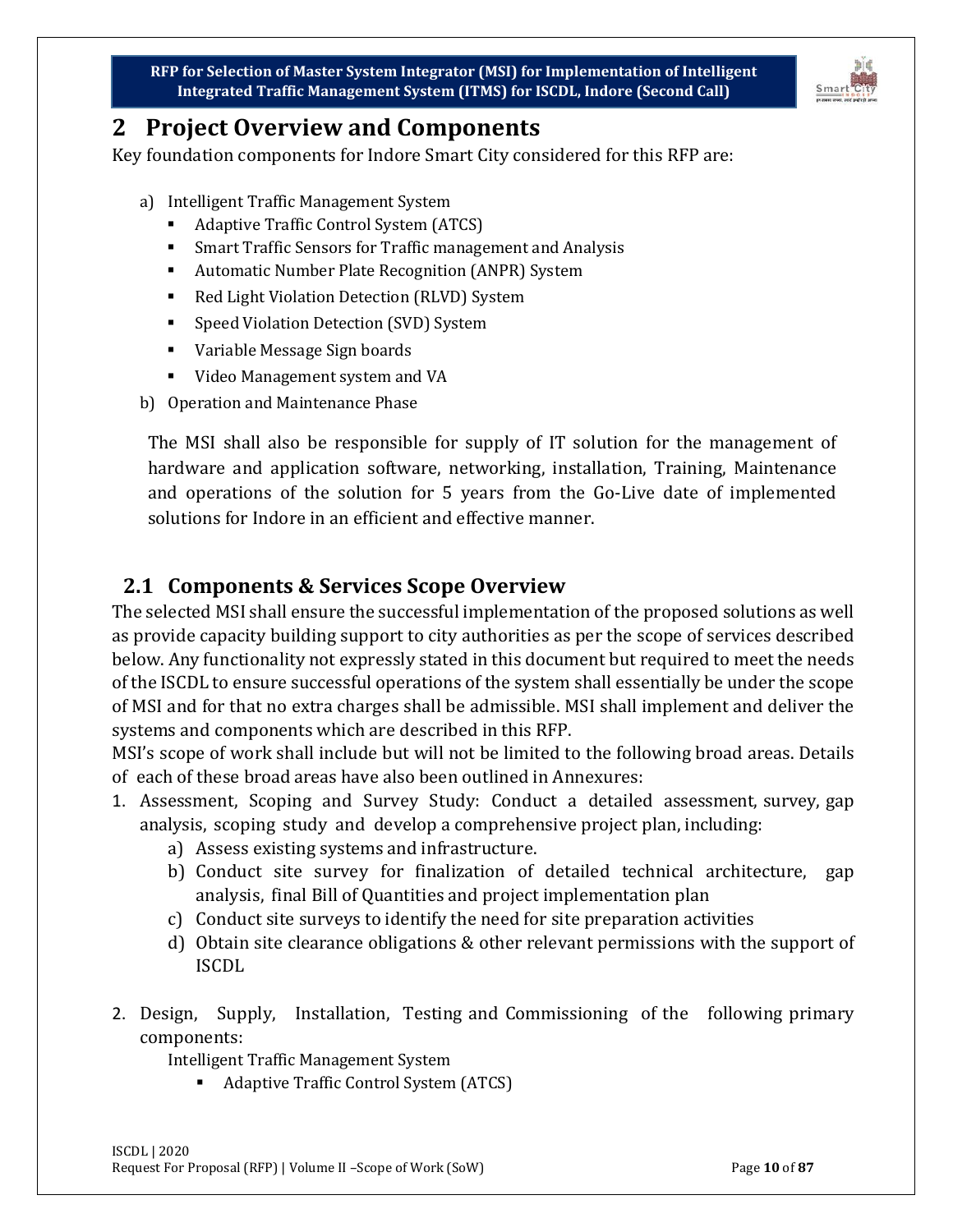

- Smart Traffic Sensors for Traffic management and Analysis
- Automatic Number Plate Recognition (ANPR) System
- Red Light Violation Detection (RLVD) System
- Speed Violation Detection (SVD) System
- **Traffic Violation Cameras**
- Variable Message Sign boards
- Video Management system and VA

The detailed requirements of the above would be delineated within the subsequent sections.

## <span id="page-10-0"></span>**2.2 Data Centre within ICCC Building**

MSI need to leverage the existing ICCC Data Center and NOC at Indore.

## <span id="page-10-1"></span>**2.3 Intelligent Traffic Management System**

The MSI shall ensure the successful implementation of the proposed Intelligent Traffic Management System (ITMS) and shall provide capacity building support to city authorities as per the scope of services described below. Any functionality not expressly stated in this document but required to meet the needs of the ISCDL to ensure successful operations of the system shall essentially be under the scope of the MSI and for that no extra charges shall be admissible. MSI shall be responsible to install ITMS systems which are being not included in the Indore Police project. (Tentative locations of Traffic Junctions are given at Annexure A of this Volume of the RFP.)

The following key tasks shall be covered under this initiative:

- a) To provide CCTV cameras including Fixed cameras for live video monitoring of key traffic junctions
- b) To provide an integrated traffic management platform for viewing, controlling and managing all the traffic components installed across the city.
- c) To monitor the ongoing activities of the key traffic junctions from the ITMS.
- d) To facilitate traffic rules enforcement through design, supply, and installation of Red Light Violation Detection (RLVD) and speed violation detection. Each of these systems shall be integrated with the ITMS.
- e) To integrate traffic enforcement system with existing e-challan system and handheld devices as required.
- f) To provide API integration of Variable Message Sign boards with existing/proposed Smart City Infrastructure to provide real time information and services, such as traffic related, journey planners and accident reporting
- g) To create a Centralized Management Information System (MIS) as a part of the IT solution for faster decision making in traffic emergency such as heavy rain fall, accidents, terrorist attack, VVIP movements etc.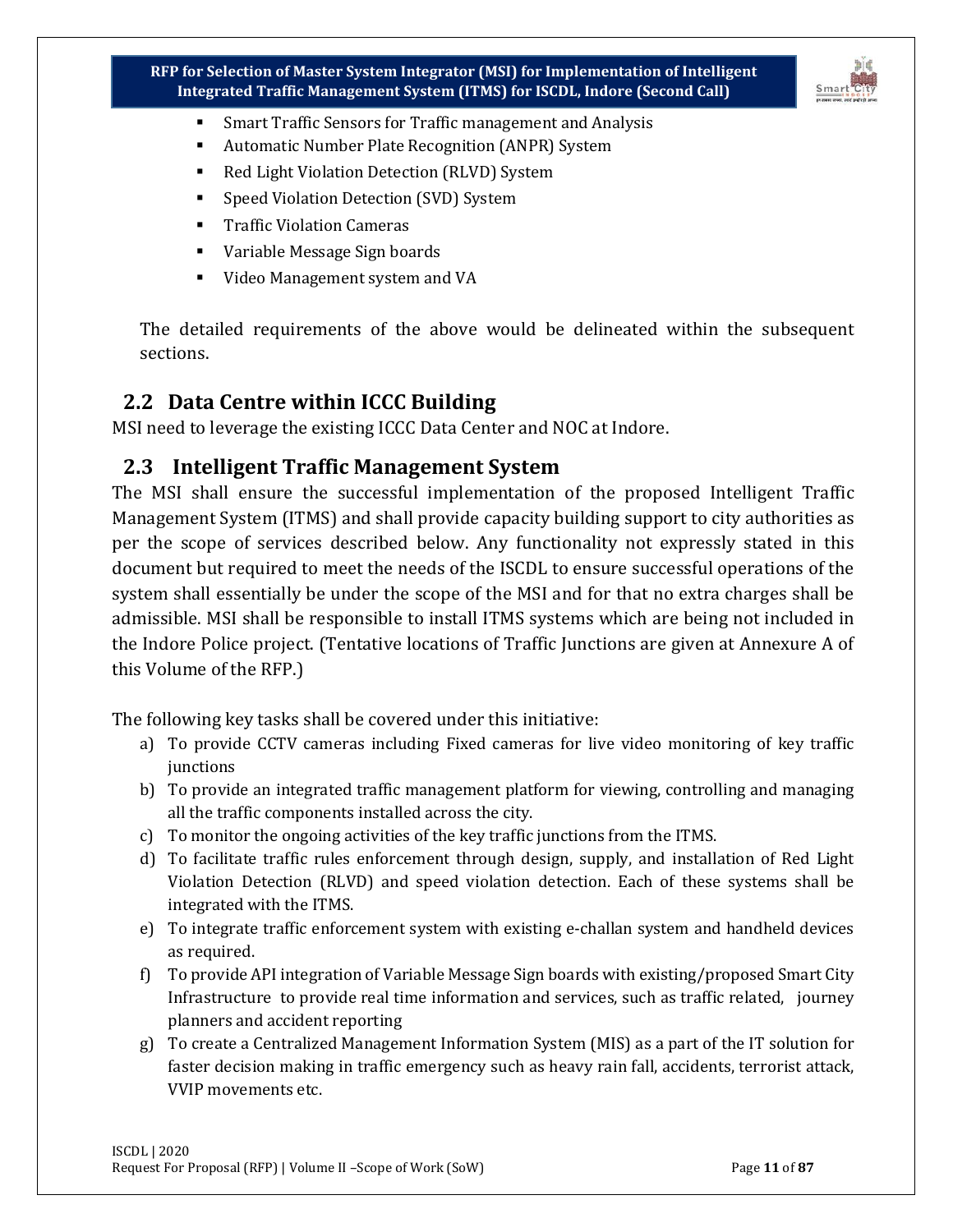

- h) To create centralized Traffic data management including, real time traffic monitoring, traffic status, count, classification, gap, head way, occupancy, average speed and provide historical as well as live data to manage traffic in present and near future and help decongestion.
- i) To operate, manage and train the administrative staff and offer back-end support on the operations of the ITMS using the departmental manpower
- j) System should generate Notification, Alert and Alarm messages that should be visible within the Dashboard and the Field Responder handheld devices if required.
- k) All system messages (notifications, alerts and alarms) should always be visible from the Notifications view, which provides controls that operator can use to sort and filter the messages that it displays.

MSI shall implement and deliver the following systems and capabilities linked with ACTS & ITMS Platform.

- a) ITMS Platform
- b) Adaptive Traffic Control System (ATCS)
- c) Smart Traffic sensors for smart traffic management and planning
- d) Automatic Number Plate Recognition (ANPR) System
- e) Red Light Violation Detection (RLVD) System
- f) Speed Violation Detection (SVD) System
- g) Integration with E-Challan
- h) Traffic Violation Cameras
- <span id="page-11-0"></span>i) Variable Message Sign boards

## **2.3.1 Functional Requirement for ITMS Platform**

- a) The proposed system shall support CoSiCoSt (Composite Signal Control Strategy) technology and shall integrate with existing BRTS solution, which is based on CoSiCoSt technology.
- b) The System shall have the capability to add certain vehicles as hot-list vehicles and the ITMS Central application shall be able to trace the path taken by these hot-listed vehicles.
- c) The ITMS shall have the capability to seamlessly integrate with social media platforms such as Facebook & Twitter to post pre-generated automatic response plans directly from the ITMS Application.
- d) The ITMS/ATCS System shall suggest the response plan automatically based on the location, incident type and cause without manual intervention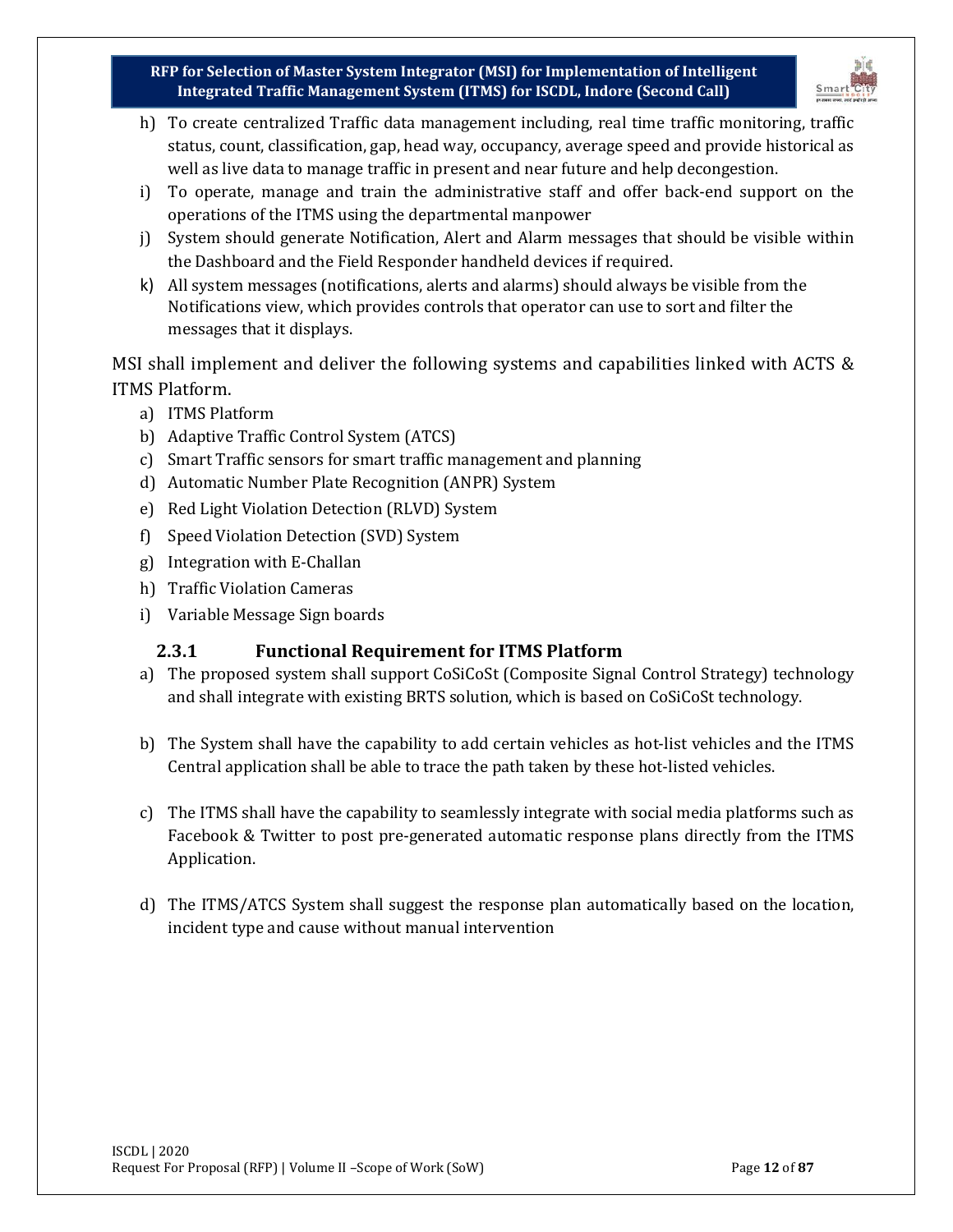

# <span id="page-12-0"></span>**2.4 Adaptive Traffic Control System (ATCS)**

As part of the Smart City mission, the city of Indore also wants MSI to supply, install, commission and maintain an Adaptive Traffic Control System (ATCS) at 50 junctions for 5 (five) years. The key features of the system being:

- Adaptive system The system shall change traffic signal timings based on inputs from non-intrusive 4D HD radar based vehicle detectors deployed at each approach of each junction.
- Standards compliant The system shall employ industry standard open communication protocols like UTMC/UG405/NTCIP / OCIT 2/Relevant Indian protocol.
- Tactical traffic control The system shall be capable of managing the traffic signals in near real-time, based on inputs from the traffic detectors.
- Strategic traffic management The system shall use data fusion models to understand the current state of the network, employ short term online prediction models and then use simulation models to strategically manage traffic across the network, before things get worse.
- Central control centre The CCC is expected to act as the core of the system. The system shall employ a reliable communications network to ensure maximum availability for the communication link between the CCC and the traffic signals.

## **2.4.1 Objectives:**

- <span id="page-12-1"></span>1. Manage traffic centrally, while receiving traffic inputs from sensors
- 2. Optimally configure the traffic signal timings, in near real time
- 3. Minimize traffic congestion and waiting time
- 4. Improve Journey Time Reliability
- 5. Ensure smooth movement of emergency response vehicles like ambulances, police etc.
- 6. Manage VIP movements better
- 7. Perform data analytics on the traffic data to analyze travel demand and manage traffic effectively
- 8. Send real time information to commuters
- 9. Improve compliance with traffic rules
- 10. Generate count and classification data for each approach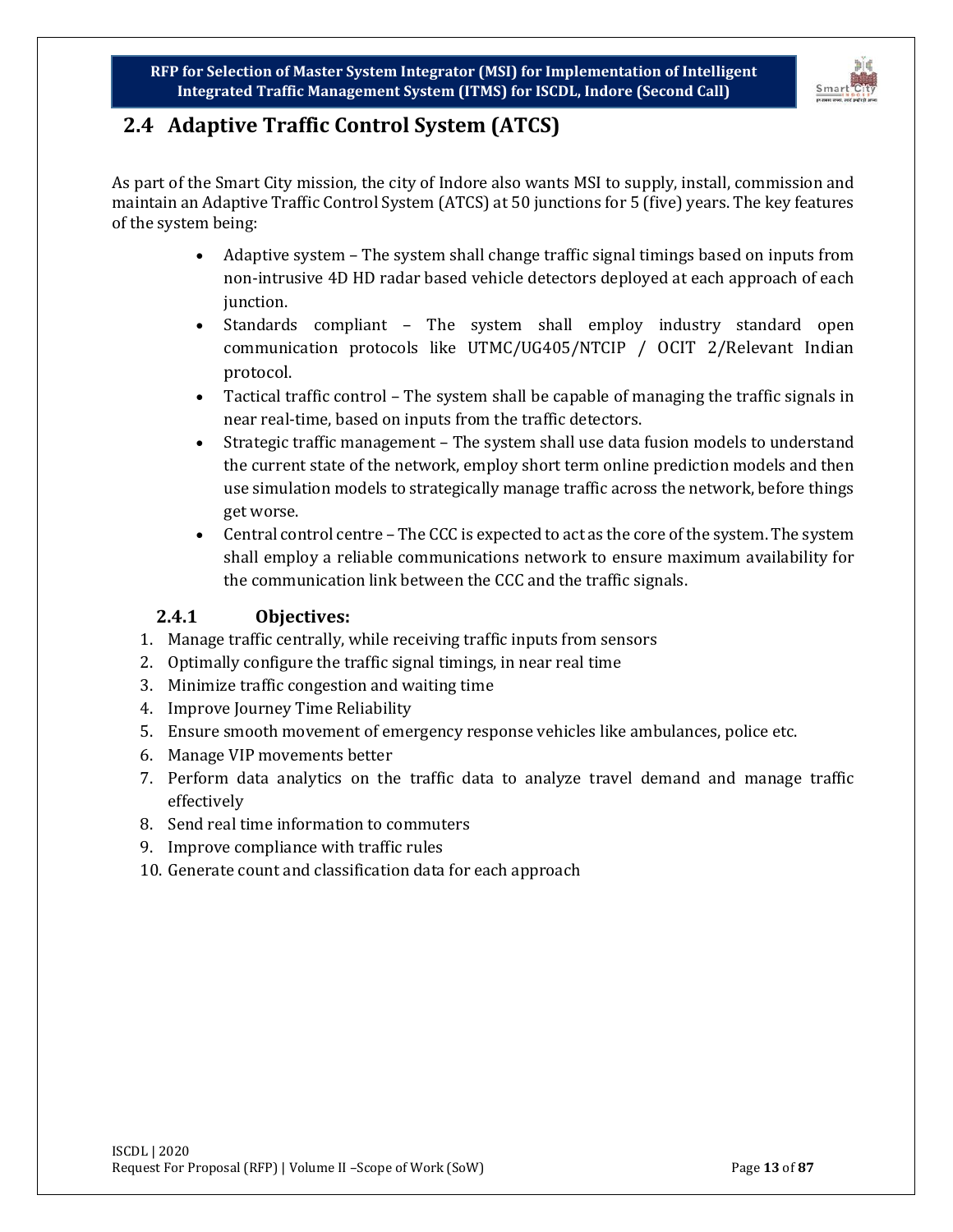

# <span id="page-13-0"></span>**3 Project Planning**

## <span id="page-13-1"></span>**3.1 Preliminary surveys:**

- Collect data of existing operating conditions, traffic volumes across various time periods of a day, which will cover all peak and non-peak hours, weekends, etc., saturation flow rates, travel times along major corridors during different times of the day. At the minimum, the following data shall be collected:
	- Classified turning movement counts for vehicles at major junctions
	- Pedestrian volumes at major junctions
	- Physical and visual characteristics of the area
	- Travel times, delays between different points on the network
	- Additional dependencies with respect to the available infrastructure and geometry at the junctions

Study the existing traffic management systems and processes deployed by the competent authorities, MIS reporting needs, problem areas and expectations of the city. Perform Gap Analysis and finalize the key requirements with the city.

## <span id="page-13-2"></span>**3.2 Design and planning:**

- Prepare the solution architecture and design drawings
- Seek approval of the designs from the city
- Prepare the execution plan and get it approved by the city
- Prepare work zone safety and traffic management plans

#### <span id="page-13-3"></span>**3.3 Installation and commissioning:**

- Procure, supply and install 4D HD radar-based vehicle detectors, controllers and other required accessories as per the approved design
- Procure, supply and install all relevant hardware, like servers and workstations in the ICCC
- Connect the signal controllers to the ICCC and ITMS via a suitable communications media
- Install the ATCS software in the servers within the ICCC
- Integrate all components of the system and configure the traffic signal plans at each of the junctions, for varied operating conditions like peak and off-peak traffic, weekend traffic, traffic flows during special events etc.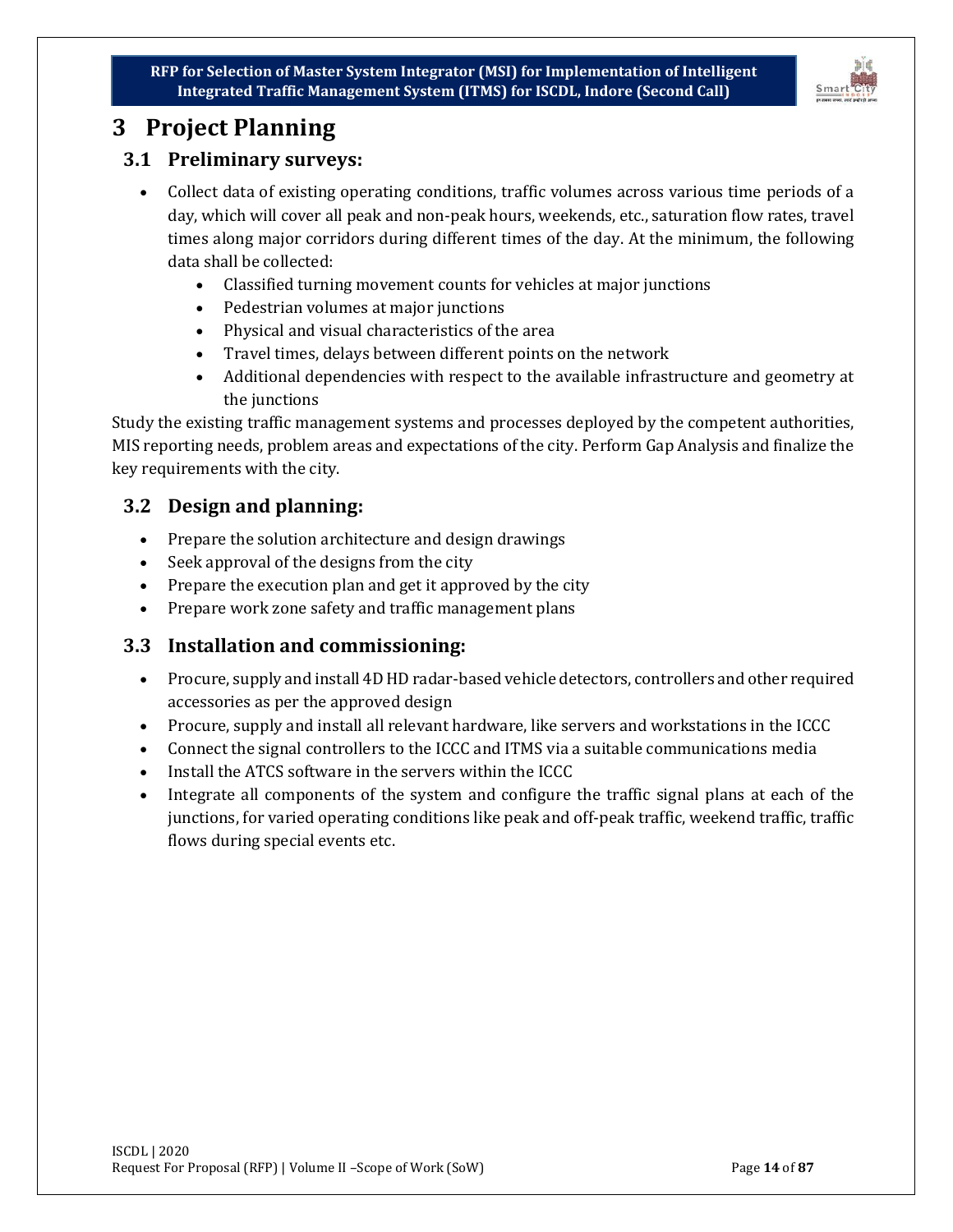

# <span id="page-14-0"></span>**4 Functional requirements of ATCS**

# <span id="page-14-1"></span>**4.1 General:**

- The system would be used to monitor and control traffic signals, including signalized pedestrian crossings, using a traffic responsive strategy based on real time traffic flows obtained using vehicle presence sensors.
- All signal controllers under Adaptive Traffic Control System shall be provided with inputs from non-intrusive 4D HD radar vehicle detection sensors for detecting demand and communications equipment to send the demand data and to receive instructions on the control strategy in near real-time.
- The system shall use 4D HD radars to get accurate count, classification, vehicle presence at stop lines, average speeds, etc. in all weather conditions.
- The system should be extensible to add more signals whenever required.
- Any existing infrastructure at the junctions that might help in traffic control, where possible, should be integrated with ATCS.
- ATCS shall use standard communication protocols UG405 or NTCIP. It should also provide the functionality of integration with on-ground hardware of any third-party traffic controller that is UTMC/UG405/NTCIP / OCIT 2/Relevant compliant protocol approved by GoI.

# <span id="page-14-2"></span>**4.2 Traffic Detectors:**

- The detection system must be non-intrusive (i.e. above ground) and shall consist of: o 4D HD radar forward firing radar
- The single sensor should be able to cover at least 4 lanes and 175 meters
- The detector should not require cleaning and should perform in bad weather like fog, rain and dust
- The sensor should be able to simultaneously track at least 125 objects and should not have any dependencies on temperature or image
- The sensor performance should not vary with temperature variation of road and other climatic conditions
- The traffic sensor shall be able to detect the presence of vehicles near stop-line and do advance detection for vehicles to check ETA, Traffic volume, count, classification and average speed
- The detector shall have at least 175m of working range
- The detector shall work in all weather conditions including rain, fog and any other weather conditions relevant to Indore city without any drop in accuracy levels
- The detector shall be able to cover up to 4 lanes.
- The detector should be IP 67 and should be able to work upto 80 degrees
- The detector should have flexibility of installation on the roadside, at the corner of an intersection, at the median of a highway or on a gantry, with best results, not like sidefiring technology, needing set-back from the road and having high occlusion risk
- The refresh time should be better than 70ms
- The OEM of the sensor should have atelast supplied **25000** traffic radars as on date
- The detector shall be capable of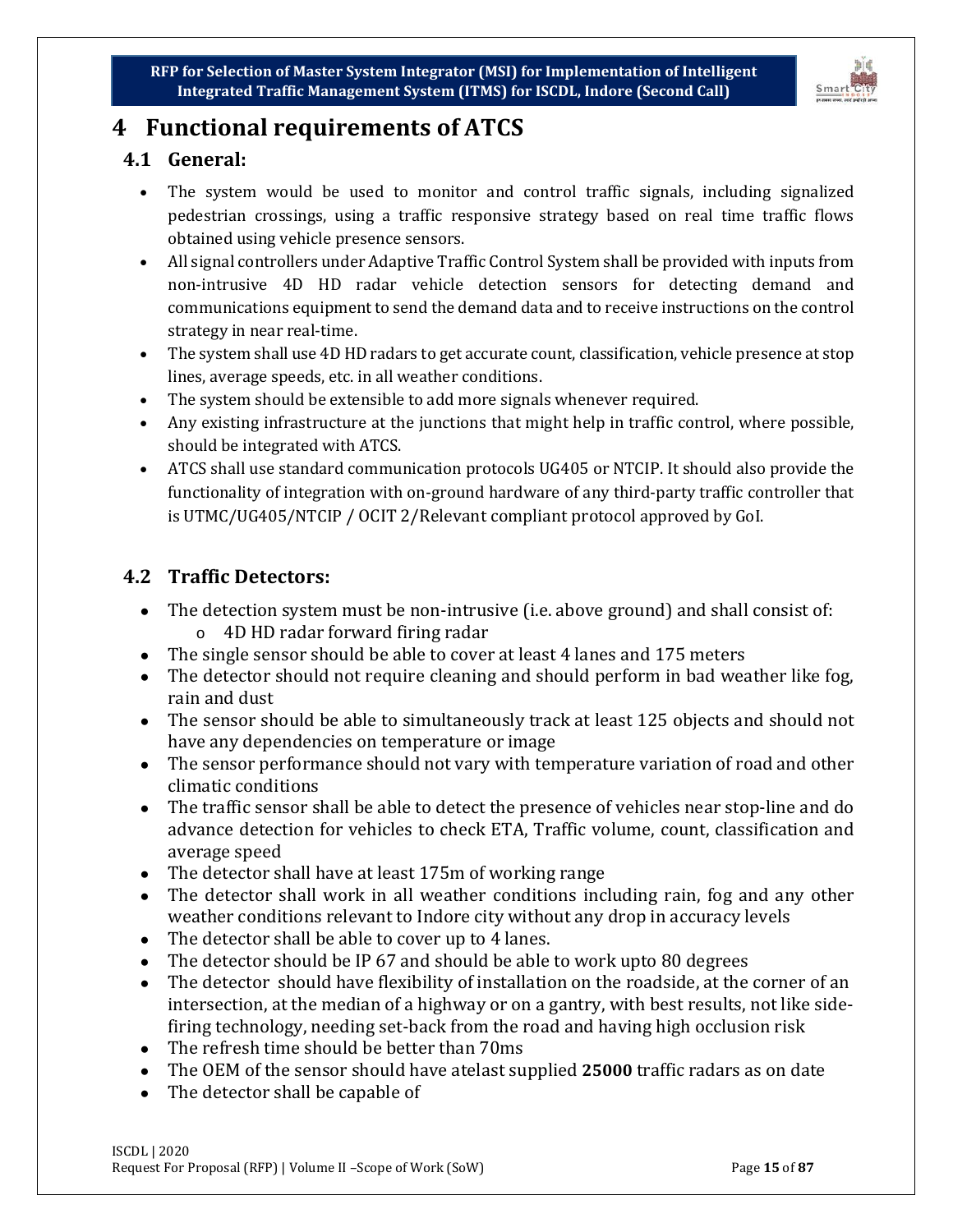

- $\circ$  Counting the vehicle with at least 90% accuracy in standard traffic conditions
- o Classification of the vehicle with at least 3 classes
- o Queue lengths

# <span id="page-15-0"></span>**4.3 Traffic Signal Controller**

- The controller shall have a facility to list all conflicting phases at an intersection. After configuration, a traffic engineer shall verify that the signal aspects are running as expected, for each and every program coded in the controller, before being put to use.
- The controller shall be able to take queue inputs from the 4D Radar and optimize the signal timing on the basis of queue lengths.
- During power up the controller shall initially execute the Flashing Amber / Flashing Red plan for a time period of 3 Seconds to 10 Seconds. The default value of this Starting Amber is 5 Seconds. Facility shall be available to configure the time period of Starting Amber within the given limits at the site.
- Health monitoring should be available for the traffic controller and the signal aspects in all modes of operations.
- A hardware failure leading to a conflict condition (due to faulty devices or short circuit in the output) shall force the signal into Flashing Amber/ Flashing Red.
- The controller shall be able to interface with the 4D Radar detector using an industry standard open collector interface as well other standard communication protocols as per the requirement.
- The signal controller shall have a police control panel with:
	- Hurry call buttons,
	- Auto/Manual selection button,
	- Manual advance button,
	- Normal/Flashing mode button, and
	- Junction On/Off button.
- The controller shall have the following modes of operation:
	- Fixed time mode the controller shall execute a pre-set program, which does not consider the inputs from the traffic detectors.
	- Vehicle actuated mode the controller shall execute pre-set programs that do not have fixed green times. The green time for each approach shall be bound by the constraints of minimum green and maximum green times. The actual green time is determined based on the vehicular demand obtained from the traffic detectors.
	- ATCS mode the controller shall execute the programs determined by the ATCS application in the control centre and shall take inputs from traffic detectors to optimally split green times.
- The controller shall either have a fixed operator console or a portable one to allow traffic engineers to program the controller on-site.
- It should be possible to configure a program and set it remotely from the control centre.
- The controller shall allow interfacing with the ATCS application using an industry standard protocol such as UTMC/UG405 / NTCIP / OCIT 2/Relevant Indian protocol. No proprietary communications protocol shall be allowed, in any case.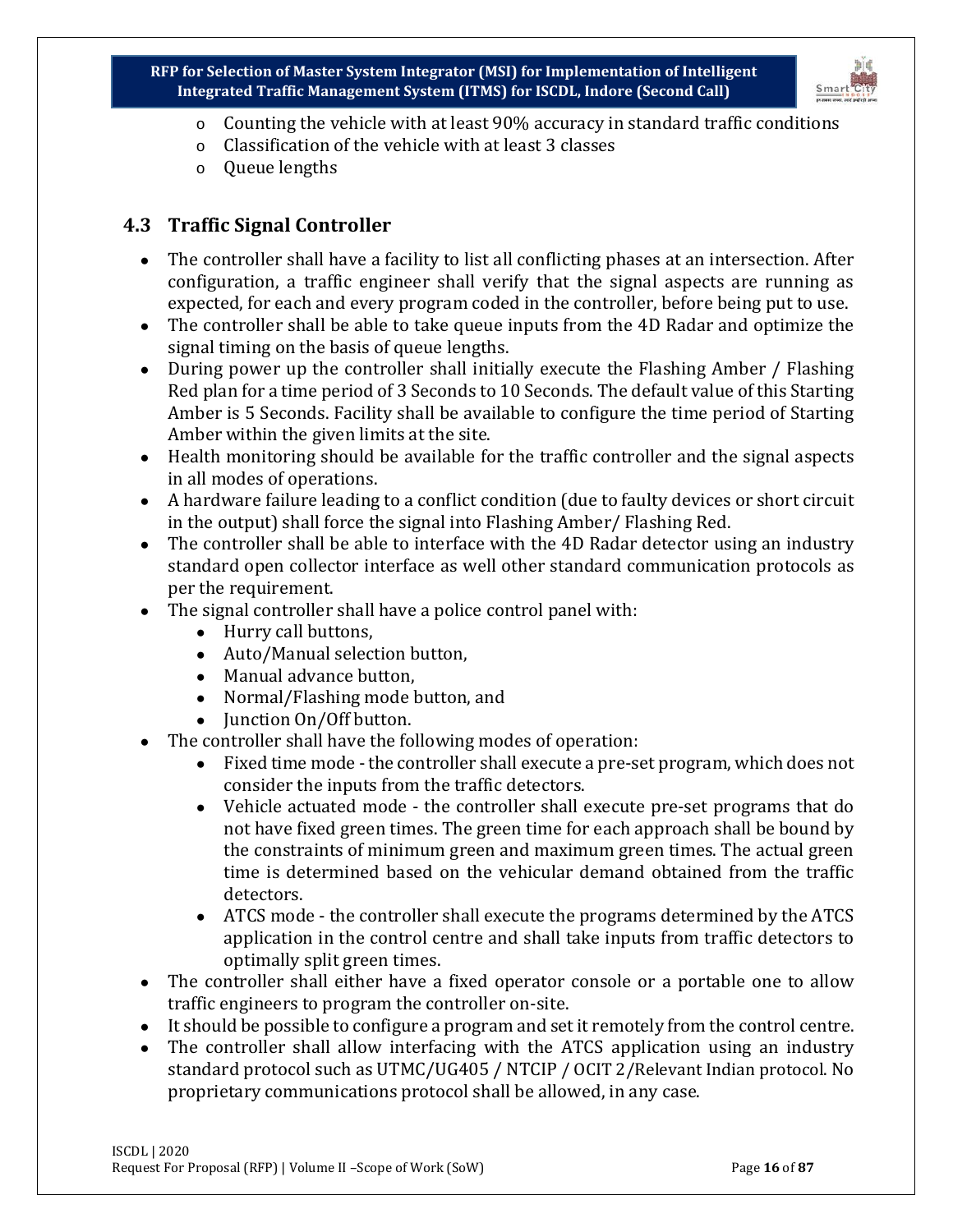

# <span id="page-16-0"></span>**4.4 ATCS Application**

- The application is at the core of the system and shall be hosted on a server in the control center.
- The application should allow creation of green corridors to ensure priority movement of Emergency Response vehicles, such as ambulances, fire engines and police vehicles.
- The application shall interface with a popular microscopic traffic flow simulation software for pre and post implementation analysis and an online simulation for study of the proposed ATCS control strategy at various times of the day. The simulation shall be capable of identifying the impact of any anomaly in the system along with the strategy chosen. The simulation model shall assist the traffic engineers/police to identify the best possible strategy in any unusual/unprecedented event.
- The application shall be estimate a comprehensive network state using data from ANPR, GPS or any other such data collected from other third party sensors/detectors/cameras.
- The application should be capable of running in the following four modes:
	- **Connected signals mode:** This mode should enable traffic police personnel to remotely configure and control the signal timing plans using the ATCS interface available in the CCC.
	- **Automatic plan switching mode:** The system should be configured to run the most appropriate signal timing plan for a group of junctions from a library of signal plans. The system should automatically select the most appropriate plan for the prevalent traffic conditions based on a set of customizable rules.
	- **Optimization mode - tactical:** Signal timings for a group of junctions should be optimized for pre-defined performance indicators, like delays, travel times and queue lengths. Short term prediction models shall forecast the traffic demand for 5, 10 and 15 minutes. The traffic demand shall be input into a traffic online simulation model and the outputs of the simulation model shall be employed to establish performance indicators. The optimization model shall use these performance indicators to determine optimal signal timings.
- **Optimization mode - strategic:** The system shall have a strategic traffic control layer on top of the tactical control logic. The strategic control layer should monitor traffic detector data and performance indicators in near-real-time, compare them against average values for the given time of the day and day of the week (profiles) and generate operator alerts when an anomaly is observed. In addition, the system should predict the values of traffic variables and performance indices into the short-term future (5, 10 and 15 minute ahead intervals) and generate warnings before the onset of anomalies where feasible using machine learning techniques. When anomalies are detected, the system shall evaluate potential traffic control strategies using faster than real-time modelling using a traffic simulation software and suggest appropriate strategies to the traffic operator. The strategic control should also be able to dynamically change the base signal plans used by the tactical control based on near-real-time detector data based on user defined rules. The strategic control layer should also estimate the state of the road network, including an estimate of traffic state on links without any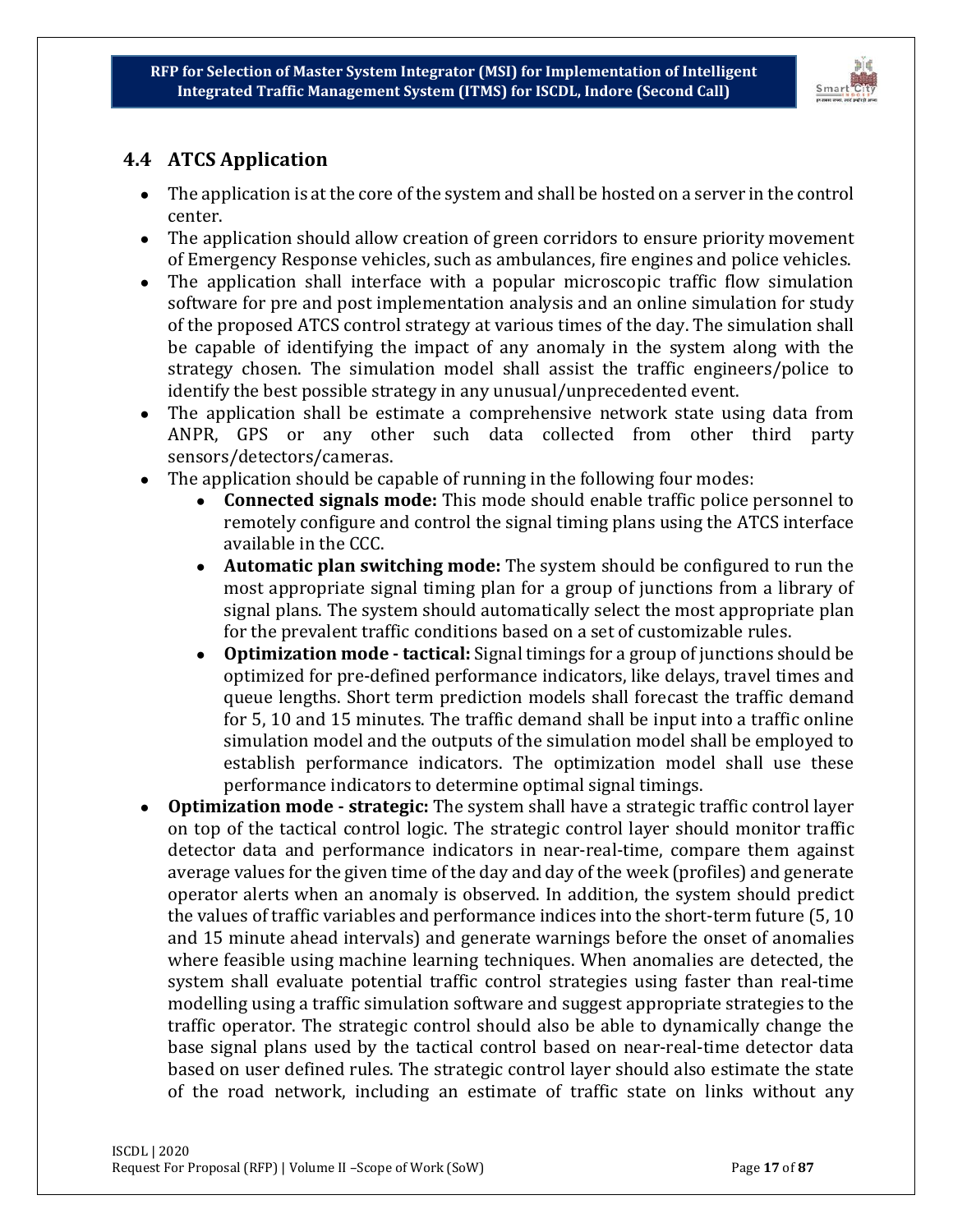

detection, using data from traffic detectors and other data sources such as ANPR and GPS (if available) to provide a unified operational view of the road network.

- The application shall have a Graphical User Interface (GUI) with an underlying GIS map that shall display the network and the traffic signals, traffic cameras/detectors, Variable Message Sign (VMS) boards and Public Address (PA) systems deployed.
- ATCS application should be capable of displaying live video from CCTV cameras that have been deployed for traffic surveillance.
- The GUI shall provide:
	- Flexibility to the operators to zoom and navigate with ability to interact with objects on the map.
	- Interoperability across multiple platforms.
	- Web browser based access, requiring no local setup on the user's system.
	- Graphically present signal plan execution and traffic flow at the intersection on desktop
- The GUI shall have the following features:
	- User login Operator authentication shall be verified at this screen with login name and password.
	- Network Status Display This online display shall indicate with appropriate color coding on site map whether an intersection under the ATCS is online or off. On double clicking the intersection a link shall be activated for the traffic flow display for the intersection.
	- Live video feed The operators shall be able to see the live video feed from CCTV cameras that have been deployed for traffic surveillance.
	- Traffic Flow Display This online display shall indicate the current traffic flow with animated arrows, mode of operation, stage number being executed and elapsed stage time.
	- Saturation Snapshot This display shall show the current saturation levels of all intersections in a corridor.
	- Reports printing / Viewing This link shall allow selection, viewing and printing of different reports available under ATCS.
	- Time-Space Diagram The time-space diagram shall display the current stages being executed at every intersection in a corridor with immediate previous history. Junctions shall be plotted proportional to their distance on Y-axis and time elapsed for the stage in seconds on X-axis.
- ATCS application shall graphically show the execution of the signal plans, in real-time.
- The solution should include the following reports at a minimum:
	- Stage Timing report The report shall give details of time at which every stage change has taken place. The report shall show the stage sequence, stage timings and stage saturation of all stages of all cycles for a day.
	- Cycle Timing report The report shall give details of time at which every cycle has taken place.
	- Stage switching report The report shall give details of time at which a stage switching has taken place. The report shall show the stage sequence, stage timings and stage saturation for a day.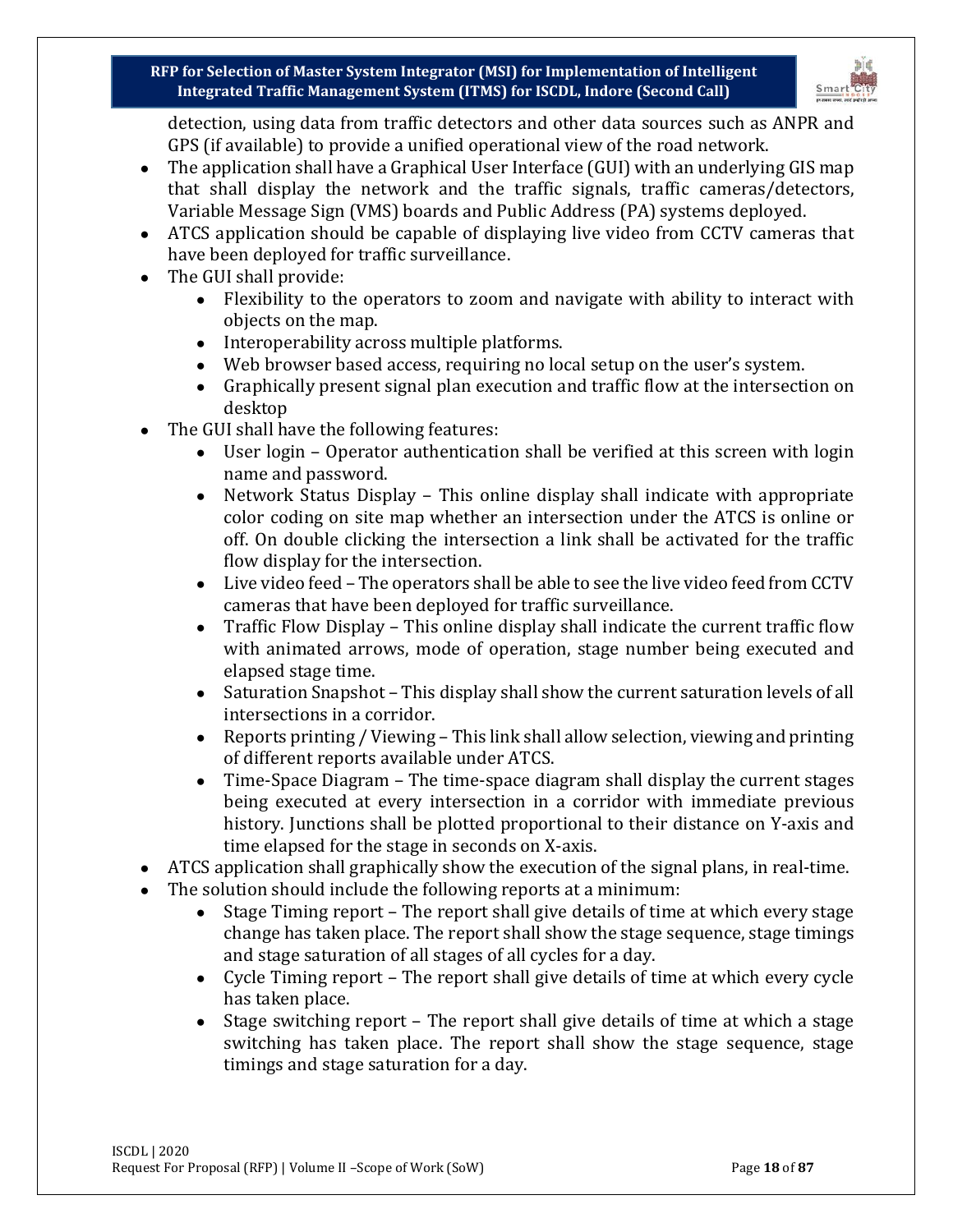

- Cycle Time switching report The report shall give details of time at which a cycle switching has taken place.
- Mode switching report The report shall give details of the mode switching taken place on a day.
- Event Report The report shall show events generated by the controller with date and time of event.
- Power on & down: The report shall show time when the master is switched on, and last working time of the master controller.
- Plan Change The report shall show the time of change of plan either through keypad or remotely through a PC or Server.
- Mode Change The report shall show the time when Master controller's operating mode is changed either manually through keypad or a remote server. The typical modes are FIXED, VA, FLASH, LAMP OFF and HURRY CALL.
- Count & Classification Report The report shall show the count & classification data on each approach at various times of the day. It shall be possible to extract/integrate this data for other applications.
- Queue Report The report shall show the queue lengths at each approach of the junction at various times of the day. It shall be possible to identify the impact of the queue length on the signal timings.
- Lamp Status Report The report shall show lamp failure report with date and time of failure, colour of the lamp and associated phase.
- Detector Failure Report The report shall show the date and time of detector failure with detector number and associated phase.
- Conflict The report shall show the conflict between lamps (RED, AMBER, GREEN) in the same phase or conflict between lamps with other phase.
- Corridor Performance Report The report shall show the saturation of all the intersections in a corridor for every cycle executed for the corridor and the average corridor saturation for a day.
- Corridor Cycle Time Report The report shall show the Corridor cycle time, Intersection cycle time, Mode of operation and degree of saturation of all the intersections in a corridor for every cycle for a day.

# <span id="page-18-0"></span>**4.5 Selective Vehicle Priority & Compensation Module**

In-line with the vision of making the city smarter, the authorities are very keen to make the junction smart enough to provide the **selective vehicle priorities to the emergency & VIP vehicles and public transport buses**. The system shall provide following functionalities:

- The ATCS system shall interface with the **GPS device in the bus/ambulances** and provide them the priority in crossing the junction.
- It shall also be possible to **integrate the RFID reader** in the ATCS system for identifying the buses & other vehicles of significance near the junction to providing priorities.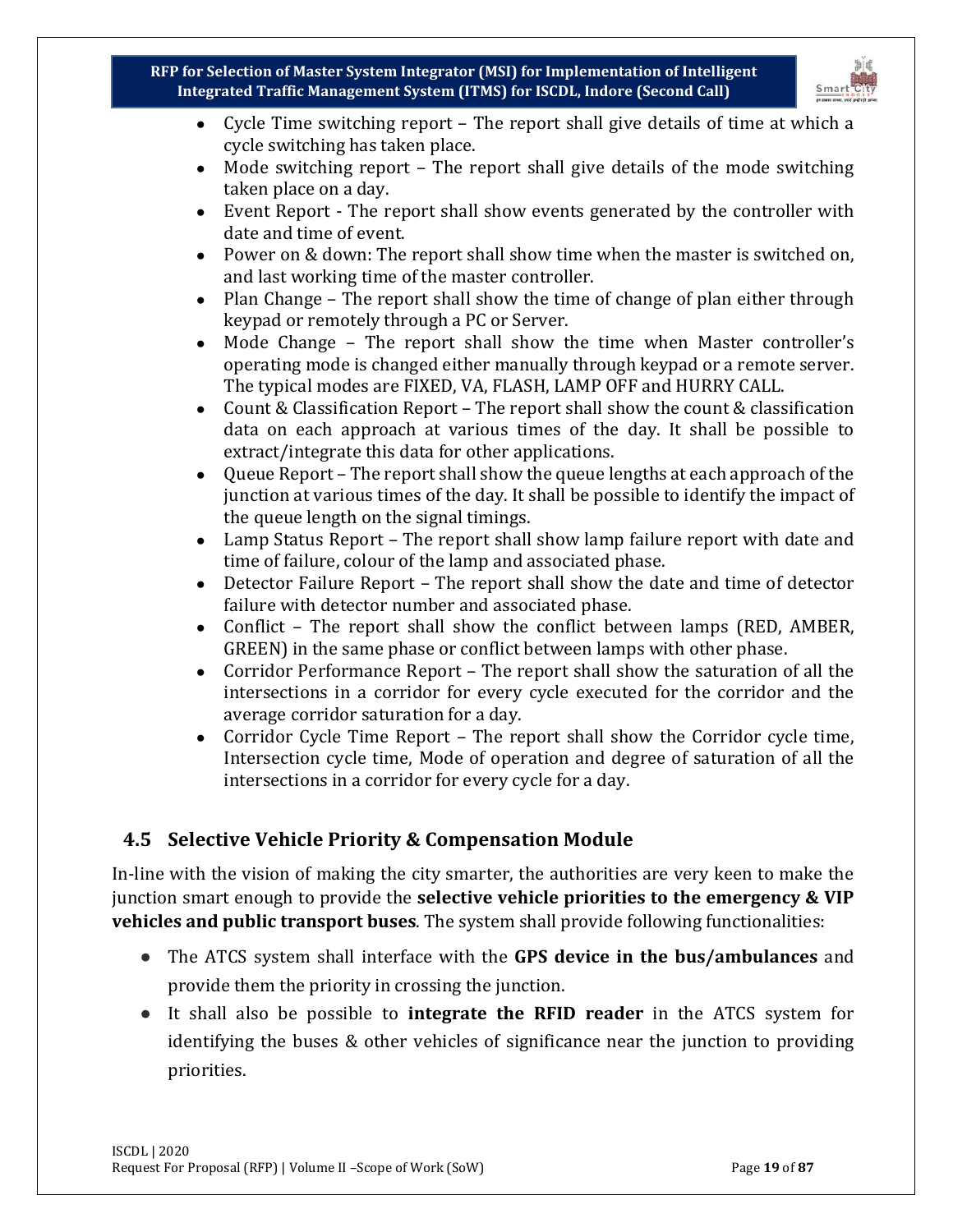

- The system shall be able to determine the **priority order** of each vehicle when there are multiple priority vehicles simultaneously present at a given junction, and accordingly determine which get the priority first.
- The **priority** can be given either as an extension to green stage or a forced switching to a green stage depending on the **current state of the signal**.
- The system shall also **compensate** the other stages for the lost green after the passage of the priority vehicle in order to minimize congestion.
- An additional **mobile application** (Android and iOS platform) shall be provided for emergency/VIP vehicles without GPS devices with following features:
	- Role-based selective user login
	- Emergency mode on/off
	- Auto timeout feature of the emergency mode
	- GPS based location information to the ATCS system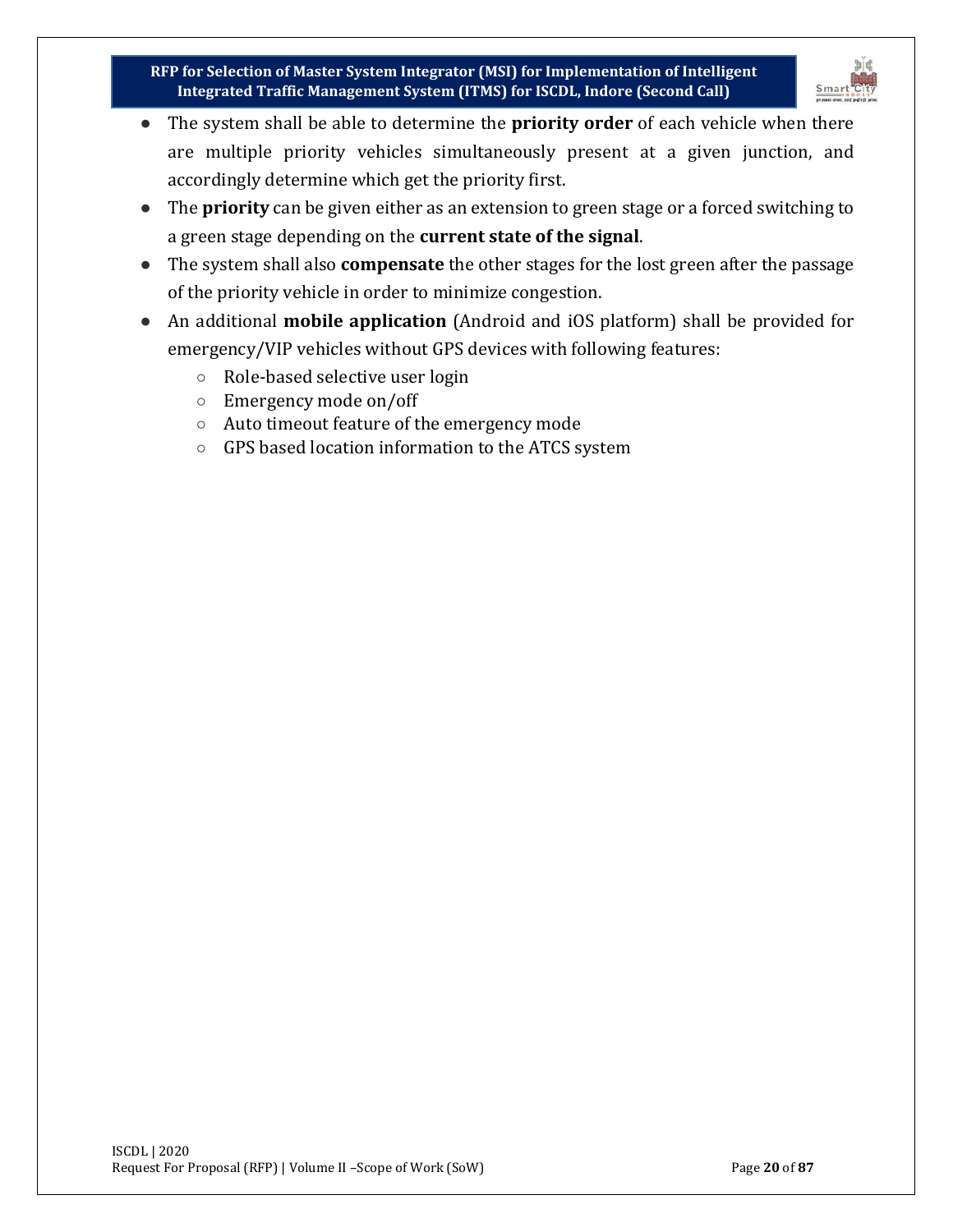

# <span id="page-20-0"></span>**5 Technical Specifications of ATCS Components**

# <span id="page-20-1"></span>**5.1 Traffic Signal Controller**

Traffic signal controller in conjunction with an Outstation Transmission Unit (OTU) should be able to run any ATCS algorithm having demand actuated dynamic signal timing plan selection. The communication between the controller and the ATCS software shall happen over industry standard UTMC/UG405/NTCIP/OCIT 2/Relevant Indian protocols. The following specifications are to be adhered with, either directly or using the OTU:

| 1. Power supply:                         | 230 V AC @ 50 Hz                                 |
|------------------------------------------|--------------------------------------------------|
| 2. Number of signal groups:              | 16 minimum                                       |
|                                          |                                                  |
| 3. Number of signal head outputs:        | 32 minimum                                       |
| 4. Number of phases:                     | 16 minimum                                       |
| 5. Number of signal plans:               | 32 minimum                                       |
| 6. Number of stages per plan: 16 minimum |                                                  |
| 7. Number of detector inputs: 16 minimum |                                                  |
| 8. Interfaces:                           | Ethernet, RS232, USB                             |
| 9. Signal head compatibility:            | 230 V AC @ 50 Hz or 12/24/48 V DAC               |
| 10. Hurry Call Buttons:                  | Minimum 4                                        |
| 11. Police Control Panel:                | Yes, with hurry calls and push to change buttons |
| 12. Temperature:                         | 0°C to 60°C                                      |
| 13. Communication standard:              | UTMC/UG405 or NTCIP/ OCIT 2/Relevant Indian      |
|                                          | protocol over TCP/IP                             |
| 14. Media interfaces:                    | 1 x 10/100 Ethernet interface                    |
|                                          | 2 x USB 2.0 host ports                           |
|                                          | 1 x micro USB 2.0 port                           |
|                                          | 1 x RS232 port                                   |
|                                          | 1 x RS485 port                                   |
| 15. RAM:                                 | 128 MB SDRAM minimum                             |
| 16. Storage Capacity:                    | 512 MB minimum                                   |
| 17. Timing Resolution:                   | Minimum 100 m.sec. (input resolution to 2ms)     |
| 18. Input Pins for detectors:            | Minimum 16 Open Collector Interface pins         |
| 19. Cabinet:                             | IP66 or better                                   |
|                                          |                                                  |

# <span id="page-20-2"></span>**5.2 Traffic Sensor**

- a) The Traffic detector shall be a 4D forward firing radar with refresh time of better than 75 ms and should comply to below specifications
- b) The vehicle detector used should be forward firing 4D Radar with high definition for making Intersections and traffics lights smarter. The sensor should work with in the frequency band of 24 GHz or 77 Ghz
- c) Vehicle detector should be able to work in Fog, Rain, darkness night and in dust environment and should not have cleaning requirement as in video sensors
- d) The vehicle detector should have had a wide field of view of 40 degrees, and at the same time a range of up to 180m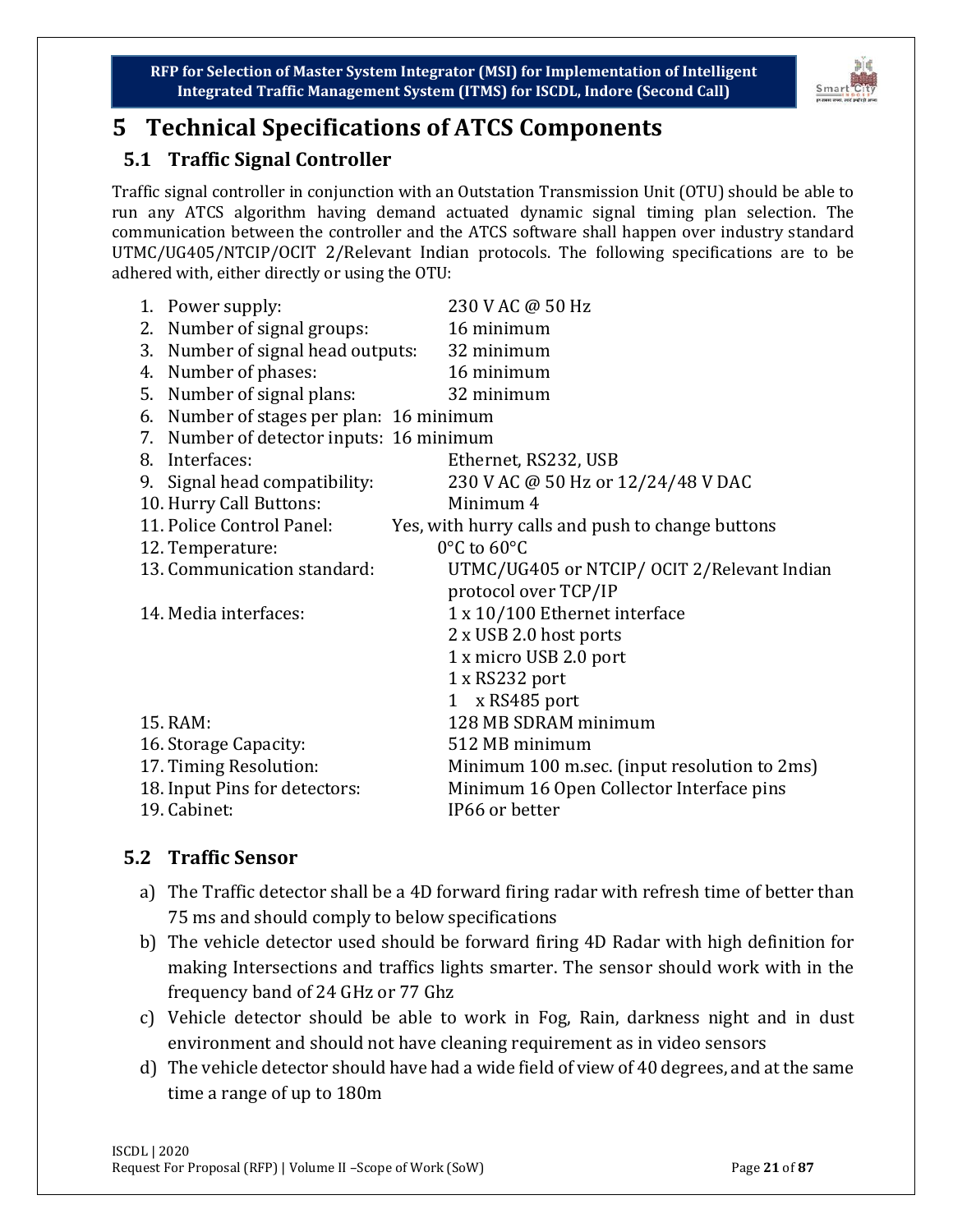

- e) Vehicle detector should be multilane and should detect up to 125 individual objects simultaneously, and measure their position and speed
- f) The sensor should have 4D object tracking and should measure (X, Y, speed and elevation) Cartesian coordinates or polar coordinates range, azimuth and elevation angle, as well as the speed vector simultaneously for up to 126 objects
- g) The 4D with HD technology used should provide high-resolution capability in scenarios where many vehicles are closely spaced, i.e. in many lanes, dense traffic, traffic jams, stop and-go situations
- h) One single sensor should allow up to 16 virtual loops and should have very high detection performance compared to video detectors.
- i) Vehicle detector should detect moving and stopped traffic i.e. should detect vehicles, no matter if stopped or moving. Up to Up to 250 kmph  $\pm$  5 kmph:: no matter what the traffic direction.
- j) Proposed radar should be manufactured by company who has experience of radar technology and should have manufactured more than 25000 Radars, should have service centre in India.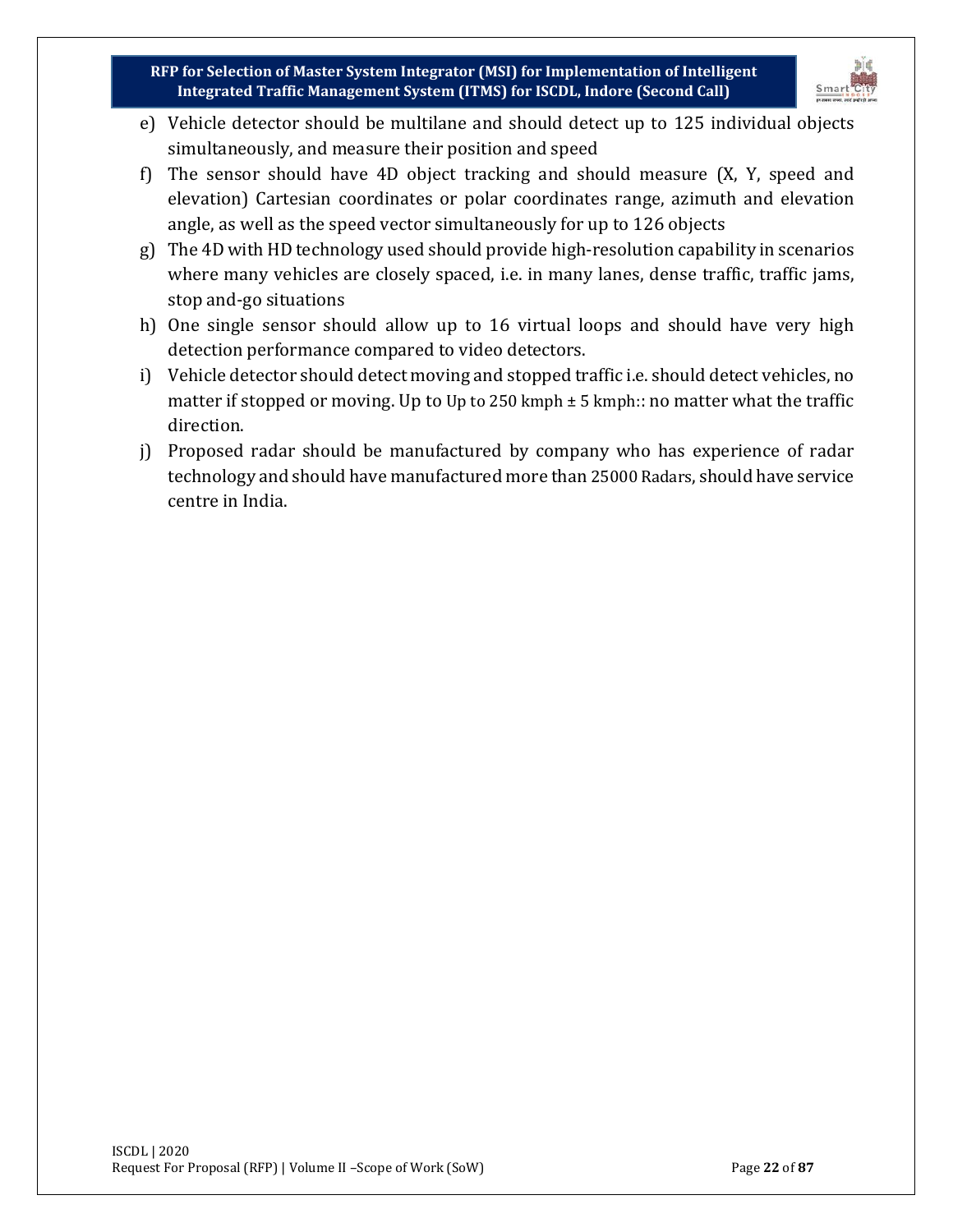#### <span id="page-22-0"></span>**5.3 Traffic Signal Aspect**

- a) Maximum power consumption for any color aspect 12 W
- b) Temperature compensated power supplies
- c) Diameter: 300mm
- d) Uniform appearance light diffusing
- e) Units operate at 230 V AC @ 50 Hz or 12/24/48 V DC
- f) Operating temperature: 0°C to 60°C
- g) Signal head ingress: IP 55
- h) LED module ingress: IP 65
- i) Impact resistance: IR 3
- j) EN 12368 certified
- k) Auto-night dimming feature
- l) ISO 9001 certified OEM
- m) UV Stabilized Shield
- n) Auto-night dimming feature

#### <span id="page-22-1"></span>**5.4 Countdown Timer**

- a) Power Consumption: Maximum 30 Watts per lamp
- b) Input Power: 230 V AC @ 50 or 12/24 V DC
- c) Operating temperature: 0°C to 55°C
- d) Humidity: 0% to 95% Relative
- e) Digit Height: 210 mm at least
- f) EN 12966: Compliant
- g) Color: Dual (Green & Red)
- h) For pedestrian, integrated unit with alternate timer and stopman/walkman in dual color
- i) For vehicular traffic, integrated unit with dual color with option of displaying STP or GO as well

## <span id="page-22-2"></span>**5.5 Automatic Number Plate Recognition (ANPR) System**

The broad scope of work to be covered under this sub module will include the following, but is not limited to:

- 1. The MSI shall install the ANPR Cameras at 28 junctions/locations (the final no. might vary based on field survey by MSI) across the city. This system shall automatically capture the license number plate of the vehicle at these junctions.
- 2. The MSI shall design, supply, and install the ANPR camera system as defined in the RFPs, all camera accessories such as IR Illuminators, camera housing and mounting shall be installed by the MSI. The MSI shall supply all of the necessary equipment for the camera and local processing system, including but not limited to: computers, local storage, and ancillary camera equipment, camera poles, warning signs and shall make the final connections to the camera. Complete camera unit have IP test report and CE certificate including IR
- 3. The MSI shall be responsible for providing all the necessary IT infrastructure for detection, analysis, storage & retrieval of the number plate information at ITMS or any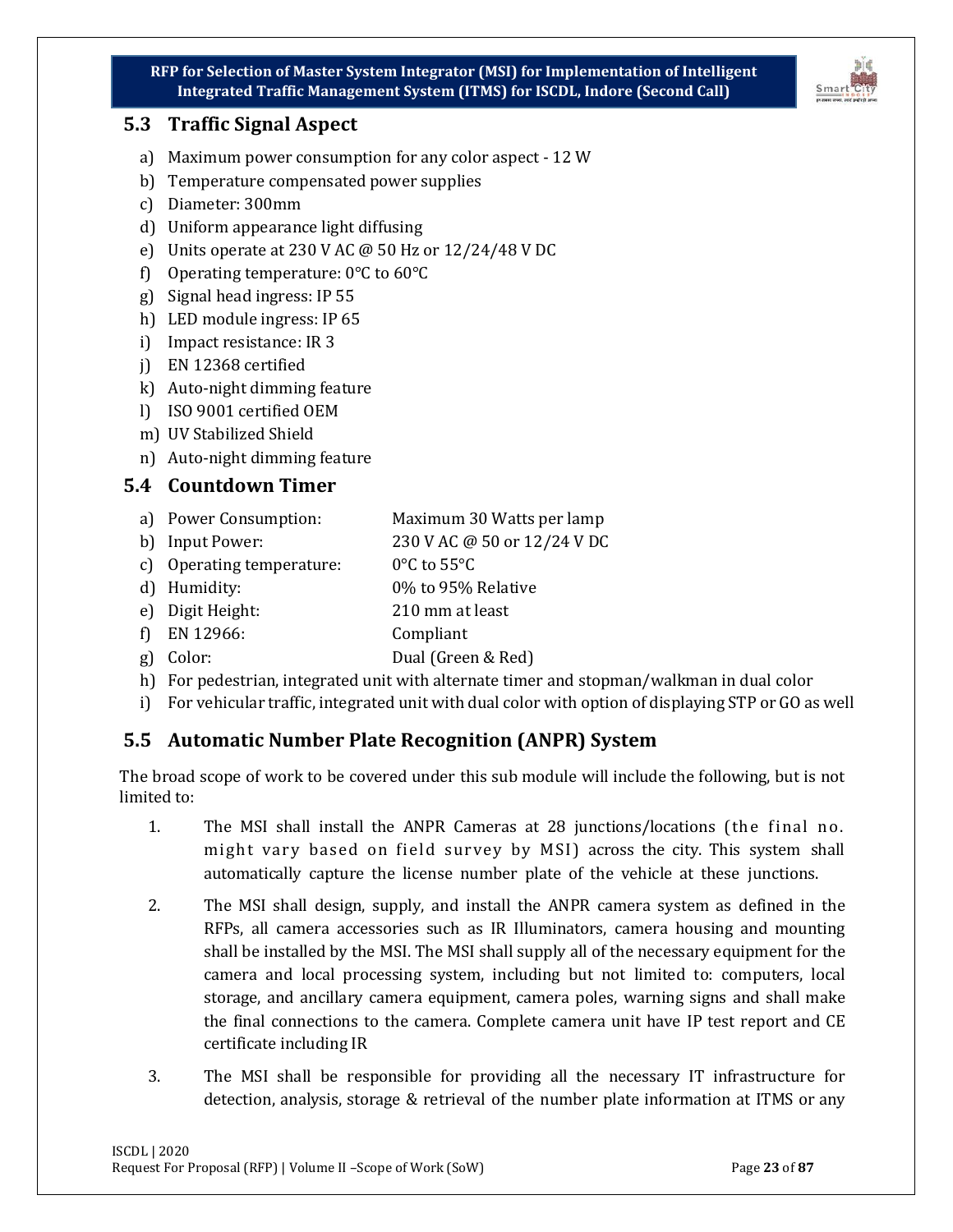

other location as specified in the RFP.

4. The OEM should have experience of supplying ANPR systems in 2 Indian cities with minimum 50 numbers each.

#### <span id="page-23-0"></span>**5.6 Red Light Violation Detection (RLVD) System with Option of Speed**

The broad scope of work to be covered under this sub module will include the following, but is not limited to:

- 1. The MSI shall install the RLVD Systems at 28 traffic junctions (the final no. might vary based on field survey by MSI) across the city. This system shall capture the infractions of Red light and stop line violations at these junctions. In some of these junctions which are prone to accidents speed will be also installed (10% of the traffic arms)
- 2. The MSI shall design, supply, and install the RLVD system as defined in the RFPs, all wiring connections to the traffic signal controllers and to the camera platforms shall be installed by the MSI. The MSI shall supply all of the necessary equipment for the camera and detection system, including but not limited to: computers, ancillary camera equipment, camera housings, camera poles, warning signs and shall make the final connections to the camera.
- 3. The Systems should have proper certification for RED SPEED (**over speeding at Red light**). The OEM should have certification in his name and a test report as well as certificate/legal decree should be submitted. The test reports for the speed system should be in accordance to OIML R91 D11 welmec 7.2
- 4. The solution should be based on 3D UHD radars and video systems proposed by the MSI shall seamlessly integrate with the E-Challan system proposed under the scope of this project. ISCDL shall facilitate to get access to the Vaahan and Sarathi database. MSI shall be required to access the same through use of appropriate APIs.
- 5. The MSI shall be responsible for providing all the necessary IT infrastructure for analysis, storage & retrieval of the infraction information at ITMS or any other location as specified in the RFP.

#### <span id="page-23-1"></span>**5.7 Average Speed Violation Detection (SVD) System.**

The broad scope of work to be covered under this sub module will include the following, but is not limited to

1- Technology to be used is non-intrusive and should have proper test reports and Certificates.

The measure of vehicle speed shall be the Average Speed in a control section. All vehicles passing through the control section at a Speed greater than a determined speed limit (values to be made configurable via software) shall be detected as violation and System shall produce two images relative to any vehicle in violation, one for each detection point and the value of average speed detected.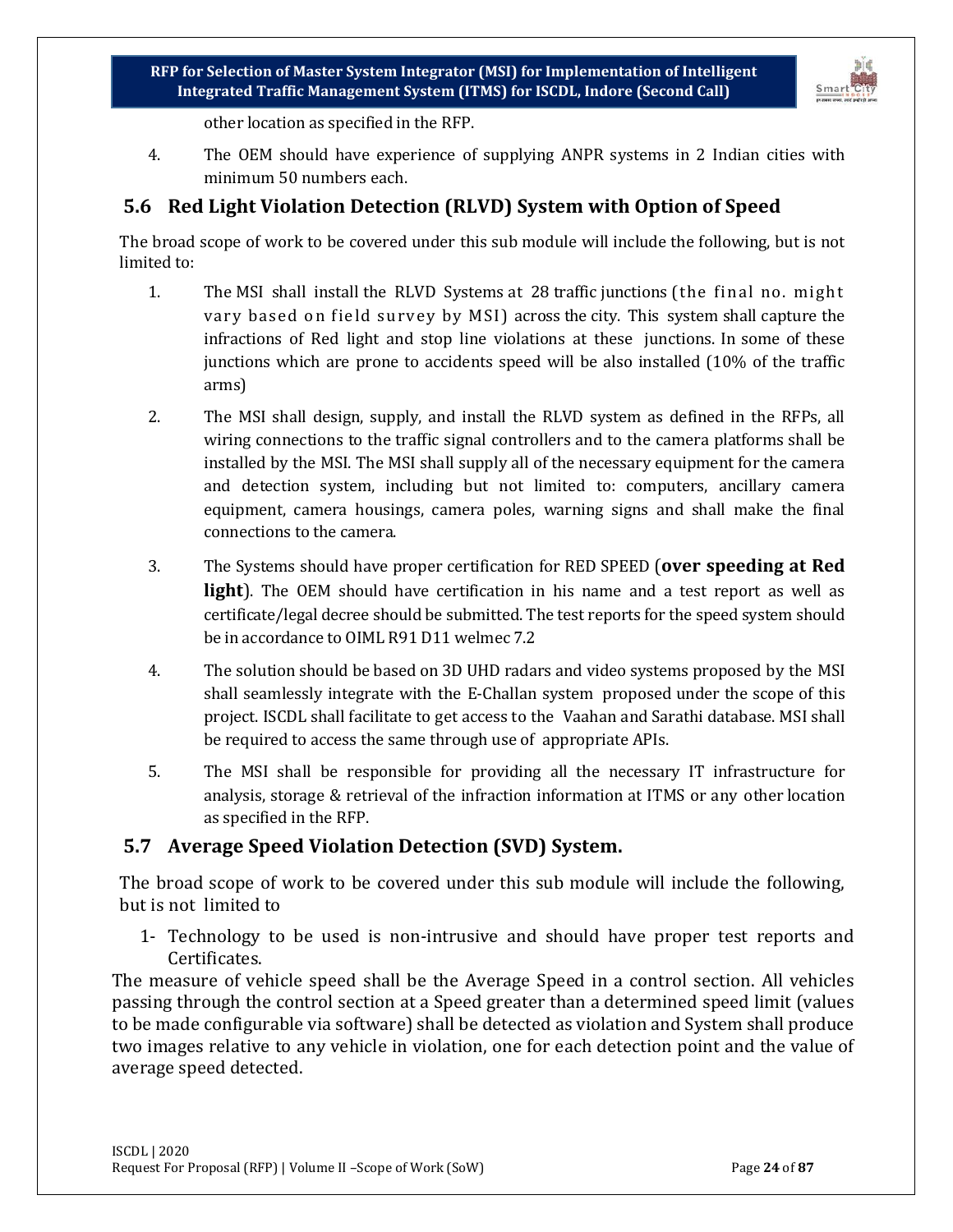

- 2- To ensure the best performances, the system should be able to detect vehicles in violation not by executing ANPR processes in local control sections but executing **vehicle coupling/**plate matching with following method:
- Extracting alphanumeric characters from pictures taken by cameras located in at least two different points within a certain distance that shows transit vehicles
- Cameras has to be synchronized, by an adequate synchronization means (i.e. GPS) and said pictures has to be taken only within a predetermined time interval; said predetermined time interval is lower than a predetermined threshold Time and higher than a predetermined threshold Time, said threshold Time being the time needed for the moving object to cover said certain distance at a predefined speed limit and said threshold Time being the time needed for the moving object to cover said certain distance at a speed at least two times higher than said predefined speed limit.
- converting, by a computing algorithm in peripheral units, alphanumeric characters of plates into other new non-bijective characters of a second representation space;
- creating, by said computing algorithm, a string of said new non-bijective characters for each of the tags extracted from the pictures taken by the cameras at different locations,
- comparing, in the central unit the strings by associating a correlation score;
- inputting a threshold score;
- identifying, in the central unit, the speeding vehicle in violation if the correlation score is above the predetermined threshold score
- 3- This method ensure maximum violation detection rate also for vehicles plates that are not readable with ANPR systems, for example broken plates, dirty plates, other languages, nonstandard plates.
- 4- System shall have provision for setting different speed thresholds (corresponding to different time intervals in which analyze vehicles) for minimum of two vehicles categories (light, commercial). System shall perform in Rain, bad weather & day and night conditions
- 5- The system should have proper certification and legal decree. Test reports of accuracy and decree should be submitted for the same.
- 6- The OEM should have supplied certified Red speed system in at least 3 projects across the globe and 1 project in India.

# <span id="page-24-0"></span>**5.8 Speed Violation Detection (SVD) System.**

- 1. The MSI shall install the Speed Violation Detection Systems at 20 locations (the final no. might vary based on field survey by MSI) across the city. This system shall capture the infractions of speed violations at these locations and MSI will make sure that systems supplies are properly certified with proper legal decree and test reports. The proposed system should have proper test certification in compliance with OIML R 91, D11 and welmec 7.2 regulation for the solution in name of OEM.
- 2. The MSI shall design, supply, and install the speed violation detection system as defined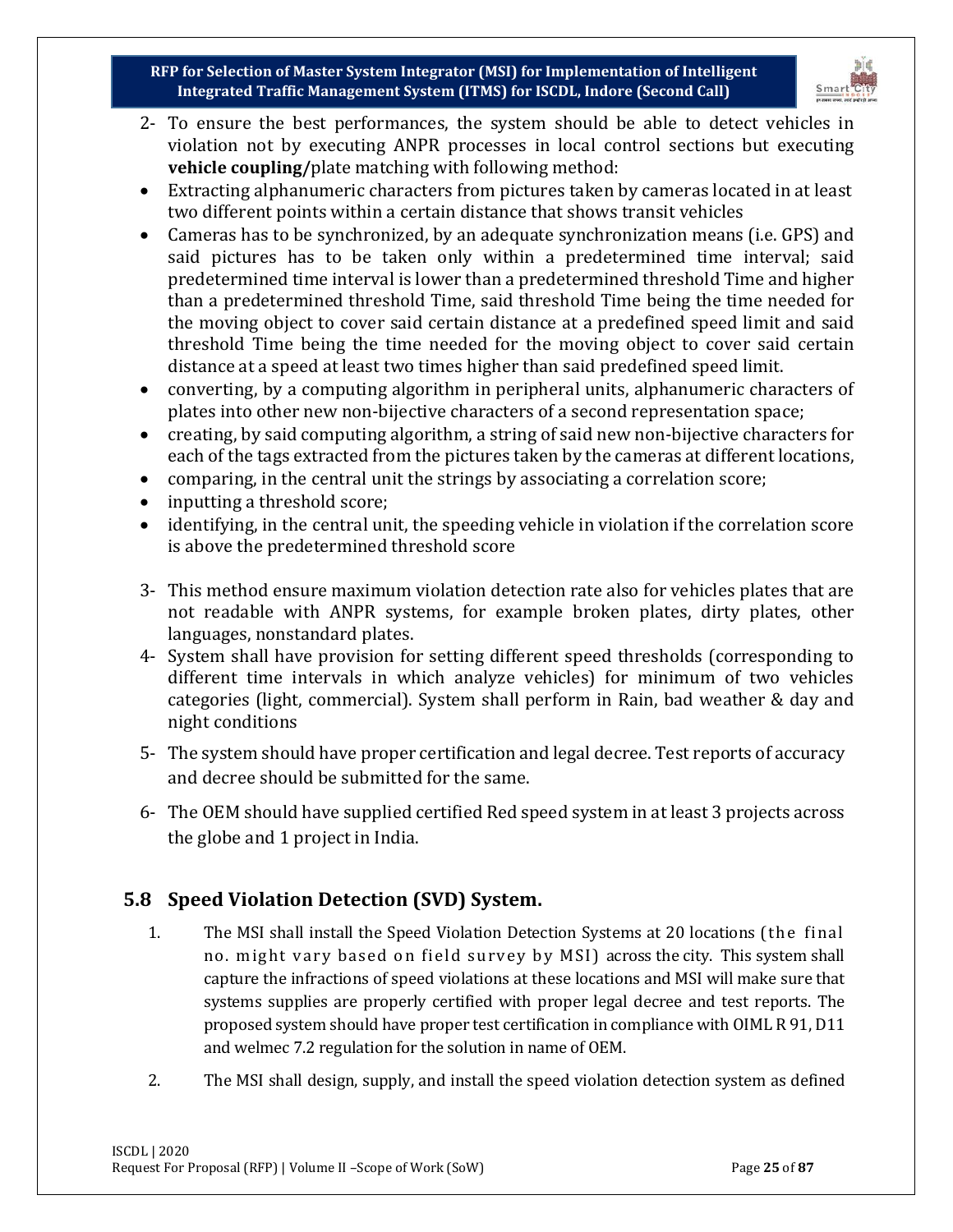

in the RFPs, all wiring connections for the system shall be installed by the MSI. The MSI shall supply all of the necessary equipment for the camera and forward firing technologies that can track at least 60 objects with refresh time of better than 50 ms, including but not limited to: sensors, computers, ancillary camera equipment, camera housings, camera poles, warning signs and shall make the final connections to the camera.

- 3. The solution proposed by the MSI shall seamlessly integrate with the E-Challan system of Indore Traffic department
- 4. The MSI shall be responsible for providing all the necessary IT infrastructure for analysis, storage & retrieval of the infraction information at ITMS or any other location as specified in the RFP.
- 5. The OEM should have supplied the system in at least 3 cities.

#### <span id="page-25-0"></span>**5.9 Traffic Violation Cameras**

The broad scope of work to be covered under this sub module will include the following, but is not limited to:

- 1. The MSI shall install additional fixed cameras with ANPR capability for detection of violations of wrong side vehicle movements at 28 locations (the final no. might vary based on field survey by MSI) across the city.
- 2. The MSI shall design, supply, and install the traffic violation cameras as defined in the RFPs, all wiring connections for the system shall be installed by the MSI. The MSI shall supply all of the necessary equipment for the camera and detection system, including but not limited to: computers, ancillary camera equipment, camera housings, camera poles, warning signs and shall make the final connections to the camera.
- 3. The solution proposed by the MSI shall seamlessly integrate with the E-Challan system proposed under the scope of this project.
- 4. The MSI shall be responsible for providing all the necessary IT infrastructure for analysis, storage & retrieval of the infraction information at ITMS or any other location as specified in the RFP.

## <span id="page-25-1"></span>**5.10 Traffic Control, Information and Management System**

Indore smart city is looking forward to having real time traffic monitoring of major strategic arterial/urban road network across the city which allows real time data traffic monitoring, having traffic status from all such locations. In addition, the solution should provide live traffic status, average speed, gap, headway & occupancy, counting, classification data. The data will not only provide real time information of traffic information but will also help in planning resource allocations based on traffic status and possible forecast. The data should be collected and stored and should be available to traffic police and authorities/ICCC to compare them with present data or help in forecasting of traffic helping in better management of city roads and traffic management. The entry and exit of some stretches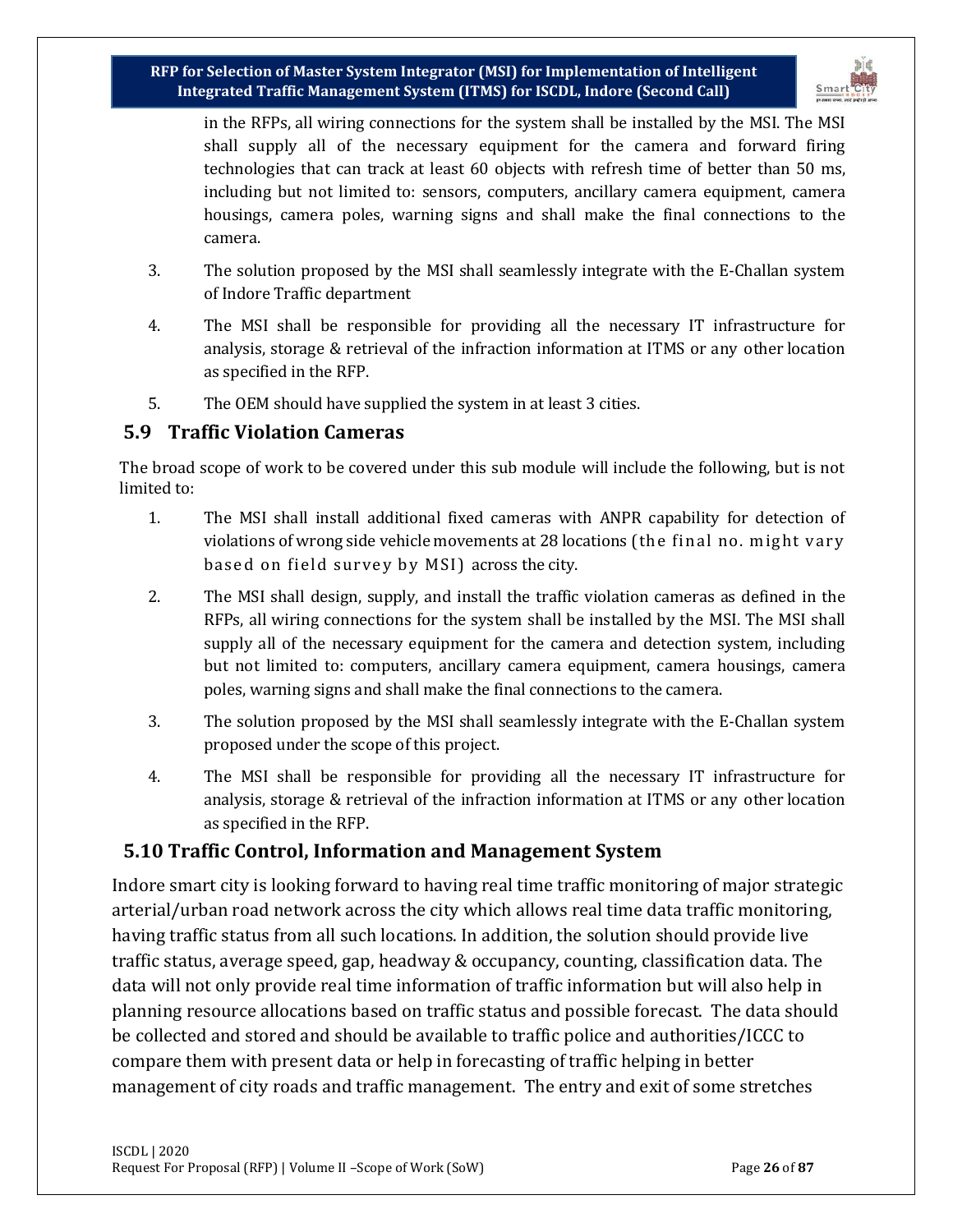

roads/zones will be done initially to evaluate flow of traffic and evaluate its effect on traffic conditions at various times of the day/weeks etc.

The sensors should not be image dependent, should not require cleaning activities and should work with minimum bandwidths available.

The analysis and processing of traffic data software should provide customizable reports both in tabular and in graphical form, based on the variables of interest as agreed with client during execution. The report generation can be done by selecting various parameters through a simple and intuitive graphical interface allowing to achieve maximum flexibility, or by selecting the standard reports with variables previously set.

Include:

-Average daily traffic weekday / holiday / seasonal

-Average hourly traffic weekday / holiday / seasonal

-Peak hour traffic

-Thirtieth rush hour

-Trend of variation of daily traffic

In addition to the reports mentioned above, further ten standard reports will be implemented for evaluating the traffic (eg traffic per month, annual traffic, hours of slow traffic per day / month / season, hours of stopped traffic (queue) daily / monthly /seasonal ...) accordingly to the client's needs.

The main functionalities which are required at traffic suit at ICCC are:

- 1) GIS: interactive map/synoptic allowing easy and quick monitor of the equipment located in each position.
- 2) Visualization of summary and detailed information from the traffic monitoring subsystems
- 3) Visualization of alerts and anomalies reported by monitoring sub-systems;
- 4) Visualization of "real time" data from the traffic monitoring system by selecting an item on the map;
- 5) Access to control and configuration interfaces of each traffic count station.
- 6) Access to the diagnostics of substations
- 7) Access to historical traffic data and statistics
- 8) Various data comparison possibilities for hourly, daily or weekly to evaluate traffic data
- 9) Complete back up of data for at least next 5 years
- 10) Graphical interpretation of data
- 11) Optional ( time to travel & other information's with possibility of integration with VMS)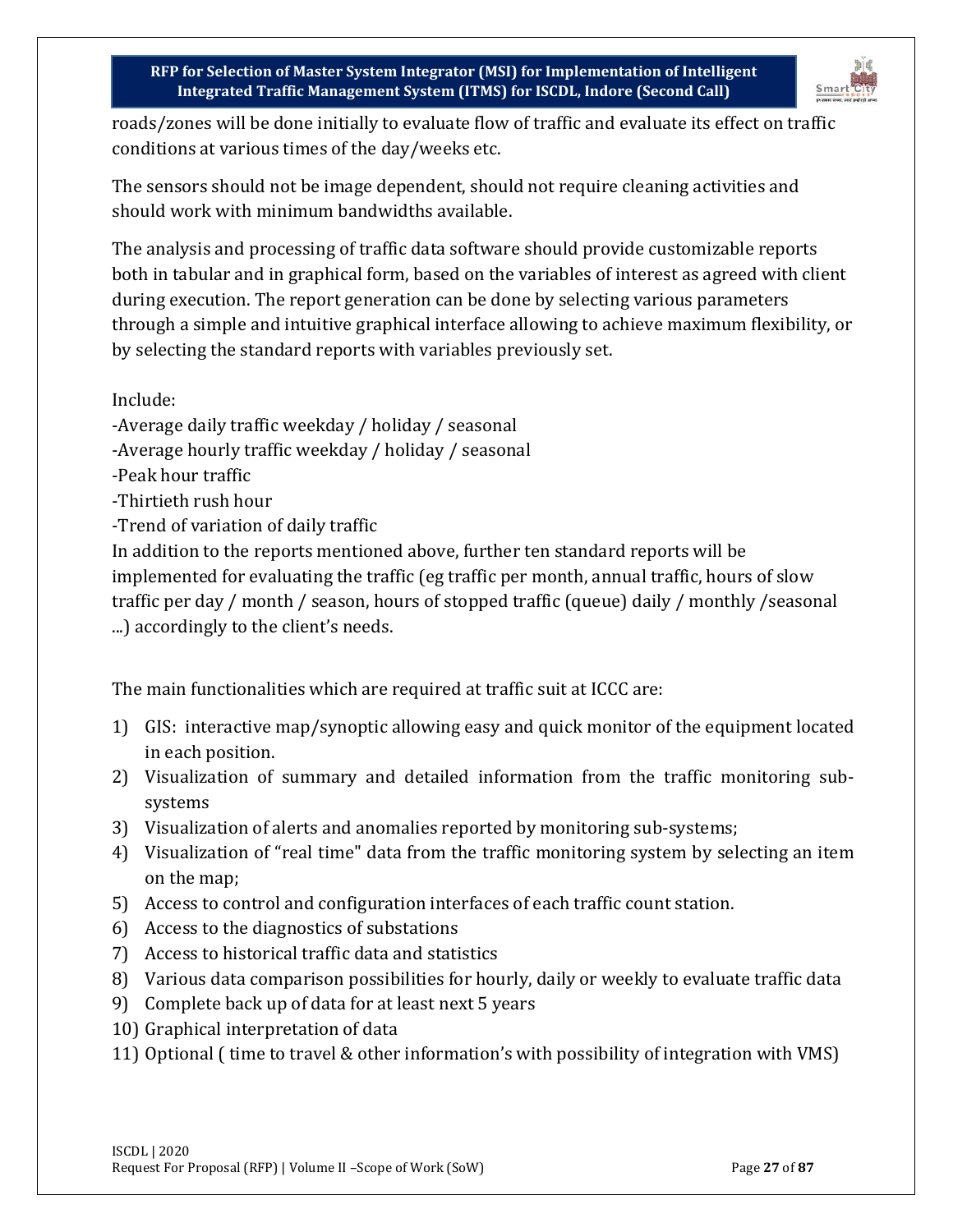

The sensor will be placed in strategic locations to provide accurate count, classification, gap, headway, occupancy, average speed, traffic status etc for traffic control, planning and management for present and future traffic planning.

| S.No | <b>Functions</b> | <b>Minimum Specifications- Traffic Sensors</b>                 |
|------|------------------|----------------------------------------------------------------|
| 1.   | Technology       | System should work in day and night condition and should       |
|      |                  | use time of light measurement using hybrid radar technology.   |
| 2.   | Processor        | The processor should be minimum an ARM9 microcontroller        |
|      |                  | clocked at 400 MHz with an internal memory of 64 MB            |
|      |                  | SDRAM and 128 MB FLASHES. Power consumption should be          |
|      |                  | less than 5W.                                                  |
| 3.   | Main features    | System should provide vehicle count, class of vehicles         |
|      |                  | (minimum 8 class when installed over the lane and 4 lasses     |
|      |                  | when installed on the side for multilane. Sensor should able   |
|      |                  | to distinguish between car, Bus truck, trailor auto etc) and   |
|      |                  | other information to be used for ITMS viz. Transit id,         |
|      |                  | direction, classification, counting, height, occupation time,  |
|      |                  | headway time, average speed and Traffic status.                |
|      |                  | OEM should be able to replace a class with new classification  |
|      |                  | of vehicle. For example if client wants to add an auto rikshaw |
|      |                  | with a pre-existing vehicle.                                   |
| 4.   | Precision        | Maximum error permissible $\pm$ 5% for counting and            |
|      |                  | classification in a single lane with 3D image option in        |
|      |                  | standard traffic condition. in 2 lane installations sensor     |
|      |                  | should be able to provide accuracy of minimum 92%.             |
| 5.   | Measurement      | Sensor should make 274 measurements on 4                       |
|      |                  | planes with an opening angle of 96° with speed from doppler    |
|      |                  | when radar is fixed inside the sensor.                         |
| 6.   | Scan angle       | 96 degrees                                                     |
| 7.   | Power            | Less than 7W, transmission power 16 dB                         |
|      | consumption      |                                                                |
| 8.   | CE & RoHS        | CE and RoHS compliant certificate with third party speed test  |
|      | Compliance       | report                                                         |
| 9.   | Reference        | The hybrid sensors should have already been use at least in    |
|      |                  | one project with minimum 100 sensors. Order copy should be     |
|      |                  | attached.                                                      |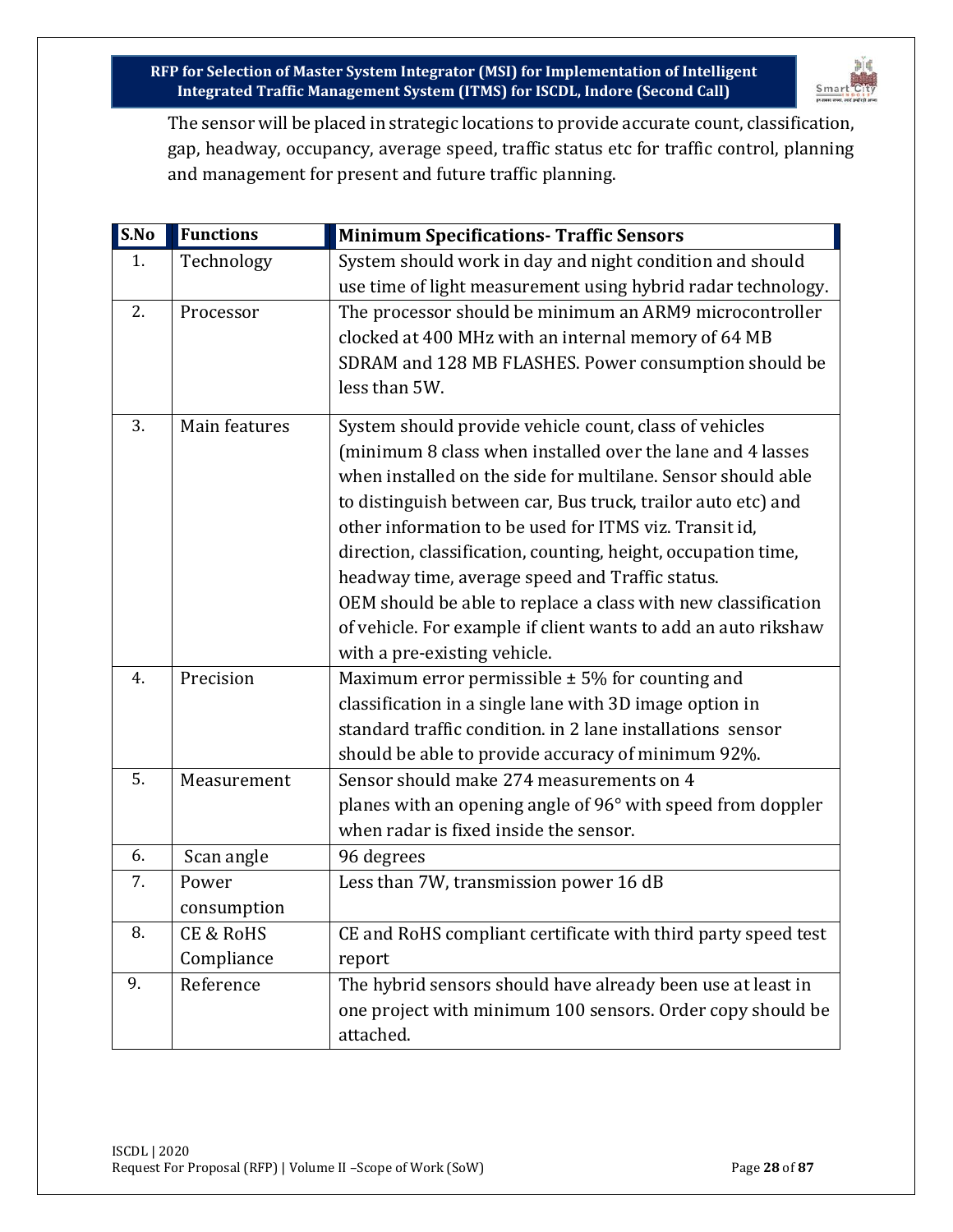

## <span id="page-28-0"></span>**5.11 Integration with Variable Message Sign Board**

The broad scope of work to be covered under this component shall include integration with existing VMSB with following requirements, but is not limited to:

a) VMSB shall enable ISCDL/ Police to communicate effectively with citizens and also improve response while dealing with exigency situations. These shall also be used to regulate the traffic situations across the city by communicating right messages at the right time.

#### **b) Remote Monitoring**

- i. All VMSB shall be connected/configured to Traffic Monitoring system for remote monitoring through network for two way communication between VMSB and control Room to check system failure, power failure & link breakage.
- ii. Remote Diagnostics to allow identifying reason of failure up to the level of failed individual LED.

# <span id="page-28-1"></span>**5.12Variable Message Sign Board Bandwidth Provisioning**

The network bandwidth need to be facilitated at the junction to the nearest POP of the Selected ISP it may be required for upgrading the Junction infrastructure, this bandwidth will be required for the last mile connectivity to ICCC, to meet the requirements of the City Traffic, The network & bandwidth should meet following requirements:

- Authority may order an increase/decrease/termination/withdrawal in bandwidth, which shall be take into account.
- The network should be capable of providing Bandwidth on Demand for planned as well as for unplanned activities.

#### **Minimum Technical Specifications required to enable the Junction connectivity to ICCC.**

- The bandwidth must be provisioned on Optical Fiber Media. No other last mile media type is acceptable.
- Latency from point A to point B should not exceed 20 ms.
- The bandwidth supplied should be symmetric, dedicated 1:1 with 100% throughput.
- Up time monitoring
- MSI must deliver this bandwidth on a fiber optic cable network at the respective locations.
- All costs to connect the links to last mile node must be borne by MSI. ISCDL will not pay or reimburse any last mile of extra work cost.

#### <span id="page-28-2"></span>**5.13 Functional Requirements**

- a) The system shall be capable to display warnings, traffic advice, route guidance and emergency messages to motorists from the ITMS in real time.
- b) The system shall also be capable to display warnings, traffic advice, route guidance and emergency messages to motorist by using local PC/Laptops.
- c) The System shall able to display failure status of any LED at ITMS.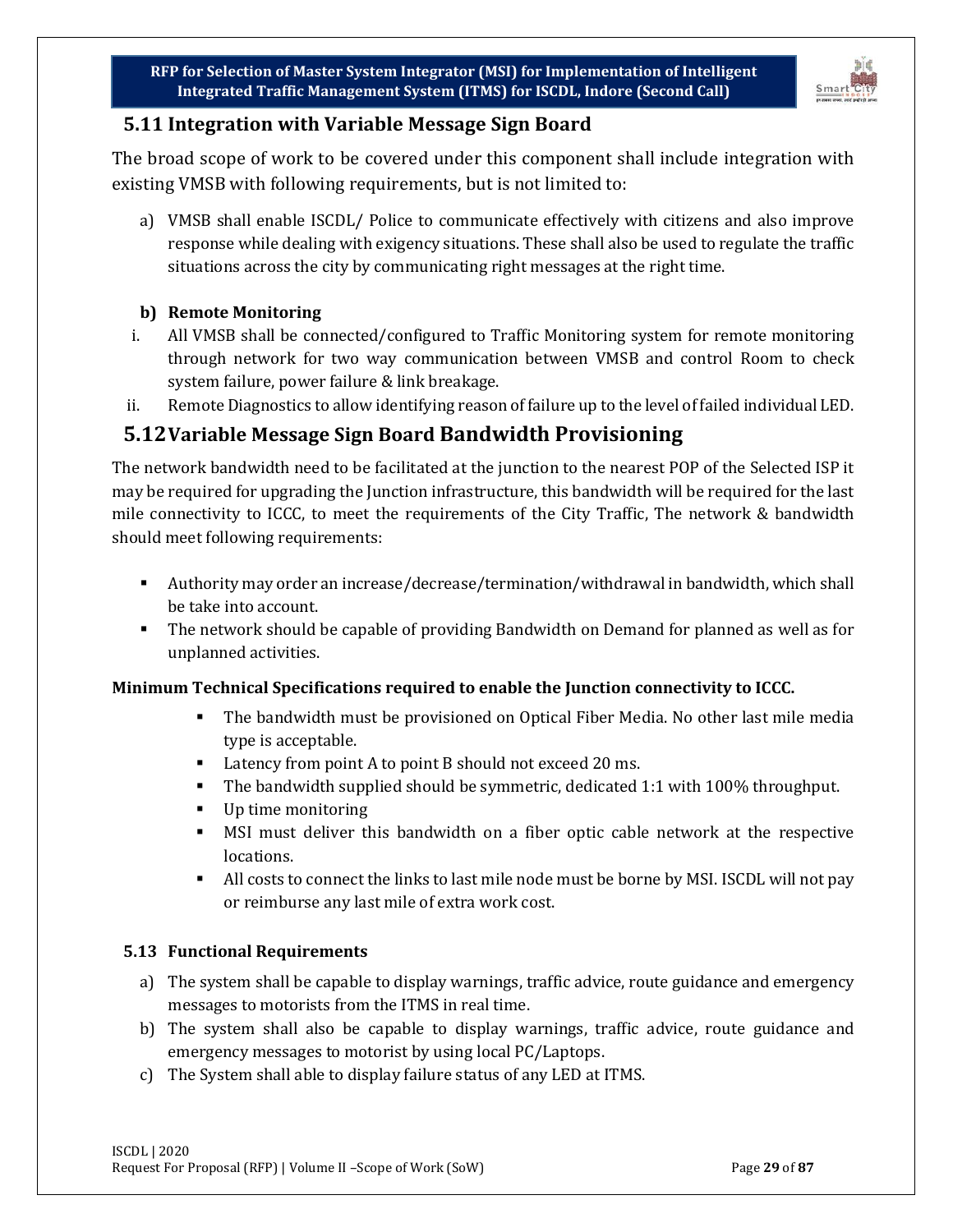

- d) The ITMS workstation shall communicate with the VMSB controller through the network. It shall send out command data to the variable message sign controller and to confirm normal operation of the signboard. In return, the ITMS workstation shall receive status data from the VMSB controller.
- e) It shall be capable of being programmed to display an individual message to a VMSB or a group of VMSB's at a pre-set date and time.
- f) A sequence of a minimum of 10 messages/pictures/ pre-decided sign or group of signs shall be possible to assign for individual VMSB or group of VMSB's.
- g) It shall also store information about the time log of message displayed on each VMSB. The information stored shall contain the identification number of the VMSB, content of the message, date and time at which displayed message/picture starts and ends.
- h) The central control workstation shall perform regular tests (pre-set basis) for each individual VMSB. Data communication shall be provided with sufficient security check to avoid unauthorized access.

# <span id="page-29-1"></span><span id="page-29-0"></span>**5.14Video Management System and Video Analytics Software**

| Sr.No        | <b>Required Parameter</b>                                                                                                                                                                                                                                                                                                                                                                                                                 |
|--------------|-------------------------------------------------------------------------------------------------------------------------------------------------------------------------------------------------------------------------------------------------------------------------------------------------------------------------------------------------------------------------------------------------------------------------------------------|
| $\mathbf{1}$ | The Software shall be scalable, client server based, enterprise level capable to handle at<br>least 1000 camera in the same system by adding camera license and server. The VMS<br>software should be third party ONVIF Profile S Conformant and independent of camera<br>make and shall support at least 40 different makes of camera on Native Driver to<br>showcase tight integration. (List of Supported Camera Make to be submitted) |
| $\mathbf{2}$ | The VMS shall be able to support cameras at upto 30 frames per second and any<br>resolution supported by the camera and the camera driver. The VMS shall automatically<br>offer only supported fps and resolution combinations for user convenience.                                                                                                                                                                                      |
| 3            | The system shall allow the recording, live monitoring, playback of recorded video, audio<br>and data simultaneously                                                                                                                                                                                                                                                                                                                       |
| 4            | The VMS Management software should allow load balancing feature for effective<br>utilisation of resources for Server and client. It can allow system to be load balancing as<br>per remote or local usage.                                                                                                                                                                                                                                |
| 5            | The Software shall be able to control Bit Rate /Quality of camera, FPS, Resolution as per<br>requirement. The same can be applied from VMS System manager itself not from the<br>camera web browser.                                                                                                                                                                                                                                      |
| 6            | The VMS shall allow bidirectional audio communication with the cameras Two way<br>Audio Communication can be in 3 different Modes, Recording shall be available with<br>Audio & video Synced together :                                                                                                                                                                                                                                   |

#### **5.14.1 Video Management System Specifications**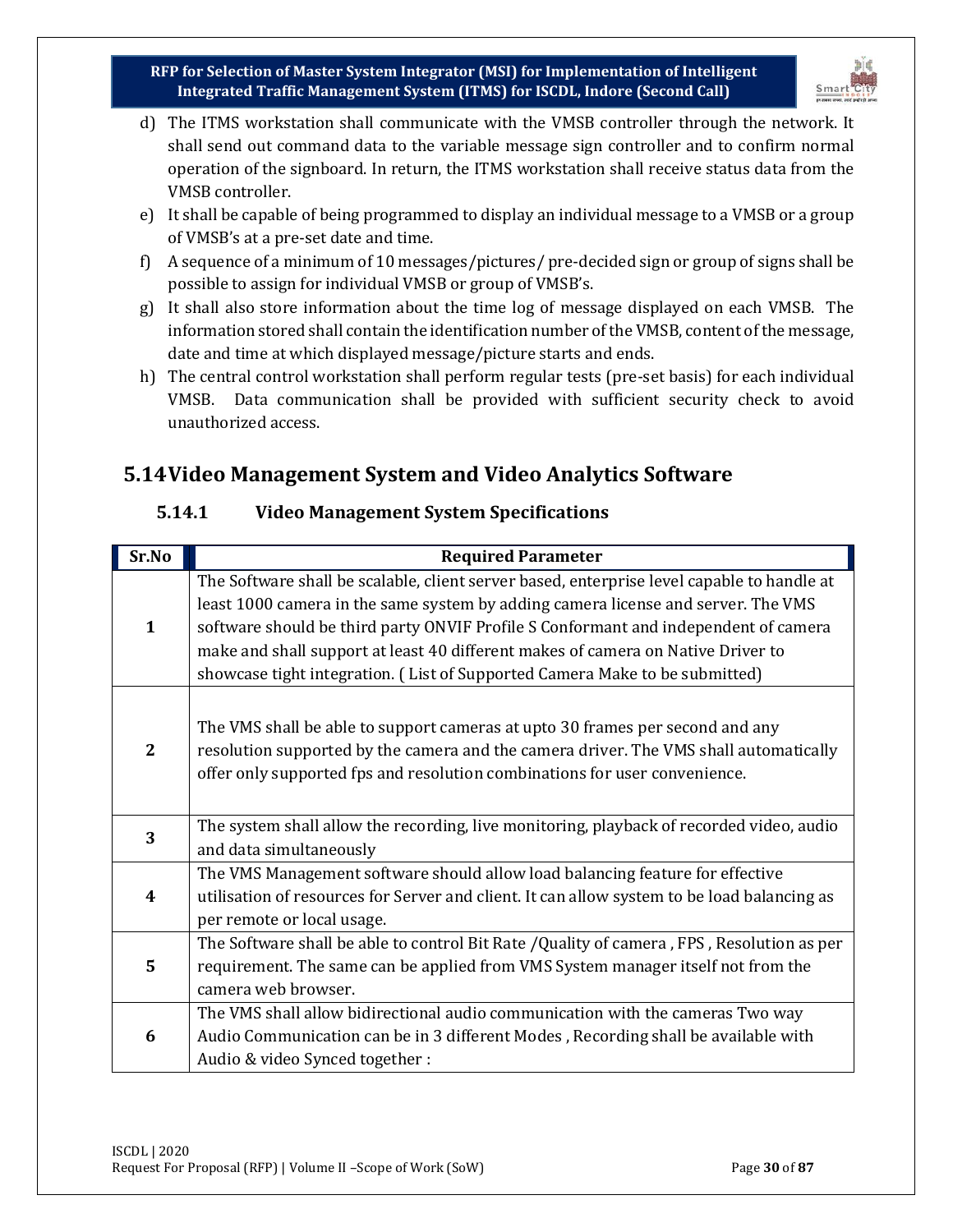| biđ<br>RFP for Selection of Master System Integrator (MSI) for Implementation of Intelligent<br>Integrated Traffic Management System (ITMS) for ISCDL, Indore (Second Call)<br>Smart"( |                                                                                                                                                                                                                                                                                                                    |  |  |  |
|----------------------------------------------------------------------------------------------------------------------------------------------------------------------------------------|--------------------------------------------------------------------------------------------------------------------------------------------------------------------------------------------------------------------------------------------------------------------------------------------------------------------|--|--|--|
| $\mathbf{A}$                                                                                                                                                                           | Closed Mode : In the closed mode, the audio channels are not open                                                                                                                                                                                                                                                  |  |  |  |
| $\bf{B}$                                                                                                                                                                               | Listen Mode : In the listen mode, the user will hear audio from the camera and any<br>potential audio going to the camera from any other VMS client. The audio channel from<br>current user is not open.                                                                                                           |  |  |  |
| $\mathbf C$                                                                                                                                                                            | Talk Mode : In the Talk mode, the user will speak from the Client Station to the camera.                                                                                                                                                                                                                           |  |  |  |
| 7                                                                                                                                                                                      | The VMS shall be able to integrate with other systems using video, data or digital I/O,<br>Scheduled I/O as well as logical I/O                                                                                                                                                                                    |  |  |  |
| $\overline{7}$                                                                                                                                                                         | The VMS shall support inbuilt Server based Video Analytics. The license and software<br>link should come as single package to make it easy for the user. Software should able to<br>handle Video Recording and Video Analytics a minimum of 100 cameras in one recorder.<br>Recording to be done at 1080p, 20 fps. |  |  |  |
| 8                                                                                                                                                                                      | VMS should support 3 motion detection methods - Comparative, Adaptive and<br>Hermeneutic for adverse conditions                                                                                                                                                                                                    |  |  |  |
| 9                                                                                                                                                                                      | The VMS shall be Windows based supporting native or virtualized Windows Server 2016<br>and Windows 10. The VMS shall allow operation with PC Keyboard, Mouse and DirectX<br>compliant CCTV Keyboard (Joystick).                                                                                                    |  |  |  |
| 10                                                                                                                                                                                     | The VMS software should be open platform/Microsoft for the seamless integration and<br>ease of operation. OEM should be Microsoft/Linux Gold/Silver/Platform certified partner.                                                                                                                                    |  |  |  |
| 11                                                                                                                                                                                     | The VMS shall support unlimited storage and should be able to record in NAS, SAN and<br><b>DAS</b>                                                                                                                                                                                                                 |  |  |  |
| 12                                                                                                                                                                                     | The VMS shall support H.264, H.265, MPEG-4 and MJPEG compression methods                                                                                                                                                                                                                                           |  |  |  |
| 13                                                                                                                                                                                     | The VMS shall support multi-live streaming, multi casting and thrucast streaming<br>methodology                                                                                                                                                                                                                    |  |  |  |
| 14                                                                                                                                                                                     | The VMS shall support exporting video in a tamper proof format. The media player<br>provided in the software shall automatically notify if the video or audio has been<br>modified                                                                                                                                 |  |  |  |
| 15                                                                                                                                                                                     | The VMS shall provide file export tool for export of single frame of video in BMP, GIF,<br>TIF, JPG and PNG formats and export of video files in SEF, ASF, AVI and MKV format                                                                                                                                      |  |  |  |
| 16                                                                                                                                                                                     | <b>Archiving Support</b>                                                                                                                                                                                                                                                                                           |  |  |  |
| 17                                                                                                                                                                                     | The Client software should have a "Help" Tab which should have all the details of                                                                                                                                                                                                                                  |  |  |  |
|                                                                                                                                                                                        | operation and to include all topics related to the software for the operator.                                                                                                                                                                                                                                      |  |  |  |
| 18                                                                                                                                                                                     | Quick review of the recorded video                                                                                                                                                                                                                                                                                 |  |  |  |
| 19                                                                                                                                                                                     | Support any video resolution like CIF, 2CIF, 4CIF & HD up to 20MP.                                                                                                                                                                                                                                                 |  |  |  |
| 20                                                                                                                                                                                     | Quick search of devices in the viewing application                                                                                                                                                                                                                                                                 |  |  |  |
| 21                                                                                                                                                                                     | Extended camera viewing on multiple monitors                                                                                                                                                                                                                                                                       |  |  |  |
| 22                                                                                                                                                                                     | Multi camera sequential tours                                                                                                                                                                                                                                                                                      |  |  |  |
| 23                                                                                                                                                                                     | Digital zooming feature for live video and playback                                                                                                                                                                                                                                                                |  |  |  |
| 24                                                                                                                                                                                     | Facility for exporting the video on a portable media such as pendrive/DVD/portable<br>hard disk etc                                                                                                                                                                                                                |  |  |  |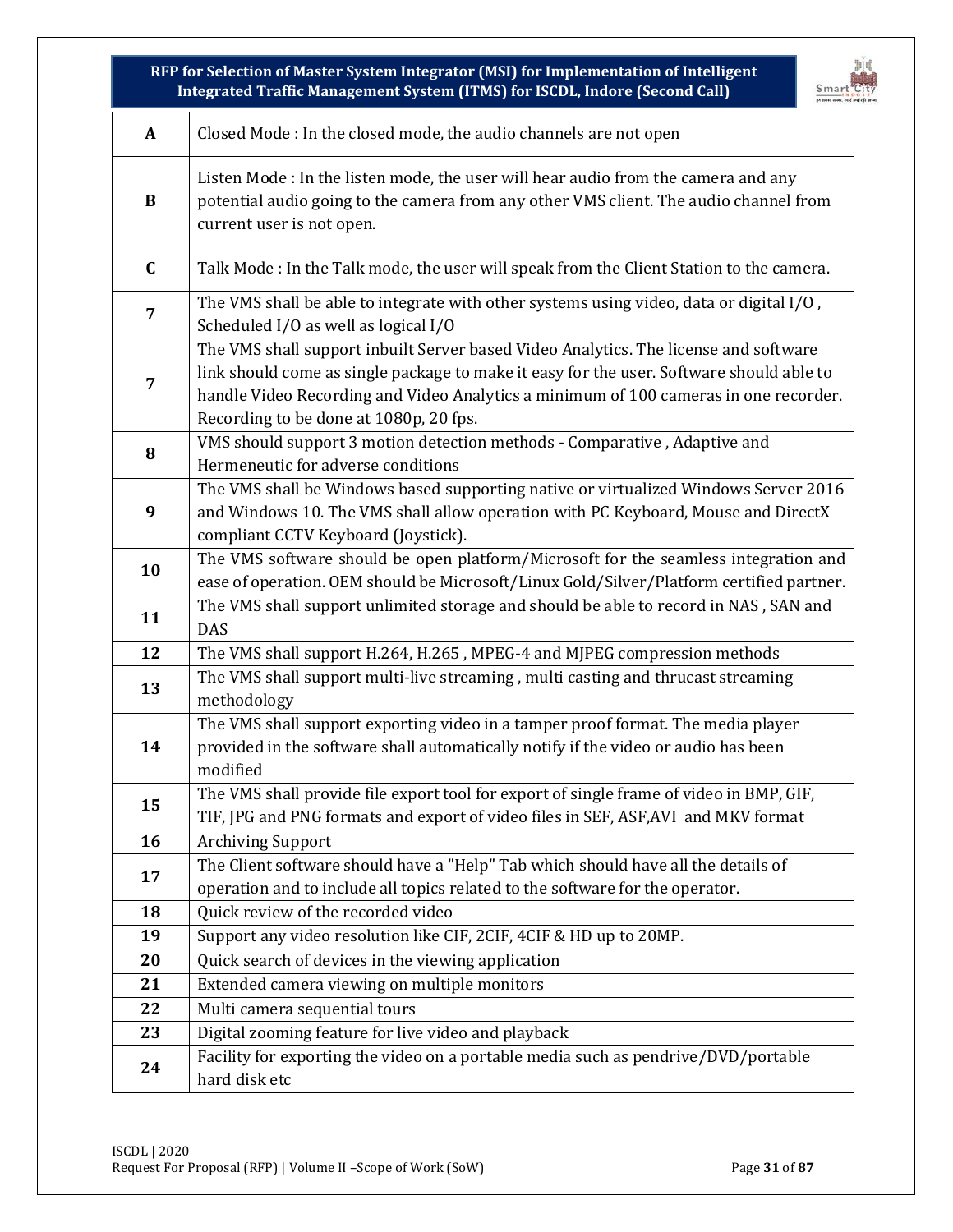<span id="page-31-0"></span>

|       | RFP for Selection of Master System Integrator (MSI) for Implementation of Intelligent<br>Integrated Traffic Management System (ITMS) for ISCDL, Indore (Second Call)                                                                                                                                                                                                                                                                                              |  |
|-------|-------------------------------------------------------------------------------------------------------------------------------------------------------------------------------------------------------------------------------------------------------------------------------------------------------------------------------------------------------------------------------------------------------------------------------------------------------------------|--|
| 25    | The software should comply that all client to server and server to server<br>communications are compressed and encrypted and connection specific key should be<br>256 bit AES and data encryption should be 256 bit AES. The exported video should be<br>saved in SEF (Secure Export Format) for secure non tamper file system with Password<br>key which can be set to 20 Characters. The Client application should support dual<br>password mode for each user. |  |
| 26    | Video search on the basis of date, time, event, camera, location & alarm                                                                                                                                                                                                                                                                                                                                                                                          |  |
| 27    | Post recording motion search analysis                                                                                                                                                                                                                                                                                                                                                                                                                             |  |
| 28    | The VMS shall have the following licensing policies:                                                                                                                                                                                                                                                                                                                                                                                                              |  |
| 28.1  | The VMS shall not have base licenses and standard channel modules. The VMS shall be<br>flexible to provide and support licenses for any number of cameras.                                                                                                                                                                                                                                                                                                        |  |
| 28.2  | The VMS licensing shall allow changing any and all of the cameras at any time without<br>extra cost or license key change                                                                                                                                                                                                                                                                                                                                         |  |
| 28.3  | The VMS shall not require online licensing process                                                                                                                                                                                                                                                                                                                                                                                                                |  |
| 28.4  | The VMS shall support instant device/ Camera replacement using original IP address.<br>The IP of the new device/ camera shall not be feeded in the software while replacing<br>faulty camera / device                                                                                                                                                                                                                                                             |  |
| 28.5  | The VMS licensing shall require MAC Id of Server/ Recorder only, not of camera devices.                                                                                                                                                                                                                                                                                                                                                                           |  |
| 28.6  | Recording redundancy:                                                                                                                                                                                                                                                                                                                                                                                                                                             |  |
| 28.7  | The VMS shall support software inbuilt Secure Data distribution methodology for fault<br>tolerance                                                                                                                                                                                                                                                                                                                                                                |  |
| 28.8  | The VMS Shall Support N:1 Failover for all recording server, where n=10                                                                                                                                                                                                                                                                                                                                                                                           |  |
| 29    | The VMS Management software should allow Dual Password Feature for Administrator.                                                                                                                                                                                                                                                                                                                                                                                 |  |
| 30    | <b>Reporting</b>                                                                                                                                                                                                                                                                                                                                                                                                                                                  |  |
| 30.1  | Reporting tool shall be web based and required for analysis of Various types of alerts<br>occurred vis a vis various time frame vis a vis camera                                                                                                                                                                                                                                                                                                                  |  |
| 30.2  | It shall be possible to create various formats of reports in graphical format                                                                                                                                                                                                                                                                                                                                                                                     |  |
| 30.3  | The reporting format can be saved as book mark as well as Audit trail should be possible                                                                                                                                                                                                                                                                                                                                                                          |  |
| 30.4  | It shall be possible to find out where there is more events / activities.                                                                                                                                                                                                                                                                                                                                                                                         |  |
| 30.5  | It can provide reports of all the recorder Integrated separately                                                                                                                                                                                                                                                                                                                                                                                                  |  |
| 31    | System watchdog feature be available to alert in case of failure of cameras and servers.                                                                                                                                                                                                                                                                                                                                                                          |  |
|       | 5.14.2<br><b>Client &amp; Video Recorder Application</b>                                                                                                                                                                                                                                                                                                                                                                                                          |  |
| Sr.No | <b>Required Parameter</b>                                                                                                                                                                                                                                                                                                                                                                                                                                         |  |
|       | Software should be of enterprise level and able to handle minimum 100 cameras with                                                                                                                                                                                                                                                                                                                                                                                |  |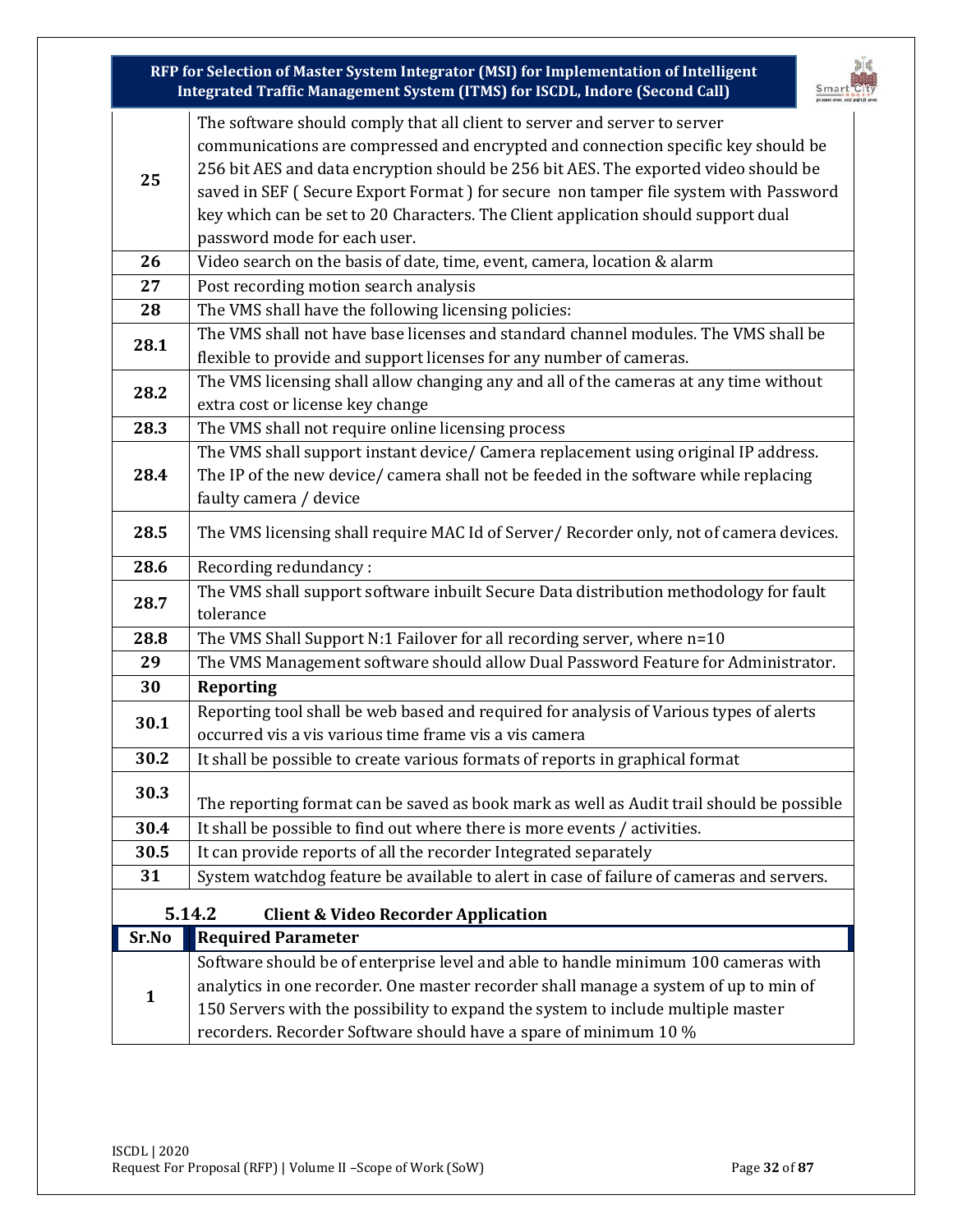|             | RFP for Selection of Master System Integrator (MSI) for Implementation of Intelligent<br>Integrated Traffic Management System (ITMS) for ISCDL, Indore (Second Call)                                                                                                                                                                                                                                                                                                                                                                             |
|-------------|--------------------------------------------------------------------------------------------------------------------------------------------------------------------------------------------------------------------------------------------------------------------------------------------------------------------------------------------------------------------------------------------------------------------------------------------------------------------------------------------------------------------------------------------------|
| $\mathbf 2$ | The system management server shall run as a Windows service on one of the recorders.<br>The system management server shall control the following:<br>a) Overall system operation.<br>b) Data communication between recorders and client programs.<br>c) Maintain user and profile lists.<br>d) Authenticate and authorize users and applications.<br>e) Maintain system logs.<br>f) Handle system diagnostics.                                                                                                                                   |
| 3           | Software shall allow the recording, live monitoring, playback of archived video, audio<br>and data, network transmission and changes to settings simultaneously.                                                                                                                                                                                                                                                                                                                                                                                 |
| 4           | Server software shall enable the client to dynamically create connections between<br>Cameras and workstations and view live or recorded video on the digital<br>monitors(audio, video, serial ports and digitall/Os)                                                                                                                                                                                                                                                                                                                             |
| 5           | Server software shall provide the client seamless operation of all cameras and<br>workstations available in the system regardless of the actual connection to different<br>archive servers                                                                                                                                                                                                                                                                                                                                                       |
| 6           | Offered software shall use standard servers for all the processing and shall not need any<br>proprietary server hardware                                                                                                                                                                                                                                                                                                                                                                                                                         |
| 7           | The alarms may be triggered by the following events:<br>a. Motion (or lack of motion) in camera view<br>b. Change in sound level<br>c. Text data string<br>d. Digital input signal from an external device<br>e. Missing camera signal (resulting for example from sabotage)<br>f. Custom event from 3rd party application.<br>g. Video Content Analytics (VCA) event from inbuilt.                                                                                                                                                              |
| 8           | The alarm management shall support the following automatic responses:<br>a. Pre- and post-recording upto 60 minutes of video and audio<br>b. Opening an alarm camera window or audio window (real-time or playback) on the<br>workstation screen<br>c. Displaying the alarm on the alarm list<br>d. Activating a digital output<br>e. Turning a dome camera to a preset position<br>f. Starting a dome camera tour<br>g. Sending an alarm e-mail message<br>h. The alarm management shall be able to acknowledge alarm automatically or manually |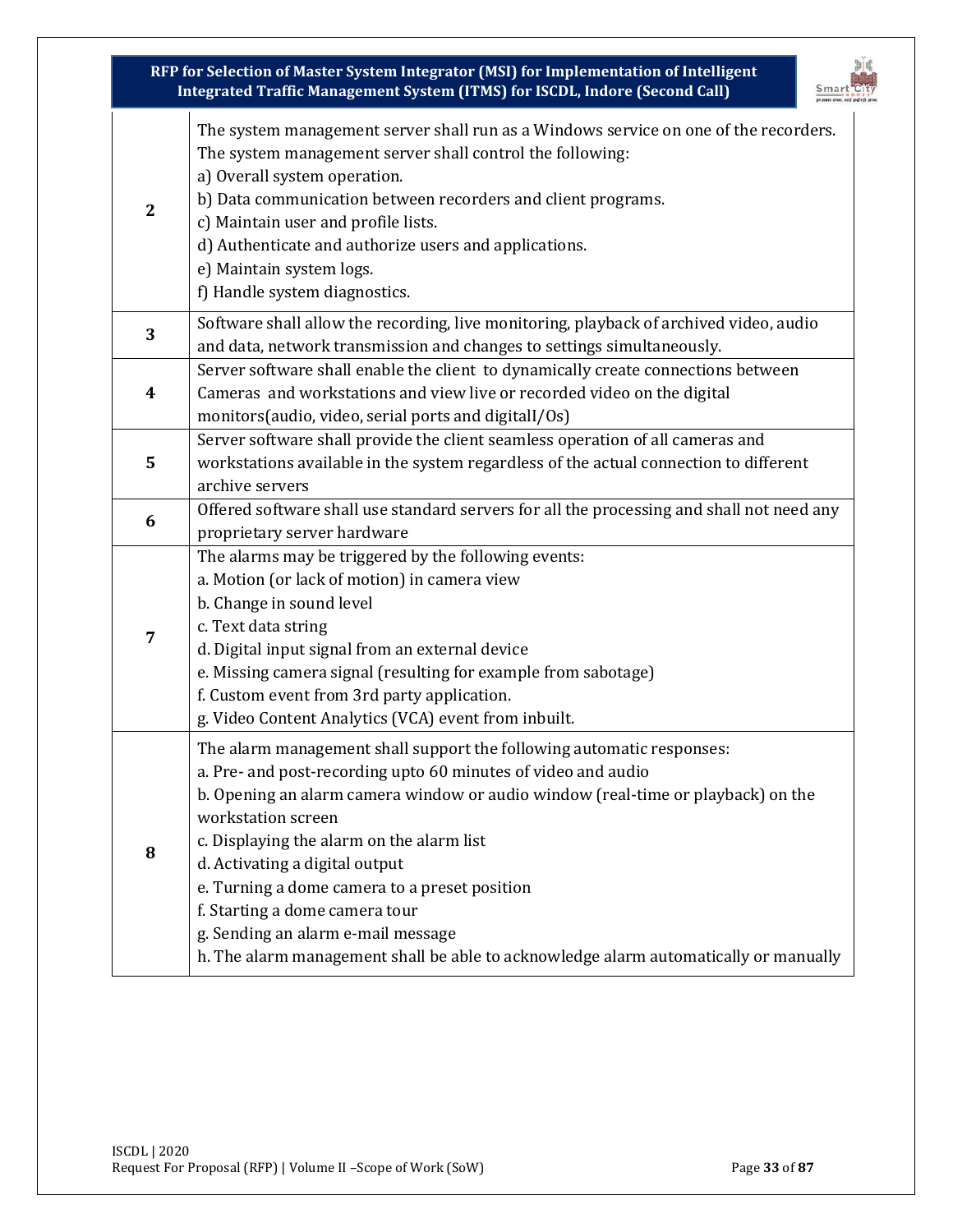|    | RFP for Selection of Master System Integrator (MSI) for Implementation of Intelligent<br>Integrated Traffic Management System (ITMS) for ISCDL, Indore (Second Call)                                                                                                                                                                                                                                                                                                                                                                                        |
|----|-------------------------------------------------------------------------------------------------------------------------------------------------------------------------------------------------------------------------------------------------------------------------------------------------------------------------------------------------------------------------------------------------------------------------------------------------------------------------------------------------------------------------------------------------------------|
| 9  | The alarm management shall support the following alarm viewing features:<br>a. It should provide the facility to assign the priority level to different alarms.<br>b. It should allow pass the specific alarms to specified users rather than sending all<br>alarms to every user.<br>c. Users in same user group should see and be able to manage received alarms assigned<br>for the same user group. All users should see the alarm status in real time.<br>d. System should have single alarm stack even though there are multiple recording<br>servers |
| 10 | Software should allow creation of multiple camera sequences. It should be possible to<br>set the dwell time for the cameras within the sequence.                                                                                                                                                                                                                                                                                                                                                                                                            |
| 11 | Software should allow taking the backup of the recorder server configuration and<br>restoring the same if required.                                                                                                                                                                                                                                                                                                                                                                                                                                         |
| 12 | Software should allow easy and user friendly menus for camera configurations. It shall<br>allow changing settings for multiple cameras of the same type simultaneously                                                                                                                                                                                                                                                                                                                                                                                      |
| 13 | Software should provide totally configurable user privileges with independent user<br>rights. The user privileges are saved in profiles which can be assigned for the required<br>users                                                                                                                                                                                                                                                                                                                                                                     |
| 14 | Software should provide the utility to interface the recorder servers with internet.<br>Internet Gateway server shall allow clients to view live and playback video streams,<br>control PTZ cameras and control digital I/O devices over the internet                                                                                                                                                                                                                                                                                                       |
| 15 | Software shall allow the client applications to interact with multiple recorder servers<br>simultaneously and allow the simultaneous display cameras from different recorders on<br>the same monitor                                                                                                                                                                                                                                                                                                                                                        |
| 16 | The VMS shall support integration with different applications like different types of<br>Sensors, Baggage Scanner, Perimter Intruder Systems, RFID, Physical ACS etc                                                                                                                                                                                                                                                                                                                                                                                        |
| 17 | The client programs shall include end user client program, system management client<br>program, browser-based client program and mobile client programs, atleast 10<br>concurrent client license to be provided which can later be expandable upto 20 User<br>license without any charge.                                                                                                                                                                                                                                                                   |
| 18 | The end user client program shall support multiple profiles for each user                                                                                                                                                                                                                                                                                                                                                                                                                                                                                   |
| 19 | Client applications shall provide an authentication mechanism, which verifies the<br>validity of the user through the selected system management server                                                                                                                                                                                                                                                                                                                                                                                                     |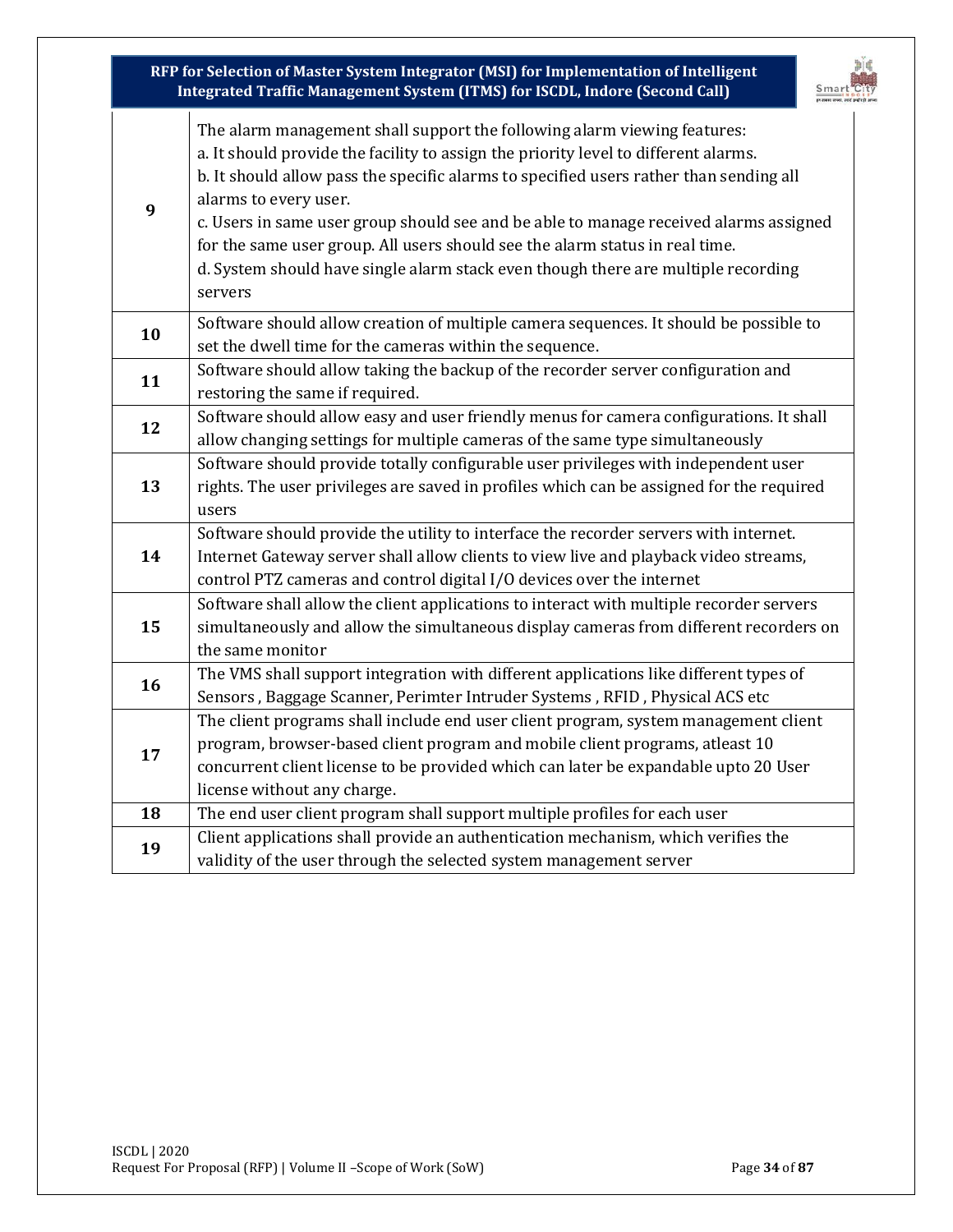| RFP for Selection of Master System Integrator (MSI) for Implementation of Intelligent<br>Integrated Traffic Management System (ITMS) for ISCDL, Indore (Second Call) |                                                                                                                                                                                                                                                                                                                                                                                                          |
|----------------------------------------------------------------------------------------------------------------------------------------------------------------------|----------------------------------------------------------------------------------------------------------------------------------------------------------------------------------------------------------------------------------------------------------------------------------------------------------------------------------------------------------------------------------------------------------|
| 20                                                                                                                                                                   | Client shall perform the following applications simultaneously without interfering with<br>any of the Archive Server operations (Recording, Alarms, etc.)<br>a. Live display of cameras and audio<br>b. Live display of camera sequences<br>c. Playback of video and audio<br>d. Media search tools<br>e. PTZ control<br>f. Display and control of Maps<br>g. Alarm management<br>h. Digital I/O control |
| 21                                                                                                                                                                   | Client applications shall support any form of IP network connectivity including: LAN,<br>WAN, VPN, Internet and Wireless                                                                                                                                                                                                                                                                                 |
| 22                                                                                                                                                                   | Client applications shall support IP Multicast (RTP) and Unicast (TCP or RTP) video and<br>audio streaming as required depending on the network capabilities                                                                                                                                                                                                                                             |
| 23                                                                                                                                                                   | Client application should support both dynamic and predefined Video display layouts,<br>for example Fullscreen, 2x1, 2x2, 3x2, 3x3, 3x3+1 large, 4x2, 4x2+1 large, 4x3, 4x3+1<br>large, 4x3+2 large, 4x4, 4x4+1 large, 5x5, 6x5 + 1 large, 7x5, 10x10, 12x12, 16x16                                                                                                                                      |
| 24                                                                                                                                                                   | .etc.<br>Client application shall enable playback of audio along with video. The monitor shall<br>enable the user to work with multiple Audio layouts containing collections of audio clips                                                                                                                                                                                                              |
| 25                                                                                                                                                                   | Users shall be able to define and store their own layouts, which they will be able to recall<br>later through a layout list. Each layout shall contain information about the dimensions<br>and positions of all windows along with image filter data and data about the active<br>profile                                                                                                                |
| 26                                                                                                                                                                   | Client application shall enable playback of audio mixed from both live and recorded<br>audio sources, allowing the user to control the volume of each source independently as<br>well as mute them                                                                                                                                                                                                       |
| 27                                                                                                                                                                   | Client application shall be able to control the playback with play, pause, forward and<br>speed buttons                                                                                                                                                                                                                                                                                                  |
| 28                                                                                                                                                                   | Client application shall allow operators to save bookmarks with description of the<br>recorded and live video, audio and text data                                                                                                                                                                                                                                                                       |
| 29                                                                                                                                                                   | Client application shall provide drag and drop facility for selection of the devices to be<br>viewed in the viewing layout                                                                                                                                                                                                                                                                               |
| 30                                                                                                                                                                   | Client application shall support Graphical Site Representation (Maps)<br>functionality, where digital maps are used to represent the physical location of cameras<br>and other devices throughout facility. Maps should have the capability to add the<br>hyperlinks to create interlinked maps. It should allow the selection of any camera for<br>display from the map                                 |
| 31                                                                                                                                                                   | Client application shall support digital zoom on a fixed/PTZ camera's live and recorded<br>video streams                                                                                                                                                                                                                                                                                                 |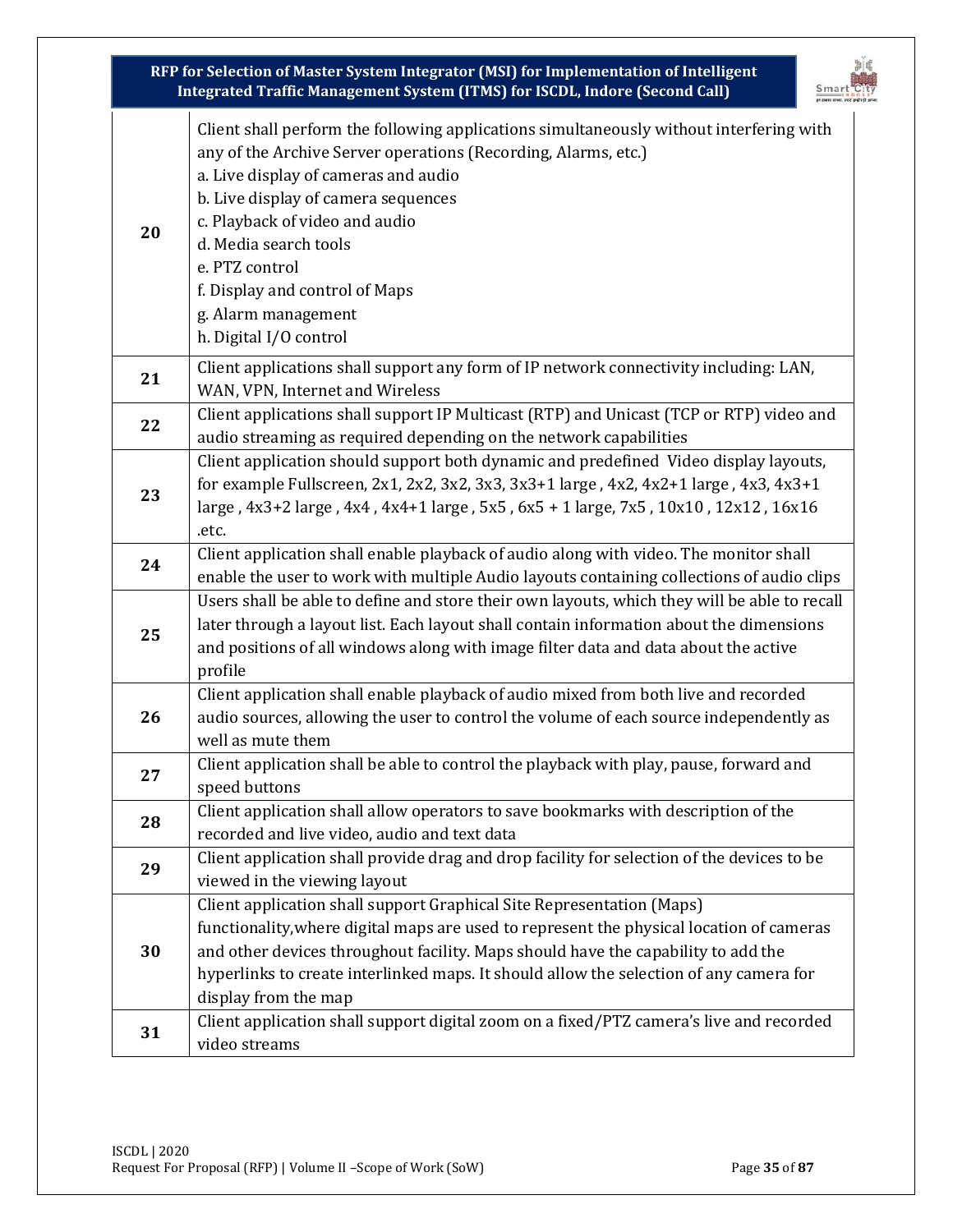**RFP for Selection of Master System Integrator (MSI) for Implementation of Intelligent Integrated Traffic Management System (ITMS) for ISCDL, Indore (Second Call) 32** Client application shall provide management and control over the system using a standard PC mouse, keyboard or CCTV keyboard. The client application shall support area zoom and click to center functions for PTZ cameras if supported by the specific camera driver. Area zoom zooms into the rectangle drawn by mouse and click to center means clicking anywhere on the PTZ camera view centers the camera to that position **33** Client application shall be able to control pan-tilt-zoom, iris, focus, presets and dome patterns of the PTZ camera **34** Software should provide the ability to play a minimum of 32 video channels in time sync with each other. Software shall support exporting a multichannel clip with video, audio and text channel data **35** Any user can share layouts and should be visible to all users od same profile **36** Ability to Autocrop each camera view. **37** Should support Virtual Matrix option to build video walls and video matrixes, the matrix can be created by having a separate display server for each four monitors in the matrix, as well as an operator console server to manage the display servers. **38** Ability to Define a Virtual camera that focuses in the part of camera view be it live or playback using Virtual Cameras one can view chosen parts of the full recorded Camera View in a Separate Window. View Specific Area of interest in a virtual camera and choose per virtual camera for zooming, View, Aspect Ratio and resolution. Virtual cameras may overlap each other. Atleast 30 such Virtual camera can be made from one single camera view. **39** Shall have visualized Video intelligence for the Virtual camera to Auto Zoom and track an object. **40** The device Station should have various symbol options to user to understand if the Camera is in below Conditions: Normal, Recording, No Signal , Not in use , Connecting and No Connection. **41** The Graphic User Interface shall be very easy for the user to monitor and deter. The User interface in one window shall have at least the following : Menu, Profile Control, Device Tree , Data & Time settings , Activity Setting , Play back control , time slider, Camera Tour and control , Alarm List , Different Plugin options , Different tab controls for cameras.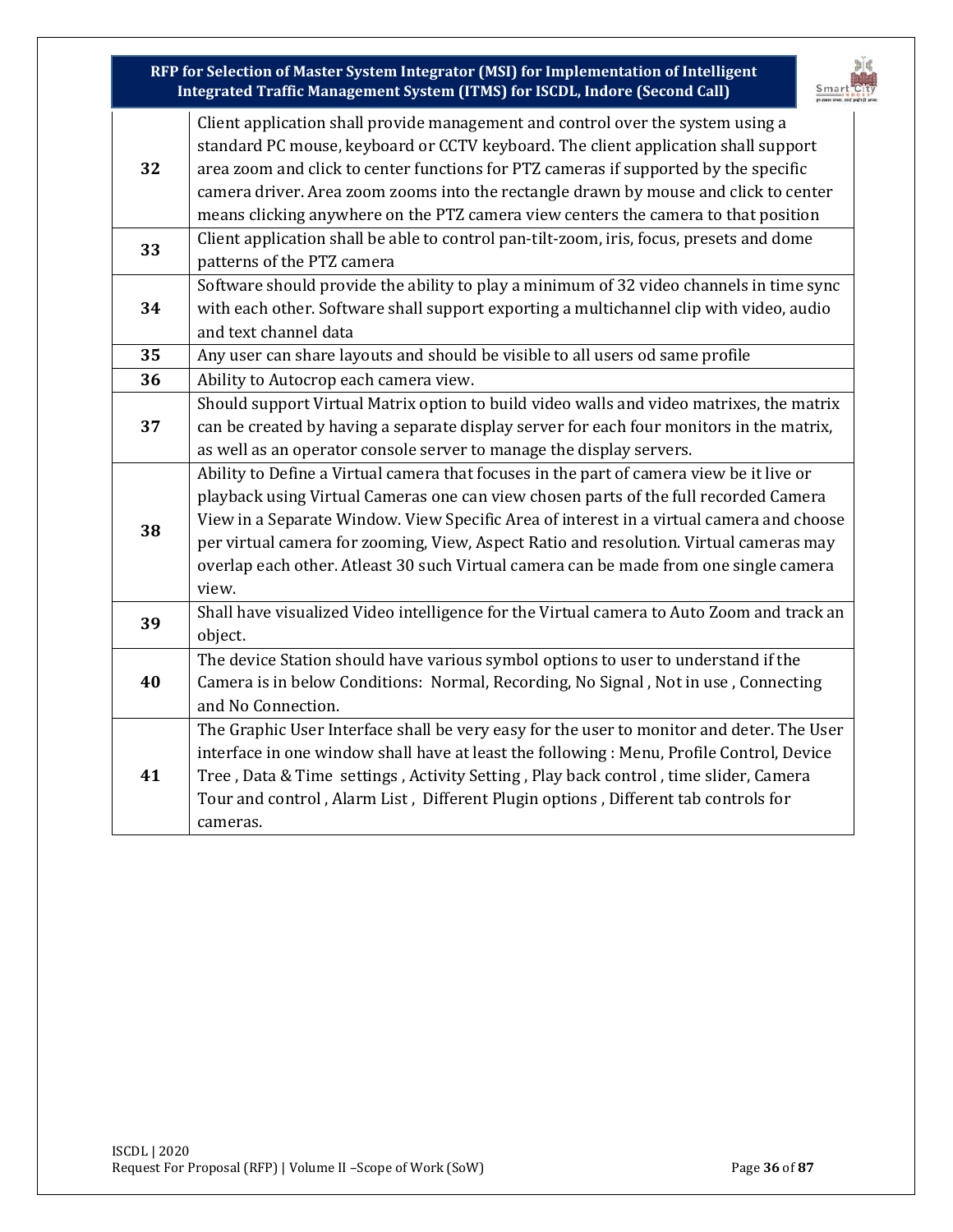|              | RFP for Selection of Master System Integrator (MSI) for Implementation of Intelligent<br>Integrated Traffic Management System (ITMS) for ISCDL, Indore (Second Call)                                                                                                                                                            |  |  |
|--------------|---------------------------------------------------------------------------------------------------------------------------------------------------------------------------------------------------------------------------------------------------------------------------------------------------------------------------------|--|--|
|              | The camera toolbar shall be displayed when the mouse is moved over a camera or if a<br>camera is selected with other means. If the mouse is not moved for some time, the<br>camera toolbar disappears automatically.                                                                                                            |  |  |
|              | The camera toolbar shall contain at least the following items.                                                                                                                                                                                                                                                                  |  |  |
| 42           | Camera settings control<br>$\bullet$<br>Export control<br>$\bullet$<br>Image print control<br>$\bullet$<br>Camera closing and duplication control<br>Two way audio control<br>$\bullet$<br>View or virtual zoom control<br>highlight control<br>$\bullet$<br>Image Control plugin control<br>$\bullet$                          |  |  |
|              | 360 camera de-warping control (In case of 360 Cameras)<br>$\bullet$<br>Other toolbar plugins<br>$\bullet$                                                                                                                                                                                                                       |  |  |
| 43           | Alarm Indications: The Alarm shall be easily indicated In the device tree, and in Profile<br>Maps, the camera which is associated to an alarm shall be highlighted in yellow / Red<br>Color.                                                                                                                                    |  |  |
| 44           | Proposed system should have Alarm Filtering Option. It shall possible to "silence" alarms<br>for a desired time period Ranging from 5 Minutes till 24 Hours or more.<br>This is useful if alarms are unintentionally active all the time, e.g., due to adverse<br>environmental conditions such as heavy wind, rain or snowfall |  |  |
| 45           | Each camera view should have Image Control Plugin and each camera view can be<br>configured individually as per the condition. The Image Control plugin has various<br>options to adjust the camera image.                                                                                                                      |  |  |
| a            | Option to turn the image to black and white image                                                                                                                                                                                                                                                                               |  |  |
| $\mathbf b$  | Edge highlight filter                                                                                                                                                                                                                                                                                                           |  |  |
| $\mathbf c$  | Histogram filter (a form of contrast optimization filter)                                                                                                                                                                                                                                                                       |  |  |
| $\mathbf d$  | Noise reduction filter                                                                                                                                                                                                                                                                                                          |  |  |
| e            | Image sharpening filter                                                                                                                                                                                                                                                                                                         |  |  |
| f            | De-interlace filter                                                                                                                                                                                                                                                                                                             |  |  |
| g            | Image flip (flips image along horizontal Axis)                                                                                                                                                                                                                                                                                  |  |  |
| $\mathbf h$  | Image mirror (mirrors image along vertical axis)                                                                                                                                                                                                                                                                                |  |  |
| $\mathbf{i}$ | Brightness adjustment slider                                                                                                                                                                                                                                                                                                    |  |  |
| j            | Contrast adjustment slider                                                                                                                                                                                                                                                                                                      |  |  |
| 46           | The Software shall have an easy to use 3D calibration tool where 3D calibration objects<br>are matched to the actual camera viewing scene. The calibration parameters include                                                                                                                                                   |  |  |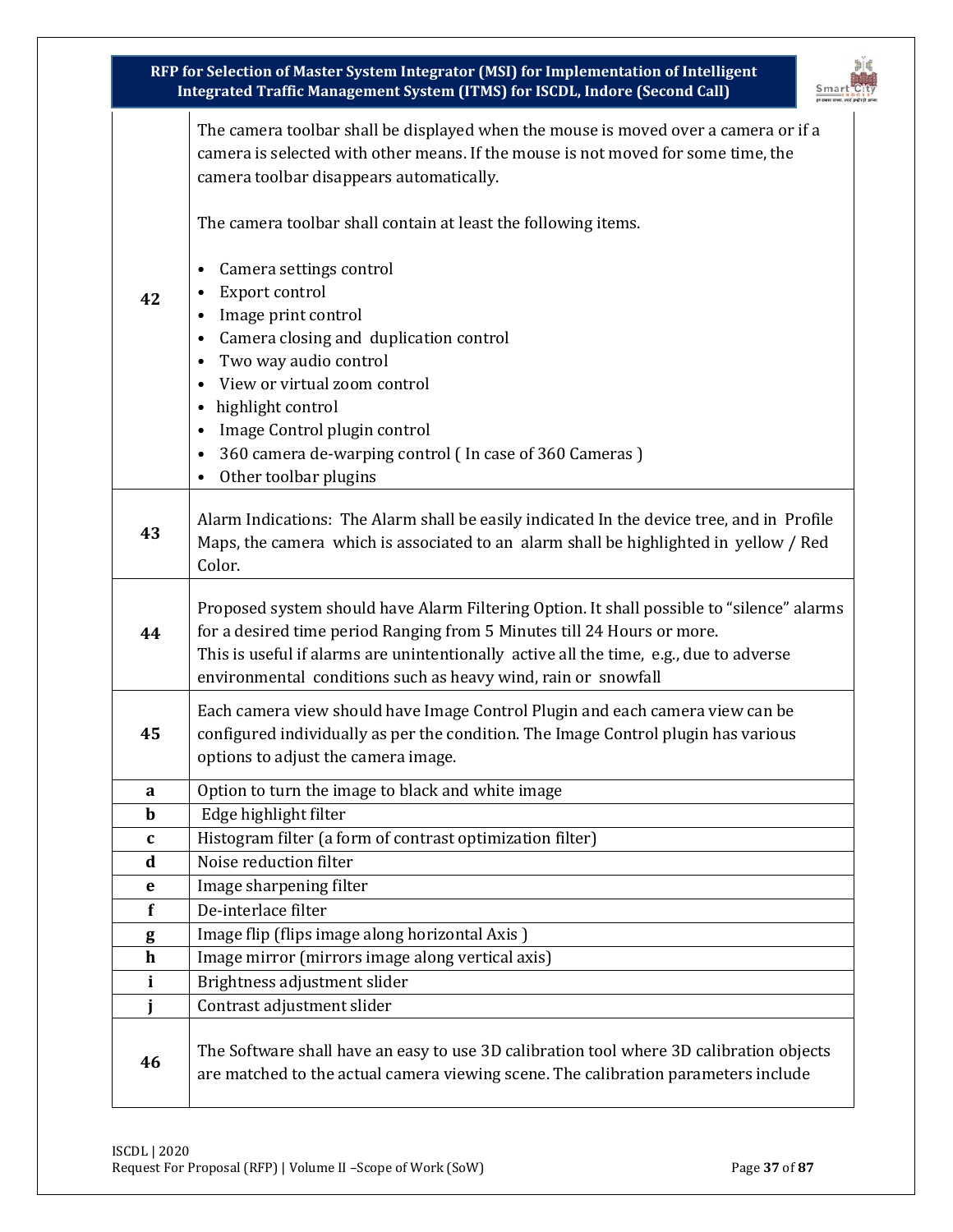|    | RFP for Selection of Master System Integrator (MSI) for Implementation of Intelligent<br>Integrated Traffic Management System (ITMS) for ISCDL, Indore (Second Call)                                                                                                                                                                                                                                                                                                                                                                                                                                                                                                                                                                                                                                                                                                                                                    |
|----|-------------------------------------------------------------------------------------------------------------------------------------------------------------------------------------------------------------------------------------------------------------------------------------------------------------------------------------------------------------------------------------------------------------------------------------------------------------------------------------------------------------------------------------------------------------------------------------------------------------------------------------------------------------------------------------------------------------------------------------------------------------------------------------------------------------------------------------------------------------------------------------------------------------------------|
|    | camera height, camera viewing angle and camera tilt angle. (Picture of 3 D Calibration<br>tool of the Software to be attached with the tender document as proof of the same)                                                                                                                                                                                                                                                                                                                                                                                                                                                                                                                                                                                                                                                                                                                                            |
| 47 | Evidence Export Solution - The Software shall be able to create, export and share<br>Incident by making clips from multiple cameras with labels, descriptions and comments.<br>The Clips shall be played simultaneously or sequentially in desired order to give<br>wholistic veiw about the incident and the evidence. the systems should combine the<br>video clips from multiple cameras collected together, and then edit them into a movie<br>that contains authenticity checked material and detailed descriptions of what is being<br>shown on the videos. The Evidence solution makes it very easy for the viewer to follow<br>and understand exactly what happened. The exported video should be saved in SEF (<br>Secure Export Format ) for secure non tamper file system with Password key which can<br>be set to 20 Characters. The Client application should support dual password mode for<br>each user. |
| 48 | Advanced Activity Search - The software should have the capability to have intelligent<br>and advanced activity / event search detection methods of last 25 such instances in a<br>given period of time which will enable user to search a particular portion in the entire<br>video where the incident / theft / bomb was kept within couple of minutes. The Video of<br>such event can be directly exported from here itself for further process<br>Any Android or IOS smart phones can be converted as a camera and integrated with the                                                                                                                                                                                                                                                                                                                                                                              |
| 49 | system software as and when required and the footage to be recorded. Static IP for the<br>devices shall be provided by end user if opted for.                                                                                                                                                                                                                                                                                                                                                                                                                                                                                                                                                                                                                                                                                                                                                                           |
| 50 | The Mobile Client Version shall be available in Android and IOS. The Mobile client shall<br>have the below Minimum Feature list: - Grid of 4 cameras visible when a tablet device is<br>used in a landscape mode.<br>- Swiping gestures can be used to switch between camera grids and also with individual<br>cameras to get to full screen mode.<br>- All system generated alarms.<br>- Easy date and time search for video footage, still images can be sent via email as JPEG<br>files by a single tap, its PTZ control includes manual control, pre-set positions and<br>camera tours, I/O controls, such as doors and lights, can be controlled by the Mobile<br>Client and sites can be easily configured on the road.                                                                                                                                                                                           |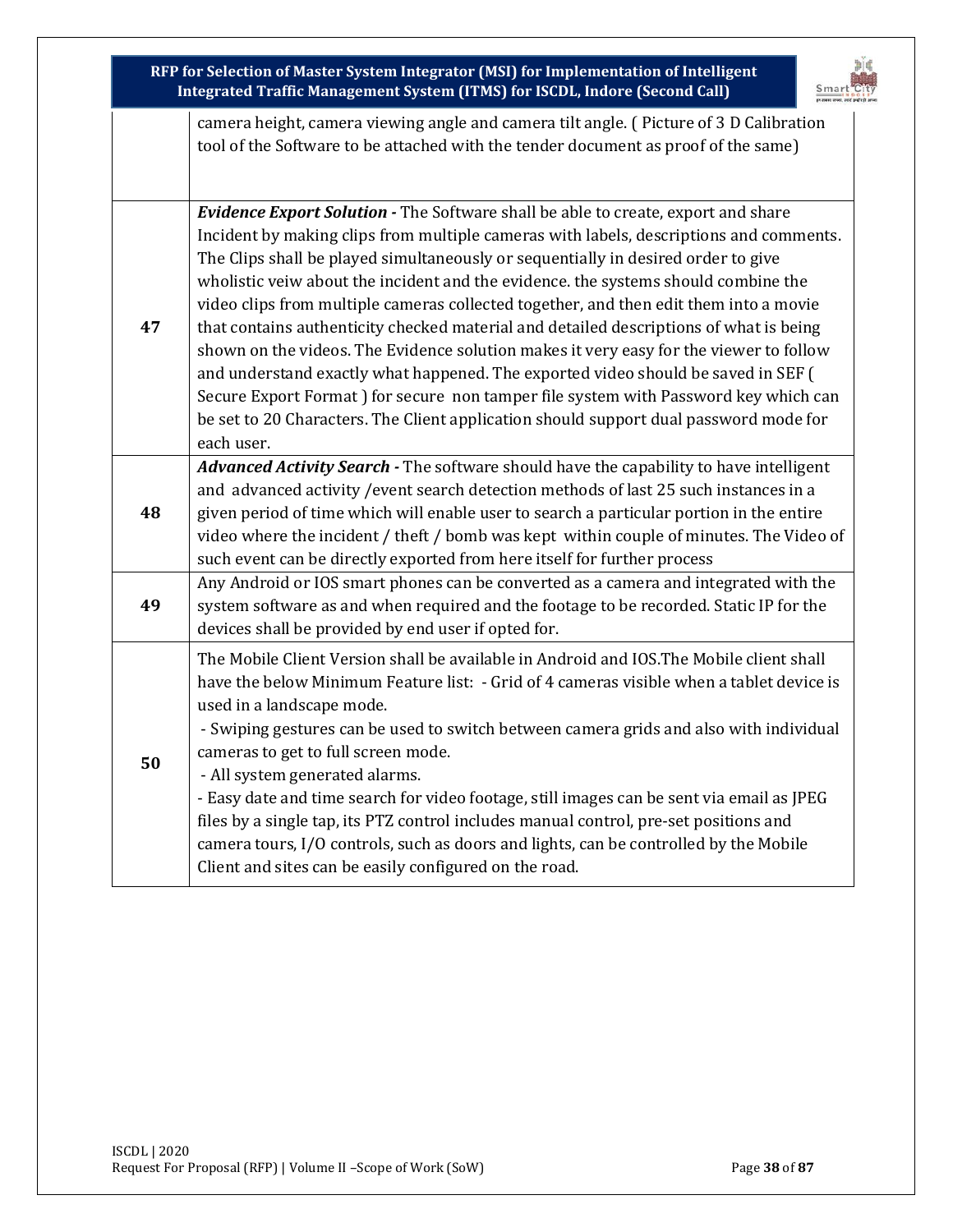

|                | 5.14.3<br><b>Video Analytics Requirements</b>                                                                                                |  |
|----------------|----------------------------------------------------------------------------------------------------------------------------------------------|--|
| Sr.No          | <b>Required Parameter</b>                                                                                                                    |  |
| $\mathbf{1}$   | The video analytics (VA) shall be of global repute and shall be an inbuilt solution from the                                                 |  |
|                | VMS manufacturer where the video analytics software is included in the basic VMS                                                             |  |
|                | installation package and work as a windows service. The VA should run in the same                                                            |  |
|                | Recorder as that of the VMS. VA licence key to be part of VMS Licence key to avoid                                                           |  |
|                | complexities of multiple licenses.                                                                                                           |  |
| 2              | The Video Analytics (VA) shall be designed to provide Intelligent Video Analysis for 24/7<br>surveillance with support for 3rd party devices |  |
| 3              | The VA configurator shall work as an independent windows application                                                                         |  |
| $\overline{4}$ | The VA shall allow each camera to have 40 detection zones that are polygonal with a                                                          |  |
|                | variable number of vertices so that any shape can be supported. Detection zone can also                                                      |  |
|                | be a line, which can have one or many segments. The VA shall be flexible to use Rule based                                                   |  |
|                | Analytics in any fixed camera in the project and shall provide with floating license for the                                                 |  |
|                | particular server.                                                                                                                           |  |
| 5              | The VA configurator shall have easy to use graphical user interface with live alarms list for                                                |  |
|                | easy parameter fine tuning and feedback.                                                                                                     |  |
| 6              | The VA alarms shall be recorded in the VMS similarly like other alarms, for example                                                          |  |
|                | motion detection, audio detection and digital input alarms.                                                                                  |  |
| 7              | The VMS shall store the VA alarm video and image files for export                                                                            |  |
| 8              | The VA shall support video from any camera supported by the VMS.                                                                             |  |
| 9              | The VA shall support cameras using any of the video compression formats                                                                      |  |
|                | H.264/MPEG4/MJPEG.                                                                                                                           |  |
| 10             | The VMS shall support scheduling so that that VA alarms can be enabled or disabled for a                                                     |  |
|                | certain period of time. The VA software shall be able to run atleast 4 different types of                                                    |  |
|                | analytics in one single camera.                                                                                                              |  |
| 11             | <b>Calibration</b>                                                                                                                           |  |
|                | The video analytics shall have an easy to use 3D calibration tool where 3D calibration                                                       |  |
|                | objects are matched to the actual camera viewing scene. The calibration parameters                                                           |  |
|                | include camera height, camera viewing angle and camera tilt angle. (Picture of 3 D                                                           |  |
|                | Calibration tool of the Software to be attached with the tender document as proof of the                                                     |  |
|                | same)                                                                                                                                        |  |
| 12             | Presence                                                                                                                                     |  |
|                | The Presence filter detects when an object, person or vehicle is inside or crossing a zone                                                   |  |
|                | or a line.                                                                                                                                   |  |
| 13             | <b>Camera Tampering</b>                                                                                                                      |  |
|                | Detects moving, defocusing or covering of the camera                                                                                         |  |
| 14             | Left Baggage/ Abandoned Baggage                                                                                                              |  |
|                | Detects and generates an alert highlighting Suspicious objects can be detected when                                                          |  |
|                | carried into the scene and planted by a person as well as when dropped or thrown into the                                                    |  |
|                | scene.                                                                                                                                       |  |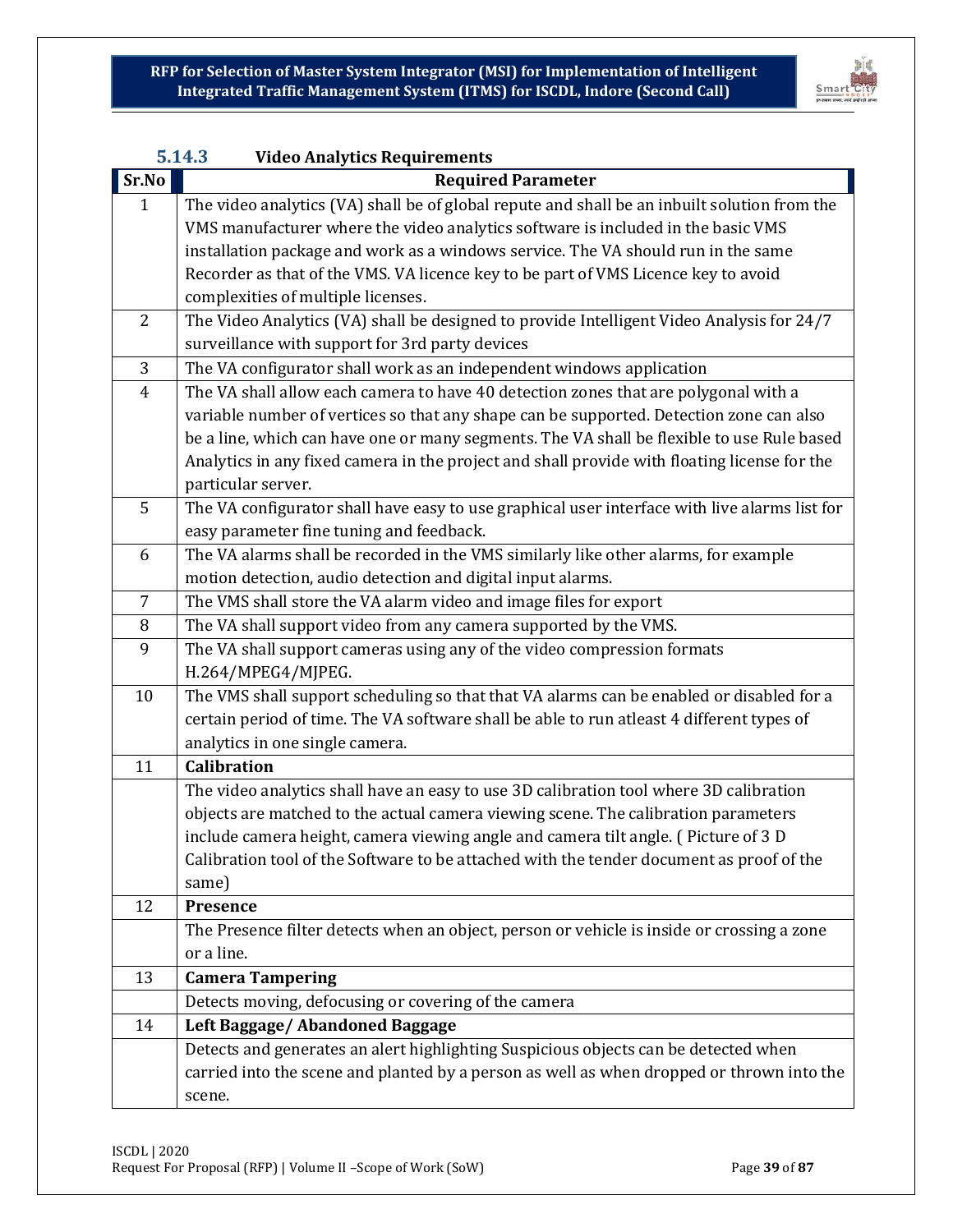

| 15 | <b>Enter and Exit Detection</b>                                                              |  |  |
|----|----------------------------------------------------------------------------------------------|--|--|
|    | An "object entered" alarm is raised when an object crosses from the outside to the inside    |  |  |
|    | of a detection zone. Conversely, an "object exited" alarm is raised when an object crosses   |  |  |
|    | from the inside to the outside of a detection zone.                                          |  |  |
| 16 | <b>Stopping Detection</b>                                                                    |  |  |
|    | Objects that are stopped inside a zone for longer than the defined amount of time will       |  |  |
|    | trigger the rule and raise an alarm.                                                         |  |  |
| 17 | <b>Dwell detection</b>                                                                       |  |  |
|    | Objects that dwell inside a zone for longer than the pre-defined amount of time will trigger |  |  |
|    | the rule and raise an alarm.                                                                 |  |  |
| 18 | <b>Directional Detection</b>                                                                 |  |  |
|    | Objects that travel in the configured direction (within the limits of the acceptance angle)  |  |  |
|    | through a zone or over a line trigger the rule and raise an alarm.                           |  |  |
| 19 | <b>Object Classification</b>                                                                 |  |  |
|    | VCA can perform object classification once the camera has been calibrated. Object            |  |  |
|    | classification is based on properties extracted from the object including object area and    |  |  |
|    | speed.                                                                                       |  |  |
| 20 | <b>Objects Counting</b>                                                                      |  |  |
|    | Up to 40 counters linked to the detection rules, provide counting of all detection objects.  |  |  |
| 21 | <b>Camera shake cancellation</b> -object tracker works even if the camera is on a swaying    |  |  |
|    | pole                                                                                         |  |  |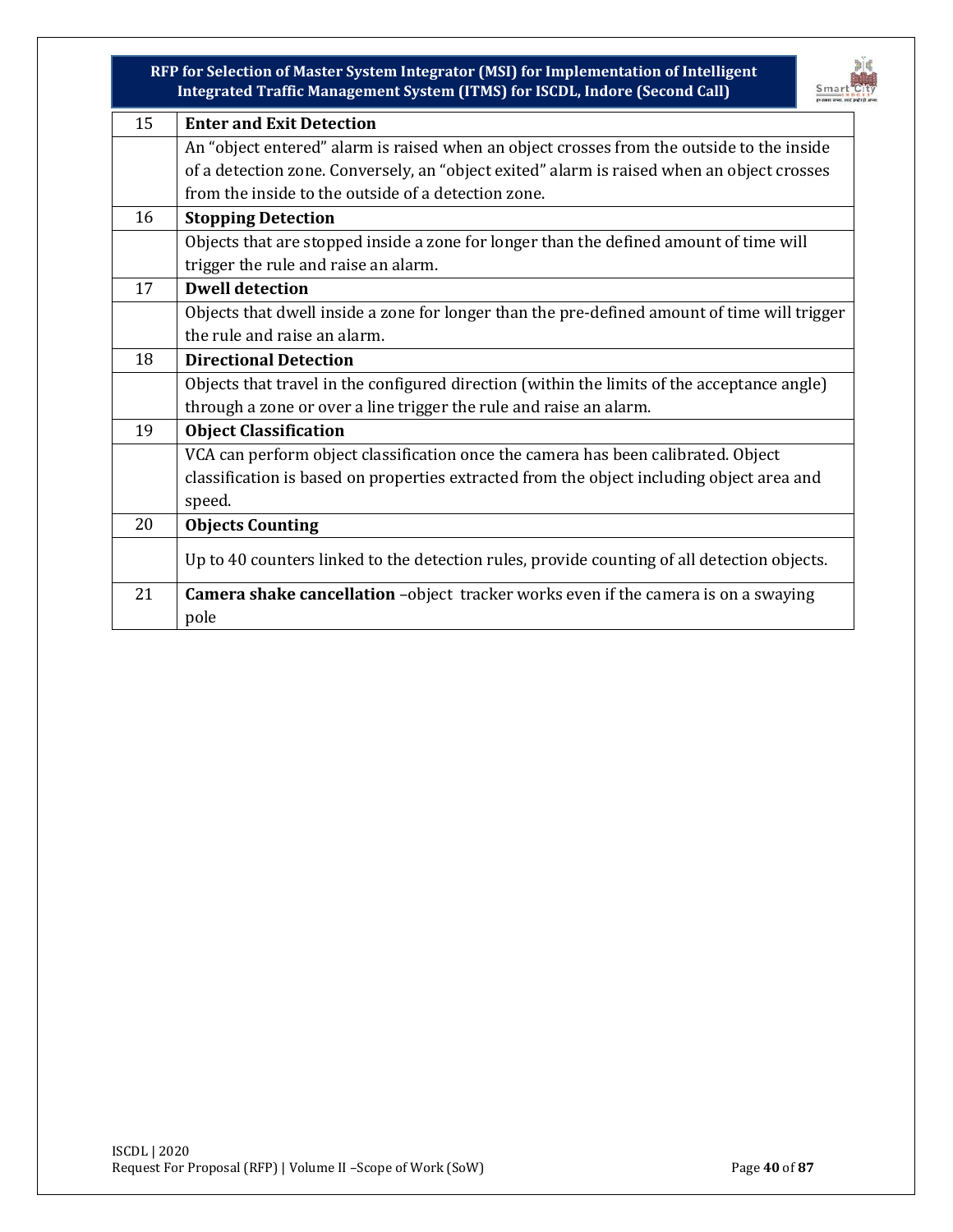

# **5.15Technical Specifications Surveillance Camera**

#### **5.15.1 Bullet Camera**

| S. No | <b>Feature</b>               | <b>Specifications</b>                                                                                                    |  |
|-------|------------------------------|--------------------------------------------------------------------------------------------------------------------------|--|
| 1.    | <b>Image Sensor</b>          | 1/1.8" CMOS or better                                                                                                    |  |
| 2.    | Day/<br>Operation            | Night Yes, with IR Cut Filter                                                                                            |  |
| 3.    | Minimum<br>Illumination      | Color: 0.2 Lux @ F1.8 B/W: 0 Lux (IR LED<br>On)                                                                          |  |
| 4.    | Lens                         | 3.6 - 10mm motorized zoom, Megapixel Lens with remote zoom and<br>focus                                                  |  |
| 5.    | Electronic<br>Shutter        | $1/30 \sim 1/10000$ S                                                                                                    |  |
| 6.    | Image<br>Resolution          | 5 MP or better                                                                                                           |  |
| 7.    | Compression                  | H.265, H.264 (MP), M-JPEG                                                                                                |  |
| 8.    | Compression<br>profile       | Should support H.264 and H.265 baseline,<br>Main profile, and high profile                                               |  |
| 9.    | Frame Rate and<br>Resolution | 5M (2592 x 1944) @25 fps, 3M (2048 X 1536) @25/30 fps, 2 MP (1920<br>X 1080) @ 50/60 FPS                                 |  |
| 10.   | Simultaneous<br>Stream       | Minimum 2 streams should be configurable at 1920 X 1080 @ 25 fps<br>simultaneously and support atleast 2592x1944 @25 FPS |  |
| 11.   | <b>White Balance</b>         | Auto / Manual / ATW / One Push                                                                                           |  |
| 12.   | <b>GOV Length</b>            | It should be possible to vary the GOV length in the camera setting.                                                      |  |
| 13.   | Field of View                | Wide: $90^{\circ}$ (H), $67^{\circ}$ (V), $116^{\circ}$ (D)                                                              |  |
|       |                              | Tele: $37^{\circ}$ (H), $27^{\circ}$ (V), $46^{\circ}$ (D)                                                               |  |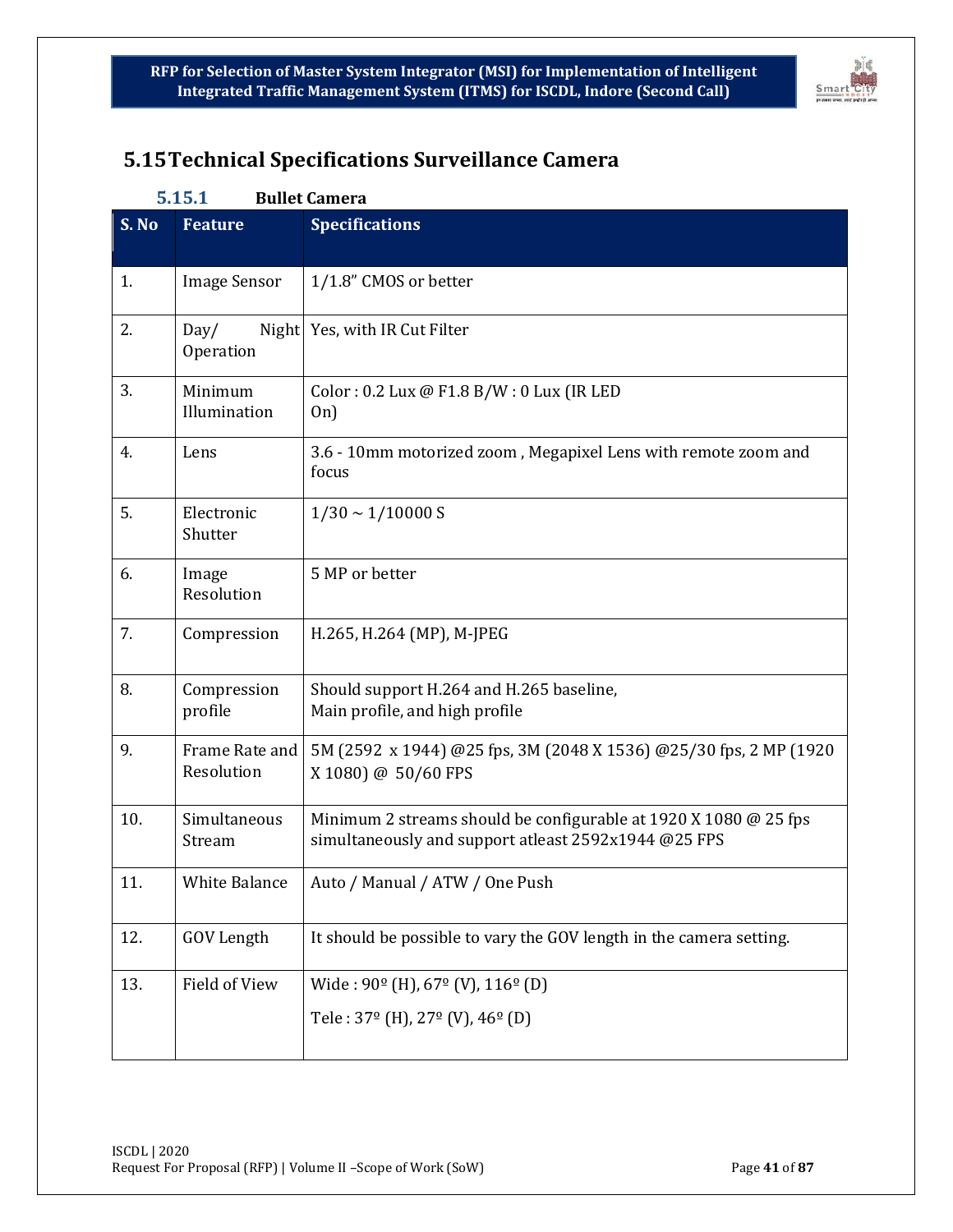

| S. No | <b>Feature</b>                          | <b>Specifications</b>                                                                                                                                                                                            |  |
|-------|-----------------------------------------|------------------------------------------------------------------------------------------------------------------------------------------------------------------------------------------------------------------|--|
| 14.   | <b>Noise</b><br>Reduction               | Digital Noise Reduction 2D / 3D DNR, defogging feature Should be<br>supported.                                                                                                                                   |  |
| 15.   | Zoom                                    | 3x optical Zoom, 10x Digital Zoom                                                                                                                                                                                |  |
| 16.   | Digital PTZ                             | Camera should support digital PTZ using software platform                                                                                                                                                        |  |
| 17.   | Video Streams                           | Quad Stream supportable, each stream should be H.265 &H.264<br>configurable at different resolutions.                                                                                                            |  |
| 18.   | Video quality<br>view                   | Video<br>type (H.265, H.264/MJPEG) and bit rate of<br>compression<br>each stream should be viewable at home screen on web browser                                                                                |  |
| 19.   | <b>Image Setting</b>                    | Saturation,<br>Brightness, Contrast, Sharpness, Hue adjustable                                                                                                                                                   |  |
| 20.   | Two-way audio                           | Line in / Line Out                                                                                                                                                                                               |  |
| 21.   | Audio<br>Compression                    | G.711 / G.726 / AAC / LPCM                                                                                                                                                                                       |  |
| 22.   | Iris                                    | P-iris                                                                                                                                                                                                           |  |
| 23.   | Wide<br>Range                           | Dynamic 120 dB or better                                                                                                                                                                                         |  |
| 24.   | <b>IR</b>                               | Atleast 30MTR Distance or better                                                                                                                                                                                 |  |
| 25.   | Alarm                                   | $1x$ Input $/1x$ output                                                                                                                                                                                          |  |
| 26.   | Edge<br>Content<br>Analytics            | Video Camera should have in-built Edge Bases Analytics, Video Motion<br>Detection, Active Tampering Alarm, Trip Zone                                                                                             |  |
| 27.   | Storage backup<br>on network<br>failure | Camera should support network failure detection, Camera should have<br>the capability to start the recording automatically on SD card in case of<br>connectivity between camera and NVR/Storage device goes down |  |
| 28.   | <b>Edge Storage</b>                     | Built in SD card slot with support at least 128 GB SD card                                                                                                                                                       |  |
| 29.   | Network<br>Interface                    | RJ-45, 10/100/1000 Mbps Ethernet                                                                                                                                                                                 |  |
| 30.   | Protocols                               | IPv4/v6, TCP/IP, UDP, RTP, RTSP, HTTP, HTTPS, ICMP, FTP, SMTP,<br>DHCP, PPPoE, UPnP, IGMP, SNMP, QoS, ONVIF                                                                                                      |  |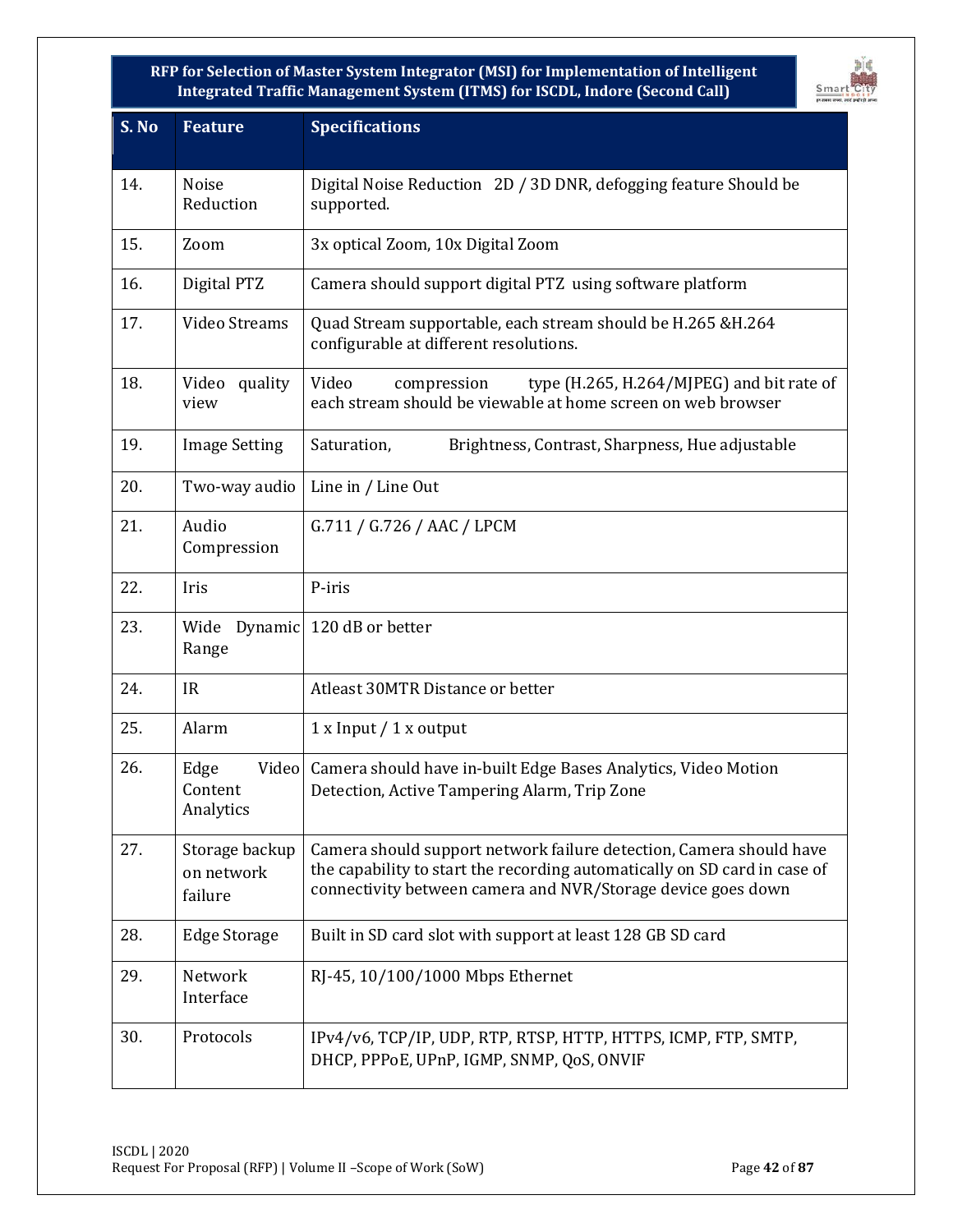

| S. No | <b>Feature</b>                  | <b>Specifications</b>                                                                                    |  |
|-------|---------------------------------|----------------------------------------------------------------------------------------------------------|--|
| 31.   | <b>Text Overlay</b>             | Date & time, and a customer-specific text etc                                                            |  |
| 32.   | Security                        | HTTPS / IP Filter / IEEE 802.1X                                                                          |  |
| 33.   | Firmware<br>Upgrade             | The firmware upgrade shall be done though web interface, the firmware<br>shall be available free of cost |  |
| 34.   | <b>Image Rotation</b>           | Normal, Mirror, 90 deg clockwise, 90 deg anti clockwise, 180 deg rotate                                  |  |
| 35.   | <b>Privacy Masks</b>            | At least 8 privacy masks                                                                                 |  |
| 36.   | Audio<br>Transmission<br>mode   | Full Duplex, Half Duplex, Simplex                                                                        |  |
| 37.   | Enclosure                       | IP66, IK10 with inbuilt heater                                                                           |  |
| 38.   | Power                           | POE / 12 V DC / 24 V AC                                                                                  |  |
| 39.   | Operating<br>Temperature        | -10 °C to 60 °C                                                                                          |  |
| 40.   | Operating<br>Humidity           | Humidity 10%-90% No Condensation                                                                         |  |
| 41.   | Certification                   | UL/CE/FCC/BIS                                                                                            |  |
| 42.   | <b>ONVIF</b>                    | <b>ONVIF Profile</b>                                                                                     |  |
| 43.   | User accounts                   | 20                                                                                                       |  |
| 44.   | Supported Web<br><b>Browser</b> | Internet Explorer (10+) / Firefox / Safari/<br>Mozilla                                                   |  |

### **5.15.2 Technical Specifications of Point Tilt Zoom (PTZ)**

| S.<br><b>No</b> | <b>Features</b> | <b>Specifications</b> |
|-----------------|-----------------|-----------------------|
| 1.              | Sensor          | $1/1.7$ " CMOS        |
| 2.              | Resolution      | 5MP or better         |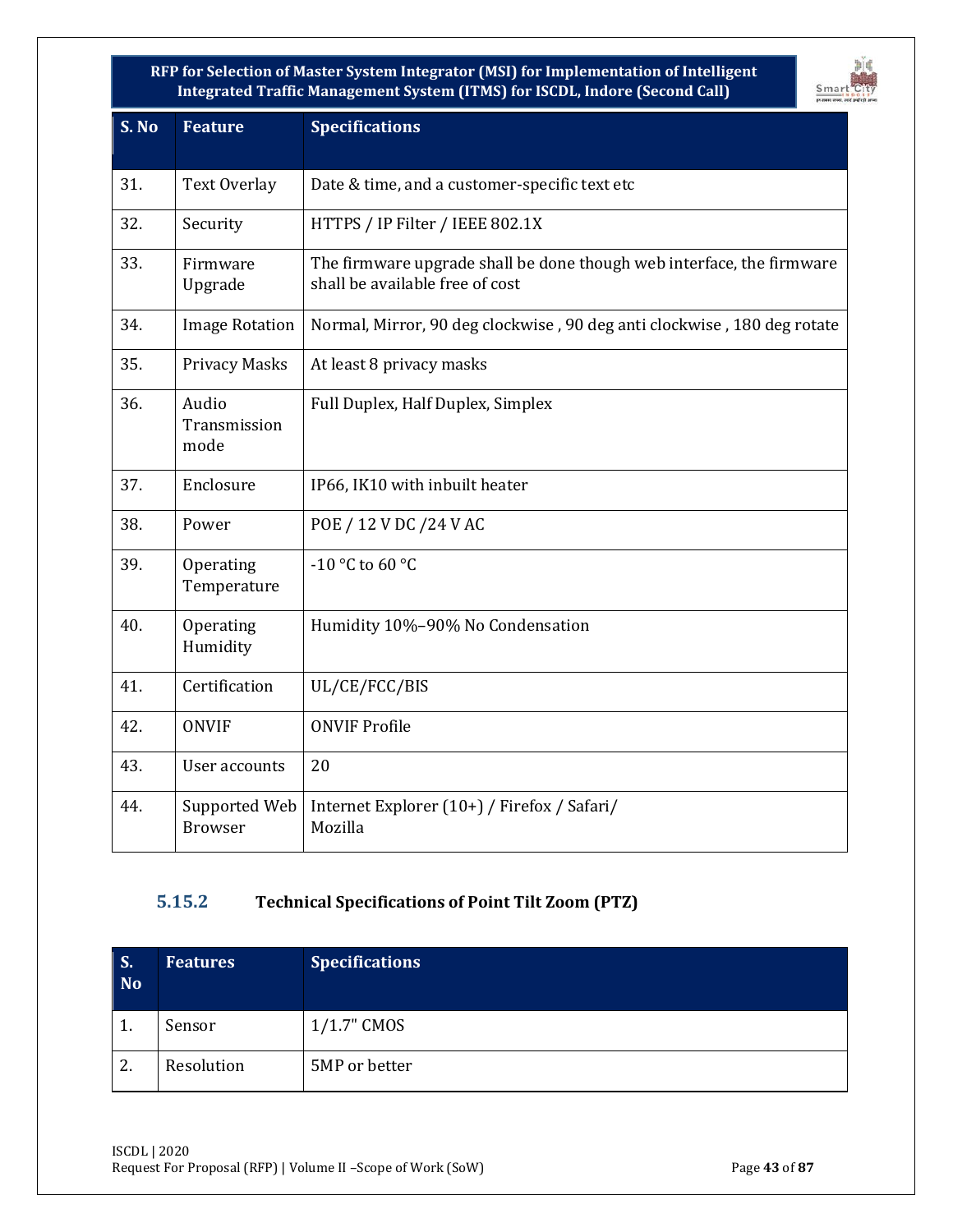

| S <sub>r</sub><br><b>No</b> | <b>Features</b>                         | <b>Specifications</b>                                                                                                                                                                                            |  |
|-----------------------------|-----------------------------------------|------------------------------------------------------------------------------------------------------------------------------------------------------------------------------------------------------------------|--|
| 3.                          | <b>Multiple Stream</b>                  | Quad Stream                                                                                                                                                                                                      |  |
| 4.                          | <b>Frame Rate</b>                       | 5MP@30fps, 3MP@25 fps,                                                                                                                                                                                           |  |
| 5.                          | Focal Length                            | $(f=6.5 - 202mm)$ , 31x Optical zoom                                                                                                                                                                             |  |
| 6.                          | Field Of view                           | Wide: $58.2^{\circ}$ (H), $34.4^{\circ}$ (V), $65.2^{\circ}$ (D) Tele: $1.99^{\circ}$ (H), $1.13^{\circ}$ (V), $2.3^{\circ}$ (D)                                                                                 |  |
| 7.                          | Optical Zoom                            | 31X                                                                                                                                                                                                              |  |
| 8.                          | Digital Zoom                            | 12X or better                                                                                                                                                                                                    |  |
| 9.                          | Focus                                   | Auto / Manual                                                                                                                                                                                                    |  |
| 10.                         | <b>WDR</b>                              | 120 dB                                                                                                                                                                                                           |  |
| 11.                         | Noise Reduction                         | 2D / 3D should support defogging feature                                                                                                                                                                         |  |
| 12.                         | <b>Shutter Speed</b>                    | $1/30 \sim 1/10000$ sec.                                                                                                                                                                                         |  |
| 13.                         | <b>IR</b>                               | Inbuilt IR, IR distance at least 200mtr or better                                                                                                                                                                |  |
| 14.                         | Illumination<br>Adjustment              | IR illumination adjustment by zoom ratio with inbuilt IR LEDs                                                                                                                                                    |  |
| 15.                         | Day & Night                             | IR Cut filter                                                                                                                                                                                                    |  |
| 16.                         | Min Illumination                        | Color: 0.1 Lux @ F1.55 B/W: 0 Lux (IR LED ON)                                                                                                                                                                    |  |
| 17.                         | Iris                                    | P-iris                                                                                                                                                                                                           |  |
| 18.                         | Edge<br>Content<br>Analytics            | Video   Camera should have in-built analytics Video Motion Detection, Active<br>Tampering Alarm, Auto Tracking, Should also support Face Detection                                                               |  |
| 19.                         | Storage backup<br>on network<br>failure | Camera should support network failure detection, Camera should have<br>the capability to start the recording automatically on SD card in case of<br>connectivity between camera and NVR/Storage device goes down |  |
| 20.                         | <b>Edge Storage</b>                     | Built in SD card slot with support at least 128 GB<br>SD card                                                                                                                                                    |  |
| 21.                         | Video<br>Compression                    | H.265, H.264, M-JPEG                                                                                                                                                                                             |  |
| 22.                         | Privacy Mask                            | At least 8 privacy zones                                                                                                                                                                                         |  |
| 23.                         | <b>PTZ</b>                              | Pelco D, Pelco P, DSCP Protocol Support                                                                                                                                                                          |  |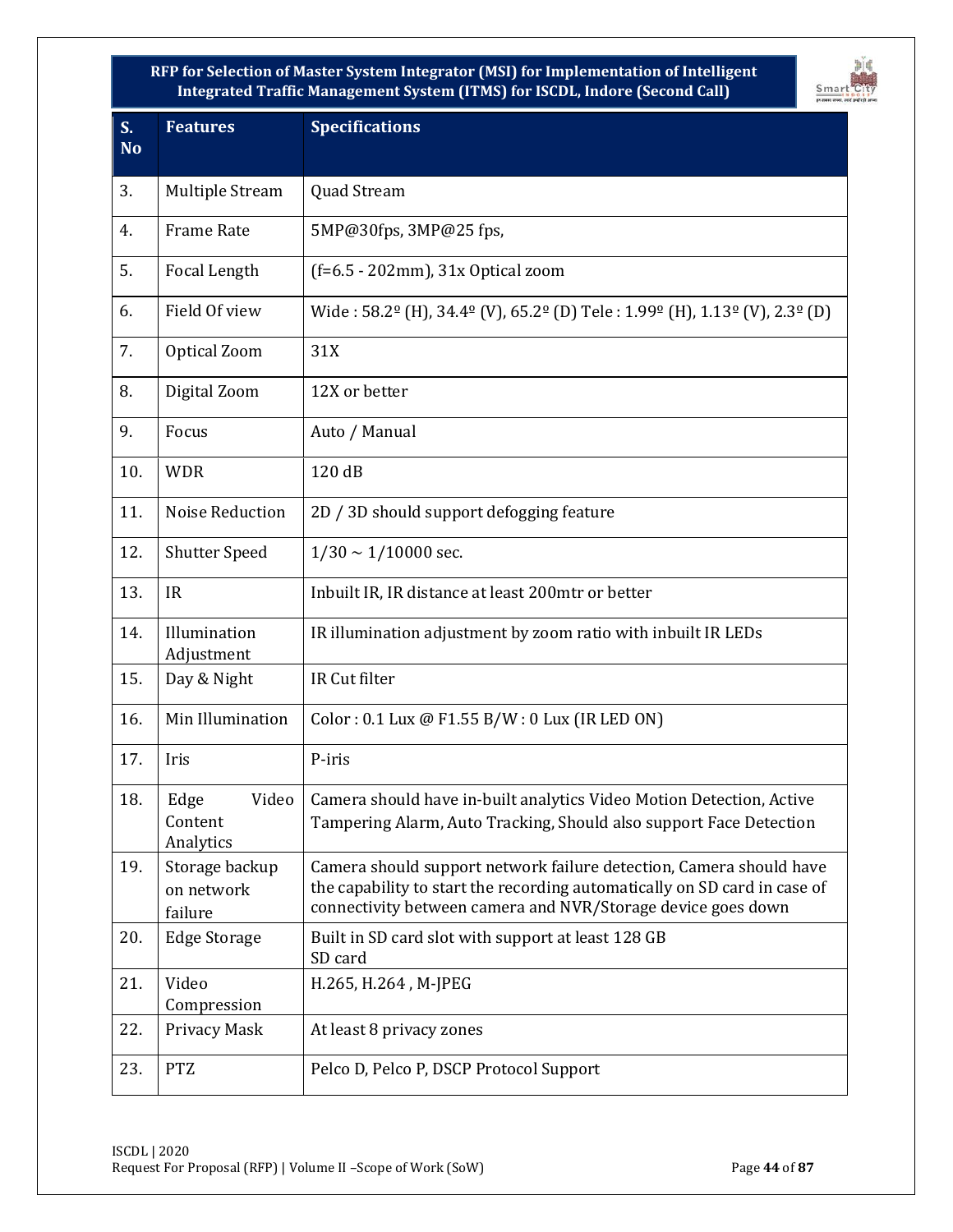

| S <sub>r</sub><br><b>No</b> | <b>Features</b>               | <b>Specifications</b>                                                                                            |  |
|-----------------------------|-------------------------------|------------------------------------------------------------------------------------------------------------------|--|
| 24.                         | Audio                         | 2 Way audio                                                                                                      |  |
| 25.                         | Audio<br>Compression          | G.711 / G.726 / AAC                                                                                              |  |
| 26.                         | <b>PAN</b>                    | 360 ° endless, Manual speed $0.1^{\circ} \sim 300^{\circ}/s$ , pre-set speed 9° $\sim 350^{\circ}/s$             |  |
| 27.                         | Tilt                          | 200°, Manual speed $0.1^{\circ} \sim 200^{\circ}/s$ , Pre-set speed $7^{\circ} \sim 300^{\circ}/s$ , Auto flip   |  |
| 28.                         | Presets                       | 256                                                                                                              |  |
| 29.                         | PTZ Operation                 | 8 sequence, 8 cruise                                                                                             |  |
| 30.                         | Speed by zoom                 | On / Off (Pan and tilt speed proportional to zoom ratio)                                                         |  |
| 31.                         | <b>Home Function</b>          | Preset / Sequence / Auto pan / Cruise                                                                            |  |
| 32.                         | Calibration                   | Auto(On/Off)                                                                                                     |  |
| 33.                         | Resume<br>after<br>power loss | Supported zero downtime power switching                                                                          |  |
| 34.                         | Protocols                     | IPv4/v6, TCP/IP, UDP, RTP, RTSP, HTTP, HTTPS, ICMP,<br>FTP, SMTP, DHCP, PPPoE, UPnP, IGMP, SNMP, QoS, ONVIF, ARP |  |
| 35.                         | Security                      | HTTPS / IP Filter / IEEE 802.1x                                                                                  |  |
| 36.                         | Alarm                         | Input $8/$<br>Output 2                                                                                           |  |
| 37.                         | Alarm response                | Preset / Sequence / Auto Pan / Cruise                                                                            |  |
| 38.                         | Ethernet<br>Interface         | 1 X RJ 45                                                                                                        |  |
| 39.                         | Supported Web<br>browser      | Internet Explore (10.0+) / Firefox / Safari/Mozilla                                                              |  |
| 40.                         | <b>Weather Proof</b>          | IP66, IK10 & inbuilt heater housing                                                                              |  |
| 41.                         | Operating<br>Temperature      | $-10^{\circ}$ C ~ 50 $^{\circ}$ C                                                                                |  |
| 42.                         | <b>Power Supply</b>           | 802.3at (PoE+) 4-Pair 60W / AC 24VAC / PoE, ±<br>20% / DC 12V                                                    |  |
| 43.                         | Power<br>Consumption          | 70W or less (with IR & Heater on)                                                                                |  |
| 44.                         | Image<br>Stabilization        | Camera should support Image Stabilization                                                                        |  |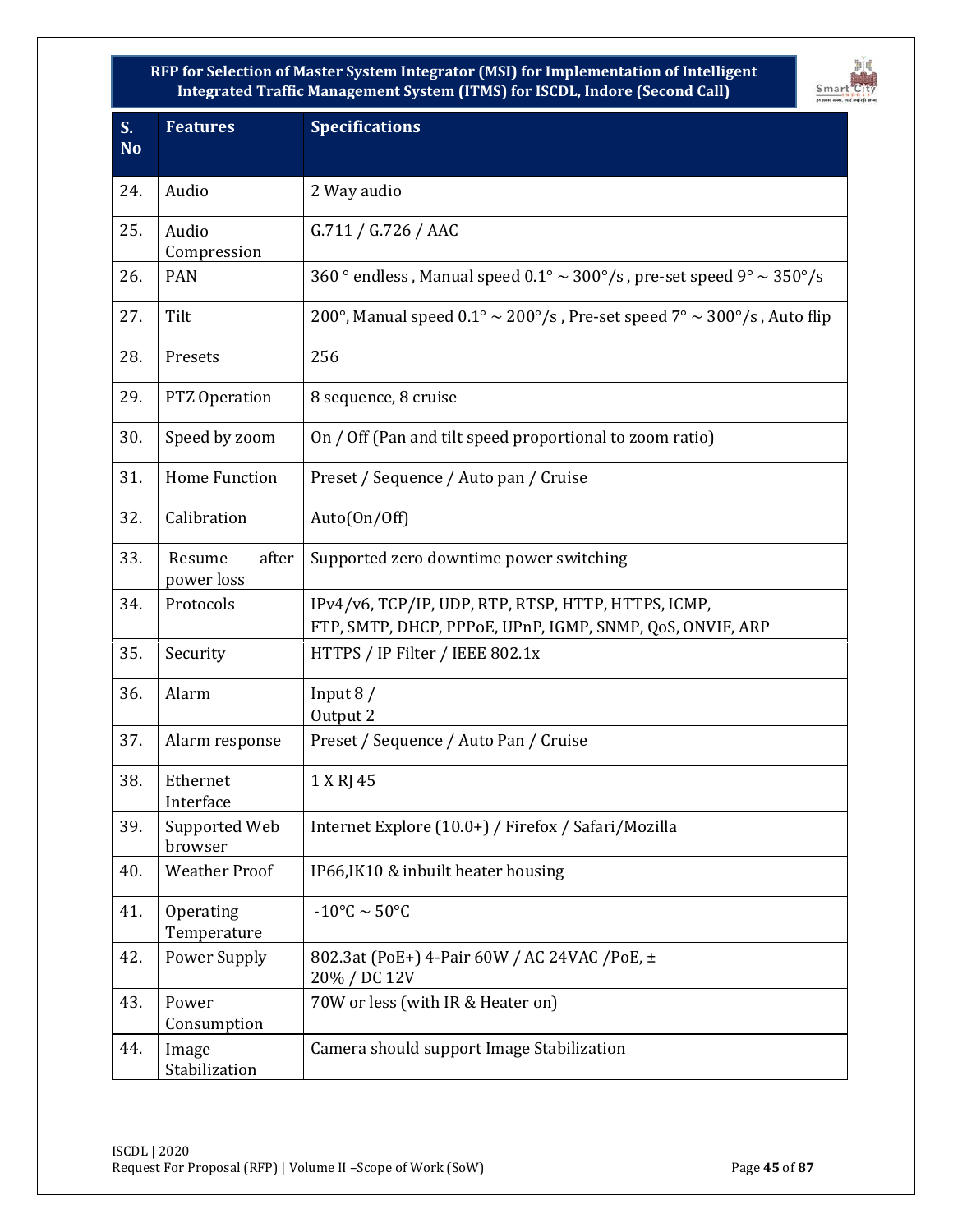

| $\mathsf{S}$ .<br><b>No</b> | <b>Features</b> | <b>Specifications</b>            |
|-----------------------------|-----------------|----------------------------------|
| 45.                         | Defogging       | Should Support defogging feature |
| 46.                         | Certifications  | UL/CE/FCC/BIS                    |
| 47.                         | Compatibility   | ONVIF profile S                  |

# **5.16 Technical Specification: Public Address System and Emergency Call Box**

#### **5.16.1 Public Address System:**

- a) Public Address system shall be used at intersections, public places, market places or those critical locations as identified by Purchaser to make important announcements for the public.
- b) It shall be able to broadcast messages across all PA systems or specific announcement could be made to a particular location supporting single zone /multi zone operations.
- c) The system shall also deliver pre-recorded messages to the loud speakers attached to them for public announcements.
- d) The system shall contain an IP based amplifier and uses PoE power that could drive the speakers.
- e) The system shall also contain the control software that could be used to control/monitor all the components of the system that includes Controller, Calling Station & keypad, Amplifier.
- f) The MSI shall describe in detail the design, operational and physical requirements of the proposed public announcement system to demonstrate compliance with all the specified requirements of RFP. It should support output
- g) Devices to be monitored and controlled from ICCC

#### 5.16.2 **Emergency Call Box**

- a) A high-quality digital transceiver, to be placed at certain key locations.
- b) Key is to make it easily accessible by public
- c) The unit shall preferably have a single button which when pressed, shall connect to the Integrated Command and Control Centre over the existing network infrastructure setup for CCTV Surveillance system
- d) These shall be installed at select locations such as Traffic Junctions, Smart Bus Stops, and pedestals or within the vicinity of constant supervision to avoid misuse and vandalism of the call box.
- e) ECB will be prime importance along with the surveillance system for safety and security of citizen especially women as well as for helping elders/children during any emergency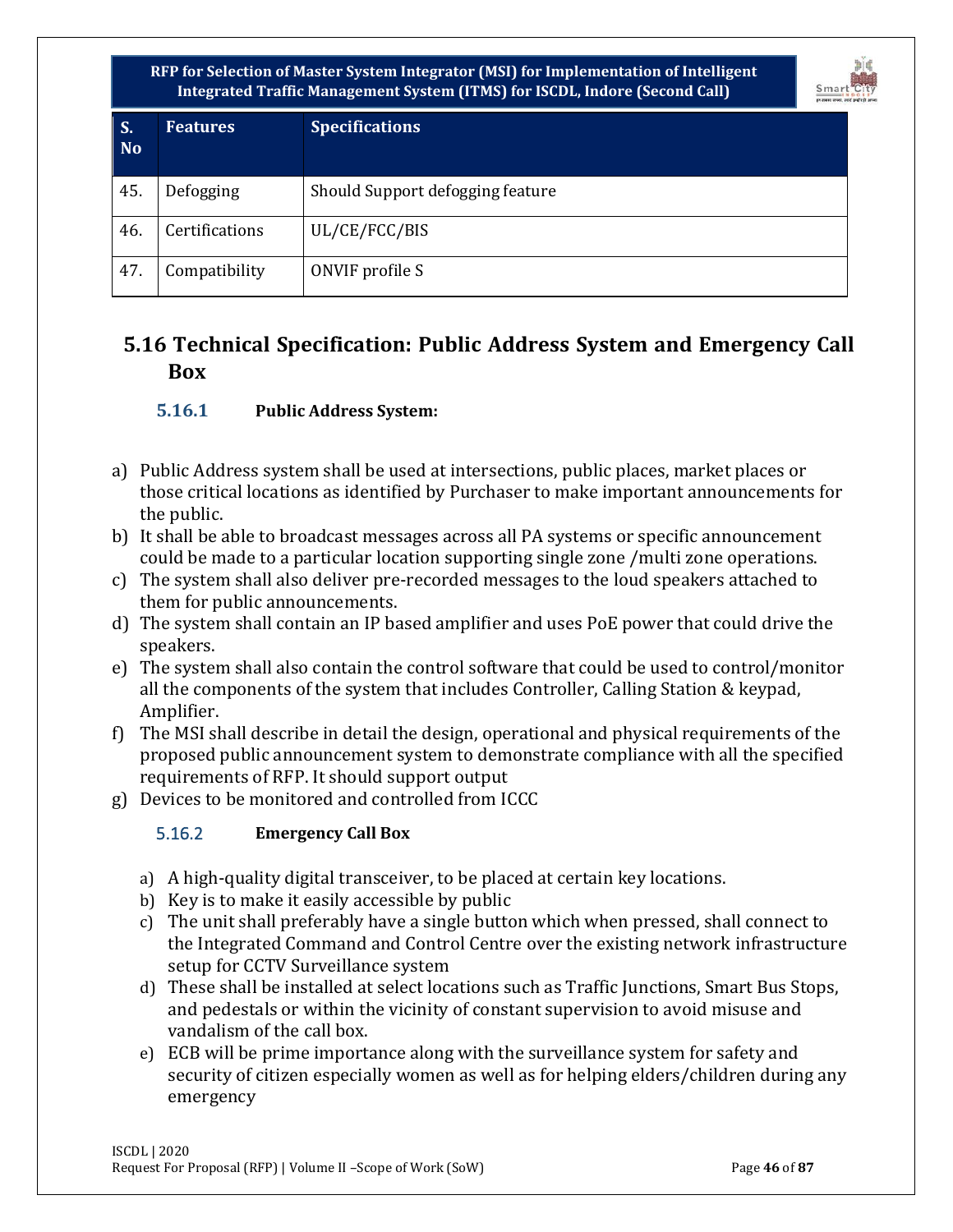

# **5.17Passive and cabling Provisioning on the Junctions.**

- 1. All Ethernet components which are to be connected with copper cable need to be connected with Toolless Field Termination Plug and this Field termination plug should be upgradable to IP54 rating and must be UL Listed. The plug should have option for colour coding for different services.
- 2. All outside plant copper patch cords should be double jacketed and must be treated with antirodent chemical.
- 3. All fiber patch cords should be armoured and of industrial type.
- 4. Cat 6 Cable should be double jacket with outer jacket HDPE and inner Jacket LSZH and should be mixed with anti-rodent chemical.
- 5. Fiber to be laid from ISP rack to service racks and fiber must be Armored Single Mode 12 core Fiber.
- 6. Service racks to be installed with DIN rail mountable LIU
- 7. All fiber connectors should be LC type only.
- 8. Joint enclosure should be supplied with 24 Fiber splice trays.
- 9. All passive cable and components should be of same OEM and should provide 12 years performance warranty

#### **Minimum Technical Specifications required for the passive and cabling to enable the**

#### **Junction connectivity**

|                | TECHNICAL SPECIFICATION FOR PASSIVE COMPONENTS                                                                                                                                |                               |  |
|----------------|-------------------------------------------------------------------------------------------------------------------------------------------------------------------------------|-------------------------------|--|
|                | <b>General Passive Specifications</b>                                                                                                                                         |                               |  |
| $\mathbf{1}$   | All Copper cable and components should be from the same OEM.OEM should submit ISO<br>certificate for the manufacturing facilities related to all products involved in tender. |                               |  |
| $\overline{2}$ | All Passive Components should be RoHS (Restriction of Certain Hazardous Substances)<br>compliant. Declaration to be provided for RoHS Compliance                              |                               |  |
| 3              | There should be 25 year extended performance warranty/Application Assurance for end -<br>to-end channel.                                                                      |                               |  |
| $\overline{4}$ | All the components should comply with their respective specifications stated below.                                                                                           |                               |  |
| $\mathbf{A}$   | Fiber Cable 12 cores Type & Construction:                                                                                                                                     |                               |  |
|                | <b>Cable Class</b>                                                                                                                                                            | 12 Fiber Uni-Tube OS2 Armored |  |
|                | Number of Fiber per tube                                                                                                                                                      | 12                            |  |
|                | Loose Tube                                                                                                                                                                    | <b>PBT</b>                    |  |
|                | Outer Sheath                                                                                                                                                                  | HDPE - Black                  |  |
|                | <b>Tensile Strength</b>                                                                                                                                                       | ≥800 N                        |  |
|                | Crush Resistance                                                                                                                                                              | $\geq$ 2000 N                 |  |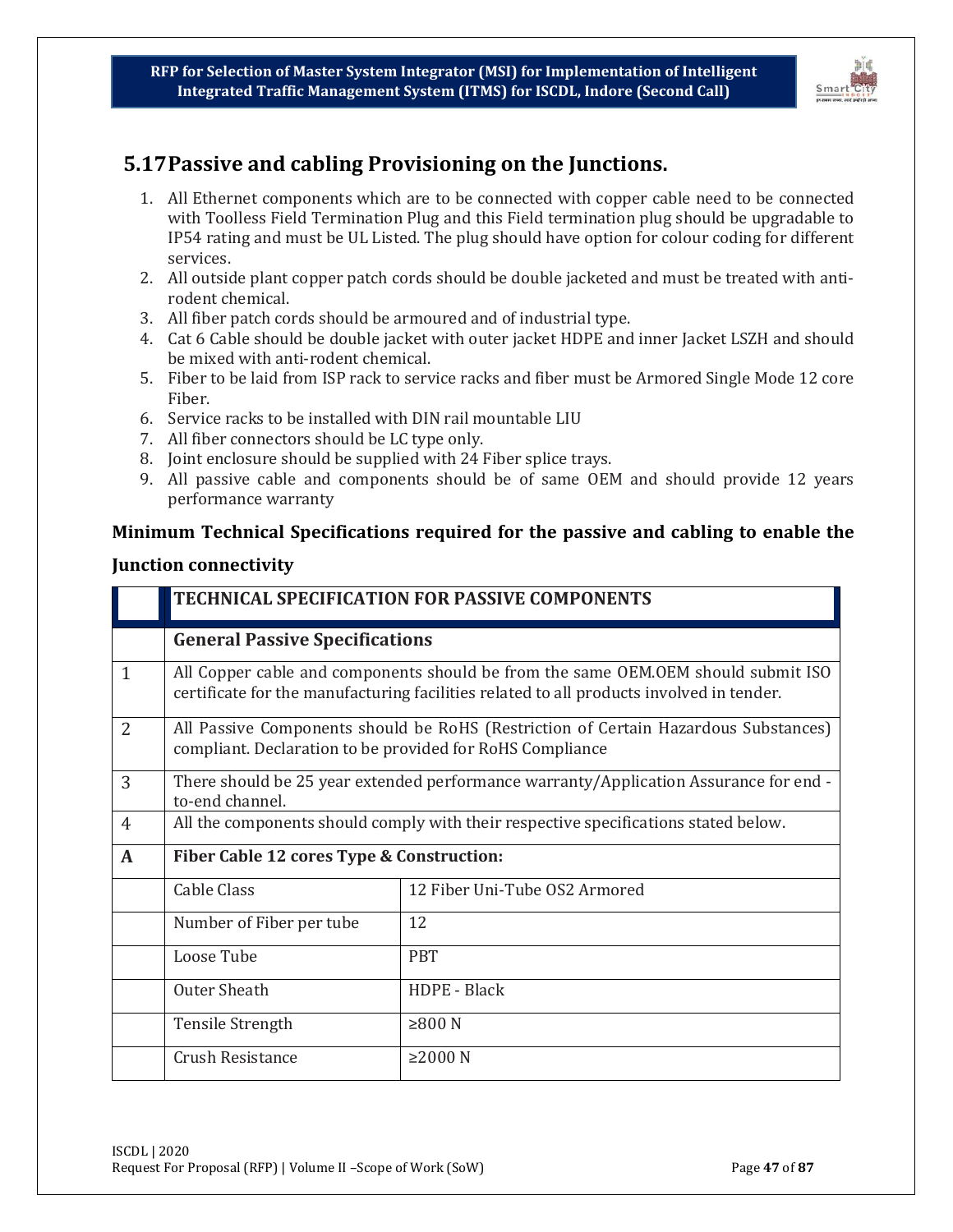

|             | <b>Operating Temperature</b>                     | $-10^{\circ}$ C to +70°C                                                                                           |  |  |
|-------------|--------------------------------------------------|--------------------------------------------------------------------------------------------------------------------|--|--|
|             | <b>General Specs</b>                             | All Fiber and copper cabling should be from same OEM and<br>should have minimum 25 years of application waranty    |  |  |
| B           | DIN rail mountable LIU                           |                                                                                                                    |  |  |
|             | Product type                                     | 12 Fiber Metallic DIN RAIL Mountable LIU                                                                           |  |  |
|             | Port Type                                        | LC with 2 cable enteries on each side                                                                              |  |  |
|             | <b>General Specs</b>                             | All Fiber and copper cabling should be from same OEM and<br>should have minimum 25 years of application waranty    |  |  |
| $\mathbf C$ | LIU $12/24/48$ port with<br>Splice tray          |                                                                                                                    |  |  |
|             | material                                         | Metal sliding style Loaded as per design for 12/24/48<br>Fiber                                                     |  |  |
|             | ports                                            | 12/24/48                                                                                                           |  |  |
|             | Conector type                                    | LC                                                                                                                 |  |  |
|             | <b>General Specs</b>                             | All Fiber and copper cabling should be from same OEM and<br>should have minimum25 years of application waranty     |  |  |
| D           | <b>Fiber Optic Joint Enclosure</b><br>24/48 port |                                                                                                                    |  |  |
|             | IP rating                                        | IP68 and ergonomically design                                                                                      |  |  |
|             | Storage basket                                   | Integrated storage basket for uncut or expressed loose<br>tubes                                                    |  |  |
|             | <b>Splice Tray</b>                               | Hinged splice & splitter trays for access to any splice<br>during and after installation                           |  |  |
|             | No of Cores                                      | 24 and 48 as per requirement                                                                                       |  |  |
|             | <b>General Specs</b>                             | All Fiber and copper cabling should be from same OEM and<br>should have minimum25 years of application waranty     |  |  |
| E           | <b>Steel Tape for stronger protection</b>        | Ruggedized Outdoor Single Mode Fiber Patch cord -Duplex (LC LC) with Stainless                                     |  |  |
|             | Cable type                                       | Ruggedized SM OS2 patch cord Tight buffered G.652D                                                                 |  |  |
|             | Cable Protection/Armor                           | Hellical Stainless steel tape over a buffered fiber<br>surrounded by a layer of aramid and stainless steel mesh.   |  |  |
|             | Cable Jacket                                     | Low Smoke Zero halogen / PVC                                                                                       |  |  |
|             | <b>General Specs</b>                             | All Fiber and copper cabling should be from same OEM and<br>should have minimum 20/25 years of application waranty |  |  |
| F           | <b>Fiber Pigtail LC</b>                          |                                                                                                                    |  |  |
|             | Cable type                                       | Pigtail with semi-tight buffer PA/PBT, Ø 0.9 mm, yellow,<br>singlemode G652.D 9/125 μm (OS1, OS2), length 1.5 m    |  |  |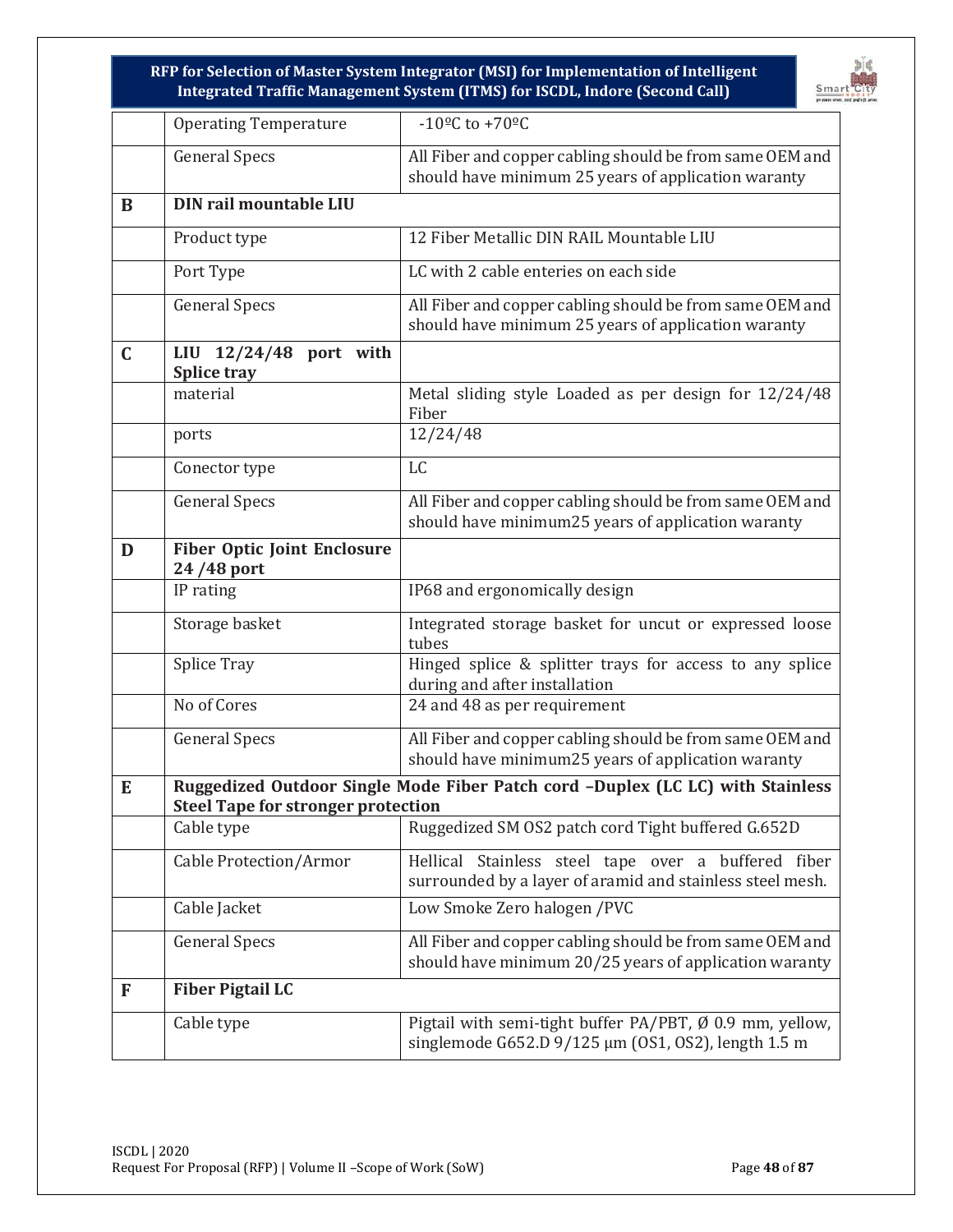

|          | Type                                                                      | Zirconia (ceramic) ferrule with a PC polished endface                                                           |
|----------|---------------------------------------------------------------------------|-----------------------------------------------------------------------------------------------------------------|
|          |                                                                           | geometry, connector qualified in acc. with IEC 61753-1 for                                                      |
|          |                                                                           | category U (uncontrolled environment). and qualified in<br>acc. with IEC 61753-1                                |
|          | <b>General Specs</b>                                                      | All Fiber and copper cabling should be from same OEM and                                                        |
|          |                                                                           | should have minimum 20/25 years of application waranty                                                          |
| G        |                                                                           | CAT6-Outdoor Double Jacket, Anti Rodent Cable (UTP Type)                                                        |
|          | Cable Outer jacket material:                                              | HDPE Outer Sheath with anti rodent chemical                                                                     |
|          | Conductor diameter:                                                       | <b>AWG 23</b>                                                                                                   |
|          | Cable Inner jacket material:                                              | <b>LSZH</b>                                                                                                     |
|          | Fire class                                                                | IEC-60332-1                                                                                                     |
|          | <b>General Specs</b>                                                      | All Fiber and copper cabling should be from same OEM and<br>should have minimum25 years of application waranty  |
| H        | <b>Ruggedized Outdoor Patch cord - Cat6 (UTP)</b>                         |                                                                                                                 |
|          | Cable                                                                     |                                                                                                                 |
|          |                                                                           | Cat6 Patch cord should be Factory Teminated U/UTP<br>Doule Jacket                                               |
|          | Outer jacket                                                              | PE Outdoor type with anti rodent chemical                                                                       |
|          | Conductor diameter copper<br>strand:                                      | AWG 26/7                                                                                                        |
|          | Outer diameter                                                            | 6 mm to 8 mm                                                                                                    |
|          | Color                                                                     | <b>Black</b>                                                                                                    |
|          | Cable length [m]                                                          | 1mtr,2mtr,3mtr and 5mtr (Should be available different<br>lengths on request)                                   |
|          | <b>General Specs</b>                                                      | All Fiber and copper cabling should be from same OEM and<br>should have minimum 25 years of application waranty |
| $\bf{I}$ | <b>Termination</b><br><b>UTP</b><br><b>Field</b><br><b>Connector IP20</b> |                                                                                                                 |
|          | Connection type                                                           | <b>Toolless Insulation Displacement Connection</b>                                                              |
|          | Category                                                                  | Cat 6 UTP                                                                                                       |
|          | <b>IP Class</b>                                                           | IP 20 rated                                                                                                     |
|          | Certification                                                             | <b>UL</b> Listed                                                                                                |
|          | color Coding                                                              | Should have option for visual color coding                                                                      |
|          | <b>General Specs</b>                                                      | All Fiber and copper cabling should be from same OEM and<br>should have minimum 25 years of application waranty |
|          | <b>Information Outlet</b>                                                 |                                                                                                                 |
|          | Connection type                                                           | Toolless IDC type outlet                                                                                        |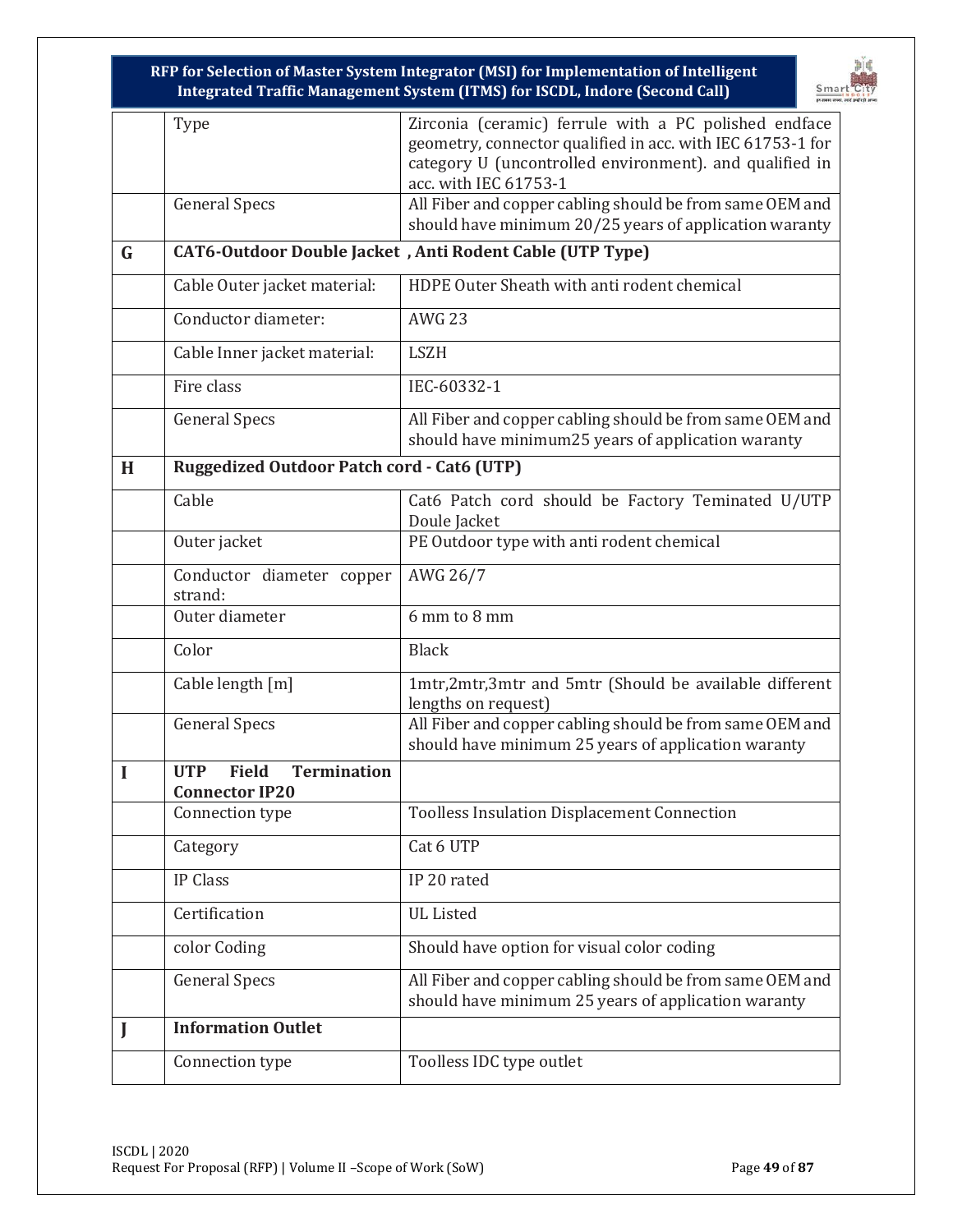

|             | material                    | Low Smoke Zero halogen                                                                                                                             |  |
|-------------|-----------------------------|----------------------------------------------------------------------------------------------------------------------------------------------------|--|
|             | Category                    | Cat 6 UTP                                                                                                                                          |  |
|             | Certification               | 3P/ETL Verified in channel and should be in latest<br>program of testing authorities and certificate should be<br>available on third party website |  |
|             | mating cycles               | min 750 mating cycles                                                                                                                              |  |
|             | <b>General Specs</b>        | All Fiber and copper cabling should be from same OEM and<br>should have minimum25 years of application waranty                                     |  |
| $\mathbf K$ | <b>Patch Panel Unloaded</b> |                                                                                                                                                    |  |
|             | Ports                       | 24 port                                                                                                                                            |  |
|             | Type                        | Unloaded                                                                                                                                           |  |
|             | Design                      | Should have Zig Zag/Straight/Sideways orientation                                                                                                  |  |
|             | Certification               | <b>UL Listed</b>                                                                                                                                   |  |
|             | <b>General Specs</b>        | All Fiber and copper cabling should be from same OEM and<br>should have minimum25 years of application waranty                                     |  |

# **5.18Integration with Existing ICCC.**

The MSI need to Install and integrate all application at existing ITMS and ICCC at Indore.

Connectivity from local NOC to Traffic junctions need to be provisioned by MSI as per requirement.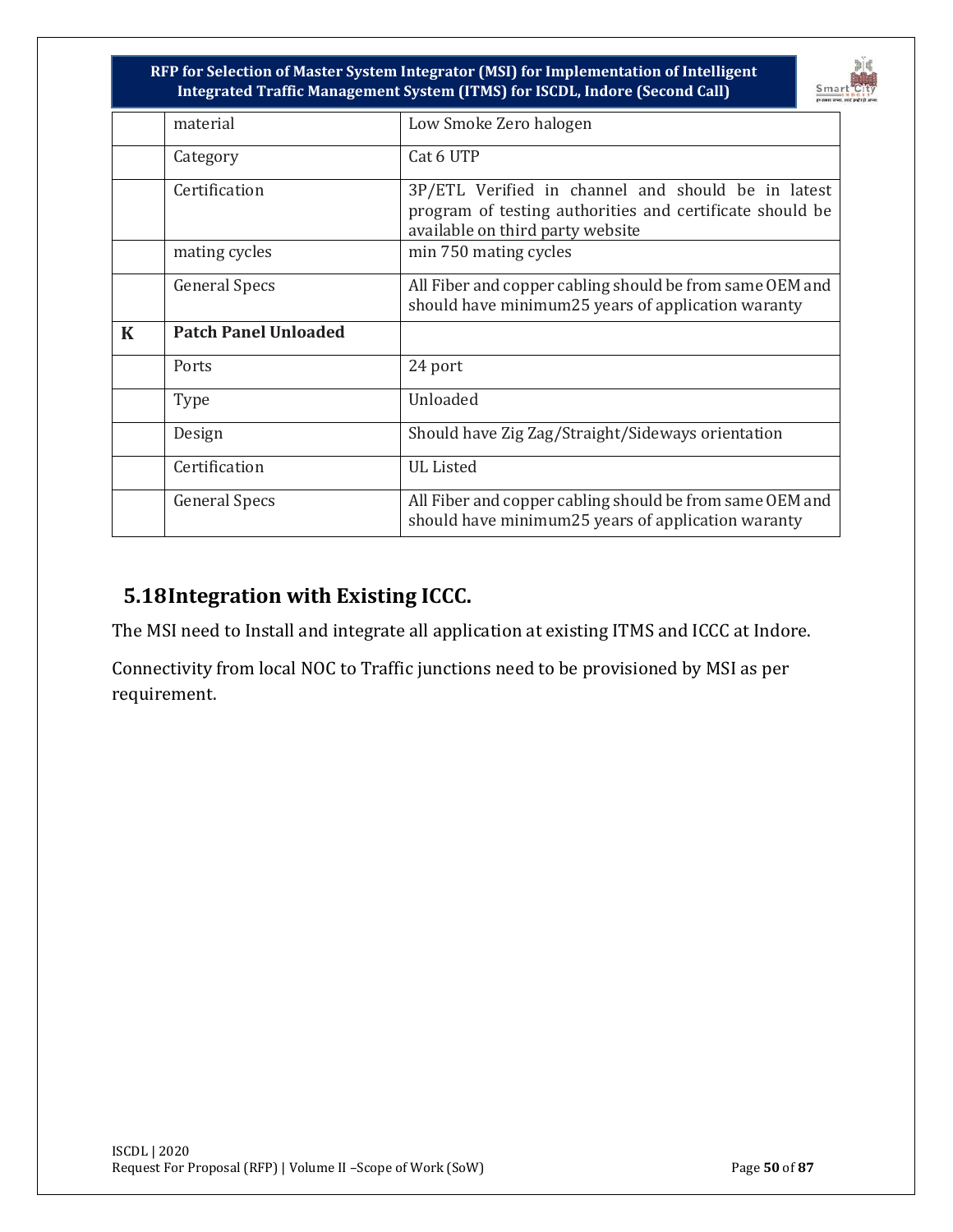

# **5.19 Project Implementation Schedule, Deliverables and Payment Terms**

| 5.19.1 | <b>Project Implementation Schedule and Deliverables</b> |  |  |
|--------|---------------------------------------------------------|--|--|
|        | <b>Payment Schedule</b>                                 |  |  |

**T = Contract Date**

| #            | <b>Milestones</b>                                                                                                                                                                                                                        | <b>Deliverables</b>                                                                                                                                                                                                                                                                                                                                                                                                                                                                                                                         | Timelines (in  |
|--------------|------------------------------------------------------------------------------------------------------------------------------------------------------------------------------------------------------------------------------------------|---------------------------------------------------------------------------------------------------------------------------------------------------------------------------------------------------------------------------------------------------------------------------------------------------------------------------------------------------------------------------------------------------------------------------------------------------------------------------------------------------------------------------------------------|----------------|
|              |                                                                                                                                                                                                                                          |                                                                                                                                                                                                                                                                                                                                                                                                                                                                                                                                             | months)        |
| $\mathbf{1}$ | Project<br>Implementation<br><b>Phase</b>                                                                                                                                                                                                |                                                                                                                                                                                                                                                                                                                                                                                                                                                                                                                                             | $T + 9$ months |
| 1.1          | Project<br>Inception<br>Report                                                                                                                                                                                                           | Detailed site survey report including<br>requirement<br>infrastructure<br>analysis,<br>deployment<br>hardware<br>plan,<br>recommended action plan to address<br>budget estimates<br>the<br>for<br>gaps,<br>addressing the gaps uncovered during<br>the<br>survey, phase wise<br>location<br>distribution etc.<br>Detailed Project Plan including resource<br>deployment, Communication plan, Risk<br>management plan, Information Security<br>and Business Continuity, Sensitization &<br>Training Plan, Operations management<br>plan etc. | $T + 1$ month  |
| 1.2          | <b>Requirement Study</b><br>Integrated<br>٠<br>Command<br>and<br>Control<br>Center<br>and<br>City<br>Surveillance<br>City IT Network<br>$\bullet$<br>Infrastructure<br>Traffic<br>$\bullet$<br>Management<br>System (TMS)<br><b>ATCS</b> | Architecture and design for ITMS, City<br>IT Network and Data Centre, Network<br>Architecture, Security architecture etc.<br>Submission of FRS, SRS including<br>Solution<br>Architecture, Application<br>Design Documents (HLD & LLD) of the<br>proposed system<br>Integration<br>for<br>report<br>external<br>applications                                                                                                                                                                                                                | $T + 2$ months |
| 1.3          | Hardware Delivery<br>commissioning<br>&<br><b>ITMS</b><br>Design,<br>installation,<br>commissioning<br>at<br><b>ICCC</b><br>and<br>existing<br>Traffic Control Room.<br>Minimum<br>15<br>(For<br>Junctions)                              | 1. Successful Commissioning of 1<br>Corridor (Minimum 15 Junctions, as<br>per Authority's directives)<br>Site Completion/readiness Report<br>2.<br>3. Delivery Acceptance Reports from<br>ISCDL/authorized entity<br>4. Installation<br>&<br>Commissioning<br>Reports including Integration with<br>existing required systems as per RFP<br>Software Licenses details<br>5.                                                                                                                                                                 | $T + 5$ months |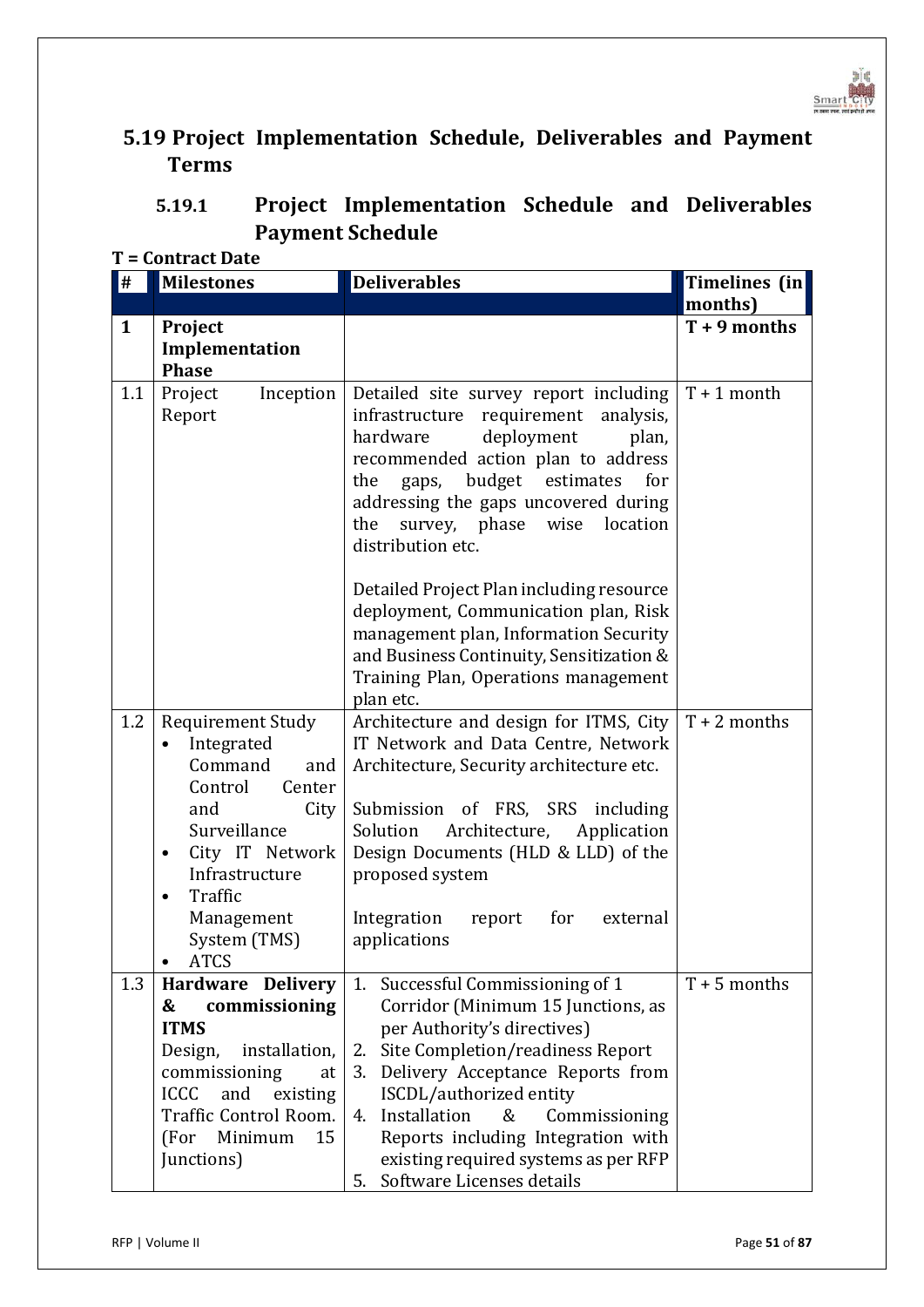

| 1.4            | <b>Hardware Delivery</b>       |                                          | 1. Successful Commissioning of all |           |           |       |
|----------------|--------------------------------|------------------------------------------|------------------------------------|-----------|-----------|-------|
|                | commissioning<br>&             |                                          | Corridor / Junctions along with    |           |           |       |
|                | <b>ITMS</b>                    |                                          | required deliverables              |           |           |       |
|                | (All Junctions as per          |                                          |                                    |           |           |       |
|                | Authority's                    |                                          |                                    |           |           |       |
|                | directives)                    |                                          |                                    |           |           |       |
| 1.5            | <b>Go-Live</b>                 | 1.                                       | Site Completion/readiness Report   | <b>T1</b> | $=$       | $T+9$ |
|                | (0n)<br>successful             | 2.                                       | Delivery Acceptance Reports from   | months    |           |       |
|                | commissioning of 100           |                                          | ISCDL/authorized entity            |           |           |       |
|                | of System and<br>%             |                                          | 3. Installation &<br>Commissioning |           |           |       |
|                | Operational                    |                                          | Reports                            |           |           |       |
|                | Acceptance of the              |                                          | 4. Software Licenses details       |           |           |       |
|                | System.)                       |                                          | 5. UAT/FAT and Go Live Certificate |           |           |       |
|                |                                |                                          | from ISCDL/authorized entity       |           |           |       |
|                |                                | 6.                                       | Training Content & Completion      |           |           |       |
|                |                                | Certificate                              |                                    |           |           |       |
|                |                                | 7. Security Audit Certificate from Cert- |                                    |           |           |       |
|                |                                |                                          | In/STQC for Applications           |           |           |       |
| $\overline{2}$ | <b>Project Operation &amp;</b> |                                          |                                    |           | $\ddot{}$ | 60    |
|                | <b>Maintenance Phase</b>       |                                          |                                    | months    |           |       |
| 2.1            | $\&$<br>Operation              | $\bullet$                                | Monthly & Quarterly SLA Reports    | <b>T1</b> | $\ddot{}$ | 60    |
|                | Maintenance<br>phase           | $\bullet$                                | Reports                            |           | months    |       |
|                | for a period of 60             |                                          |                                    |           |           |       |
|                | months from the date           |                                          |                                    |           |           |       |
|                | of Go Live                     |                                          |                                    |           |           |       |

Based on findings of the site survey activity done by MSI, MSI may propose a change in the number of sites or individual units to be deployed in each phase as well as overall scope and a consequent change in phasing. ISCDL also retains the right to suo-moto change the number of sites or individual units to be deployed for each scope item. MSI should complete all the activities within the defined timelines as indicated above. The timeline will be reviewed regularly during implementation phase and may be extended in case ISCDL feels that extension in a particular Request Order/Integration or any track is imperative, for the reason beyond the control of the bidder. In all such cases ISCDL's decision shall be final and binding. MSI will be eligible for the payment based on the completion of activities and approval of the relevant deliverables.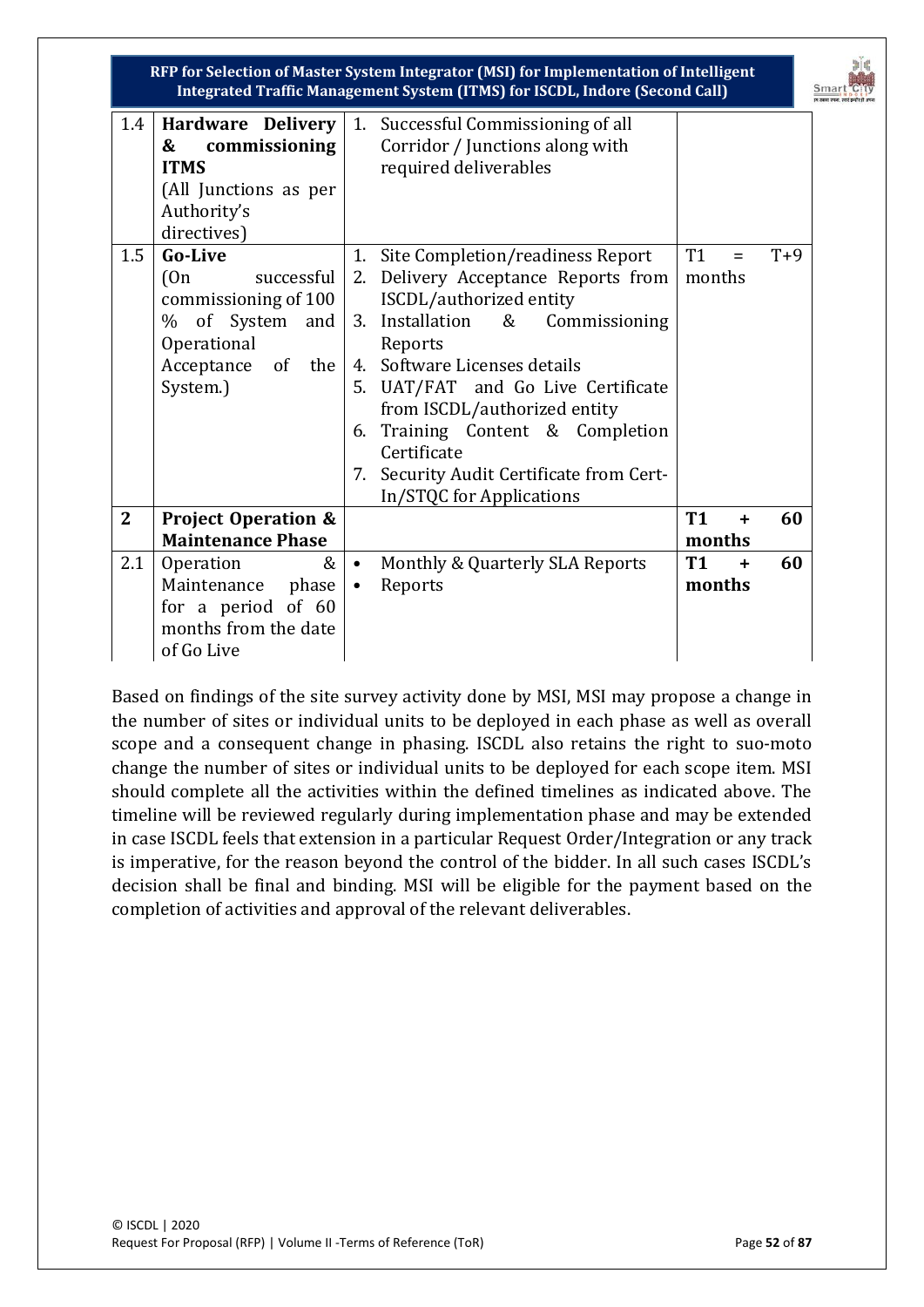

# **5.19.2 Payment Schedule**

| #  | <b>Milestones</b>                           | <b>Timelines</b> | <b>Payment</b>           |
|----|---------------------------------------------|------------------|--------------------------|
| 1. | <b>Inception Report</b>                     | $T + 1$ Month    | 10 % of Capex value      |
| 2. | Requirement study                           | $T + 2$ Months   | 10 % of Capex value      |
| 3. | 50% Hardware Delivery                       | $T + 5$ Months   | 25 % of Capex value      |
|    | 100% Hardware Delivery &                    |                  |                          |
|    | successful commissioning of ITMS            |                  |                          |
|    | for all Corridors as per Authority's        |                  |                          |
| 4. | directives.                                 | $T + 8$ Months   | 35% of Capex value       |
|    | Go Live (On successful                      |                  |                          |
|    | commissioning of 100 % of System            |                  |                          |
|    | and Operational Acceptance of the           |                  |                          |
| 5. | System.)                                    | $T + 9$ Months   | 20 % of Capex value      |
| 6. | <b>Project Operations &amp; Maintenance</b> | T1<br>60<br>$+$  | OPEX will be paid in     |
|    | phase for a period of 60 months from        | Months           | (20)<br>twenty<br>equal  |
|    | the date of Go Live.                        |                  | instalments<br>quarterly |
|    |                                             |                  | spread across 5 (five)   |
|    |                                             |                  | vears Post Go-Live       |

\*T = Contract Date

Note 1: If successful bidder requests for Mobilization advance, following conditions shall be applicable –

- a. Mobilization advance may be maximum of 10% of CAPEX value
- b. Mobilization advance shall be released only after receipt of Bank Guarantee of the requested amount
- c. Mobilization advance shall be interest bearing and 10% rate of interest shall be payable to ISCDL by the successful bidder.
- d. Payment Terms shall be revised accordingly.

Note 2:

- a. All payments to the Systems Integrator shall be made upon submission of invoices along with necessary approval certificates from ISCDL
- b. The above payments are subject to meeting of SLA's failing which the appropriate deductions as mentioned in the Volume III of this RFP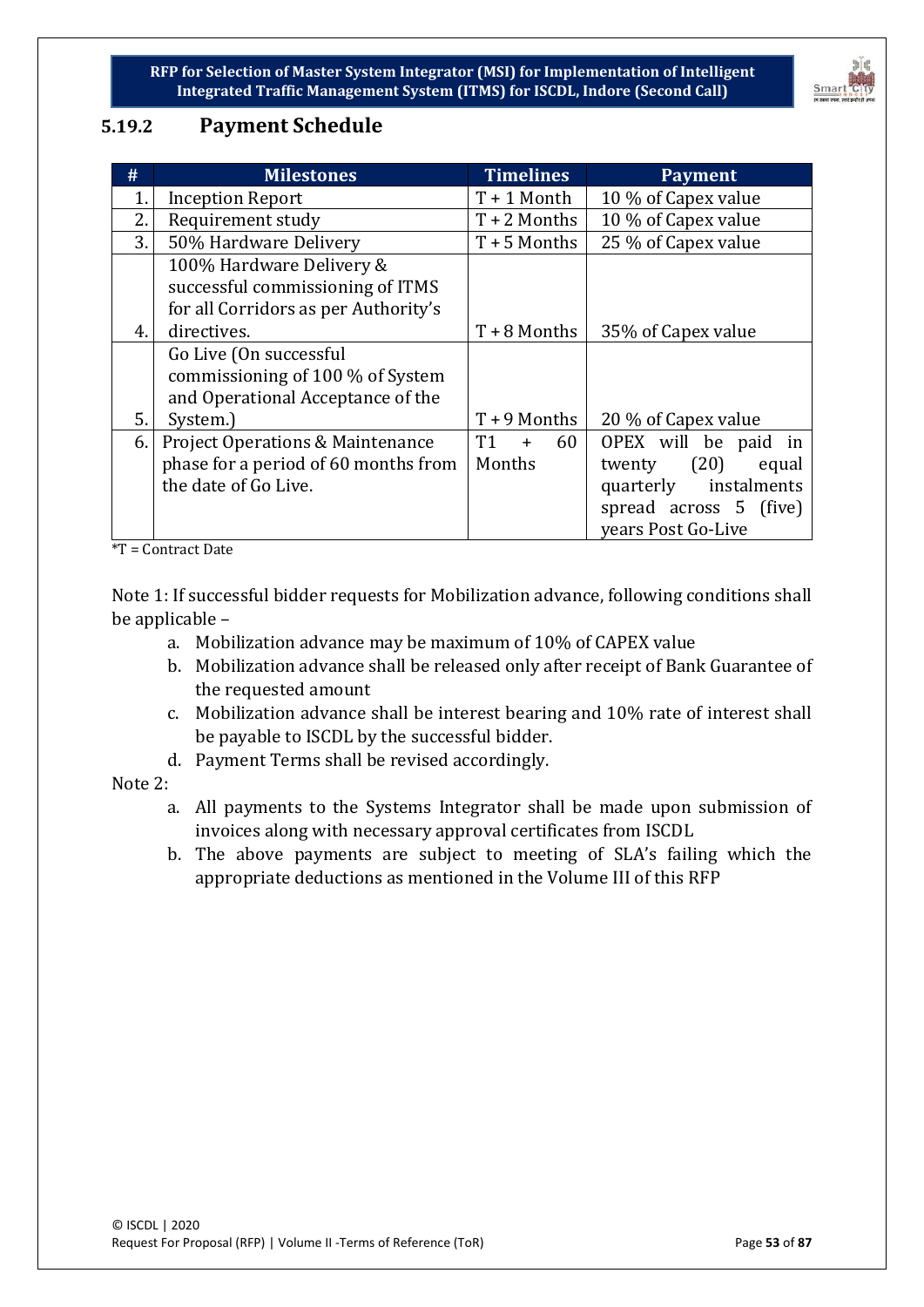

### 5.20 Project Implementation Schedule, Deliverables and Payment Terms

Upon the request from successful Bidder, Authority will provide necessary Administrative support to get permission from the respective department, however it will be bidder's responsibility to get the permission for timely completion of the project.

The charges for RoW shall be borne by the Authority as per Central/State Government Policy.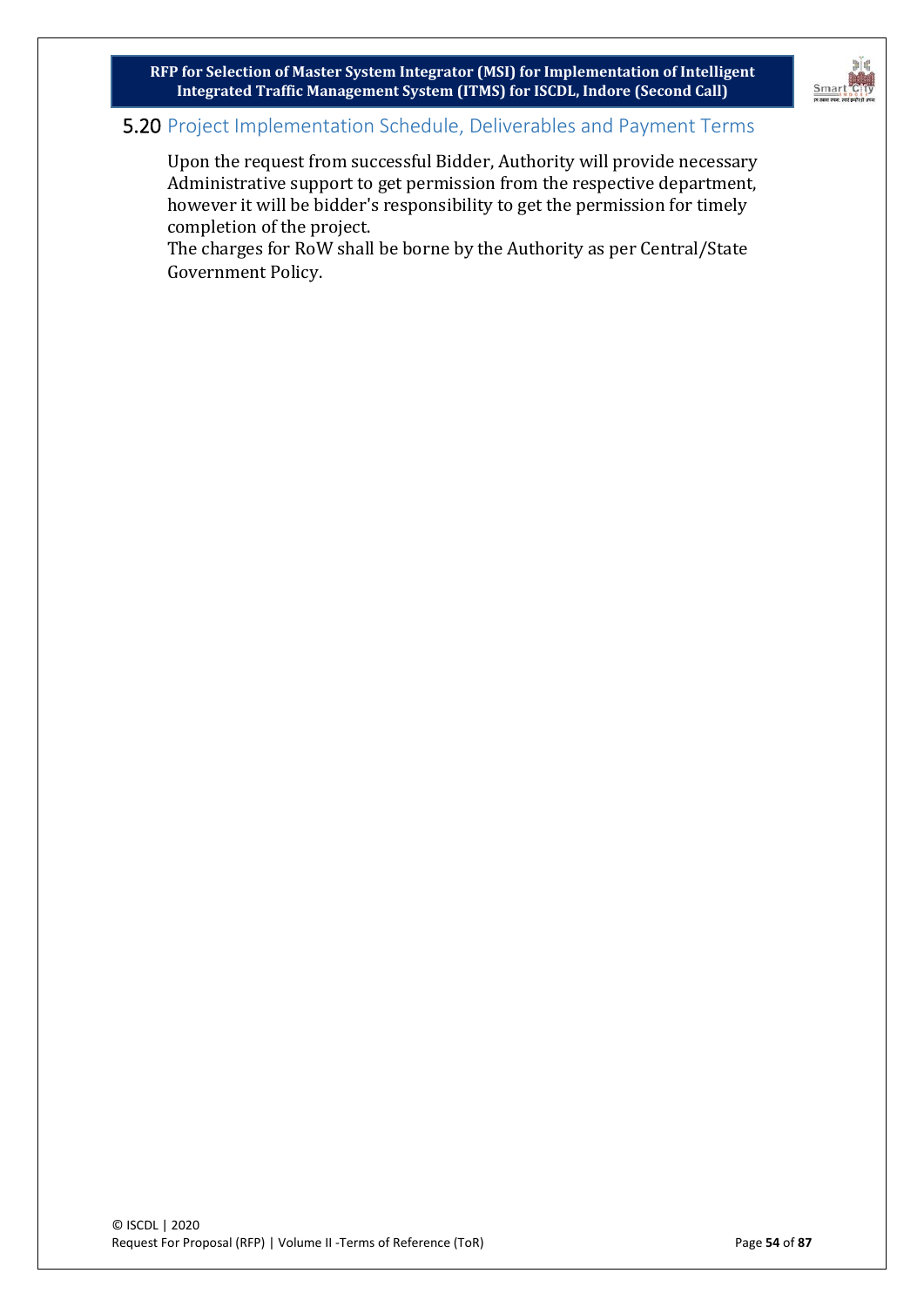

# **6 Detailed Scope of Work and Considerations**

# **6.1 Inception Phase**

MSI will be responsible for preparation of detailed project plan. The plan shall address at the minimum the following:

- i. Define an organized set of activities for the project and identify the interdependence between them.
- ii. Resource planning and loading for each phase/activity. This must also indicate where each resource would be based during that phase, i.e. onsite at the ISCDL office or off site at MSI premises.
- iii. Establish and measure resource assignments and responsibilities
- iv. Highlight the milestones and associated risks
- v. Communicate the project plan to stakeholders with meaningful reports.
- vi. Measure project deadlines and performance objectives.
- vii. Project Progress Reporting. During the implementation of the project, MSI should present weekly reports. This report will be presented in the steering committee meeting to ISCDL. The report should contain at the minimum the under mentioned:
	- a. Results accomplished during the period (weekly)
	- b. Cumulative deviations from the schedule date as specified in the finalized Project Plan
	- c. Corrective actions to be taken to return to planned schedule of progress
	- d. Plan for the next week
	- e. Proposed revision to planned schedule provided such revision is necessitated by reasons beyond the control of MSI
	- f. Support needed
	- g. Highlights/lowlights
	- h. Issues/Concerns
	- i. Risks/Show stoppers along with mitigation
- viii. Identify the activities that require the participation of client personnel (including ISCDL, the Program Management Unit etc.) and communicate their time requirements and schedule early enough to ensure their full participation at the required time.
- ix. Inception report will cover the implementation plan with dependency of Site clearance from applicable department. MSI shall communicate the same well in advance, so that ISCDL can facilitate in site clearance.

# **6.2 Requirement Phase**

MSI must perform the detailed assessment of the business requirements and IT Solution requirements as mentioned in this RFP. Based on the understanding and its own individual assessment, MSI shall develop & finalize the System Requirement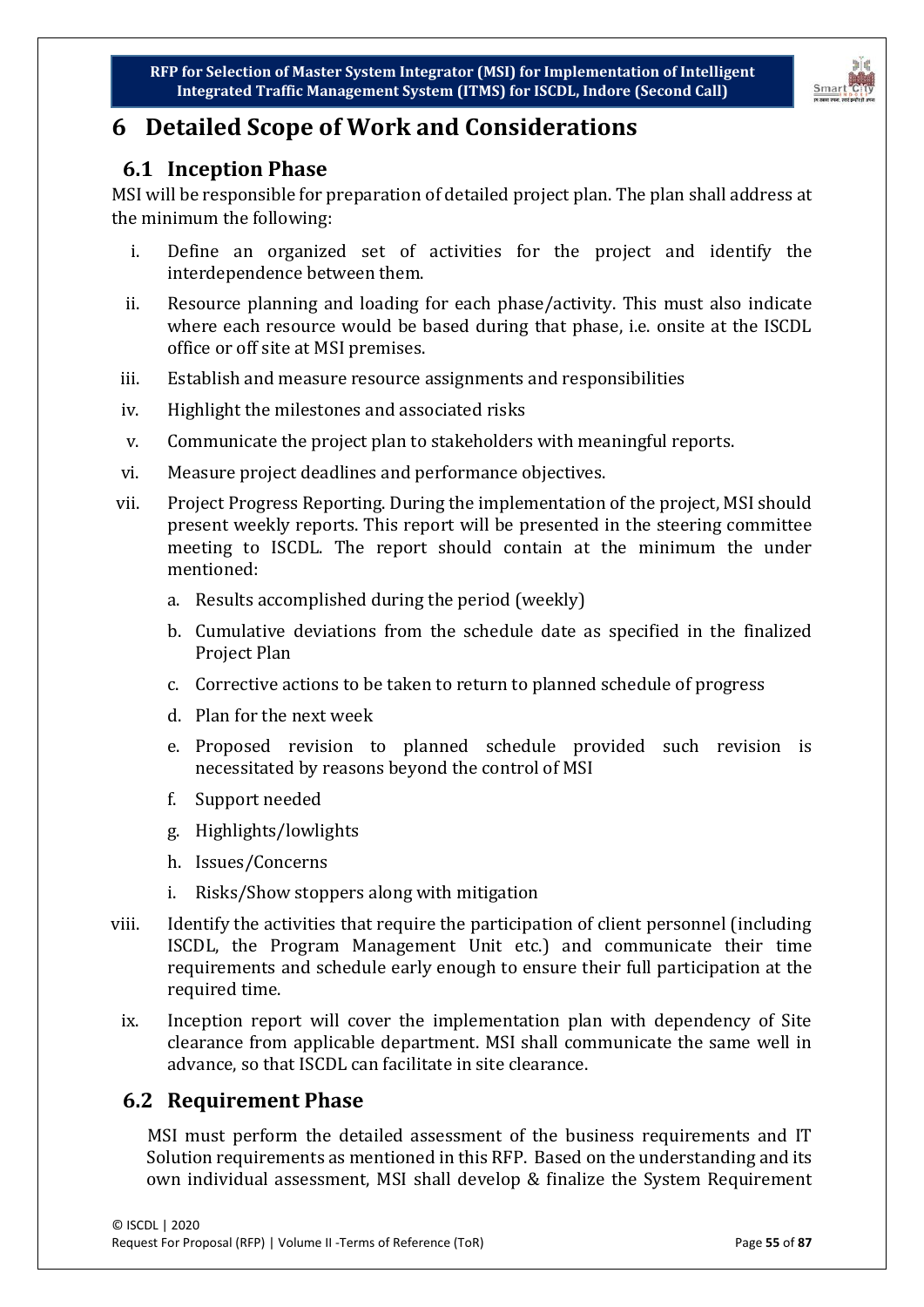

Specifications (SRS) in consultation with ISCDL and its representatives. While doing so, MSI at least is expected to do following:

- a. MSI shall conduct a detailed survey and prepare a gap analysis report, detailed survey report of the physical and field infrastructure requirements. MSI shall duly assist the department in preparing an action plan to address the gaps.
- b. MSI shall study and revalidate the requirements given in the RFP with ISCDL and submit as an exhaustive FRS document. MSI shall develop the FRS and SRS documents.
- c. MSI shall develop and follow standardized template for requirements capturing and system documentation.
- d. MSI must maintain traceability matrix from SRS stage for the entire implementation.
- e. MSI must get the sign off from user groups formed by ISCDL.
- f. For all the discussion with ISCDL team, MSI shall be required to be present at ISCDL office with the requisite team members.
- g. Prior to starting the site clearance, MSI shall carry out survey of field locations as determined by ISCDL.
- h. The infrastructure of existing traffic signal and other street ICT infrastructure may need to be dismantled and replaced with the new systems which are proposed and required under the scope of the project. The infrastructure such as poles, cantilevers, cabling, aspects etc. may be reused to derive economies for the project with prior approval of ISCDL. The dismantled infrastructure shall be delivered / installed at the ISCDL designated location without damage at no extra cost. In case of installation, the Successful Bidder shall reinstall all existing devices at new junctions with the help of existing agency responsible for O&M of the same.
- i. MSI shall directly interact with electricity boards for provision of mains power supply at all desired locations for field solution and bear the applicable cost. ISCDL shall facilitate the same. The recurring electricity charges will be borne by ISCDL as per actual consumption.

### **6.3 Design Phase**

MSI shall build the solution as per the Design Considerations detailed in Annexure – IV. The solution proposed by MSI should comply with the design considerations requirements as mentioned therein.

### **6.4 Development Phase**

MSI shall carefully consider the scope of work and provide a solution that best meets the project's requirements. Considering the scope set in this RFP, MSI shall carefully consider the solutions it proposes and explicitly mention the same in the technical proposal. The implementation of the application software will follow the procedure mentioned below:

- a. Software Products (Configuration and Customization): In case MSI proposes software products the following need to be adhered:
	- i. MSI will be responsible for supplying the application and licenses of related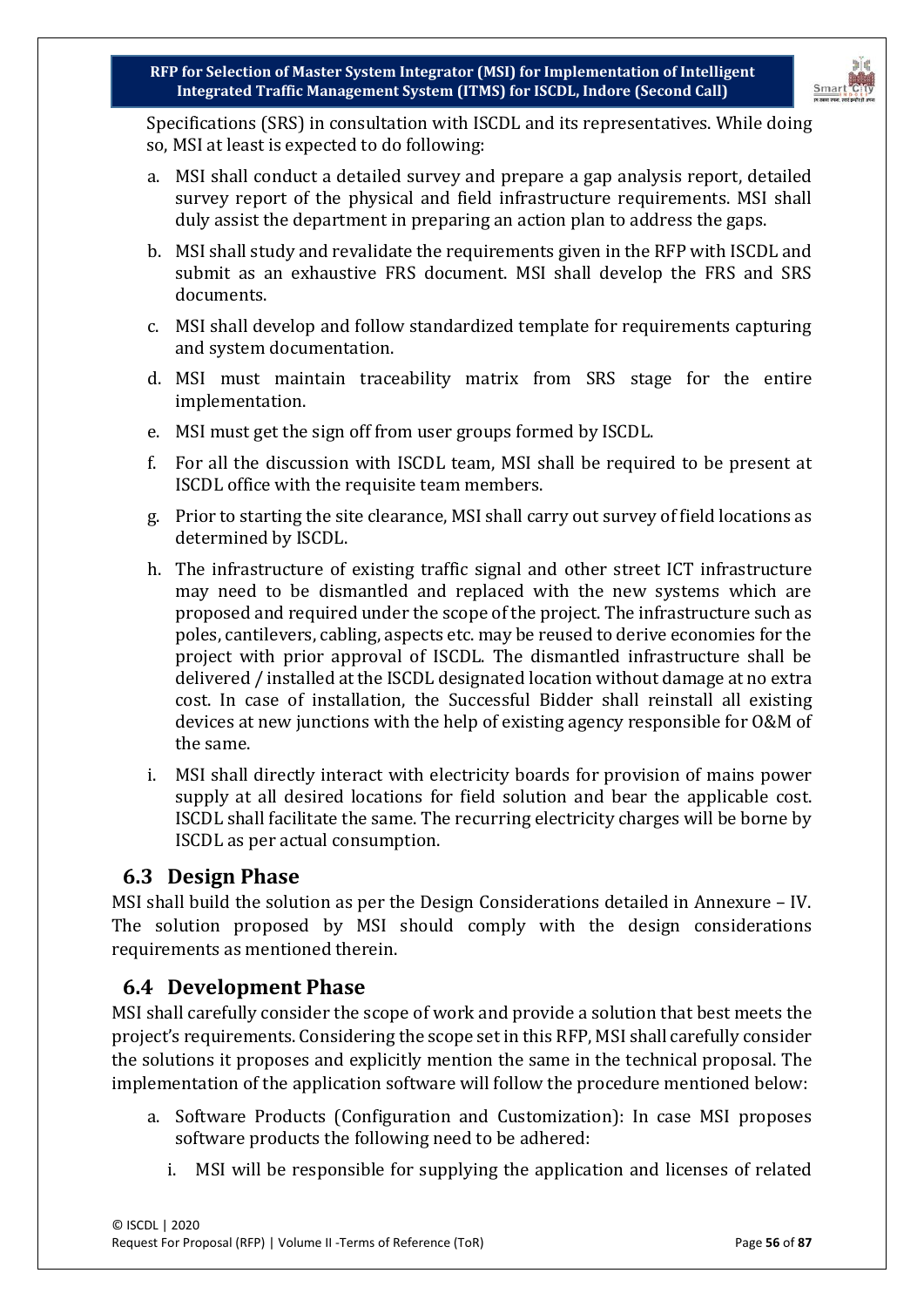

software products and installing the same so as to meet project requirements.

- ii. MSI shall have provision for procurement of licenses in a staggered manner as per the actual requirement of the project.
- iii. MSI shall perform periodic audits to measure license compliance against the number of valid End User software licenses consistent with the terms and conditions of license agreements, volume purchase agreements, and other mutually agreed upon licensed software terms and conditions. MSI shall report any exceptions to license terms and conditions at the right time to ISCDL. However, the responsibility of license compliance solely lies with MSI. Any financial penalty imposed on ISCDL during the contract period due to license non-compliance shall be borne by MSI.
- iv. MSI shall also supply any other tools & accessories required to make the integrated solution complete as per requirements. For the integrated solution, MSI shall supply:
- a) Software & licenses.
- b) Supply tools, accessories, documentation and provide a list of the same. Tools and accessories shall be part of the solution.
- c) System Documentation: System Documentation both in hard copy and soft copy to be supplied along with licenses and shall include but not limited to following. Documentation to be maintained, updated and submitted to ISCDL regularly :
	- Functional Requirement Specification (FRS)
	- $\blacksquare$  High level design of whole system
	- Low Level design for whole system / Module design level
	- System Requirements Specifications (SRS)
	- Any other explanatory notes about system
	- **Traceability matrix**
	- Technical and product related manuals
	- **Installation guides**
	- User manuals
	- System administrator manuals
	- Toolkit guides and troubleshooting guides
	- Other documents as prescribed by ISCDL
	- Quality assurance procedures
	- Change management histories
	- Version control data
	- SOPs, procedures, policies, processes, etc. developed for ISCDL
	- Programs :
		- Entire source codes as applicable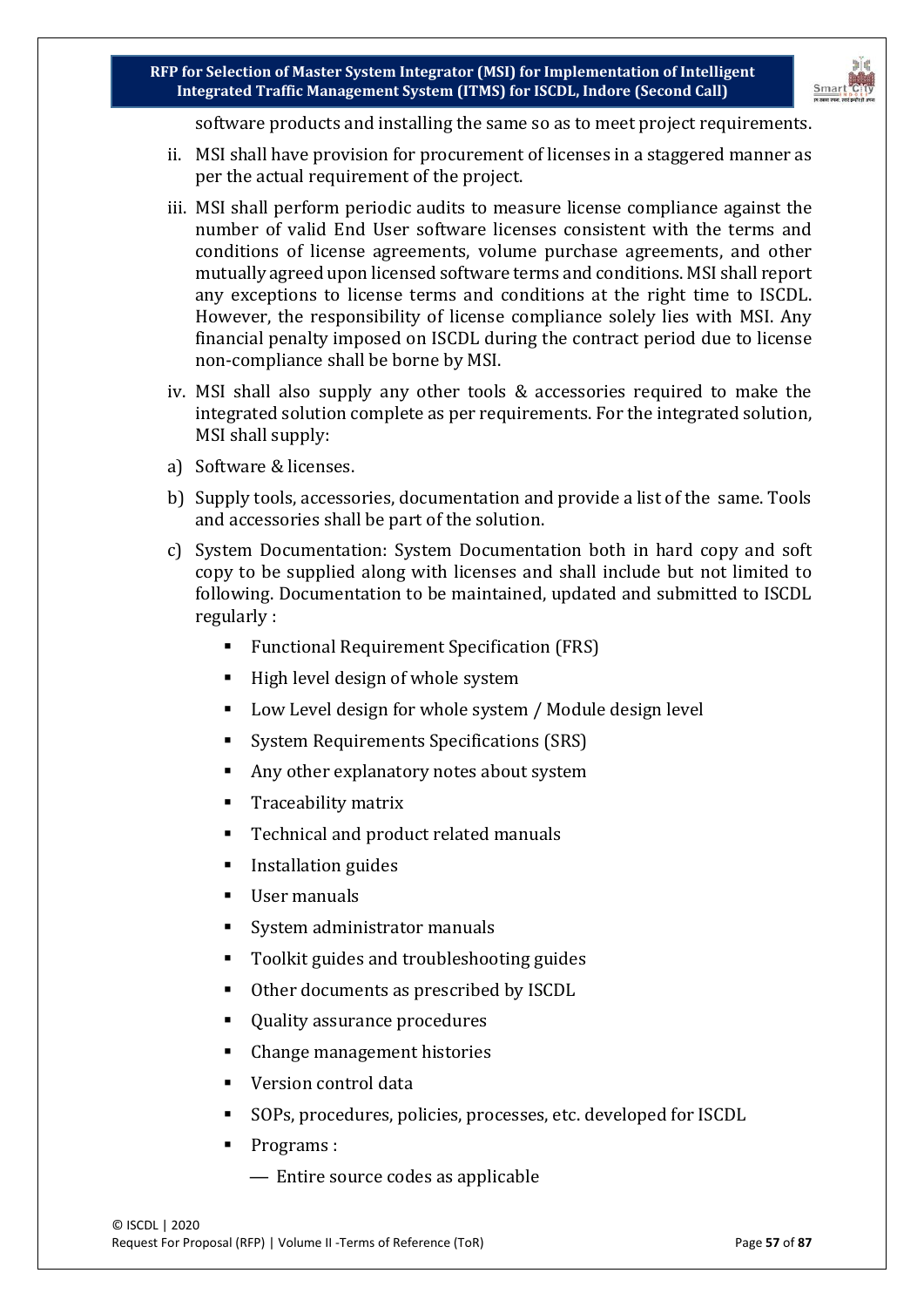

- All programs must have explanatory notes for understanding
- Version control mechanism
- All old versions to be maintained
- Test Environment :
- Detailed Test methodology document
- Module level testing
- Overall System Testing
- Acceptance test cases

(These documents need to be updated after each phase of project and to be maintained updated during entire project duration. The entire documentation will be the property of ISCDL.)

### **6.5 Integration Phase**

The Integrated Command and control Centre should be integrated with feeds of all tracks/component through deployed under this Project. MSI shall provide the testing strategy including traceability matrix, test cases and shall conduct the testing of various components of the software developed/customized and the solution as a whole. The testing should be comprehensive and should be done at each stage of development and implementation.

| $\vert \#$     | Proposed Solution to be integrated Integration requirements |                                            |
|----------------|-------------------------------------------------------------|--------------------------------------------|
| $\mathbf{1}$   | Integrated Command and Control                              | ICCC will be required to integrate         |
|                | Center                                                      | Traffic Management System to get all       |
|                |                                                             | kinds of feeds. All the information        |
|                |                                                             | received at the ITMS will also go into the |
|                |                                                             | Analytical layer which will help city in   |
|                |                                                             | better planning and running of             |
|                |                                                             | operations. ITMS should also be able to    |
|                |                                                             | trigger the commands / alerts (if          |
|                |                                                             | required) to the respective department.    |
| $\overline{2}$ | ITMS components to be integrated                            | Integration with existing EChallan         |
|                | with existing Traffic Control room.                         | system, handheld devices with Traffic      |
|                |                                                             | Department                                 |

### **6.6 Go-Live**

- MSI shall prepare and agree with ISCDL, the detailed plan for Go-Live (in-line with ISCDL's implementation plan as mentioned in RFP).
- MSI shall define and agree with ISCDL, the criteria for Go-Live.
- MSI shall submit signed-off UAT report (issue closure report) ensuring all issues raised during UAT are being resolved prior to Go-Live.
- MSI shall ensure that Go –Live criteria as mentioned in User acceptance testing of Project is met and MSI needs to take approval from ISCDL team on the same.
- Go-live of the application shall be done as per the finalized and agreed upon Go-Live plan.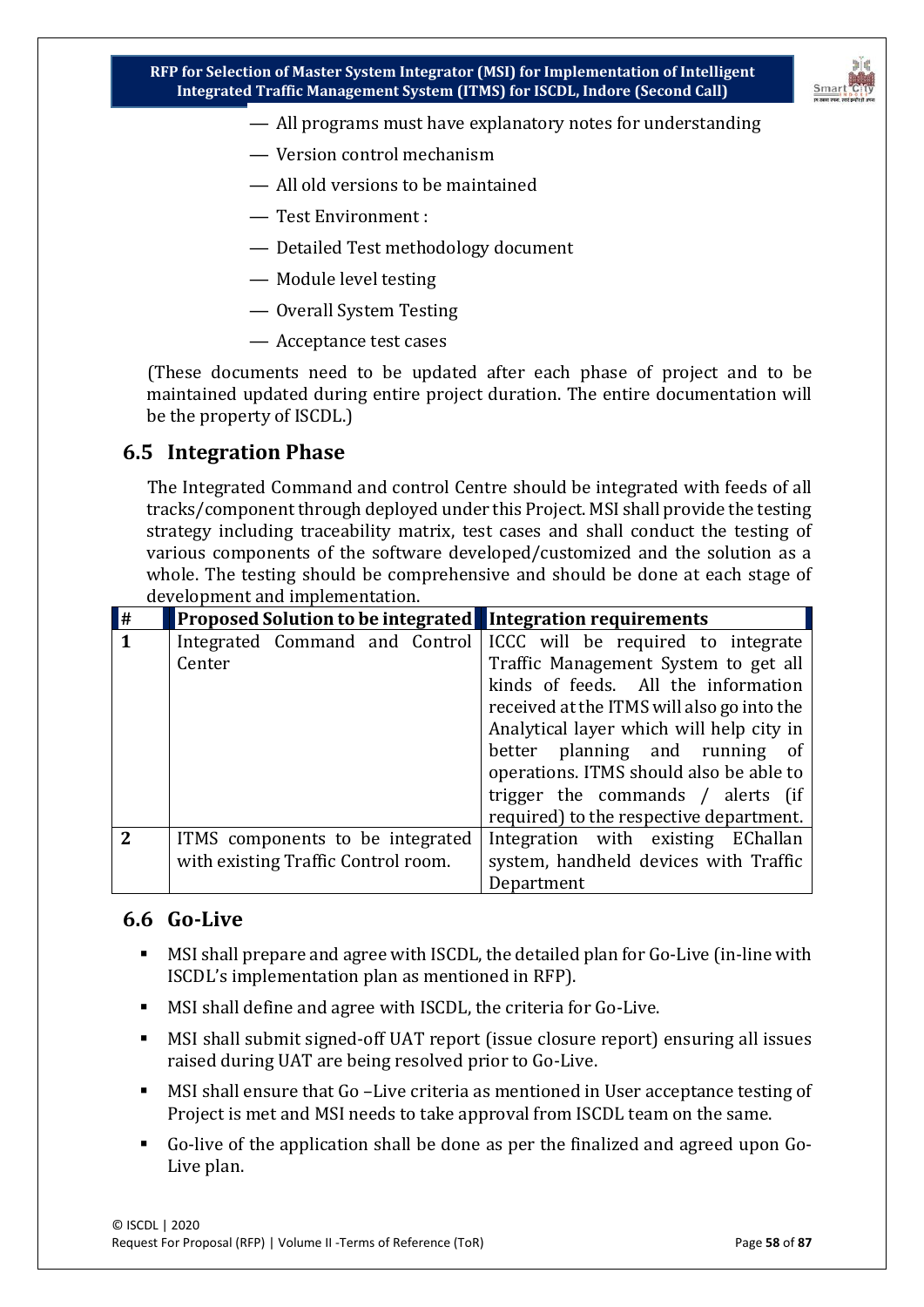

# **6.7 Operations and Maintenance**

MSI will operate and maintain all the components of the ITMS for a period of Five (5) years after Go-Live date. During O&M phase, MSI shall ensure that service levels are monitored on continuous basis; service levels are met and are reported to ISCDL. After Go-Live, if any system/sub-system/appliance that is deployed during the O&M phase must be added in the System only after proper induction procedures are followed including hardening and security testing. MSI needs to implement suitable Performance Improvement Process (PIP) in the project.

PIP program applies to the processes of ITMS project. MSI need to submit its detailed approach for PIP in its technical proposal. Every process and procedure implemented in this project must be reviewed and updated by MSI at least on annual basis from the Go-Live Date. All the manpower engaged for O&M support of the project should be citizens of India. MSI will ensure that at no time shall any data of ITMS System be ported outside the geographical limits of the country. Some broad details of O&M activities are mentioned below:

### **6.7.1 Applications Support and Maintenance**

Application support includes, but not limited to, production monitoring, troubleshooting and addressing the functionality, availability and performance issues, implementing the system change requests etc. The MSI shall keep the application software in good working order; perform changes and upgrades to applications as requested by the ISCDL team. All tickets related to any issue/complaint/observation about the system shall be maintained in an ITIL compliant comprehensive ticketing solution. Key activities to be performed by MSI in the application support phase are as follows:

a. Compliance to SLA

MSI shall ensure compliance to SLAs as indicated in this RFP and any upgrades/major changes to the software shall be accordingly planned by MSI ensuring the SLA requirements are met at no additional cost to the ISCDL.

b. Annual Technology Support

MSI shall be responsible for arranging for annual technology support for the OEM products to ISCDL provided by respective OEMs during the entire O&M phase.

- c. Application Software Maintenance
	- i. MSI shall provide unlimited support through onsite team/telephone/Fax/E-mail/Video Conferencing/installation visit as required
	- ii. MSI shall address all the errors/bugs/gaps in the functionality in the solution implemented by the MSI (vis-à-vis the FRS and SRS signed off) at no additional cost during the O&M phase.
	- iii. All patches and upgrades from OEMs shall be implemented by the MSI ensuring customization done in the solution as per the ISCDL's requirements are applied. Technical upgrade of the installation to the new version, as and when required, shall be done by the MSI. Any version upgrade of the software / tool / appliance by MSI to be done after taking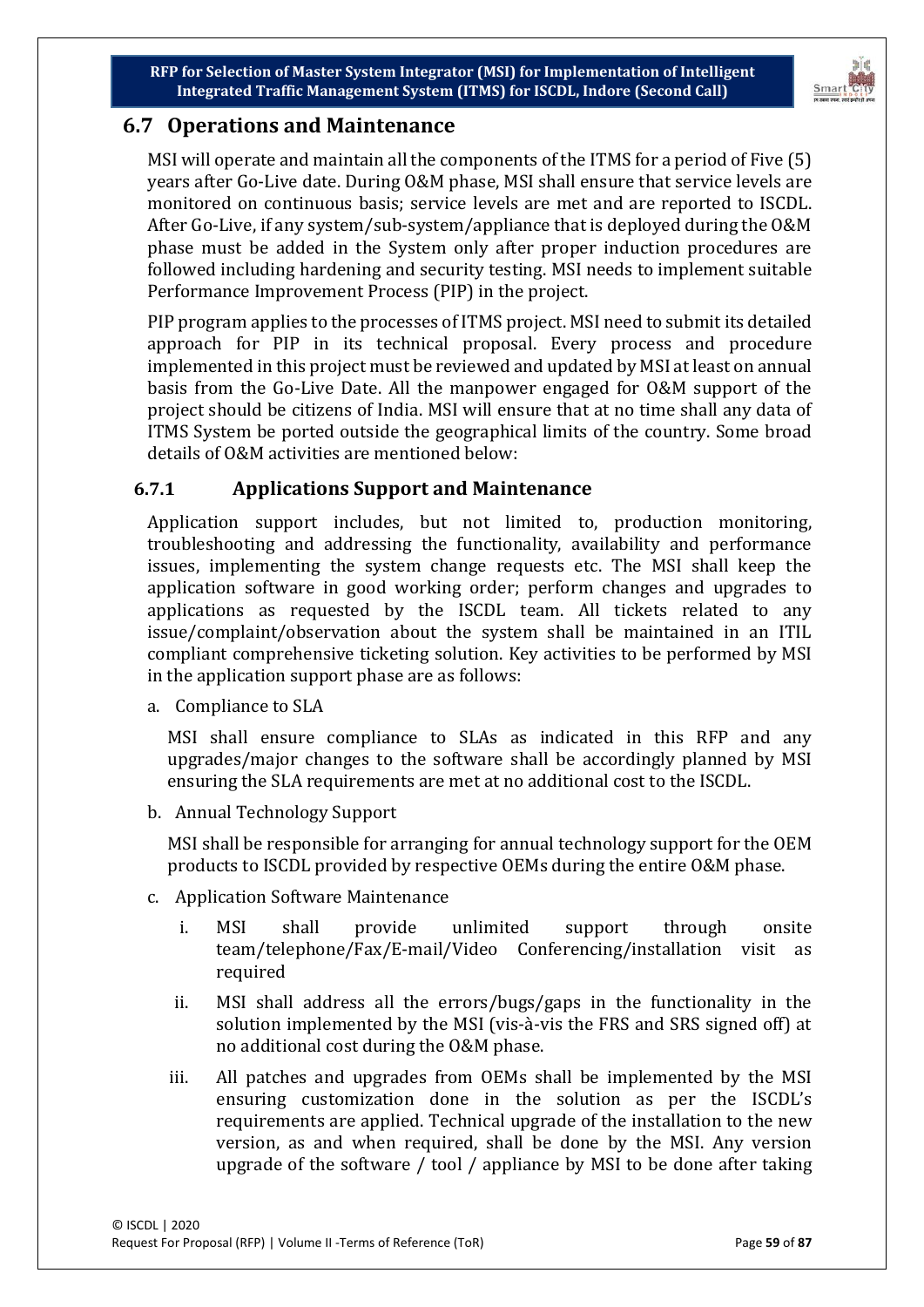

prior approval of ISCDL and after submitting impact assessment of such upgrade.

- iv. Any changes/upgrades to the software performed during the support phase shall subject to the comprehensive and integrated testing by the MSI to ensure that the changes implemented in the system meets the specified requirements and doesn't impact any other function of the system. Release management for application software will also require ISCDL's approval. A detailed process in this regard will be finalized by MSI in consultation with ISCDL.
- v. Issue log for the errors and bugs identified in the solution and any change done in the solution shall be maintained by the MSI and periodically submitted to the ISCDL.
- vi. MSI, at least on a monthly basis, will inform ISCDL about any new updates/upgrades available for all software components of the solution along with a detailed action report.
- vii. In case of critical security patches/alerts, the MSI shall inform about the same immediately along with his recommendations. The report shall contain MSI's recommendations on update/upgrade, benefits, impact analysis etc. The MSI shall need to execute updates/upgrades though formal change management process and update all documentations and Knowledge databases etc. For updates and upgrades, MSI will carry it out free of cost by following defined process.
- d. Problem identification and Resolution
	- i. Errors and bugs that persist for a long time, impact a wider range of users and is difficult to resolve becomes a problem. MSI shall identify and resolve all the application problems in the identified solution (e.g. system malfunctions, performance problems and data corruption etc.).
	- ii. Monthly report on problem identified and resolved would be submitted to ISCDL along with the recommended resolution.
- e. Change and Version Control

All planned or emergency changes to any component of the system shall be through the approved Change Management process. The MSI needs to follow all such processes (based on industry ITSM framework). For any change, MSI shall ensure:

- i. Detailed impact analysis
- ii. Change plan with Roll back plans
- iii. Appropriate communication on change required has taken place
- iv. Proper approvals have been received
- v. Schedules have been adjusted to minimize impact on the production environment
- vi. All associated documentations are updated post stabilization of the change
- vii. Version control maintained for software changes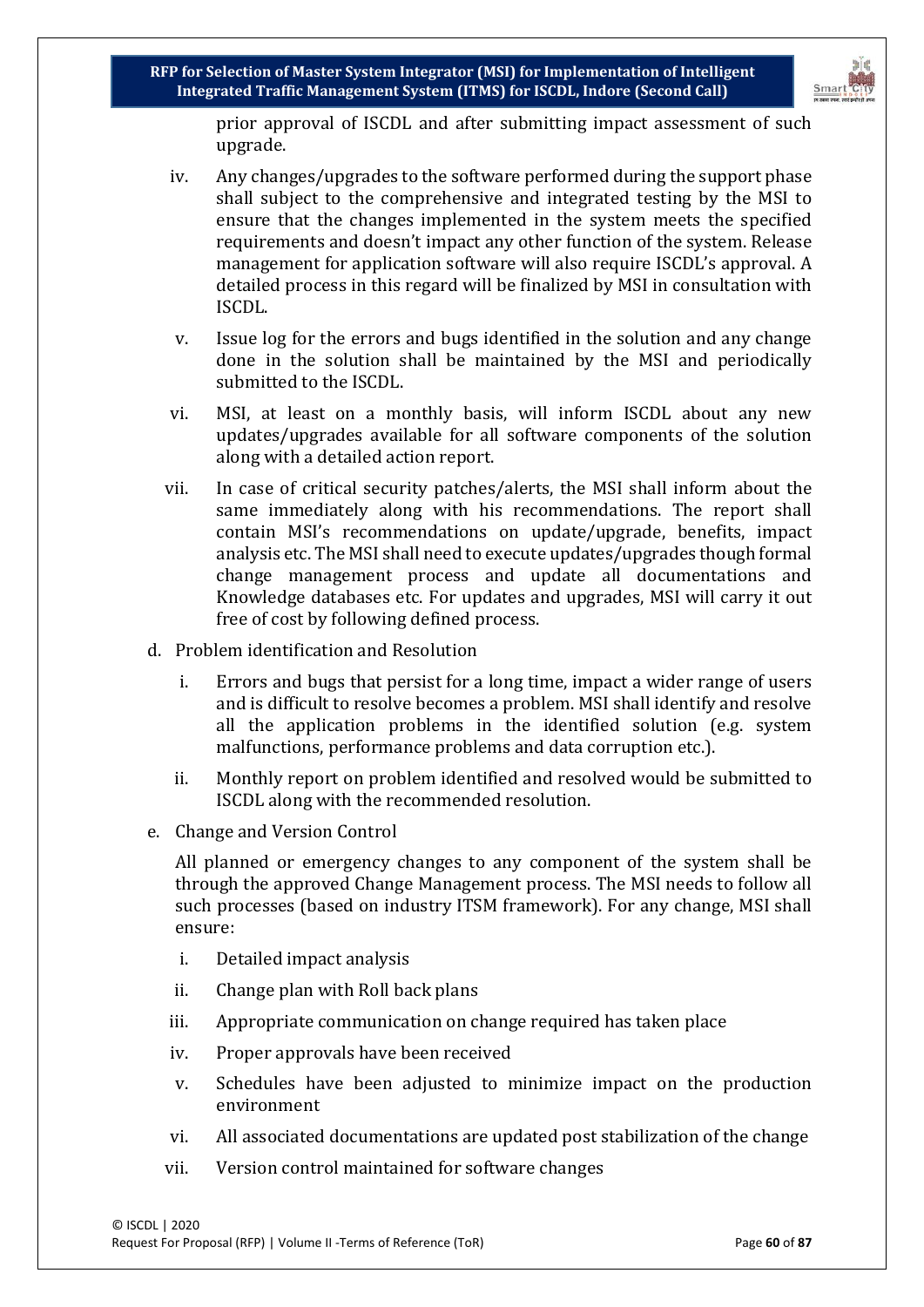

The MSI shall define the Software Change Management and Version control process. For any changes to the solution, MSI has to prepare detailed documentation including proposed changes, impact to the system in terms of functional outcomes/additional features added to the system etc. MSI shall ensure that software and hardware version control is done for entire duration of MSI's contract

f. Maintain configuration information

MSI shall maintain version control and configuration information for application software and any system documentation.

g. Training

MSI shall provide training to ISCDL personnel whenever there is any change in the functionality. Training plan has to be mutually decided with ISCDL.

h. Maintain System documentation

MSI shall maintain at least the following minimum documents with respect to the ICC System:

- i. High level design of whole system
- ii. Low Level design for whole system / Module design level
- iii. System requirements Specifications (SRS)
- iv. Any other explanatory notes about system
- v. Traceability matrix
- vi. Compilation environment

MSI shall also ensure updation of documentation of software system ensuring that:

- i. Source code is documented
- ii. Functional specifications are documented
- iii. Application documentation is updated to reflect on-going maintenance and
- iv. enhancements including FRS and SRS, in accordance with the defined standards
- v. User manuals and training manuals are updated to reflect on-going
- vi. changes/enhancements
- vii. Standard practices are adopted and followed in respect of version control and management.
- i. All the project documents need to follow version control mechanism. MSI will be required to keep all project documentation updated and should ensure in case of any change, the project documents are updated and submitted to ISCDL by the end of next quarter.
- j. For application support MSI shall keep dedicated software support team to be based at MSI location that will single point of contact for resolution of all application related issues. This team will receive all the application related tickets/incidents and will resolve them. In its technical proposal MSI need to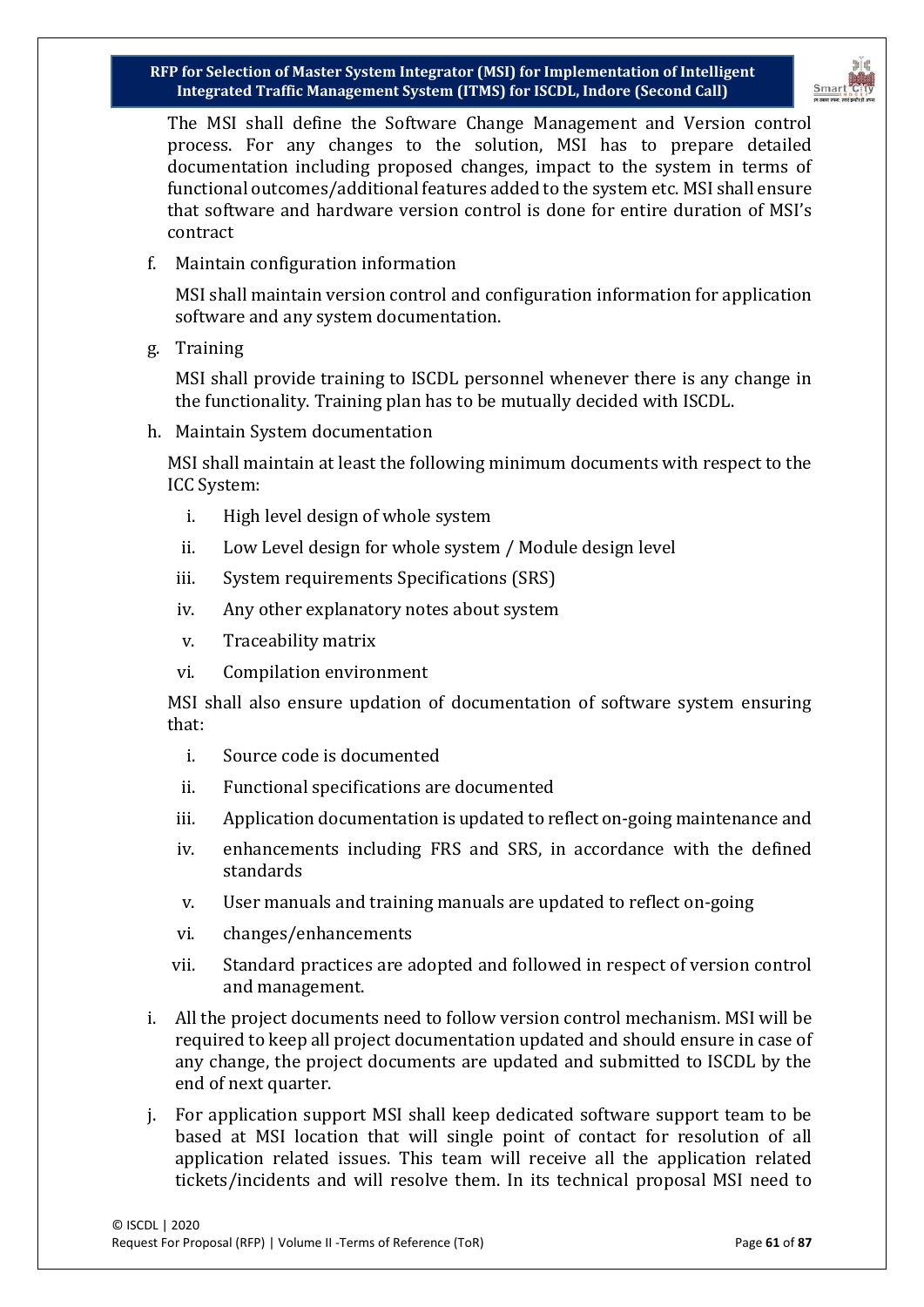

provide the proposed team structure of application support including number of team members proposed to be deployed along with roles and skills of each such member. Application support team shall be employees of MSI

- k. Any software changes required due to problems/bugs in the developed software/application will not be considered under change control. The MSI will have to modify the software/ application free of cost. This may lead to enhancements/customizations and the same needs to be implemented by the MSI at no extra cost.
- l. Any additional changes required would follow the Change Control Procedure. ISCDL may engage an independent agency to validate the estimates submitted by the MSI. The inputs of such an agency would be taken as the final estimate for efforts required. MSI to propose the cost of such changes in terms of man month rate basis and in terms of Function point/Work Breakdown Structure (WBS) basis in the proposal.

### **6.7.2 ICT Infrastructure Support and Maintenance**

ICT infrastructure includes servers, storages, back up, networking, load balancers, security equipment, operating systems, database, enterprise management system, help desk system and other related ICT infra required for running and operating the envisaged system. MSI shall define, develop, implement and adhere to IT Service Management (ITSM) processes aligned to ITIL framework for all the IT Services defined and managed as part of this project.

### **6.7.3 Warranty support**

- a. MSI shall provide comprehensive and on-site warranty for 5 (five) years from the date of Go-Live for the infrastructure deployed on the project. MSI need to have OEM support for these components and documentation in this regard need to be submitted to ISCDL on annual basis.
- b. MSI shall provide the comprehensive & onsite manufacturer's warranty in respect of proper design, quality and workmanship of all hardware, equipment, accessories etc. covered by the RFP. MSI must warrant all hardware, equipment, accessories, spare parts, software etc. procured and implemented as per this RFP against any manufacturing defects during the warranty period.
- c. MSI shall provide the performance warranty in respect of performance of the installed hardware and software to meet the performance requirements and service levels in the RFP.
- d. MSI is responsible for sizing and procuring the necessary hardware and software licenses as per the performance requirements provided in the RFP. During the warranty period MSI shall replace or augment or procure higher-level new equipment or additional licenses/hardware at no additional cost to the ISCDL in case the procured hardware or software is not enough or is undersized to meet the service levels and the project requirements.
- e. During the warranty period MSI shall maintain the systems and repair/replace at the installed site, at no charge to ISCDL, all defective components that are brought to the MSI's notice.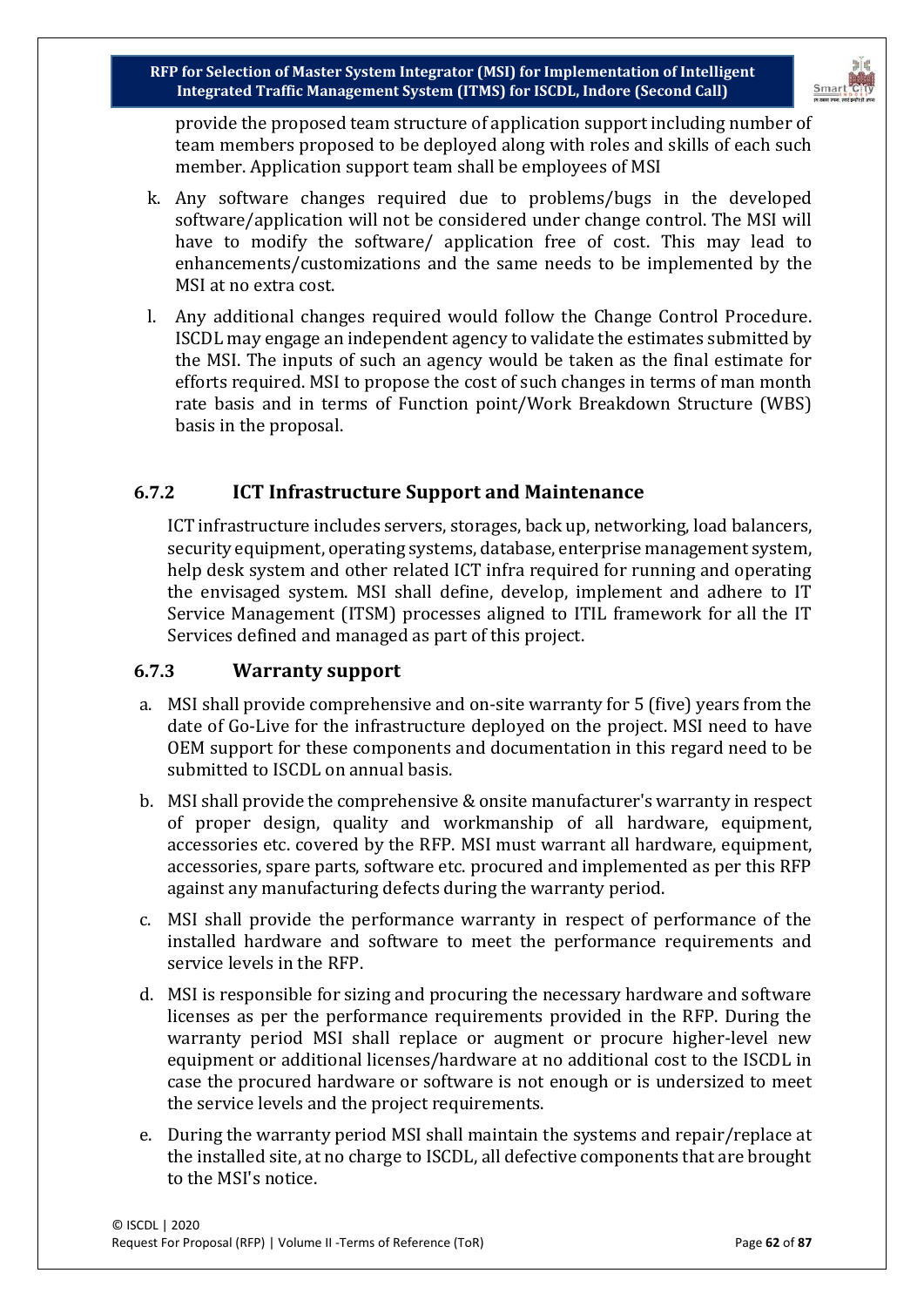

- f. The MSI shall carry out Preventive Maintenance (PM) of all hardware and testing for virus, if any, and should maintain proper records at each site for such PM. The PM should be carried out at least once in six months as per checklist and for components agreed with ISCDL.
- g. The MSI shall carry out Corrective Maintenance for maintenance/troubleshooting of supplied hardware/ software and support infrastructure problem including network (active/passive) equipment, security and rectification of the same. The MSI shall also maintain complete documentation of problems, isolation, cause and rectification procedures for building knowledge base for the known problems in centralized repository, accessible to ISCDL team as well.
- h. MSI shall monitor warranties to check adherence to preventive and repair maintenance terms and conditions.
- i. The MSI shall ensure that the warranty complies with the agreed technical standards, security requirements, operating procedures, and recovery procedures.
	- i. MSI shall have to stock and provide adequate onsite and offsite spare parts and spare component to ensure that the uptime commitment as per SLA is met.
	- ii. Any component that is reported to be down on a given date should be either fully repaired or replaced by temporary substitute (of equivalent configuration) within the time frame indicated in the Service Level Agreement (SLA).
	- iii. The MSI shall introduce a comprehensive Assets Management process & appropriate tool to manage the entire lifecycle of every component of C4 system.

#### **a. Maintenance of ICT Infrastructure ITMS**

MSI need to deploy requisite mix of L1 and L2 resources (on 24X7 basis) for management of entire ITMS Solution. All resources deployed in the project should be employees of MSI and be Indian citizens. All the L1 and L2 resources proposed for the project need to be dedicated for the project. Any change in the team once deployed will require approval from ISCDL. It is expected that resources have proven track record and reliability. Considering the criticality of the project, ISCDL may ask for security verification (Police verification) of every resource deployed on the project and MSI need to comply the same before deployment of the resource at the project. At all times, the MSI need to maintain the details of resources deployed for the project to ISCDL and keep the same updated. A detailed process in this regard will be finalized between ISCDL and MSI. The MSI shall maintain an attendance register for the resources deployed Attendance details of the resources deployed also need to be shared with ISCDL on monthly basis. ISCDL reserves the right to interview resources deployed for Operations and maintenance and assess the suitability of the resource for the role. In case a resource is not found suitable, MSI will change the resource on request of ISCDL. MSI shall comply with this.

The scope of work for infrastructure and maintenance includes the following:

i. ITMS operations to be in compliance with industry leading ITSM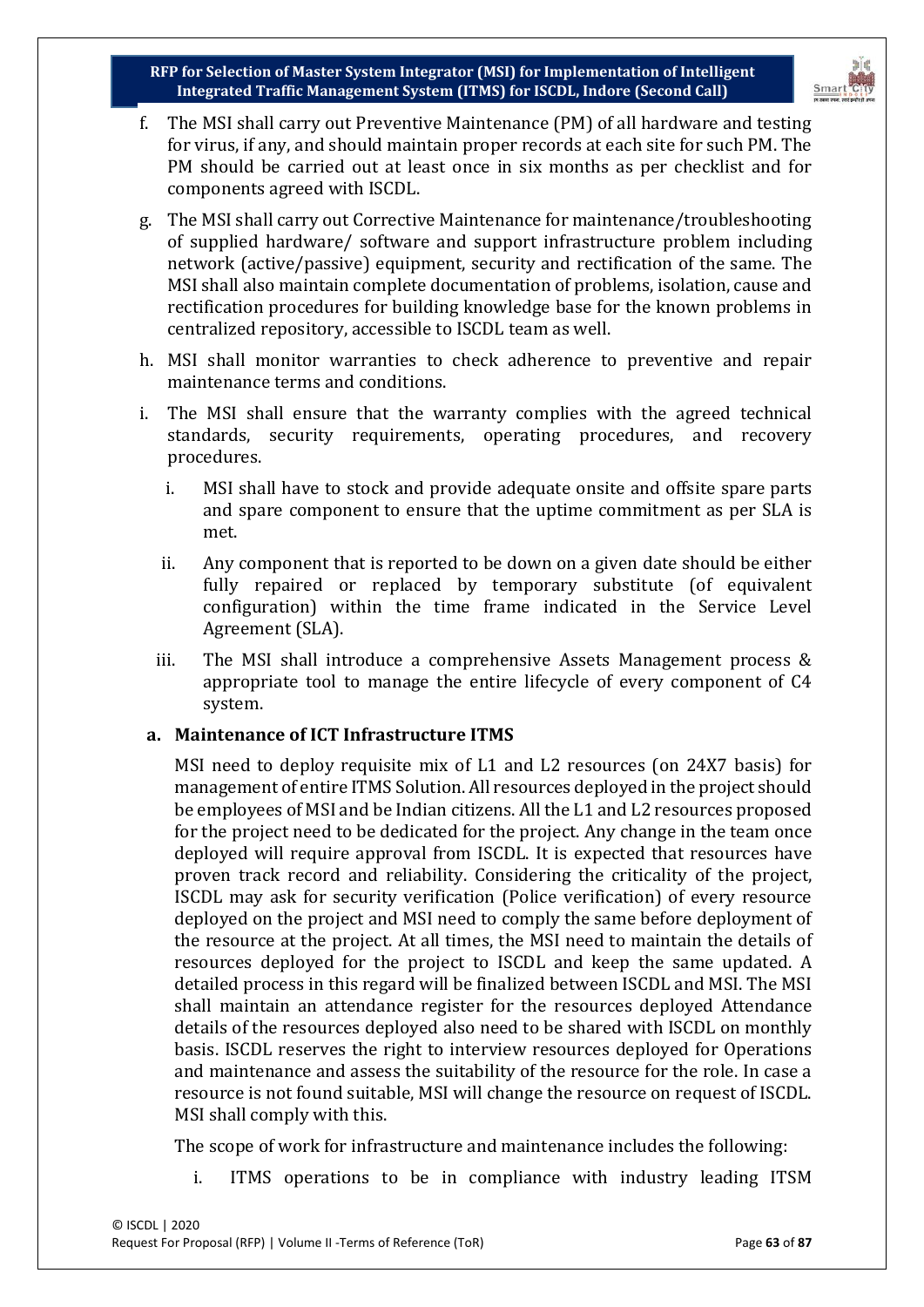

frameworks like ITIL, ISO

- ii. Ensure compliance to relevant SLA's
- iii. 24x7 monitoring & management of availability & security of the infrastructure and assets
- iv. Perform regular hardening, patch management, testing and installation of software updates issued by OEM/vendors from time to time after following agreed process
- v. Ensure overall security ensure installation and management of every security component at every layer including physical security
- vi. Prepare documentation/policies required for certifications included in the scope of work
- vii. Preventive maintenance plan for every quarter
- viii. Performance tuning of system as required
	- ix. Design and maintain Policies and Standard Operating Procedures
	- x. User access management
	- xi. Other activities as defined/to meet the project objectives
- xii. Updation of all Documentation.

During operations phase the MSI needs to submit proof of renewal of support for all IT infrastructure products and other system software's for whom it is mandated to have OEM support.

This needs to be submitted on an annual basis and needs to be verified before release of 2nd quarter payment of each year.

#### **b. System Maintenance and Management**

- i. MSI shall be responsible for tasks including but not limited to setting up servers, configuring and apportioning storage space, account management, performing periodic backup of data and automating reporting tasks, and executing hardware and software updates when necessary. It shall be noted that the activities performed by the MSI may also be reviewed by ISCDL.
- ii. MSI shall provision skilled and experienced manpower resources to administer and manage the entire system of ITMS.
- iii. On an ongoing basis, MSI shall be responsible for troubleshooting issues in the IT infrastructure solution to determine the areas where fixes are required and ensuring resolution of the same.
- iv. MSI shall be responsible for identification, diagnosis and resolution of problem areas pertaining to the IT Infrastructure and maintaining the defined SLA levels.
- v. MSI shall implement and maintain standard operating procedures for the maintenance of the IT infrastructure based on the policies formulated in discussion with ISCDL and based on the industry best discussion with ISCDL and based on the industry best practices/frameworks. MSI shall also create and maintain adequate documentation/checklists for the same.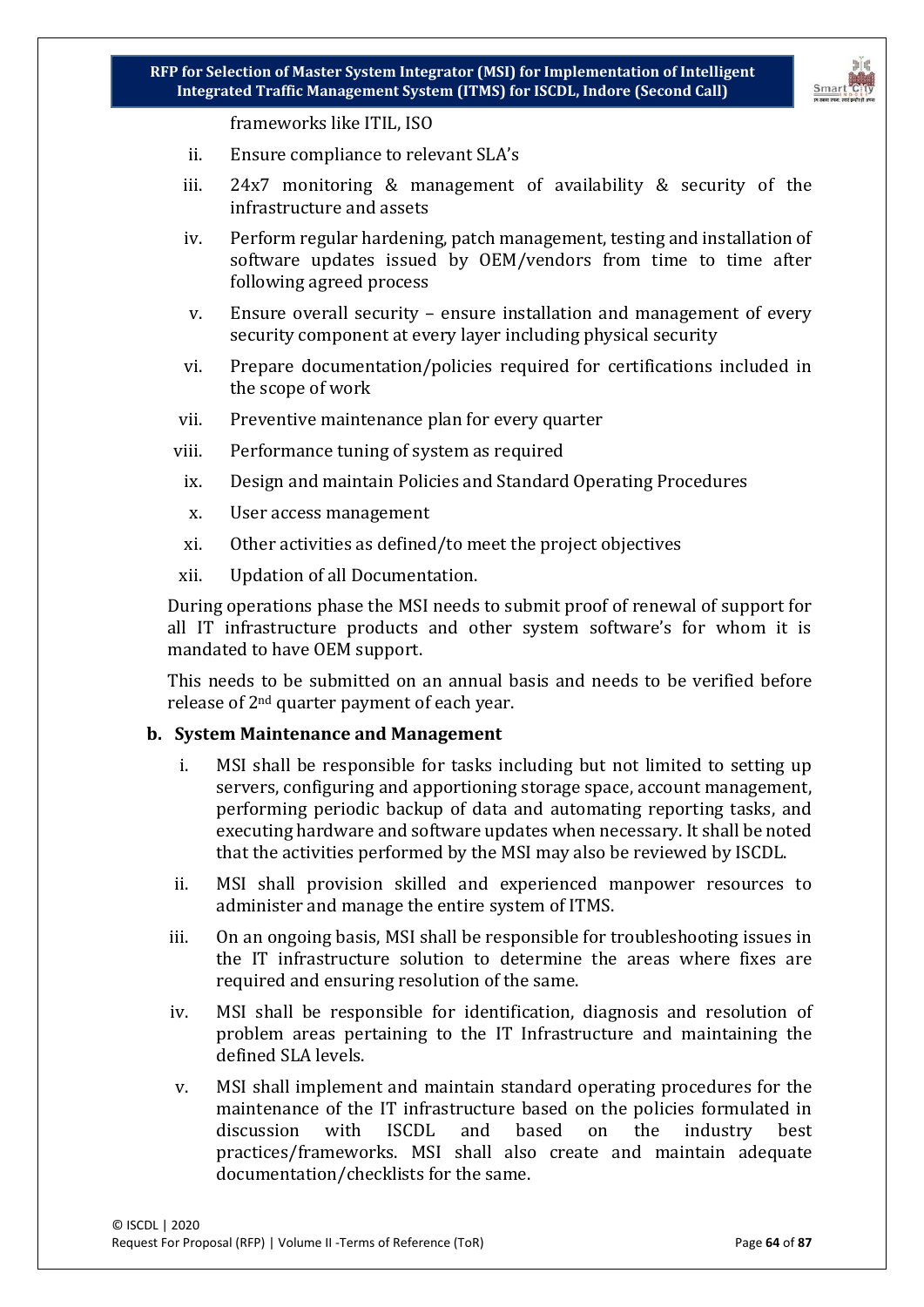

- vi. MSI shall be responsible for managing the user names, roles and passwords of all the relevant subsystems, including, but not limited to servers, other devices, etc. MSI shall be required to set up the directory server. Logs relating to access of system by administrators shall also be kept and shall be made available to NRDA on need basis.
- vii. MSI shall implement a password change mechanism in accordance with the security policy formulated in discussion with ISCDL and based on the industry best practices/frameworks like ISO 27001, ISO 20000 etc.
- viii. The administrators shall also be required to have experience in latest technologies so as to provision the existing and applicable infrastructure on a requirement based scenario.

#### **c. System Administration**

- i. 24\*7\*365 monitoring and management of the IT Infrastructure.
- ii. MSI shall also ensure proper configuration of server parameters and performance tuning on regular basis. MSI shall be the single point of accountability for all hardware maintenance and support the ICT infrastructure. It should be noted that the activities performed by the MSI may be reviewed by ISCDL.
- iii. MSI shall be responsible for operating system administration, including but not limited to management of users, processes, preventive maintenance and management of upgrades including updates, upgrades and patches to ensure that the system is properly updated.
- iv. MSI shall also be responsible for installation and re-installation of the hardware(s) as well as the software(s) in the event of system crash/failures.
- v. MSI shall also be responsible for proactive monitoring of the applications hosted
- vi. MSI shall appoint system administrators to regularly monitor and maintain a log of the monitoring of servers to ensure their availability to ISCDL at all times.
- vii. ISCDL shall undertake regular analysis of events and logs generated in all the sub systems including but not limited to servers, operating systems etc. The system administrators shall undertake actions in accordance with the results of the log analysis. The system administrators shall also ensure that the logs are backed up and truncated at regular intervals. MSI shall refer to CERT-In Guidelines so as to ensure their alignment with the practices followed.
- viii. The system administrators shall adopt a defined process for change and configuration management in the areas including, but not limited to, changes in servers, operating system, applying patches, etc.
	- ix. The system administrators shall provide hardening of servers in line with the defined security policies. Validation of hardening configuration will be carried out quarterly and deviations must be tracked through SLA reporting
	- x. The system administrators shall provide integration and user support on all supported servers, data storage systems etc.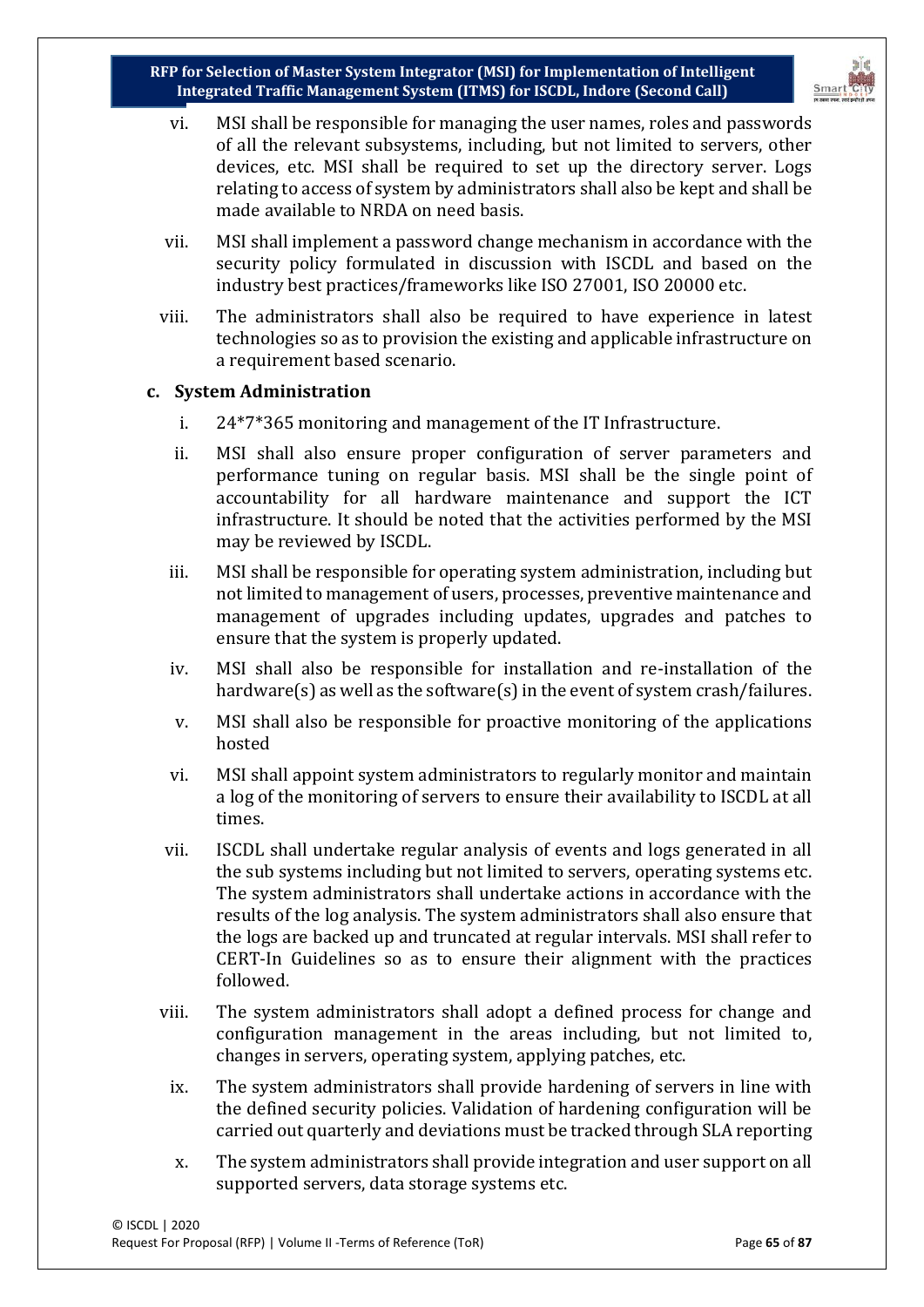- xi. The system administrators shall be required to trouble shoot problems with web services, application software, server relationship issues and overall aspects of a server environment like managing and monitoring server configuration, performance and activity of all servers.
- xii. The system administrators should be responsible for documentation regarding configuration of all servers, IT Infrastructure etc.
- xiii. The system administrators shall be responsible for managing the trouble tickets, diagnosis of the problems, reporting, managing escalation, and ensuring rectification of server problems as prescribed in Service Level Agreement.
- xiv. The administrators will also be required to have experience in latest technologies so as to provision the existing and applicable infrastructure on a requirement based scenario.

#### **d. Network monitoring**

- i. MSI shall provide services for management of network environment to maintain performance at optimum levels on a 24 x 7 basis. It should be noted that the activities performed by the MSI may be reviewed by ISCDL.
- ii. MSI shall be responsible for creating and modifying VLAN, assignment of ports to appropriate applications and segmentation of traffic.
- iii. MSI shall also be responsible for break fix maintenance of the LAN cabling MSI shall also provide network related support and will coordinate with connectivity service providers of ISCDL /other agencies who are terminating their network for access of system.

#### **e. Other Activities**

- i. MSI shall ensure that it prepares configuration manual for OS, appliances, middleware, all tool, servers/devices and all equipment's and the same need to be submitted to ISCDL, any changes in the configuration manual need to be approved by ISCDL. Configuration manual to be updated periodically.
- ii. MSI shall maintain data regarding entitlement for software upgrades, enhancements, refreshes, replacements and maintenance.
- iii. If the Operating System or additional copies of Operating System are required to be installed/reinstalled/un-installed, the same should be done as part of O&M.
- iv. MSI should carry out any requisite adjustments/changes in the configuration for implementing different versions of Application Software.
- v. Updates/Upgrades/New releases/new versions: The MSI shall provide from time to time the Updates/Upgrades/new releases/new versions of the software and operating systems as required. The MSI should provide free upgrades, updates & patches of the software and tools to ISCDL as and when released by OEM.
- vi. MSI shall provide patches to the software as part of IT infrastructure, operating system, databases and other applications.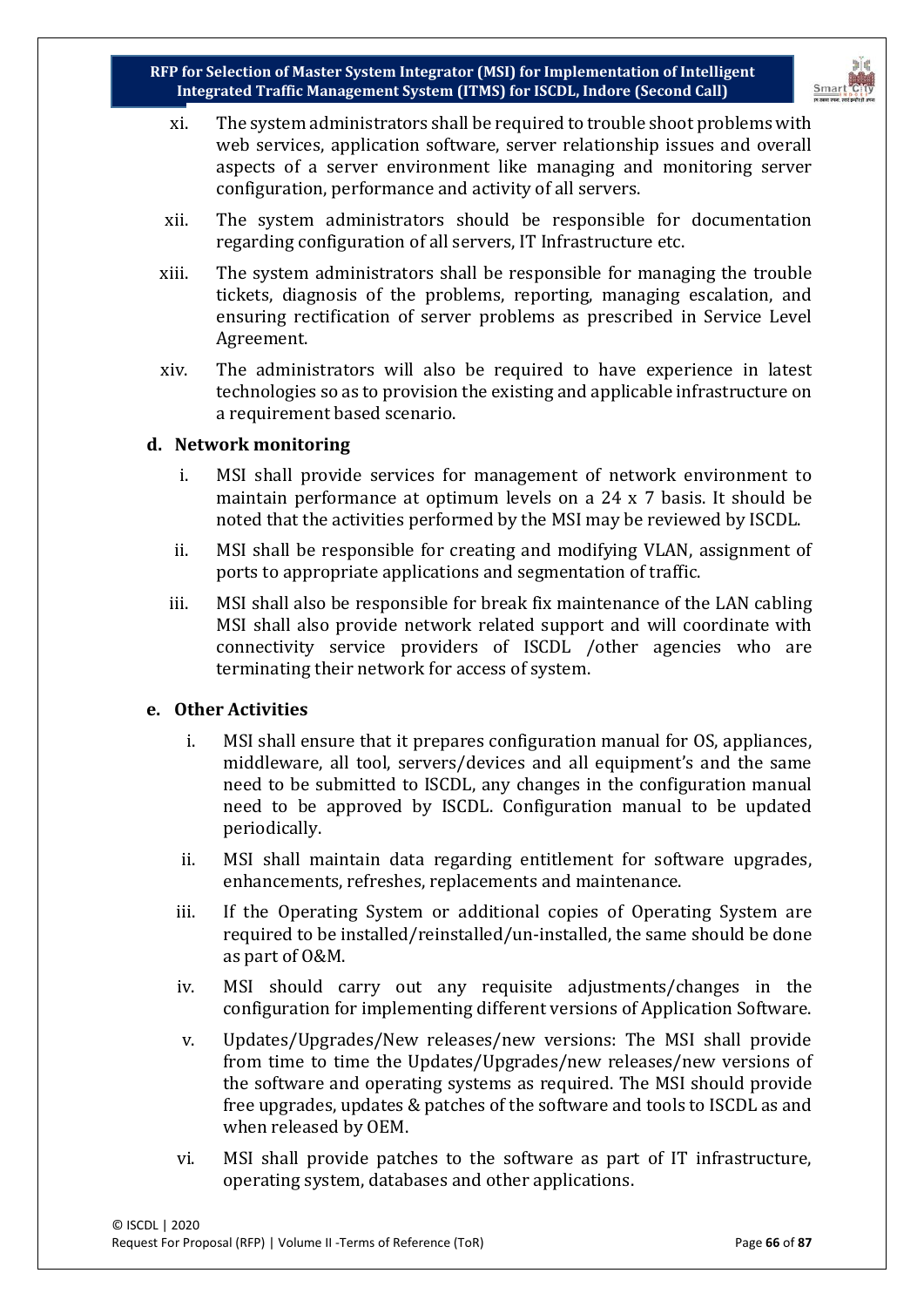

- vii. Software License Management: The MSI shall provide for software license management and control. MSI shall maintain data regarding entitlement for software updates, enhancements, refreshes, replacements, and maintenance.
- viii. Data backup/recovery management services
	- ix. All other activities required to meet the project requirements and service levels.
	- x. It is responsibility of the MSI to scale up the Operations & Maintenance (O&M) team as and when required to ensure smooth project execution throughout the project duration.

### **6.7.4 Network Connectivity and Bandwidth requirement**

- The MSI will be required to provide the bandwidth needed to meet the project requirement in sizing consideration. Depending on the bandwidth usage the MSI will need to provide monthly usage details and Authority will then decide upon increase or decrease of bandwidth requirements. Bandwidth provided should be redundant at every level.
- It is the responsibility of the MSI to provide required bandwidth speed for meeting all the requirements and SLAs of the RFP., If it is felt that additional infrastructure and applications are required for meeting the RFP requirement and the same has not been factored in by the MSI suitable penalty may be applied by the Authority on the MSI.
- As per TRAI guidelines, resale of bandwidth connectivity is not allowed. In such a case the MSI must ensure that network design and the proposed connectivity adheres to the terms and conditions defined in the OSP regulation issued by Dept. of Telecom, Govt. of India. The MSI should also ensure that the operating site is registered as an OSP (Domestic / International) with the applicable TERM Cell.
- Tripartite agreement should be formed between designated authority, Successful Bidder and Internet Service Provider(s). Such tripartite agreement entered for provision of bandwidth. Tripartite agreement format will be shared with the successful bidder.
- Payment to Internet Service Provider shall be done as per the tripartite agreement directly by the Authority and the same will be adjusted against due payment to the MSI.

Minimum Technical Specifications required to enable the Junction connectivity to ICCC.

- The bandwidth must be provisioned on Optical Fiber Media. No other last mile media type is acceptable.
- Latency from point A to point B should not exceed 20 ms.
- The bandwidth supplied should be symmetric, dedicated 1:1 with 100% throughput.
- Up time guarantee must be 99.5 %
- MSI must deliver this bandwidth on a fiber optic cable network at the respective locations.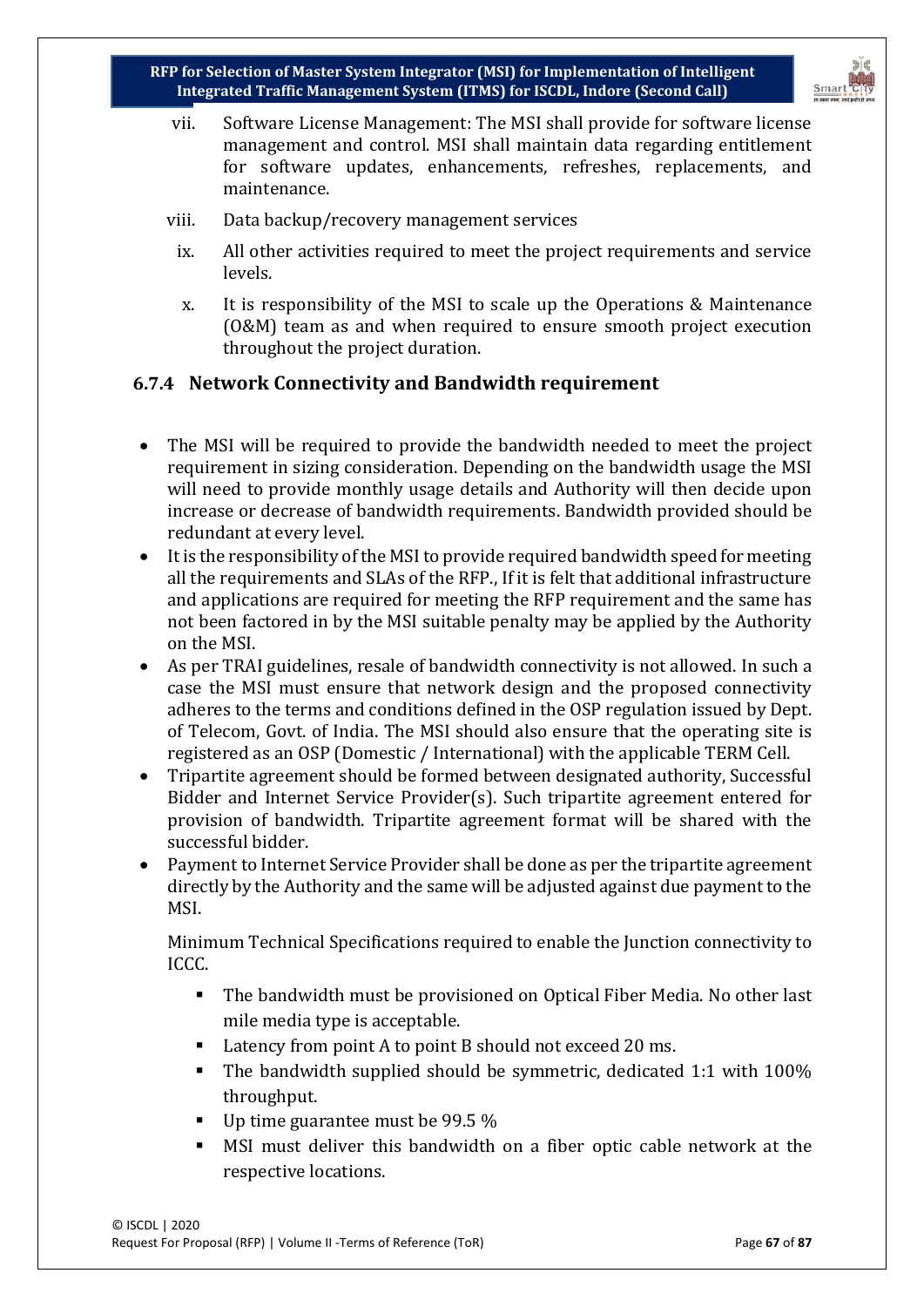



#### **6.7.5 Compliance to SLA**

- i. MSI shall ensure compliance to uptime and performance requirements of project solution as indicated in the SLA table of RFP and any upgrades/major changes to the ITMS System shall be accordingly planned by MSI for ensuring the SLA requirements.
- ii. MSI shall be responsible for measurement of the SLAs at the ITMS System level as well as at the user level with the help of the enterprise monitoring tool on a periodic basis.
- iii. Reports for SLA measurement must be produced ISCDL officials as per the project requirements.

### **6.7.6 Manpower Deployment**

MSI shall deploy Manpower during implementation and O&M phases. The deployed resource shall report to ISCDL and work closely with Program Management Office of the project. Following are the minimum resources required to be deployed in the Project, however MSI may deploy additional resources based on the need of the Project and to meet the defined SLAs in this RFP:

| $\blacksquare$ | <b>Type of Resource</b>             | <b>Minimum</b>  | <b>Minimum</b>                                         | <b>Minimum</b>                                     |
|----------------|-------------------------------------|-----------------|--------------------------------------------------------|----------------------------------------------------|
|                |                                     | <b>Quantity</b> | <b>Deployment</b><br>during<br>Implementation<br>phase | <b>Deployment</b><br>during $0 \& M$<br>phase      |
| 1.             | Team Leader-cum-<br>Program Manager | $\mathbf{1}$    | 100%                                                   | 100%                                               |
| 2.             | <b>Solution Architect</b>           | $\mathbf{1}$    | 80%                                                    | Onsite Support to<br>Project team on<br>need basis |
| 3.             | <b>ITMS Expert</b>                  | 1               | 50%                                                    | Onsite Support to<br>Project team on<br>need basis |
| 4.             | <b>Security Expert</b>              | $\mathbf{1}$    | 60%                                                    | Onsite Support to<br>Project team on<br>need basis |
| 5.             | Network<br>Administrator            | $\mathbf{1}$    | 50%                                                    | 100%                                               |

Apart from the above mentioned manpower, MSI is required to provide suitable manpower to monitor the data feeds at command Centre and support ISCDL in operationalization of the project. Total number of operators required for the project is 8 in three shifts. ISCDL reserves the right to increase or decrease the number of operators. The exact role of these personnel and their responsibilities would be defined and monitored by ISCDL and respective departmental personnel. MSI shall be required to provide such manpower meeting following requirements:

- 1. All such manpower shall be minimum graduate pass
- 2. All such manpower shall be without any criminal background / record.
- 3. ISCDL reserves the right to carry out background check of the personnel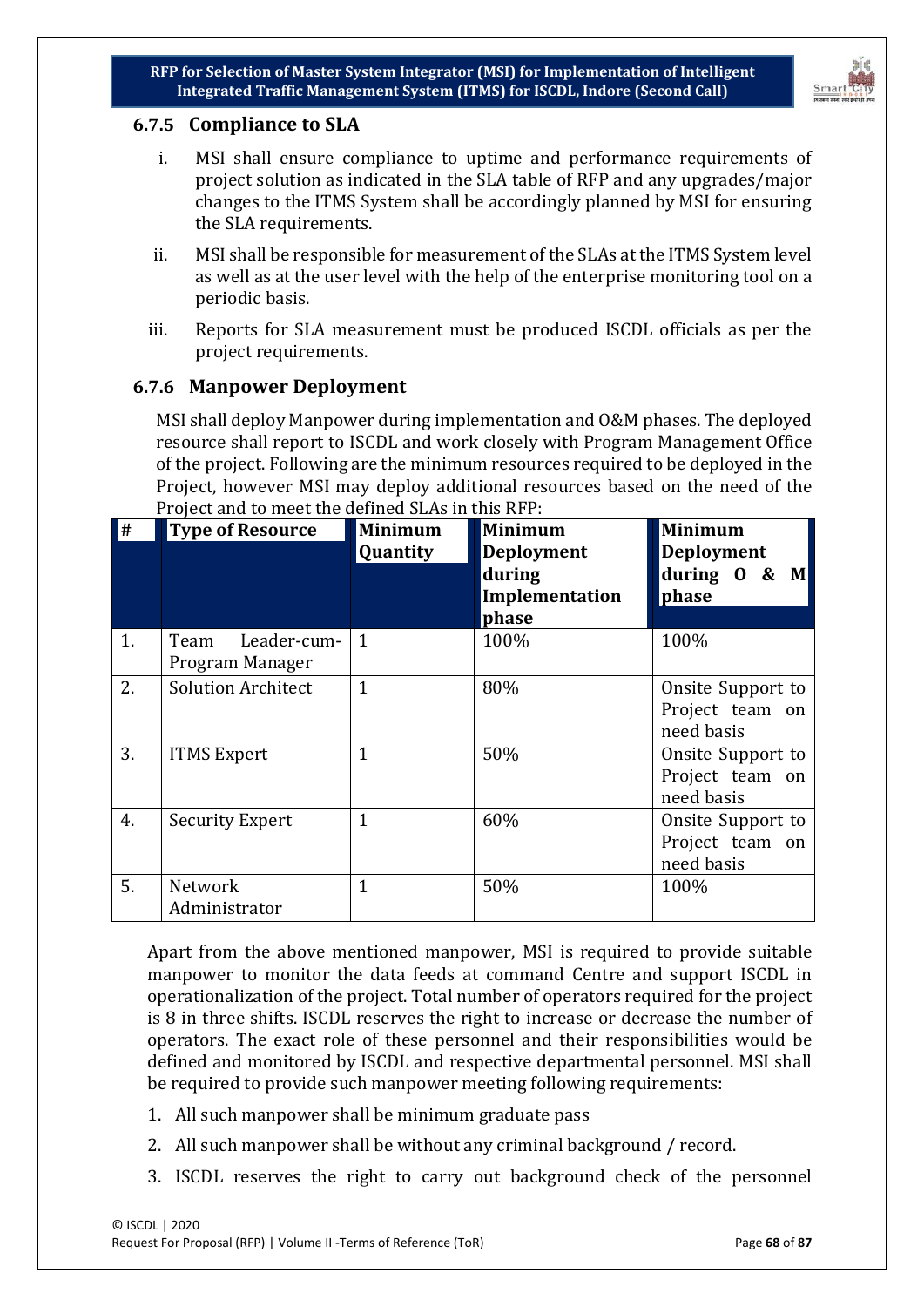

proposed on the Project for verification of criminal record, at the beginning of deployment or during deployment.

- 4. MSI shall have to replace any person, if not found suitable for the job.
- 5. All the manpower shall have to undergo training from MSI for at least 15 working days on the working of project. Training should also cover dos & don'ts and will have few sessions from ISCDL officers on right approaches for monitoring the feeds & providing feedback to ISCDL, Traffic Police and other associated government agencies.
- 6. Each person shall have to undergo compulsory 1 day training every month
- 7. Operational Manpower shall work in 3 shifts, with no person being made to see the feeds for more than 8 hours at a stretch.

Detail operational guideline document, standard operating procedure, governance and oversight plan shall be prepared by MSI during implementation which shall specify detail responsibilities of these resources and their do's & don'ts.

The supervisors required for operationalization of the project will be provided by ISCDL, as per requirements.

### **6.8 Exit Management**

- a. This sets out the provisions, which will apply on expiry or termination of the Master Service Agreement, the Project Implementation, Operation and Management SLA.
- b. In the case of termination of the Project Implementation and/or Operation and Management, the Parties shall agree at that time whether, and if so during what period, the provisions of this Schedule shall apply.
- c. The Parties shall ensure that their respective associated entities carry out their respective obligations set out in this Exit Management Schedule.

### **6.8.1 Cooperation and Provision of Information**

During the exit management period:

- a. MSI will allow the ISCDL or its nominated agency access to information reasonably required to define the then current mode of operation associated with the provision of the services to enable the ISCDL to assess the existing services being delivered;
- b. Promptly on reasonable request by the ISCDL, MSI shall provide access to and copies of all information held or controlled by them which they have prepared or maintained in accordance with this agreement relating to any material aspect of the services (whether provided by MSI or sub-contractors appointed by MSI). The ISCDL shall be entitled to copy of all such information. Such information shall include details pertaining to the services rendered and other performance data. MSI shall permit the ISCDL or its nominated agencies to have reasonable access to its employees and facilities, to understand the methods of delivery of the services employed by MSI and to assist appropriate knowledge transfer.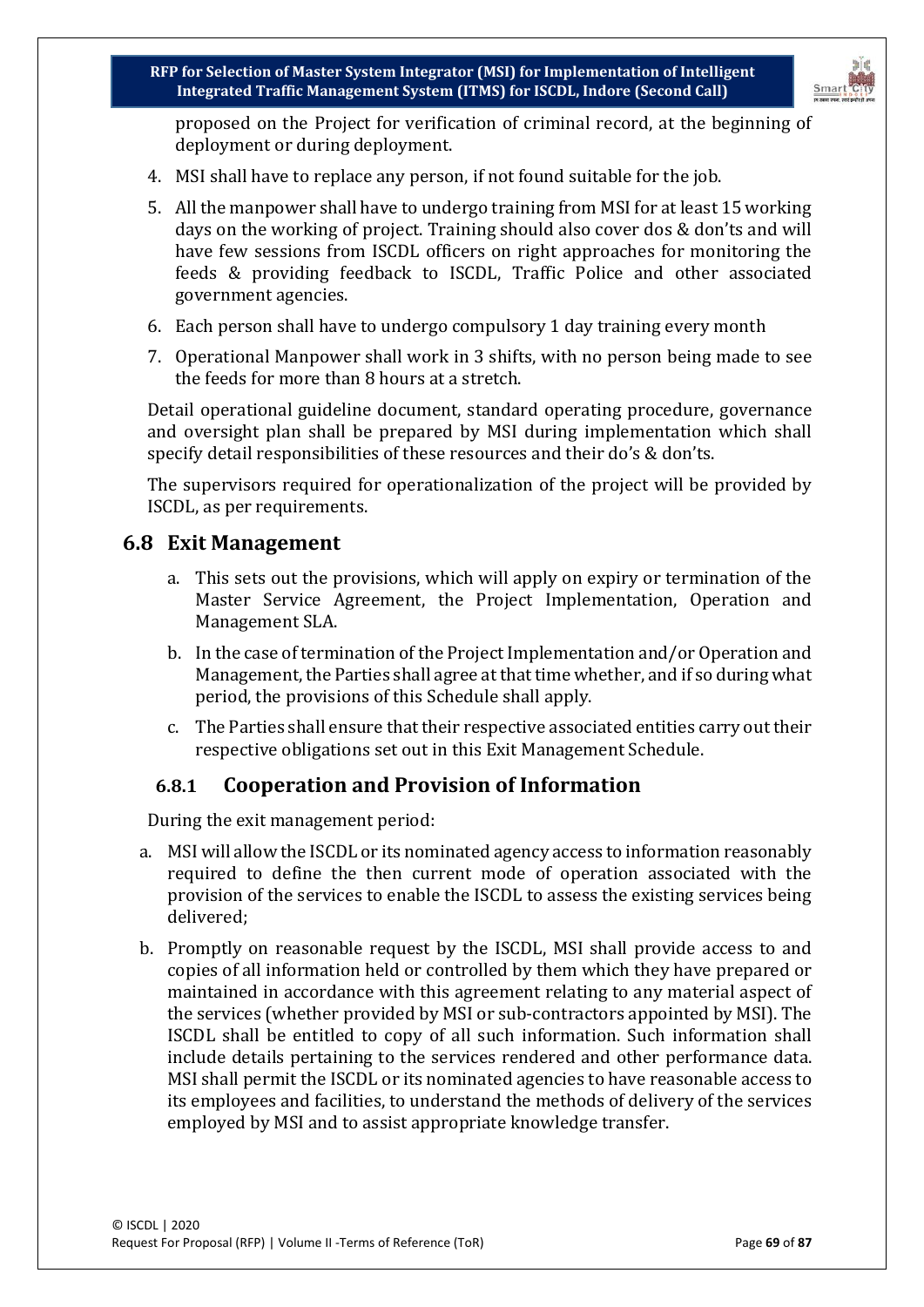

# **6.8.2 Confidential Information, Security and Data**

- a. MSI will promptly on the commencement of the exit management period supply to the ISCDL or its nominated agency the following:
	- information relating to the current services rendered and customer and performance data relating to the performance of sub-contractors in relation to the services;
	- documentation relating to Intellectual Property Rights;
	- documentation relating to sub-contractors;
	- all current and updated data as is reasonably required for purposes of ISCDL or its nominated agencies transitioning the services to its Replacement MSI in a readily available format nominated by the ISCDL, its nominated agency;
	- all other information (including but not limited to documents, records and agreements) relating to the services reasonably necessary to enable ISCDL or its nominated agencies, or its Replacement MSI to carry out due diligence in order to transition the provision of the Services to ISCDL or its nominated agencies, or its Replacement MSI (as the case may be).
- b. Before the expiry of the exit management period, MSI shall deliver to the ISCDL or its nominated agency all new or up-dated materials from the categories set out in Schedule above and shall not retain any copies thereof, except that MSI shall be permitted to retain one copy of such materials for archival purposes only.

# **6.8.3 Transfer of Certain Agreements**

On request by the ISCDL or its nominated agency MSI shall effect such assignments, transfers, licenses and sub-licenses ISCDL, or its Replacement MSI in relation to any equipment lease, maintenance or service provision agreement between MSI and third party lessors, vendors, and which are related to the services and reasonably necessary for the carrying out of replacement services by the ISCDL or its nominated agency or its Replacement MSI.

# **6.8.4 General Obligations of MSI**

- a. MSI shall provide all such information as may reasonably be necessary to effect as seamless a handover as practicable in the circumstances to the ISCDL or its nominated agency or its Replacement MSI and which MSI has in its possession or control at any time during the exit management period.
- b. For the purposes of this Schedule, anything in the possession or control of any MSI, associated entity, or sub-contractor is deemed to be in the possession or control of MSI.
- c. MSI shall commit adequate resources to comply with its obligations under this Exit Management Schedule.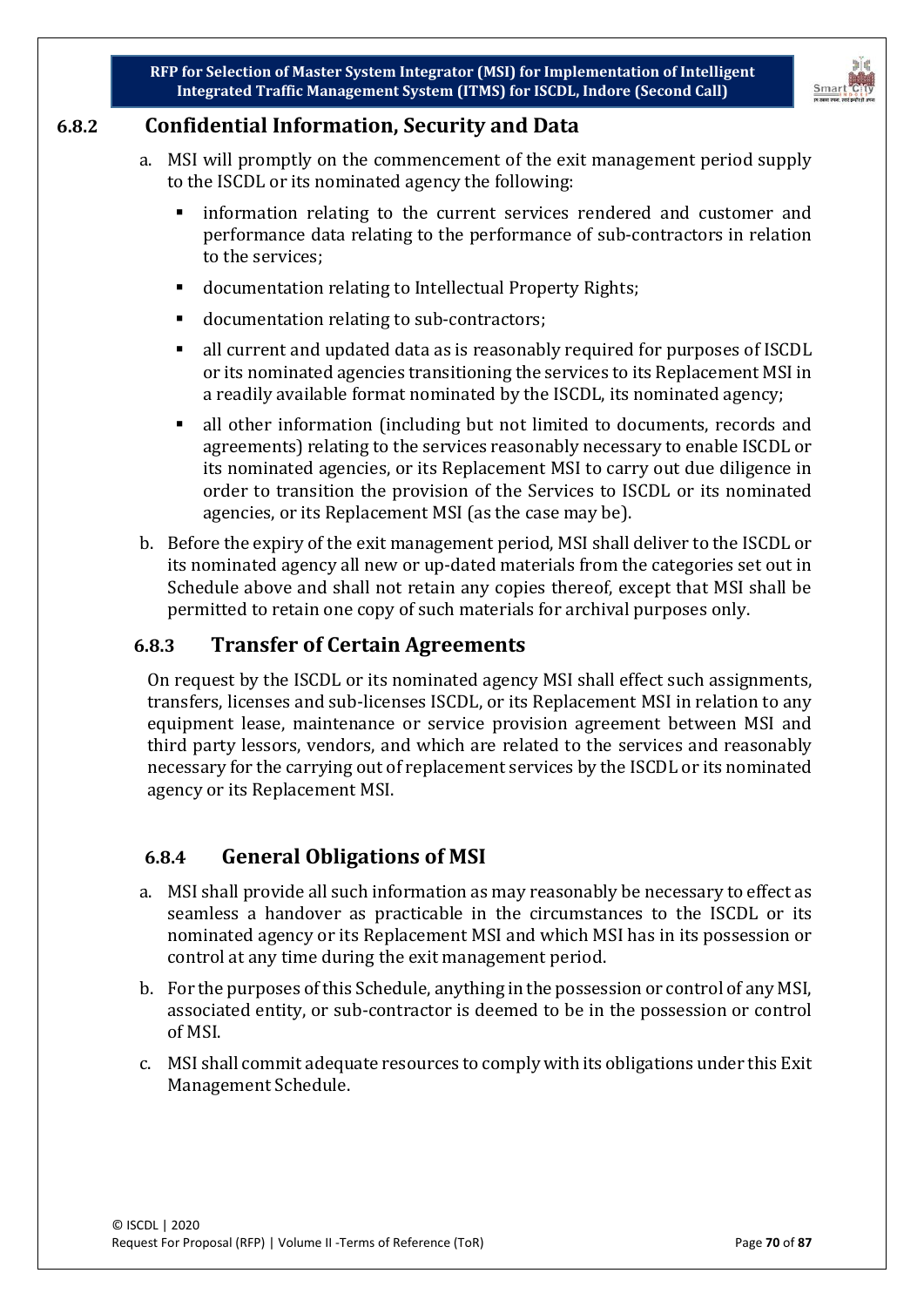

### **6.8.5 Exit Management Plan**

- a. MSI shall provide the ISCDL or its nominated agency with a recommended exit management plan ("Exit Management Plan") which shall deal with at least the following aspects of exit management in relation to the MSA as a whole and in relation to the Project Implementation, and the Operation and Management SLA.
	- A detailed program of the transfer process that could be used in conjunction with a Replacement MSI including details of the means to be used to ensure continuing provision of the services throughout the transfer process or until the cessation of the services and of the management structure to be used during the transfer;
	- plans for the communication with such of MSI's sub-contractors, staff, suppliers, customers and any related third party as are necessary to avoid any material detrimental impact on the ISCDL's operations as a result of undertaking the transfer;
	- (if applicable) proposed arrangements for the segregation of MSI's networks from the networks employed by ISCDL and identification of specific security tasks necessary at termination;
	- Plans for provision of contingent support to ISCDL, and Replacement MSI for a reasonable period after transfer.
- b. MSI shall re-draft the Exit Management Plan annually thereafter to ensure that it is kept relevant and up to date.
- c. Each Exit Management Plan shall be presented by MSI to and approved by the ISCDL or its nominated agencies.
- d. The terms of payment as stated in the Terms of Payment Schedule include the costs of MSI complying with its obligations under this Schedule.
- e. In the event of termination or expiry of MSA, and Project Implementation, each Party shall comply with the Exit Management Plan.
- f. During the exit management period, MSI shall use its best efforts to deliver the services.
- g. Payments during the Exit Management period shall be made in accordance with the Terms of Payment Schedule.
- h. This Exit Management plan shall be furnished in writing to the ISCDL or its nominated agencies within 90 days from the Effective Date of this Agreement.

### **6.9 Compliance to Standards & Certifications**

- a. For a large and complex set up such as the Project, it is imperative that the highest standards applicable are adhered to. In this context, MSI will ensure that the entire Project is developed in compliance with the applicable standards. Like the one published by MoUD on "Cyber Security Model Framework for Smart Cities".
- b. During project duration, MSI will ensure adherence to prescribed standards as provided below: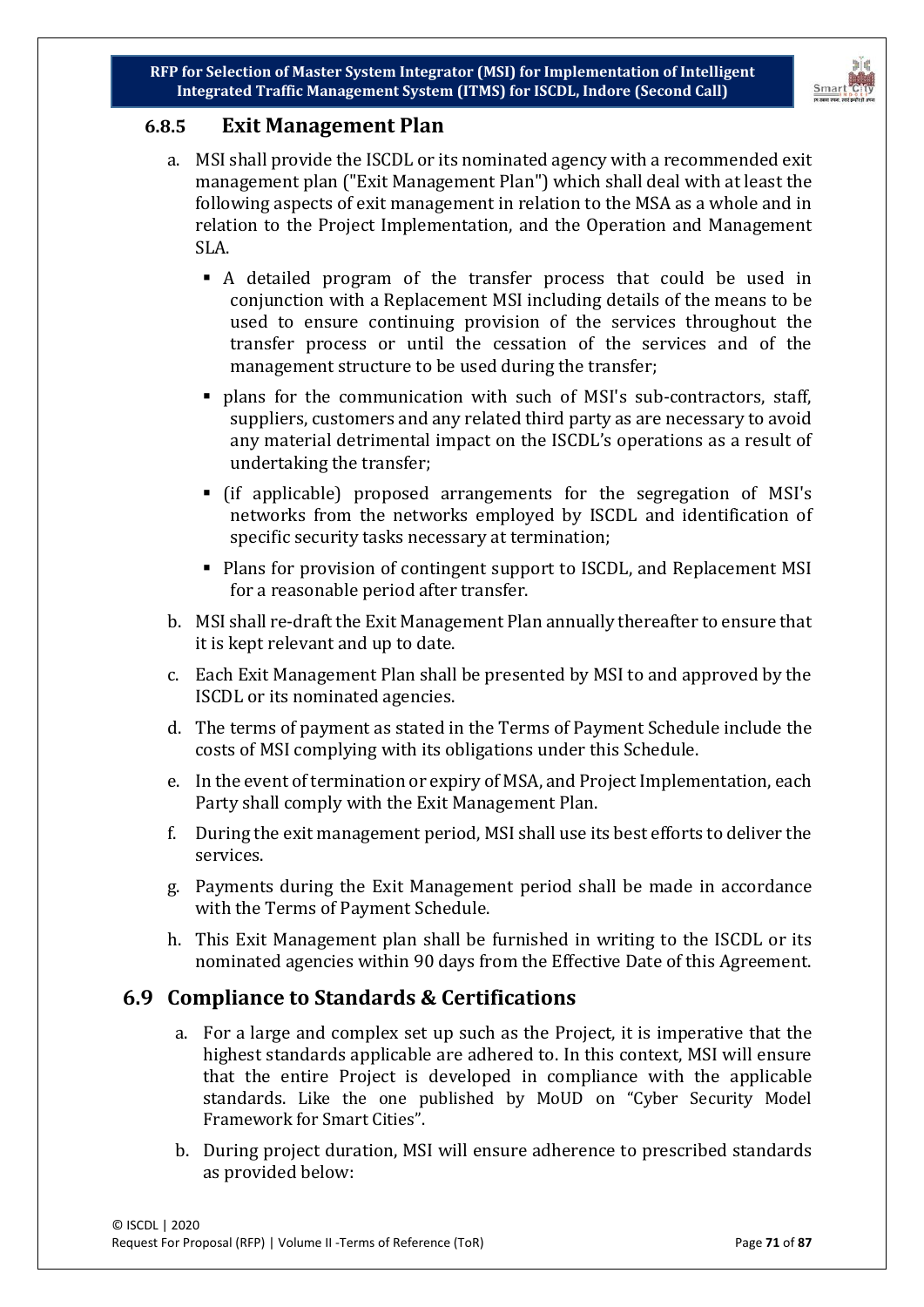

| #  | Component/Application/System | <b>Prescribed Standard</b>                                      |
|----|------------------------------|-----------------------------------------------------------------|
| 1. | <b>Information Security</b>  | ISO 27001                                                       |
| 2. | Service Management           | ISO 20000 specifications                                        |
| 3. | <b>Project Documentation</b> | IEEE/ISO/CMMi<br>(where<br>applicable)<br>specifications<br>for |

- c. Apart from the above MSI need to ensure compliance of the project with Government of India IT security guidelines including provisions of:
	- The Information Technology Act, 2000" and amendments thereof and
	- Guidelines and advisories for information security published by Cert-In/MeitY (Government of India) issued till the date of publishing of tender notice. Periodic changes in these guidelines during project duration need to be complied with.
- d. While writing the source code for application modules MSI should ensure high-quality documentation standards to improve the readability of the software module. An illustrative list of comments that each module contained within the source file should be preceded by is outlined below:
	- The name of the module
	- **The date when module was created**
	- A description of what the module does
	- A list of the calling arguments, their types, and brief explanations of what they do
	- A list of required files and/or database tables needed by the module
	- **Error codes/Exceptions**
	- Operating System (OS) specific assumptions
	- A list of locally defined variables, their types, and how they are used
	- Modification history indicating who made modifications, when the modifications were made, and what was done.
- e. Apart from the above MSI needs to follow appropriate coding standards and guidelines inclusive of but not limited to the following while writing the source code
	- **Proper and consistent indentation**
	- Inline comments
	- Structured programming
	- Meaningful variable names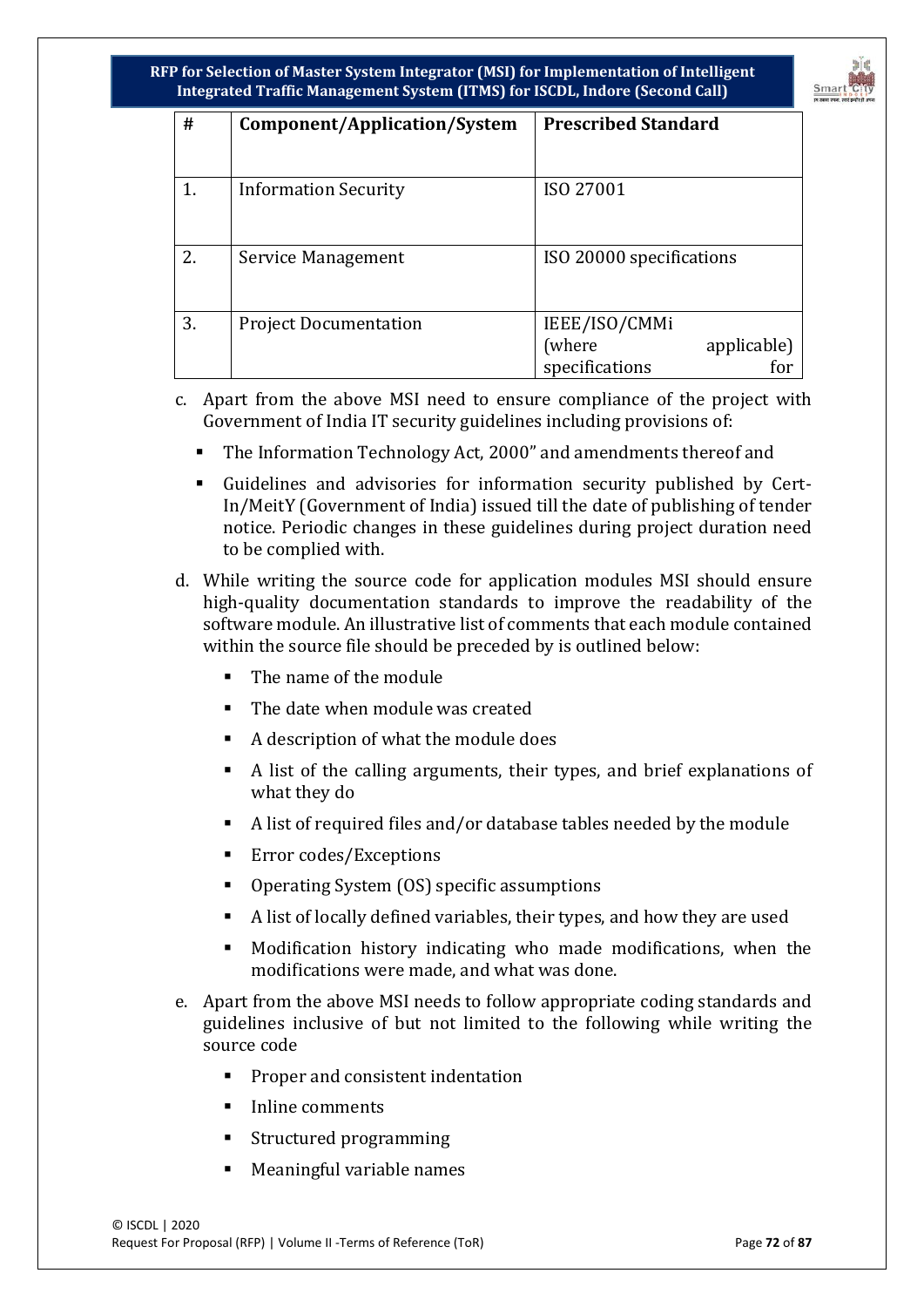

- **Appropriate spacing**
- Declaration of variable names
- Meaningful error messages
- f. Quality Audits
	- ISCDL, at its discretion, may also engage independent auditors to audit any/some/all standards/processes. MSI shall support all such audits as per calendar agreed in advance. The result of the audit shall be shared with MSI who has to provide an effective action plan for mitigations of observations/non-compliances, if any.
- g. The solution to be Security Audited by the Cert-In empanelled Security Auditors / STQC / Other State Government empanelled Security Auditors. The Cost for Security Audit shall be borne by the bidder.

#### **6.10Project Management and Governance**

#### **6.10.1 Project Management Office (PMO)**

A Project Management office will be set up during the start of the project. The PMO will, at the minimum, include a designated full time Project Manager from MSI. It will also include key persons from other relevant stakeholders including members of ISCDL and other officials/representatives by invitation. The operational aspects of the PMO need to be handled by MSI including maintaining weekly statuses, minutes of the meetings, weekly/monthly/project plans, etc.

PMO will meet formally on a weekly basis covering, at a minimum, the following agenda items:

- i. Project Progress
- ii. Delays, if any Reasons thereof and ways to make-up lost time
- iii. Issues and concerns
- iv. Performance and SLA compliance reports;
- v. Unresolved and escalated issues;
- vi. Project risks and their proposed mitigation plan
- vii. Discussion on submitted deliverable
- viii. Timelines and anticipated delay in deliverable if any
- ix. Any other issues that either party wishes to add to the agenda.

During the development and implementation phase, there may be a need for more frequent meetings and the agenda would also include:

- i. Module development status
- ii. Testing results
- iii. IT infrastructure procurement and deployment status
- iv. Status of setting up/procuring of the Helpdesk, DC hosting
- v. Any other issues that either party wishes to add to the agenda.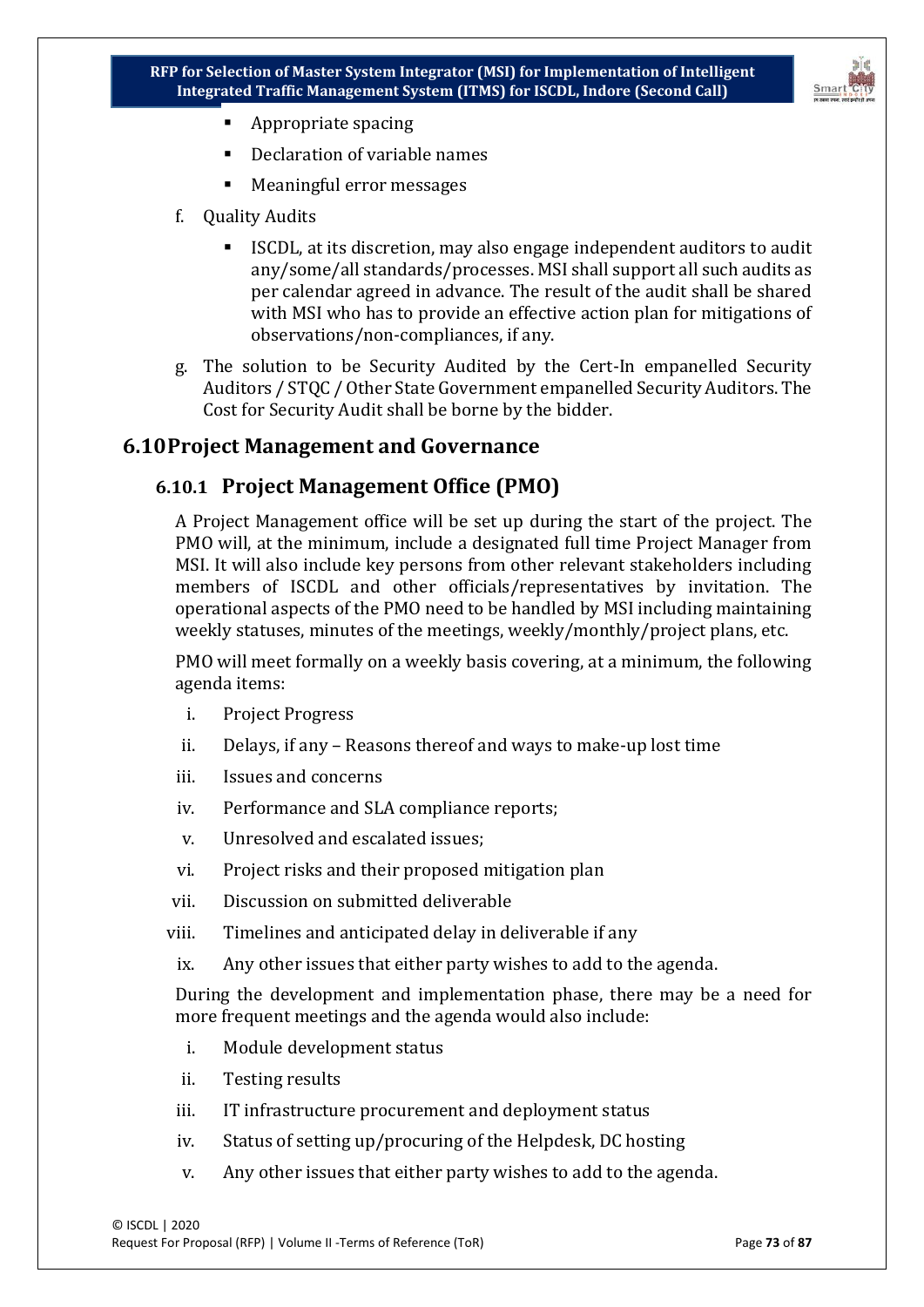

Bidder shall recommend PMO structure for the project implementation phase and operations and maintenance phase.

### **6.10.2 Helpdesk and Facilities Management Services**

MSI shall be required to establish the helpdesk and provide facilities management services to support the ISCDL and stakeholder department officials in performing their day- to-day functions related to this system.

MSI shall setup a helpdesk dedicated (i.e. on premise) for the Project. This helpdesk would be operational upon implementation of the Project. Providing helpdesk/support services from a shared facility of any other party/provider is not permitted.

Functional requirements of the helpdesk management system, fully integrated with the enterprise monitoring and network management system. The system will be accessed by the stakeholder department officials for raising their incidents and logging calls for support. The detailed service levels and response time, which MSI is required to maintain for provisioning of the FMS services are described in the Service Level Agreement of this Tender.

MSI shall deploy Manpower during implementation and O&M phases. The deployed resource shall report to ISCDL's Project In-charge for Smart City Project and work closely with Program Management Office of the project. Following are the minimum resources required to be deployed in the Project, however MSI may deploy additional resources based on the need of the Project and to meet the defined SLAs in this RFP:

| $\parallel$ # | <b>Resources</b>                      |
|---------------|---------------------------------------|
|               | <b>Operators</b>                      |
|               | Program Manager                       |
|               | <b>Solution Architect</b>             |
| 4.            | Intelligent Traffic Management Expert |
|               | Network Expert                        |
|               | <b>Security Expert</b>                |

Note: Numbers provided for staff providing 24\*7 support is excluding relievers.

#### **6.10.3 Steering Committee**

- The Steering Committee will consist of senior stakeholders from ISCDL, its nominated agencies and MSI. MSI will nominate its vertical head to be a part of the Project Steering Committee
- MSI shall participate in monthly Steering Committee meetings and update Steering Committee on Project progress, Risk parameters (if any), Resource deployment and plan, immediate tasks, and any obstacles in project. The Steering committee meeting will be a forum for seeking and getting approval for project decisions on major changes etc.
- All relevant records of proceedings of Steering Committee should be maintained, updated, tracked and shared with the Steering Committee and Project Management Office by MSI.
- During the development and implementation phase of the project, it is expected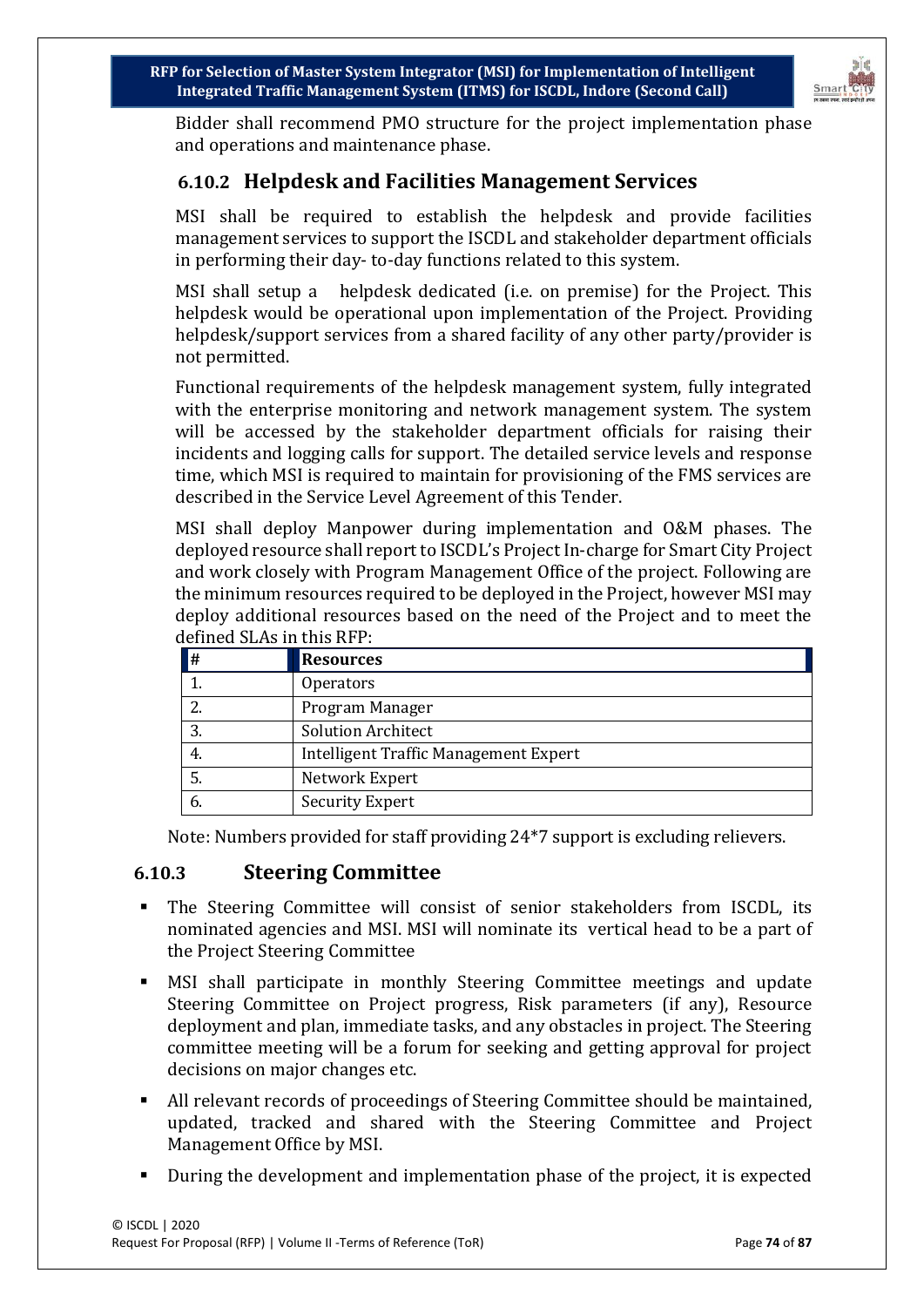

that there will be at least fortnightly Steering Committee meetings. During the O&M phase, the meetings will be held at least once a quarter.

 Other than the planned meetings, in exceptional cases, ISCDL may call for a Steering Committee meeting with prior notice to MSI.

### **6.10.4 Project Monitoring and Reporting**

- MSI shall circulate written progress reports at agreed intervals to ISCDL and other stakeholders. Project status report shall include Progress against the Project Management Plan, status of all risks and issues, exceptions and issues along with recommended resolution etc.
- Other than the planned meetings, in exceptional cases, project status meeting may be called with prior notice to the MSI. ISCDL reserves the right to ask the bidder for the project review reports other than the standard weekly review reports.

#### **6.10.5 Risk and Issue management**

- MSI shall develop a Risk Management Plan and shall identify, analyse and evaluate the project risks, and shall develop cost effective strategies and action plans to mitigate those risks.
- MSI shall carry out a Risk Assessment and document the Risk profile of ISCDL based on the risk appetite and shall prepare and share the ISCDL Enterprise Risk Register. MSI shall develop an issues management procedure to identify, track, and resolve all issues confronting the project. The risk management plan and issue management procedure shall be done in consultation with ISCDL.
- MSI shall monitor, report, and update the project risk profile. The risks should be discussed with ISCDL and a mitigation plan be identified during the project review/status meetings. The Risk and Issue management should form an agenda for the Project Steering Committee meetings as and when required.

#### **6.10.6Governance procedures**

MSI shall document the agreed structures in a procedures manual.

#### **6.10.7Planning and Scheduling**

MSI will prepare a detailed schedule and plan for the entire project covering all tasks and sub tasks required for successful execution of the project. MSI has to get the plan approved from ISCDL at the start of the project and it should be updated every week to ensure tracking of the progress of the project.

The project plan should include the following:

- 1. The project break up into logical phases and sub-phases;
- 2. Activities making up the sub-phases and phases;
- 3. Components in each phase with milestones;
- 4. The milestone dates are decided by ISCDL in this RFP. MSI cannot change any of the milestone completion dates. MSI can only propose the internal task deadlines while keeping the overall end dates the same. MSI may suggest improvement in project dates without changing the end dates of each activity.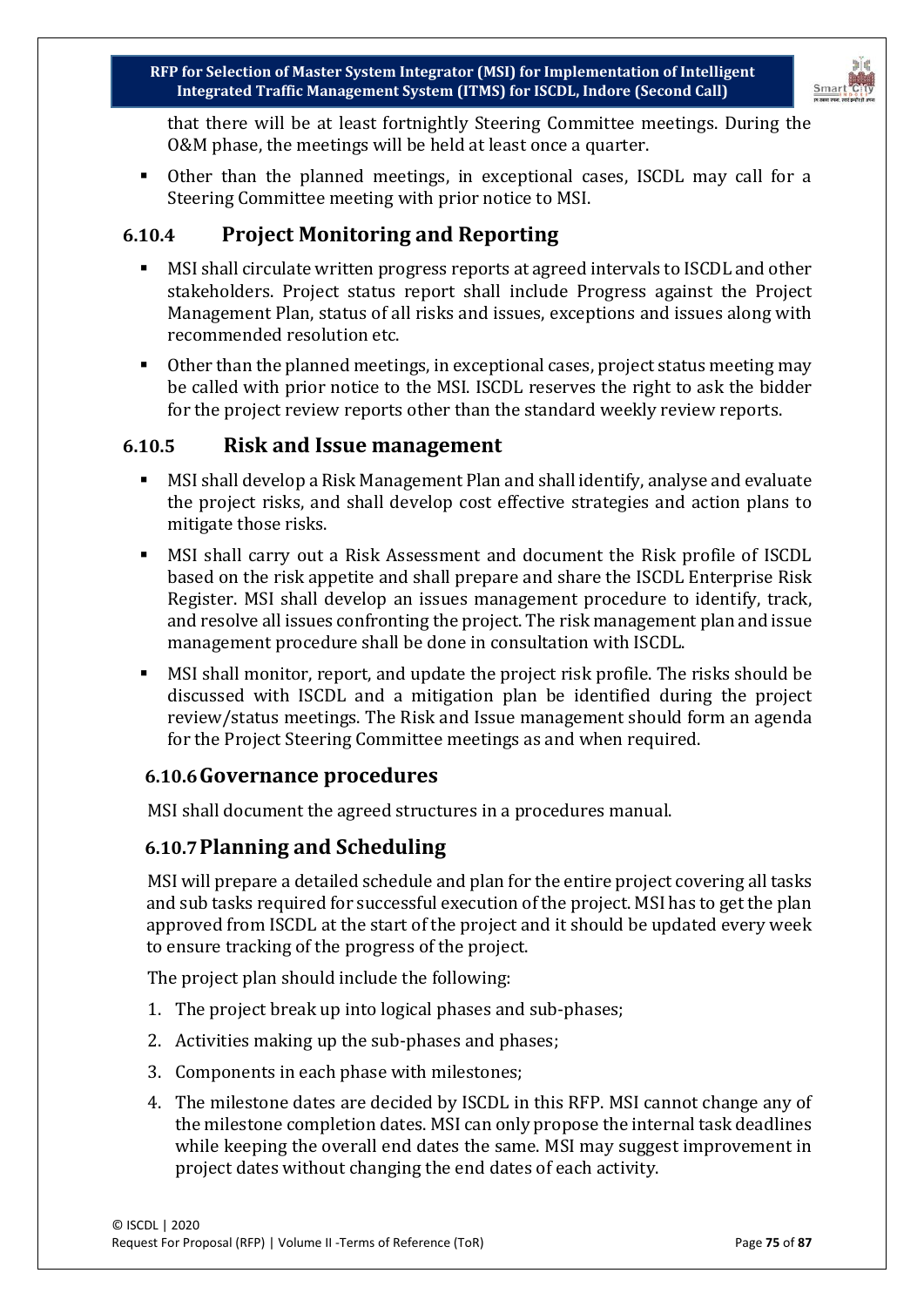

- 5. Key milestones and deliverables along with their dates including those related to delivery and installation of hardware and software;
- 6. Start date and end date for each activity;
- 7. The dependencies among activities;
- 8. Resources to be assigned to each activity;
- 9. Dependency on ISCDL

## **6.10.8 License Metering / Management**

MSI shall track software usage throughout the IT setup so as to effectively manage the risk of unauthorized usage or under-licensing of software installed at the ITMS, and DC. This may be carried out through the use of standard license metering tools.

# **6.11Change Management & Control**

# **6.11.1 Change Orders / Alterations / Variations**

- a. MSI agrees that the requirements given in the Bidding Documents are minimum requirements and are only indicative. The vendor would need to etch out the details at the time of preparing the design document prior to actual implementation. It shall be the responsibility of MSI to meet all the requirements of technical specifications contained in the RFP and any upward revisions and/or additions of quantities, specifications sizes given in the Bidding Documents required to be made during execution of the works, shall not constitute a change order and shall be carried out without a change order and shall be carried out without any time and cost effect to Purchaser.
- b. Further upward revisions and or additions required to make MSI's selected equipment and installation procedures to meet Bidding Documents requirements expressed and to make entire facilities safe, operable and as per specified codes and standards shall not constitute a change order and shall be carried out without any time and cost effect to Purchaser.
- c. Any upward revision and/or additions consequent to errors, omissions, ambiguities, discrepancies in the Bidding Documents which MSI had not brought out to the Purchaser's notice in his bid shall not constitute a change order and such upward revisions and/or addition shall be carried out by MSI without any time and cost effect to Purchaser.

# **6.11.2 Change Order**

- a. The Change Order will be initiated only in case (i) the Purchaser directs in writing MSI to include any addition to the scope of work covered under this Contract or delete any part of the scope of the work under the Contract, (ii) MSI requests to delete any part of the work which will not adversely affect the operational capabilities of the facilities and if the deletions proposed are agreed to by the Purchaser and for which cost and time benefits shall be passed on to the Purchaser, (iii) the Purchaser directs in writing MSI to incorporate changes or additions to the technical specifications already covered in the Contract.
- b. Any changes required by the Purchaser over and above the minimum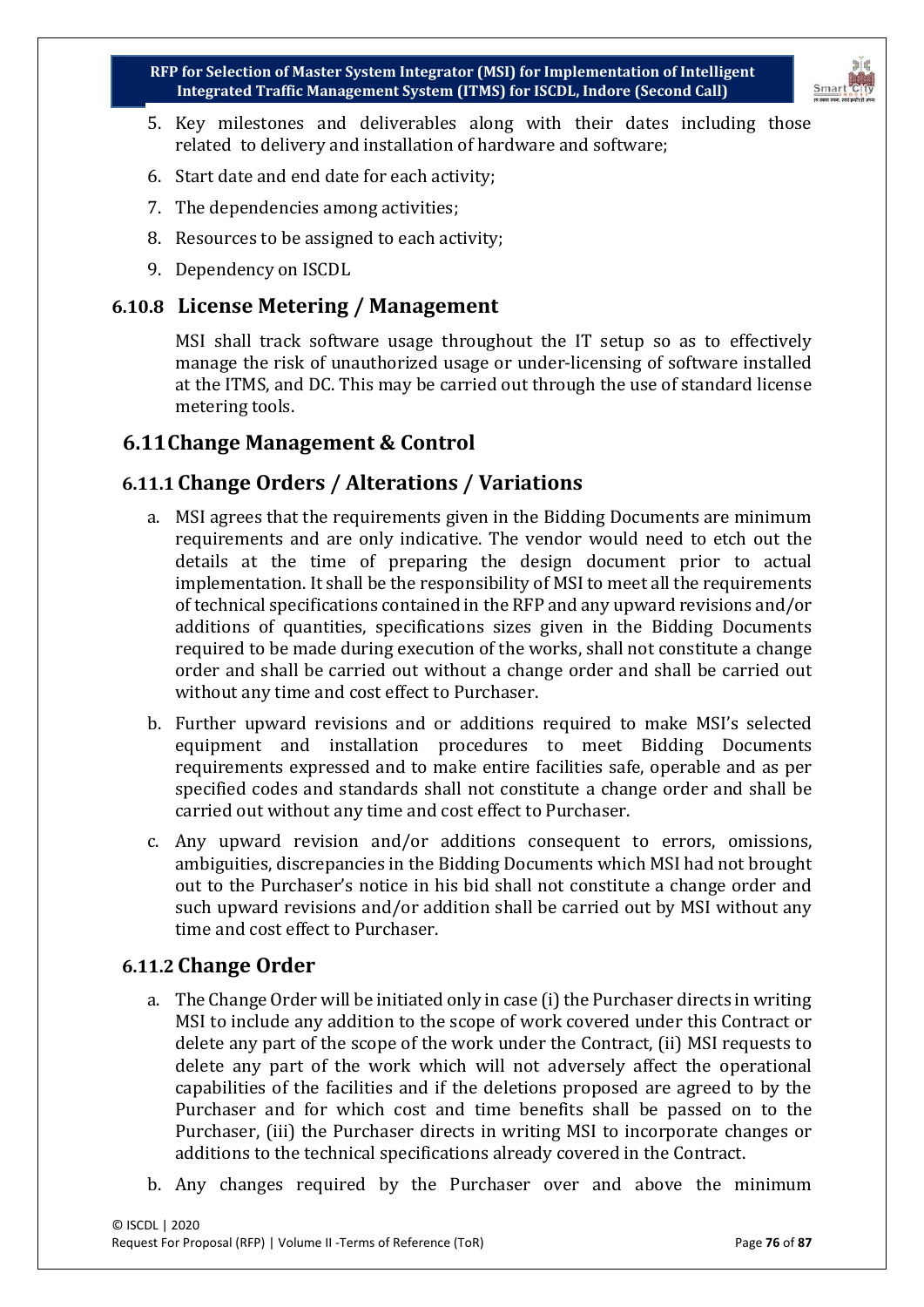

requirements given in the specifications and drawings etc. included in the Bidding Documents before giving its approval to detailed design or Engineering requirements for complying with technical specifications and changes required to ensure systems compatibility and reliability for safe operation (As per codes, standards and recommended practices referred in the Bidding Documents) and trouble free operation shall not be construed to be change in the Scope of work under the Contract.

- c. Any change order comprising an alteration which involves change in the cost of the works (which sort of alteration is hereinafter called a "Variation") shall be the Subject of an amendment to the Contract by way of an increase or decrease in the schedule of Contract Prices and adjustment of the implementation schedule if any.
- d. If parties agree that the Contract does not contain applicable rates or that the said rates are inappropriate or the said rates are not precisely applicable to the variation in question, then the parties shall negotiate a revision of the Contract Price which shall represent the change in cost of the works caused by the Variations. Any change order shall be duly approved by the Purchaser in writing.
- e. Within ten (10) working days of receiving the comments from the Purchaser or the drawings, specification, purchase requisitions and other documents submitted by MSI for approval, MSI shall respond in writing, which item(s) of the Comments is/are potential changes(s) in the Scope of work of the RFP document covered in the Contract and shall advise a date by which change order (if applicable) will be submitted to the Purchaser.

### **6.12Testing and Acceptance Criteria**

a. MSI shall demonstrate the following mentioned acceptance criteria prior to acceptance of the solution as well as during project operations phase, in respect of scalability and performance etc. MSI may propose further detailed Acceptance criteria which the ISCDL will review. Once ISCDL provides its approval, the Acceptance criteria can be finalized. In case required, parameters might be revised by ISCDL in mutual agreement with bidder and the revised parameters shall be considered for acceptance criteria. A comprehensive system should be set up that would have the capability to log & track the testing results, upload & maintain the test cases and log & track issues/bugs identified.

| for the project: | b. The following table depicts the details for the various kinds of testing envisaged |
|------------------|---------------------------------------------------------------------------------------|
|                  |                                                                                       |

| of<br>$\blacksquare$ Type | <b>Responsibility</b> | <b>Scope of Work</b>                                 |
|---------------------------|-----------------------|------------------------------------------------------|
| Testing                   |                       |                                                      |
| System                    | <b>MSI</b>            | MSI to perform System testing<br>п                   |
| Testing                   |                       | MSI to prepare test plan and test cases and<br>٠     |
|                           |                       | maintain it. ISCDL may request MSI to share the      |
|                           |                       | test cases and results                               |
|                           |                       | Should be performed through manual as well as<br>п   |
|                           |                       | automated methods                                    |
|                           |                       | Automation testing tools to be provided by MSI.<br>п |
|                           |                       | ISCDL doesn't intend to own these tools              |
| Integration               | <b>MSI</b>            | MSI to perform Integration testing<br>٠              |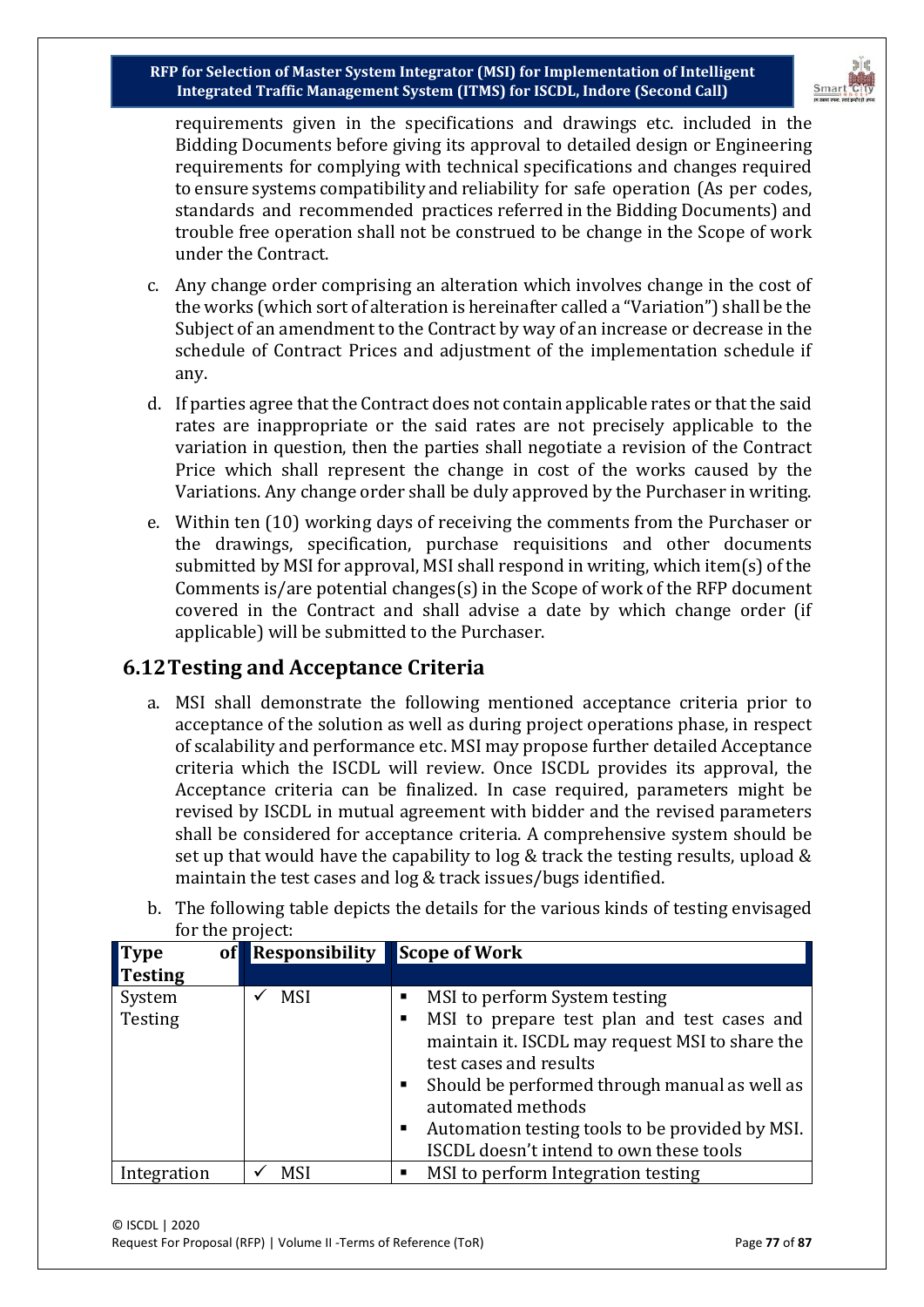

| of<br><b>Type</b>                                                                     | <b>Responsibility</b>                                                                                                                               | Scope of Work                                                                                                                                                                                                                                                                                                                                                                                                                                                                                                                                                                                                                                                                                                                                                                                                                                                                                                                                                                                                                                                   |  |  |  |  |  |
|---------------------------------------------------------------------------------------|-----------------------------------------------------------------------------------------------------------------------------------------------------|-----------------------------------------------------------------------------------------------------------------------------------------------------------------------------------------------------------------------------------------------------------------------------------------------------------------------------------------------------------------------------------------------------------------------------------------------------------------------------------------------------------------------------------------------------------------------------------------------------------------------------------------------------------------------------------------------------------------------------------------------------------------------------------------------------------------------------------------------------------------------------------------------------------------------------------------------------------------------------------------------------------------------------------------------------------------|--|--|--|--|--|
| <b>Testing</b>                                                                        |                                                                                                                                                     |                                                                                                                                                                                                                                                                                                                                                                                                                                                                                                                                                                                                                                                                                                                                                                                                                                                                                                                                                                                                                                                                 |  |  |  |  |  |
| Testing                                                                               |                                                                                                                                                     | MSI to prepare and share with ISCDL the<br>п<br>Integration test plans and test cases<br>MSI to perform Integration testing as per the<br>п<br>approved plan<br>Integration testing to be performed through<br>٠<br>manual as well as automated methods<br>п                                                                                                                                                                                                                                                                                                                                                                                                                                                                                                                                                                                                                                                                                                                                                                                                    |  |  |  |  |  |
| Performance<br>Load<br>and<br>Testing                                                 | <b>MSI</b><br>$\checkmark$<br><b>ISCDL</b><br>$\checkmark$<br>Third Party<br>Auditor<br>(t <sub>0</sub> )<br>monitor the<br>performance<br>testing) | Automation testing tools to be provided by MSI<br>MSI to do performance and load testing.<br>ш<br>Various performance parameters such as<br>٠<br>transaction response time, throughput should<br>be taken into account.<br>Load and stress testing of the Project to be<br>п<br>performed.<br>Test cases and test results to be shared with<br>٠<br><b>ISCDL</b><br>Performance testing to be carried out in the<br>٠<br>exact same architecture that would be set up<br>for production.<br>MSI need to use performance and load testing<br>tool for testing. ISCDL doesn't intend to own<br>these tools.<br>ISCDL if required, could involve third party<br>auditors to monitor/validate the performance<br>testing. Cost for such audits to be paid by ISCDL                                                                                                                                                                                                                                                                                                  |  |  |  |  |  |
| Security<br>Testing<br>(including)<br>Penetration<br>and<br>Vulnerability<br>testing) | <b>MSI</b><br>$\checkmark$<br><b>ISCDL</b><br>$\checkmark$<br>Third<br>Party<br>Auditor<br>(t <sub>0</sub> )<br>monitor the<br>security<br>testing) | Solution should demonstrate the compliance<br>٠<br>with security requirements as mentioned in the<br>RFP including but not limited to security<br>controls in the application, at the network<br>layer, network, data center (s),<br>security<br>monitoring system deployed by MSI<br>Solution<br>shall pass vulnerability<br>٠<br>and<br>penetration testing for rollout of each phase.<br>The solution should pass web application<br>security testing for the portal, mobile app and<br>other systems and security configuration<br>review of the infrastructure.<br><b>MSI</b><br>should<br>carry<br>security<br>out<br>and<br>п<br>vulnerability testing on the developed solution.<br>Security testing to be carried out in the exact<br>same environment/architecture that would be<br>set up for production.<br>Security test report and test cases should be<br>п<br>shared with ISCDL<br>Testing tools if required, to be provided by<br>п<br>MSI.<br>During O&M phase, penetration testing to be<br>٠<br>conducted on yearly basis and vulnerability |  |  |  |  |  |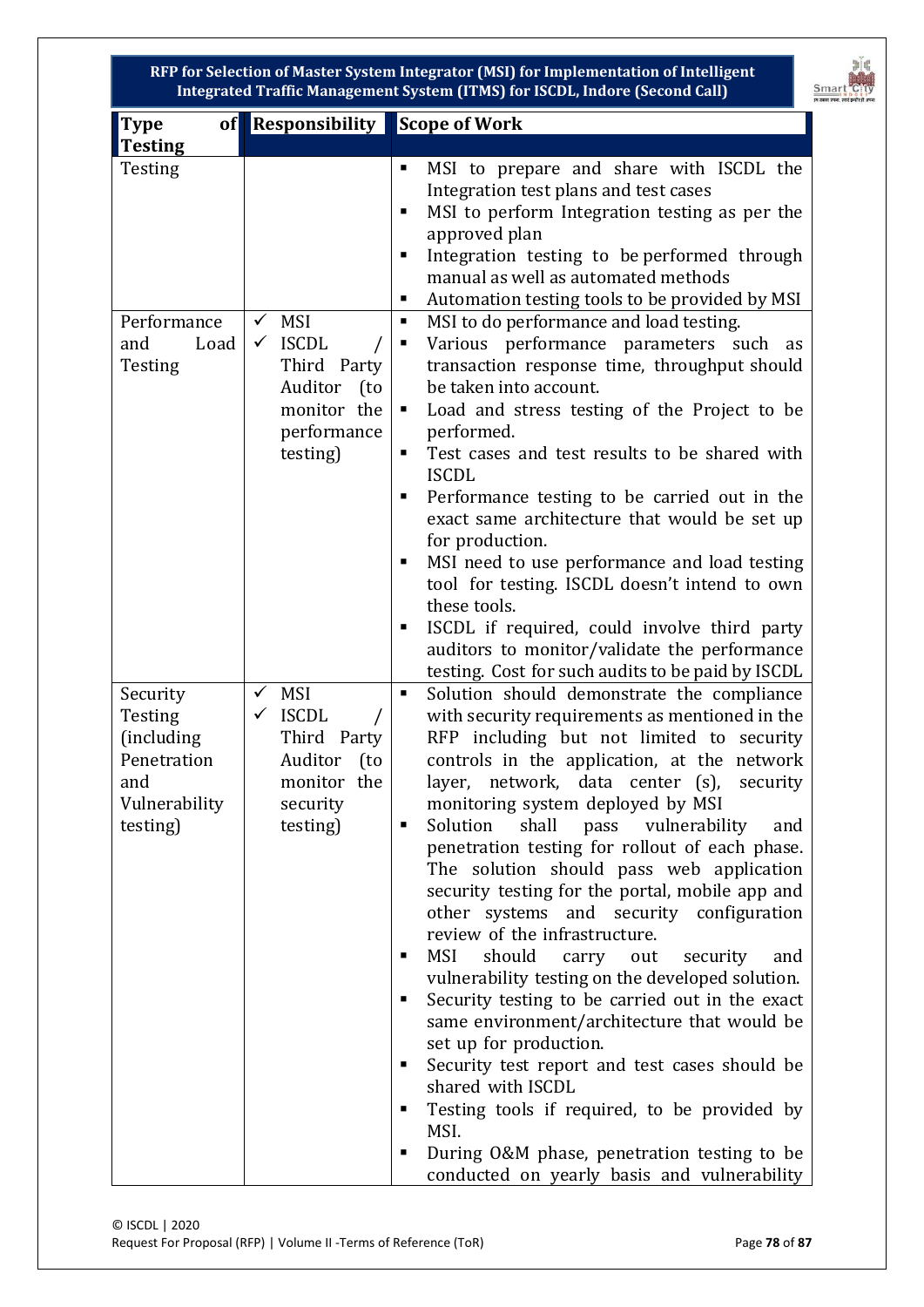

| $\blacksquare$ Type |    | of Responsibility Scope of Work               |                                                                                                                                                                                                                                           |
|---------------------|----|-----------------------------------------------|-------------------------------------------------------------------------------------------------------------------------------------------------------------------------------------------------------------------------------------------|
| <b>Testing</b>      |    |                                               |                                                                                                                                                                                                                                           |
|                     |    |                                               | assessment to be conducted on half-yearly<br>basis.<br>ISCDL will also involve third party auditors to<br>п<br>perform the audit/review/monitor the security<br>testing carried out by MSI. Cost for such<br>auditors to be paid by ISCDL |
| User                |    | <b>ISCDL</b><br>$\checkmark$<br><sub>or</sub> | ISCDL / ISCDL appointed third party auditor<br>$\blacksquare$                                                                                                                                                                             |
| Acceptance          |    | <b>ISCDL</b>                                  | to perform User Acceptance Testing                                                                                                                                                                                                        |
| <b>Testing</b>      | of | appointed                                     | MSI to prepare User Acceptance Testing test<br>٠                                                                                                                                                                                          |
| Project             |    | third party                                   | cases                                                                                                                                                                                                                                     |
|                     |    | auditor                                       | UAT to be carried out in the exact same                                                                                                                                                                                                   |
|                     |    |                                               | environment/architecture that would be set up<br>for production                                                                                                                                                                           |
|                     |    |                                               | MSI should fix bugs and issues raised during<br>٠                                                                                                                                                                                         |
|                     |    |                                               | UAT and get approval on the fixes from ISCDL                                                                                                                                                                                              |
|                     |    |                                               | /third party auditor before production                                                                                                                                                                                                    |
|                     |    |                                               | deployment                                                                                                                                                                                                                                |
|                     |    |                                               | Changes in the application as an outcome of<br>п                                                                                                                                                                                          |
|                     |    |                                               | UAT shall not be considered as Change Request.                                                                                                                                                                                            |
|                     |    |                                               | MSI has to rectify the observations.                                                                                                                                                                                                      |

Note:

- a. Bidder needs to provide the details of the testing strategy and approach including details of intended tools/environment to be used by MSI for testing in its technical proposal. ISCDL does not intend to own the tools.
- b. MSI shall work in a manner to satisfy all the testing requirements and adhere to the testing strategy outlined. MSI must ensure deployment of necessary resources and tools during the testing phases. MSI shall perform the testing of the solution based on the approved test plan, document the results and shall fix the bugs found during the testing. It is the responsibility of MSI to ensure that the end product delivered by MSI meets all the requirements specified in the RFP. MSI shall take remedial action based on outcome of the tests.
- c. MSI shall arrange for environments and tools for testing and for training as envisaged. Post Go-Live; the production environment should not be used for testing and training purpose. If any production data is used for testing, it should be masked and it should be protected. Detailed process in this regard including security requirement should be provided by MSI in its technical proposal. The process will be finalized with the selected bidder.
- d. All the Third Party Auditors (TPA) as mentioned above will be appointed and paid by ISCDL directly. All tools/environment required for testing shall be provided by MSI.
- e. STQC/Other agencies appointed by ISCDL shall perform the role of TPA. MSI needs to engage with the TPA at the requirement formulation stage itself. This is important so that unnecessary re-work is avoided and the audit is completed in time. The audit needs to be completed before Go-Live of different phases. MSI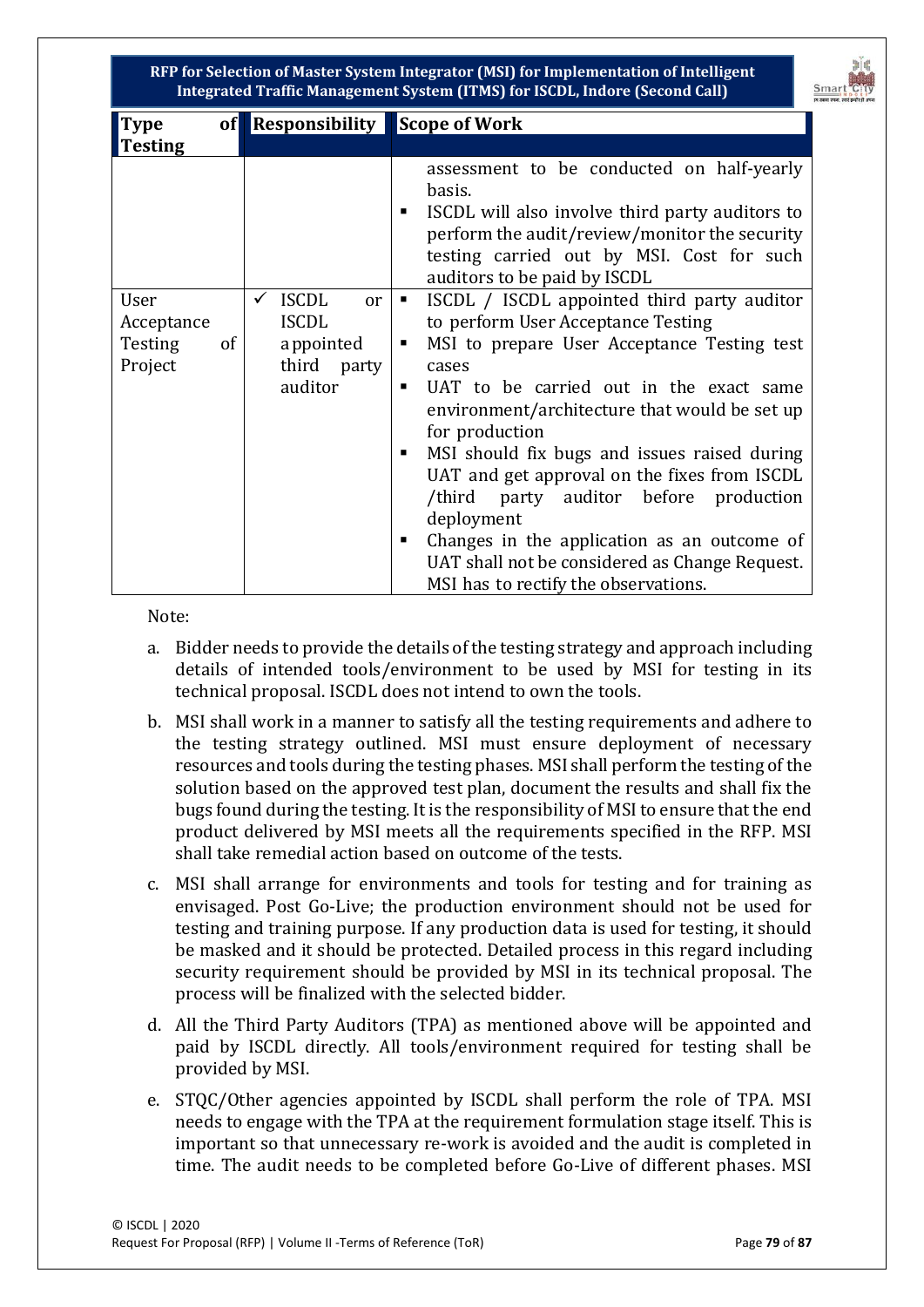

needs to prepare and provide all requisite information/documents to third party auditor and ensure that there is no delay in overall schedule.

f. The cost of rectification of non-compliances shall be borne by MSI.

## **6.13Factory Testing**

MSI shall have to submit Factory Test Certificate for the below mentioned materials before the actual supply of the items.

- 1. Cable
- 2. Pole
- 3. Camera
- 4. ATCS

Authorized representative from ISCDL may visit the manufacturing plant of the product subject to present in India. Authorized representative will check the testing process.

# **6.14Final Acceptance Testing**

The final acceptance shall cover 100% of the Project, after successful testing by the ISCDL; a Final Acceptance Test Certificate (FAT) shall be issued by the ISCDL to MSI.

Prerequisite for Carrying out FAT activity:

- 1. Detailed test plan shall be developed by MSI and approved by ISCDL. This shall be submitted by MSI before FAT activity to be carried out.
- 2. All documentation related to the Project and relevant acceptance test document (including IT Components, Non IT Components etc.) should be completed & submitted before the final acceptance test to the ISCDL.
- 3. The training requirements as mentioned should be completed before the final acceptance test.
- 4. Successful hosting of Application, NMS and MIS Software.
- 5. For both IT & Non-IT equipment's / software manuals / brochures / Data Sheets / CD / DVD / media for all the Indore Project supplied components.

The FAT shall include the following:

- 1. All hardware and software items must be installed at respective sites as per the specification.
- 2. Availability of all the defined services shall be verified.
- 3. MSI shall be required to demonstrate all the features / facilities / functionalities as mentioned in the RFP.
- 4. MSI shall arrange the test equipment required for performance verification, and will also provide documented test results.
- 5. MSI shall be responsible for the security audit of the established system to be carried out by a certified third party as agreed by ISCDL.

Any delay by MSI in the Final Acceptance Testing shall render him liable to the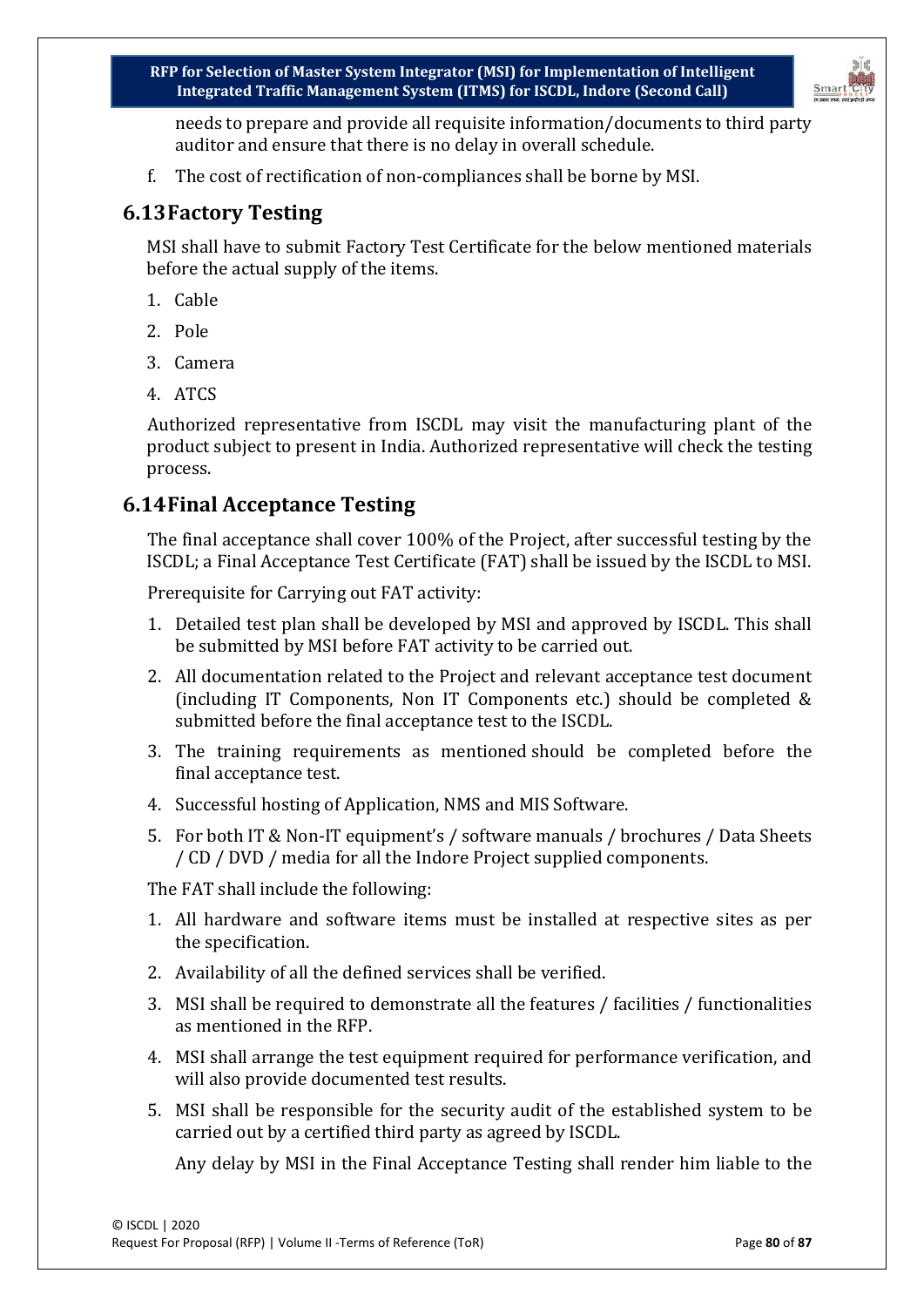

imposition of appropriate Penalties. However, delays identified beyond the control of MSI shall be considered appropriately and as per mutual agreement between ISCDL and MSI. In the event MSI is not able to complete the installation due to non-availability of bandwidth from the bandwidth service providers, the Supplier and ISCDL may mutually agree to redefine the Network so MSI can complete installation and conduct the Final Acceptance Test within the specified time.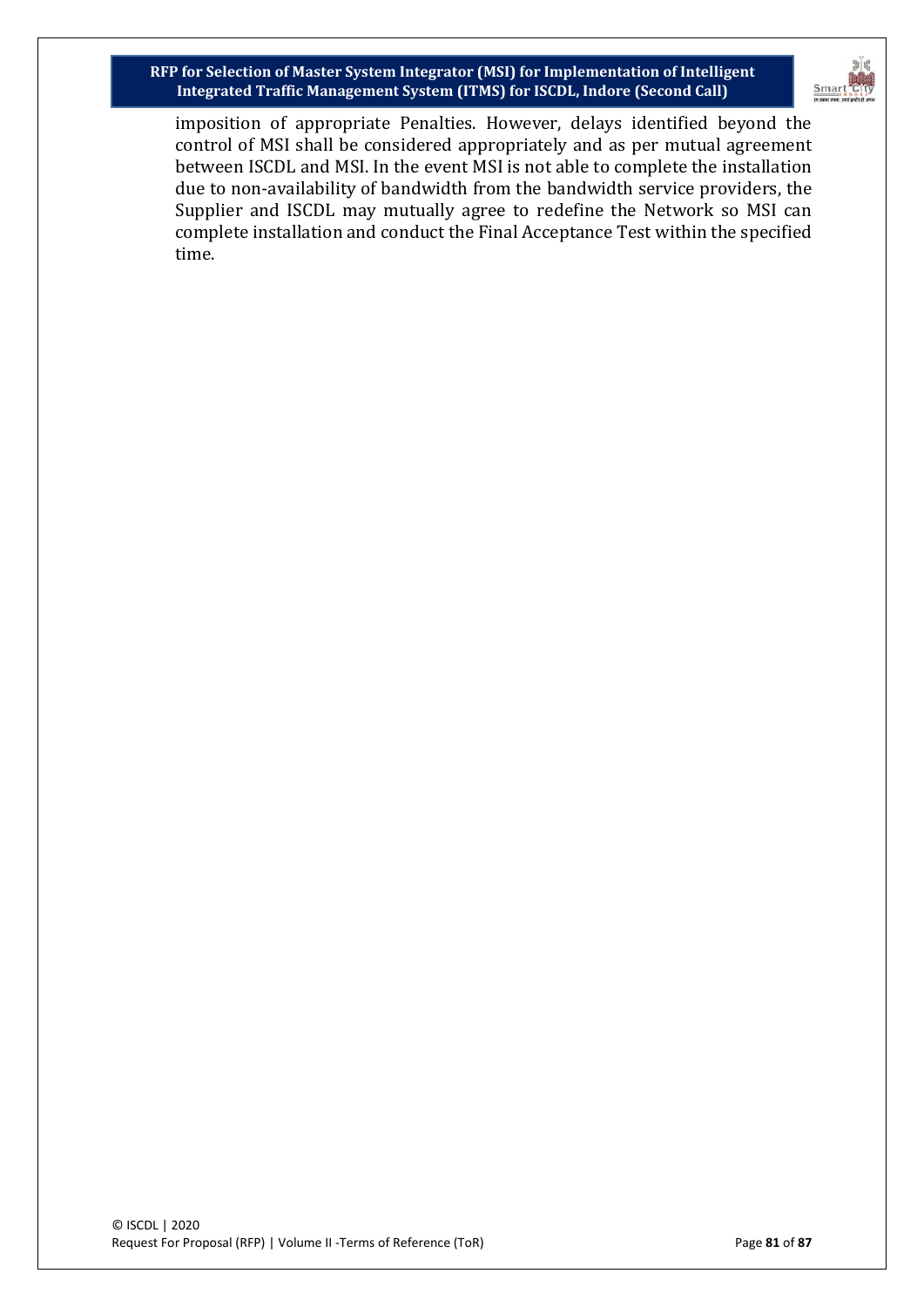

# **7 Specifications**

# **7.1. IT Components**

#### **7.1.1. Monitoring Workstations**

| Parameter                | <b>Minimum Specifications</b>                                                                                                                                   |
|--------------------------|-----------------------------------------------------------------------------------------------------------------------------------------------------------------|
| Operating<br>System (OS) | Pre-loaded latest build of licensed Windows 10 Pro 64 bit with latest updates<br>and security patches. The Operating System along with all Utilities and driver |
|                          | software should also be provided bundled in CD/DVD/Pen-drive media.                                                                                             |
| <b>CPU</b>               | Intel Xeon E5-1620v2 3.7 10M 1866 4C CPU or Higher                                                                                                              |
| Memory/                  | 32 GB DDR3 RAM / 1TB 7200RPM SATA                                                                                                                               |
| Storage                  |                                                                                                                                                                 |
| Mouse/                   | <b>Bluetooth Optical Mouse and Bluetooth Keyboard</b>                                                                                                           |
| Keyboard                 |                                                                                                                                                                 |
| Graphics                 | NVIDIA Quadro K1200                                                                                                                                             |
| Card                     |                                                                                                                                                                 |
| Monitor                  | TFT LED22" or Higher                                                                                                                                            |
| <b>Network</b>           | Gigabit Ethernet (GigE) network connection required                                                                                                             |
| connection               |                                                                                                                                                                 |
| Certification            | Certification Energy star 5.0/BEE star certified                                                                                                                |
| Pre-loaded               | Latest version of MS Office (with minimum MS Word, MS Excel, MS Power                                                                                           |
| software                 | Point), Latest version of Adobe Acrobat Reader, Scanning Software (as per                                                                                       |
|                          | scanner offered). These software shall be preloaded (at the facility of OEM or                                                                                  |
|                          | any other location) before shipment to ISCDL offices/locations.                                                                                                 |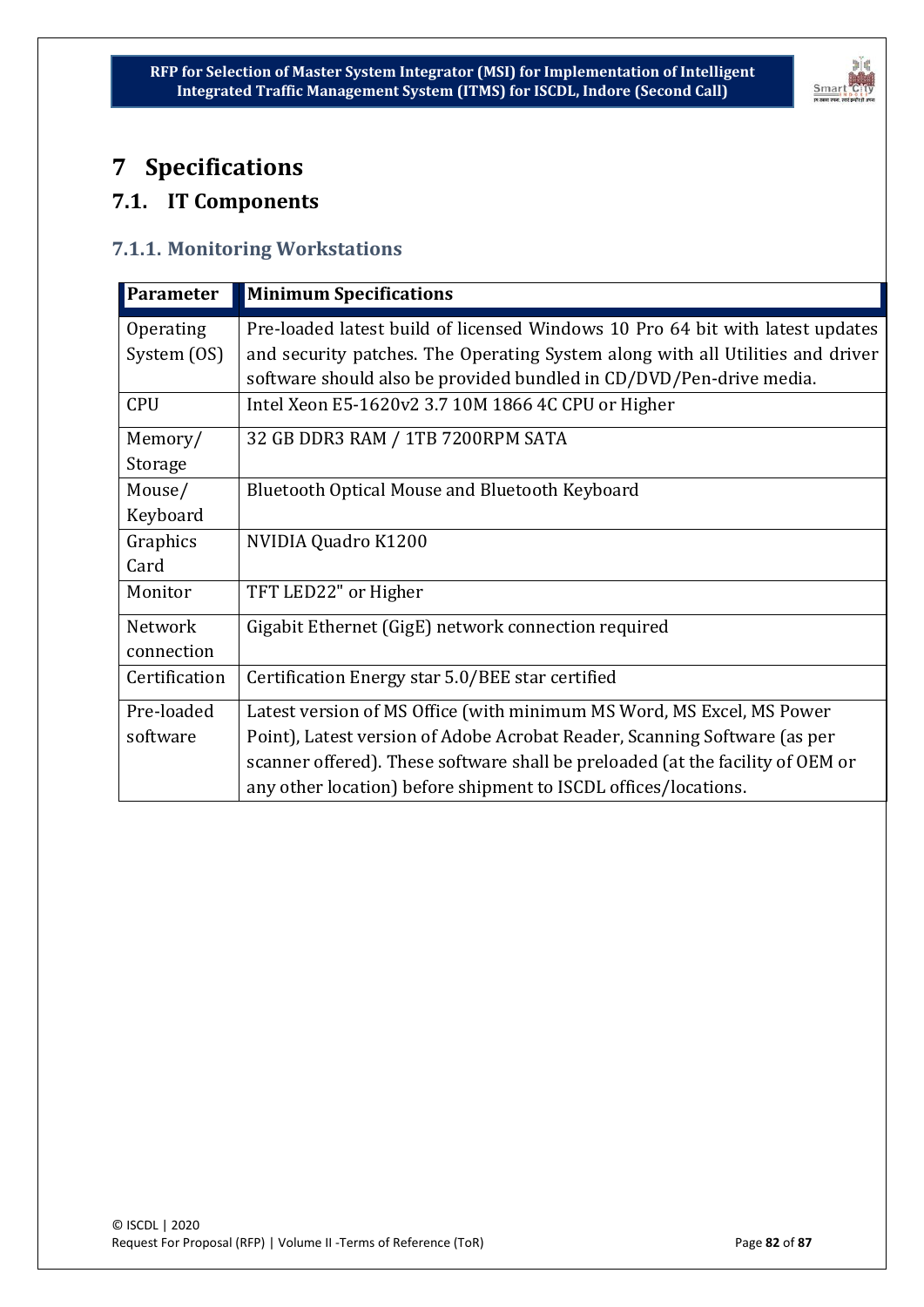

#### **7.1.2. Industrial grade Switch**

|                | Layer 2 Industrial Switch 8 port copper Plus 4 port Fiber 1 G ports             |
|----------------|---------------------------------------------------------------------------------|
| <b>Sno</b>     | <b>Specifications</b>                                                           |
| $\mathbf{1}$   | The Switch Should be Industrial grade in nature and should have eight           |
|                | 10/100/1000 Base-T PoE+ ports out of which three ports can support 60W HPoE.    |
| $\overline{2}$ | Switch Should have additional four 100/1000 Base-X SFP ports and to be supplied |
|                | with one number of 1000Base-LX industrial Gigabit Ethernet optical transceiver. |
| $\overline{3}$ | The switch should have maximum switching capacity of 24Gbps.                    |
| $\overline{4}$ | Switch Should support 48K mac addresses and 4000 VLAN                           |
| 5              | Switch should support auto fabric technology for ease of deployment             |
| 6              | Switch should support MACSec and IEEE 1588v2 PTP                                |
| $\overline{7}$ | Switch should support surge protection of 6KV on copper ports                   |
| 8              | Switch should support maximum POE Budget of 200 watt                            |
| 9              | Operating Temperature of switch should be -40°C to 75°C                         |
| 10             | The switch should have internal/external (DIN rail mountable) AC power supply.  |
| 11             | Protection Class should be minimum IP 30 and NEMA TS-2                          |
| 12             | Switch should support ERPv2, Jumbo frame, Bridge Protocol Data Unit (BPDU)      |
|                | blocking, STP Root Guard, DHCP Option 82, IEEE 802.1ad.                         |
| 13             | Switch should support DHCP Snooping, DHCP IP and Address Resolution Protocol    |
|                | (ARP) spoof protection, ARP poisoning detection, IP Source Filtering.           |
| 14             | Switch should support IGMP v1/v2/v3 snooping, MLD v1/v2 and should have         |
|                | should have Digital Diagnostic monitoring                                       |
| 15             | Switch should be EN 55022 (Emission Standard), EN 55024 (Immunity Standard)     |
| 16             | Warranty 3 years hardware replacement Including 24x7 Remote Tel Support,        |
|                | Diagnosis, SW Upgrades.                                                         |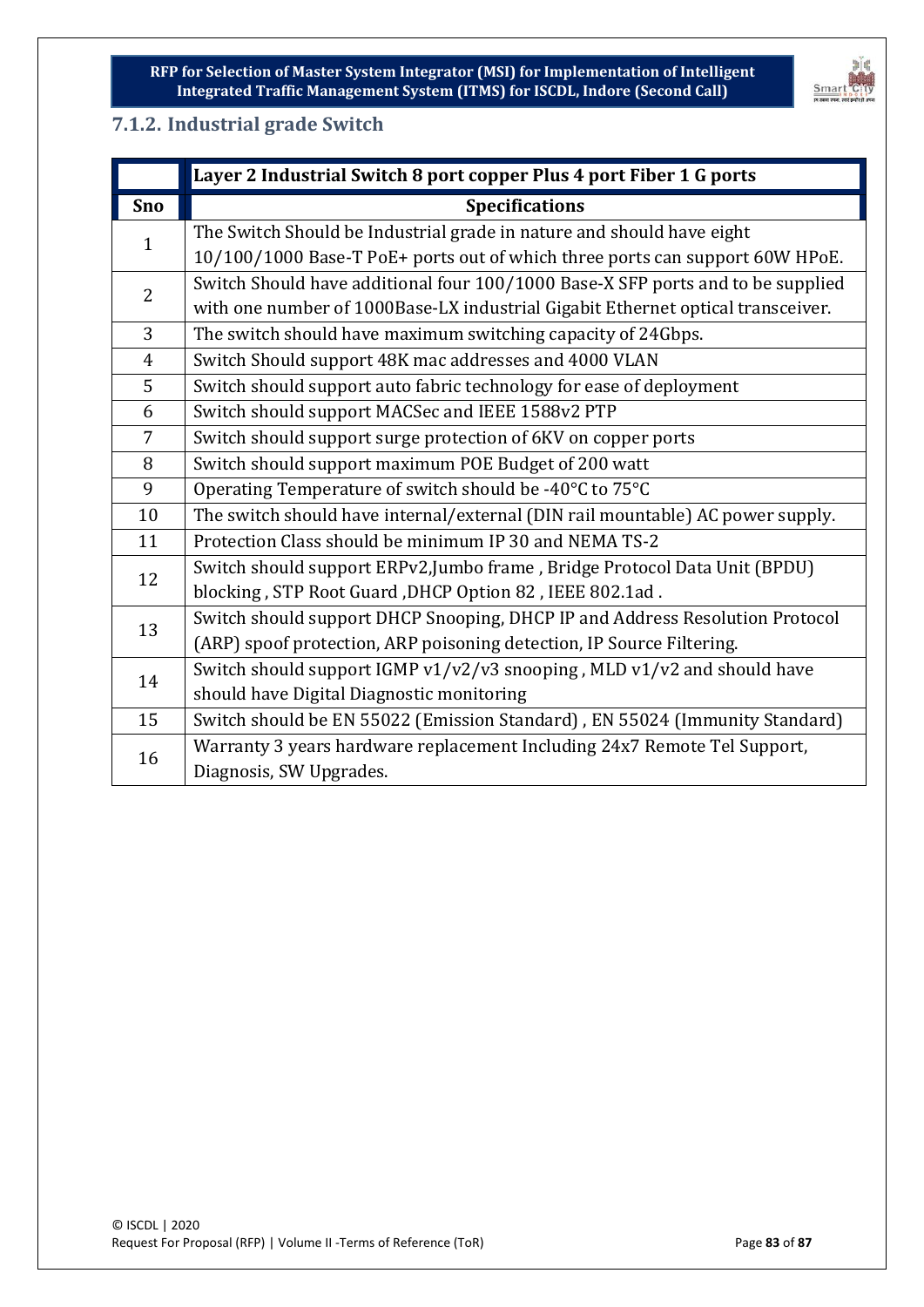

#### **7.1.3. Field UPS**

The UPS system shall provide reliable emergency power to a traffic junction in the event of utility power failure or interruption. The UPS system shall also act as a power conditioner and/or voltage regulation device. It shall be responsibility of the SI to ensure that UPS should support planned infrastructure at the junction during implementation and O&M phase of the project. UPS technology should adhere to rectifier & onverter both with IGBT (insulated-gate bipolar transistors) based DSP Design, Double Conversion True On-line UPS. Cold Start & No Battery Start shall be possible

- Output: 1 KVA / 800 W
- Battery Backup: Minimum 60 Minutes
- VDC: 24 VDS or more
- Standard: USB port & Mini Slot with software for monitoring with SNMP connectivity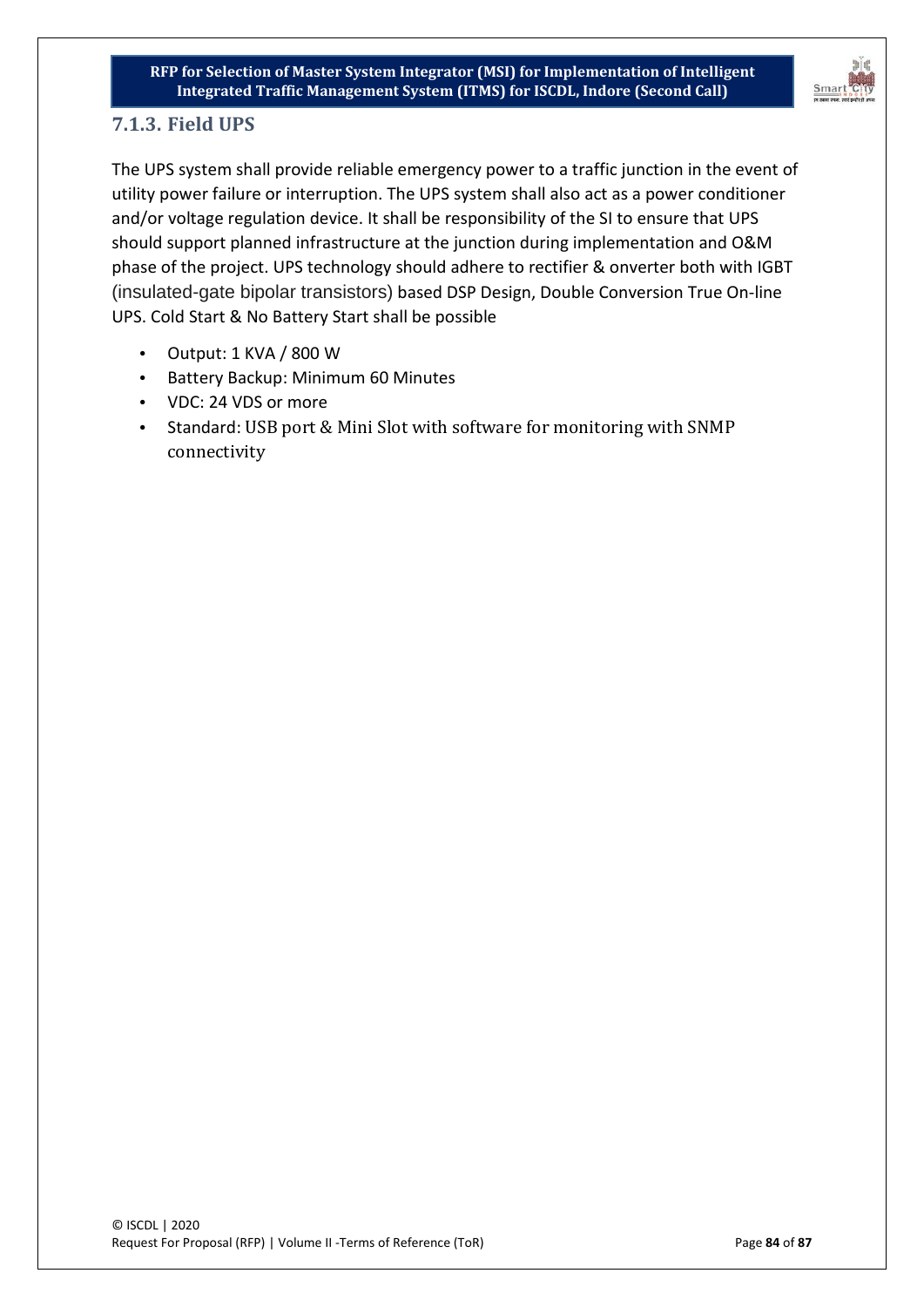

# **Annexure A: Tentative List of Traffic Junctions**

| Sr.No.         | <b>NAME OF SQUARE</b>            | <b>Arms</b>    | Lane<br>1      | Lane<br>$\overline{2}$ | Lane<br>3      | <b>Lane</b><br>4 | Lane<br>5 <sup>1</sup>   | Digital /<br><b>Analog</b> | <b>Remarks</b>                     |
|----------------|----------------------------------|----------------|----------------|------------------------|----------------|------------------|--------------------------|----------------------------|------------------------------------|
| $\mathbf{1}$   | Laxmibai Stachue<br>Square       | 3              | 3              | $\overline{3}$         | $\overline{2}$ |                  |                          | Digital                    | <b>ATCS + Enforcement Solution</b> |
| $\overline{2}$ | Tata Steel Square                | 5              | 3              | 3                      | 3              | $\overline{2}$   | $\mathbf{1}$             | Digital                    | <b>ATCS + Enforcement Solution</b> |
| 3              | Ramchandra Nagar<br>Square       | 4              | 3              | 3                      | 3              | $\mathbf{1}$     |                          | Digital                    | <b>ATCS + Enforcement Solution</b> |
| $\overline{4}$ | Musakhedi Square                 | $\overline{4}$ | 3              | 3                      | 3              | $\overline{2}$   | $\blacksquare$           | Digital                    | <b>ATCS + Enforcement Solution</b> |
| 5              | Sindhi Colony Square             | $\overline{4}$ | 3              | 3                      | $\mathbf{1}$   | $\mathbf{1}$     | $\overline{a}$           | Digital                    | <b>ATCS + Enforcement Solution</b> |
| 6              | <b>Bombay Hospital</b><br>Square | $\overline{4}$ | 3              | 3                      | 3              | 3                |                          | Digital                    | <b>ATCS + Enforcement Solution</b> |
| 7              | Palhar Nagar Square              | $\overline{4}$ | 3              | 3                      | 3              | $\overline{2}$   | $\overline{\phantom{a}}$ | Digital                    | <b>ATCS + Enforcement Solution</b> |
| 8              | Patrakar Square                  | $\overline{4}$ | $\overline{2}$ | $\overline{2}$         | $\overline{2}$ | $\overline{1}$   | $\overline{\phantom{a}}$ | Digital                    | <b>ATCS + Enforcement Solution</b> |
| 9              | Bada Ganpati Square              | $\overline{4}$ | 3              | 3                      | 3              | $\overline{2}$   |                          | Digital                    | <b>ATCS + Enforcement Solution</b> |
| 10             | <b>IT Park Square</b>            | $\overline{4}$ | 3              | 3                      | 3              | 3                |                          | Digital                    | <b>ATCS + Enforcement Solution</b> |
| 11             | Radisson Square                  | $\overline{4}$ | 3              | 3                      | 3              | 3                | $\blacksquare$           | Analog                     | <b>ATCS + Enforcement Solution</b> |
| 12             | MR-9 Square (Robot)              | $\overline{4}$ | 3              | 3                      | 3              | 3                | $\overline{\phantom{a}}$ | Analog                     | <b>ATCS + Enforcement Solution</b> |
| 13             | Khazrana Square                  | $\overline{4}$ | 3              | 3                      | 3              | $\overline{2}$   | $\overline{a}$           | Analog                     | <b>ATCS + Enforcement Solution</b> |
| 14             | Bengali Square                   | $\overline{4}$ | 3              | 3                      | 3              | $\overline{3}$   |                          | Analog                     | <b>ATCS Solution</b>               |
| 15             | Agriculture College<br>Square    | 4              | 3              | 3                      | 3              | 3                | $\overline{\phantom{a}}$ | Analog                     | <b>ATCS Solution</b>               |
| 16             | Shreemaya Square                 | $\overline{4}$ | 3              | 3                      | 3              | $\overline{2}$   |                          | Analog                     | <b>ATCS + Enforcement Solution</b> |
| 17             | Chhavni Square                   | $\overline{4}$ | $\overline{2}$ | $\mathbf{1}$           | $\overline{2}$ | $\mathbf{1}$     |                          | Analog                     | <b>ATCS Solution</b>               |
| 18             | <b>Tower Square</b>              | $\overline{4}$ | 3              | 3                      | 3              | 3                | $\blacksquare$           | Analog                     | <b>ATCS Solution</b>               |
| 19             | Palsikar Square                  | 4              | 3              | 3                      | 3              | $\mathbf{1}$     |                          | Analog                     | <b>ATCS Solution</b>               |
| 20             | Mhownaka Square                  | 5              | 3              | 3                      | 3              | 3                | 3                        | Analog                     | <b>ATCS Solution</b>               |
| 21             | <b>Bata Square</b>               | 4              | 3              | 2                      | $\overline{2}$ | $\overline{2}$   |                          | Analog                     | <b>ATCS + Enforcement Solution</b> |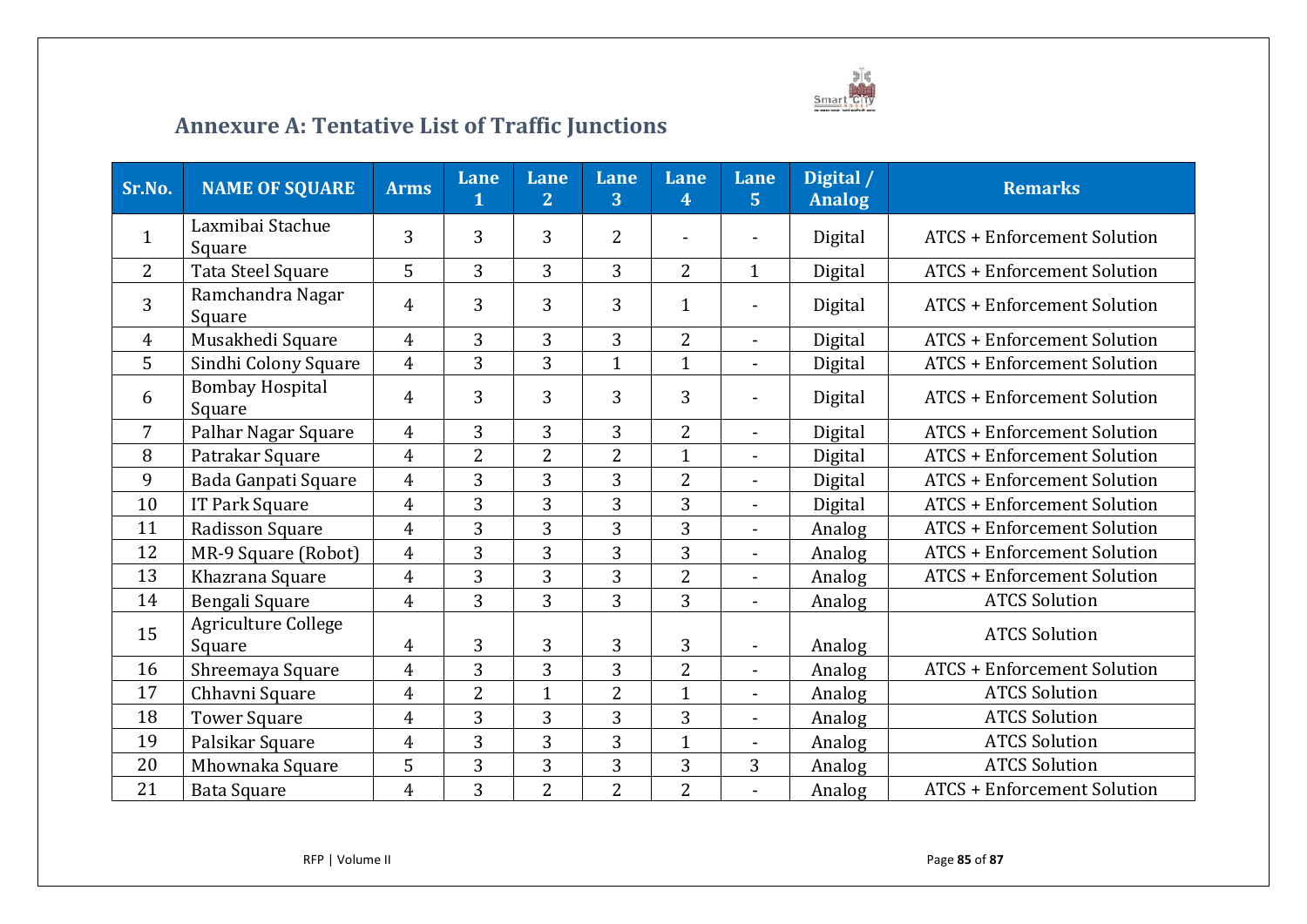

| Sr.No. | <b>NAME OF SQUARE</b>               | <b>Arms</b>    | <b>Lane</b><br>$\overline{1}$ | Lane<br>$\overline{2}$ | Lane<br>3      | Lane<br>4                    | Lane<br>5 <sup>1</sup>   | Digital /<br><b>Analog</b> | <b>Remarks</b>                               |
|--------|-------------------------------------|----------------|-------------------------------|------------------------|----------------|------------------------------|--------------------------|----------------------------|----------------------------------------------|
| 22     | Nandlalpura Square                  | $\overline{4}$ | $\overline{2}$                | $\overline{2}$         | $\overline{2}$ | 3                            | ÷.                       | Analog                     | <b>ATCS + Enforcement Solution</b>           |
| 23     | Mrugnayani Square                   | 3              | $\overline{3}$                | $\overline{3}$         | $\overline{3}$ | $\overline{a}$               | $\overline{\phantom{0}}$ | Analog                     | <b>ATCS Solution</b>                         |
| 24     | Kothari Market<br>Square            | 3              | 3                             | $\mathbf{1}$           | $\overline{2}$ |                              |                          | Analog                     | <b>ATCS Solution</b>                         |
| 25     | <b>Exise Square</b>                 | 3              | 3                             | $\overline{2}$         | $\mathbf{1}$   | $\qquad \qquad \blacksquare$ | $\overline{\phantom{a}}$ | Analog                     | <b>ATCS Solution</b>                         |
| 26     | Marimata Square                     | $\overline{4}$ | 3                             | $\overline{3}$         | $\overline{3}$ | $\overline{2}$               | $\overline{\phantom{0}}$ | Analog                     | <b>ATCS + Enforcement Solution</b>           |
| 27     | Mahesh Gard Line<br>Square          | 3              | 3                             | 3                      | 3              | $\frac{1}{2}$                | $\overline{\phantom{0}}$ | Analog                     | <b>ATCS Solution</b>                         |
| 28     | Regal Square                        | 3              | 3                             | $\overline{3}$         | $\overline{3}$ |                              |                          | Analog                     | <b>ATCS Solution</b>                         |
| 29     | <b>High Court Square</b>            | 3              | 3                             | 3                      | 3              | $\overline{\phantom{0}}$     | $\overline{\phantom{0}}$ | Analog                     | <b>ATCS Solution</b>                         |
| 30     | Ghantaghar Square                   | $\overline{4}$ | 3                             | 3                      | $\overline{3}$ | $\overline{3}$               |                          | Analog                     | <b>ATCS + Enforcement Solution</b>           |
| 31     | Lentern Square                      | $\overline{4}$ | 3                             | 3                      | $\overline{3}$ | 3                            | $\blacksquare$           | Analog                     | <b>ATCS Solution</b>                         |
| 32     | Patnipura Square                    | $\overline{4}$ | 3                             | $\overline{3}$         | $\overline{3}$ | $\overline{3}$               | $\blacksquare$           | Analog                     | <b>ATCS + Enforcement Solution</b>           |
| 33     | <b>SCHEME NO. 78</b>                | 3              | 3                             | 3                      | $\overline{3}$ |                              | $\overline{\phantom{0}}$ | Digital                    | <b>ATCS + Enforcement Solution</b><br>(BRTS) |
| 34     | SATYSAI SQUARE                      | $\overline{4}$ | 3                             | $\overline{3}$         | $\overline{2}$ | 3                            |                          | Digital                    | <b>ATCS Solution (BRTS)</b>                  |
| 35     | VIJAYNAGAR<br><b>SQUARE</b>         | $\overline{4}$ | 3                             | $\overline{3}$         | $\overline{3}$ | $\overline{3}$               | $\overline{a}$           | Digital                    | <b>ATCS + Enforcement Solution</b><br>(BRTS) |
| 36     | RASOMA SQUARE                       | 5              | 3                             | 3                      | $\overline{2}$ | $\overline{2}$               | $\overline{2}$           | Digital                    | <b>ATCS + Enforcement Solution</b><br>(BRTS) |
| 37     | MR9                                 | $\overline{4}$ | $\overline{3}$                | $\overline{3}$         | $\overline{3}$ | $\overline{3}$               | $\overline{\phantom{0}}$ | Digital                    | <b>ATCS Solution (BRTS)</b>                  |
| 38     | LIG SQUARE                          | $\overline{4}$ | 3                             | $\overline{3}$         | $\overline{2}$ | $\overline{3}$               |                          | Digital                    | <b>ATCS + Enforcement Solution</b><br>(BRTS) |
| 39     | <b>INDUSTRY HOUSE</b>               | $\overline{3}$ | 3                             | $\overline{3}$         | $\overline{2}$ | $\overline{a}$               | $\overline{\phantom{0}}$ | Digital                    | <b>ATCS Solution (BRTS)</b>                  |
| 40     | PALASIYA SQUARE                     | $\overline{4}$ | 3                             | $\overline{3}$         | $\overline{3}$ | $\overline{3}$               | $\overline{\phantom{0}}$ | Digital                    | <b>ATCS Solution (BRTS)</b>                  |
| 41     | <b>GEETABHAWAN</b><br><b>SQUARE</b> | $\overline{4}$ | 3                             | 3                      | $\overline{3}$ | 3                            | $\overline{\phantom{0}}$ | Digital                    | <b>ATCS Solution (BRTS)</b>                  |

© ISCDL | 2020

Request For Proposal (RFP) | Volume II -Terms of Reference (ToR) Page 86 of 87